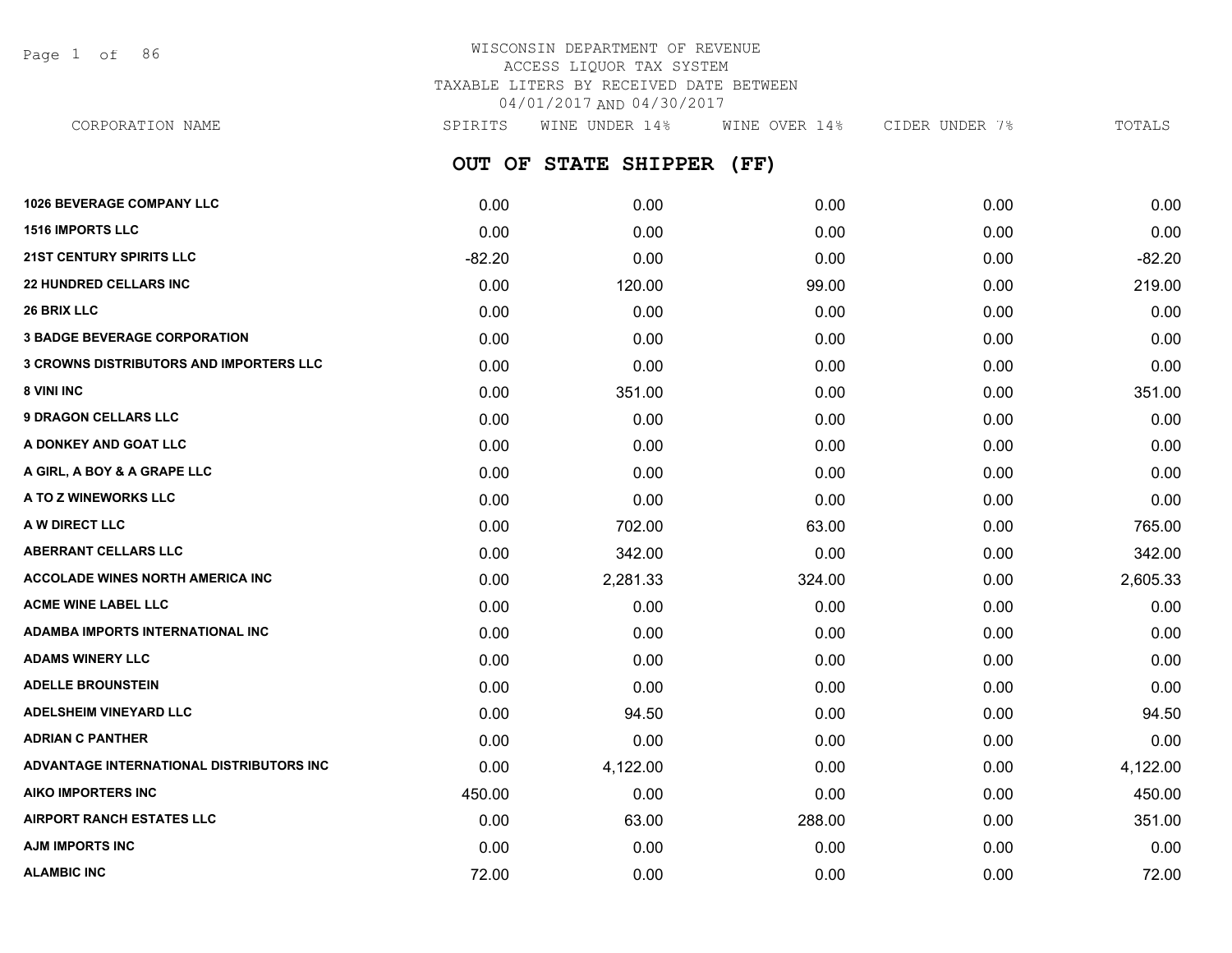Page 2 of 86

| SPIRITS  | WINE UNDER 14% | WINE OVER 14% | CIDER UNDER 7% | TOTALS   |
|----------|----------------|---------------|----------------|----------|
| 0.00     | 0.00           | 0.00          | 0.00           | 0.00     |
| 0.00     | 0.00           | 0.00          | 0.00           | 0.00     |
| 0.00     | 378.00         | 0.00          | 0.00           | 378.00   |
| 0.00     | 126.00         | 0.00          | 0.00           | 126.00   |
| 382.50   | 0.00           | 0.00          | 0.00           | 382.50   |
| 0.00     | 0.00           | 0.00          | 0.00           | 0.00     |
| 0.00     | 693.00         | 744.00        | 0.00           | 1,437.00 |
| 0.00     | 0.00           | 0.00          | 0.00           | 0.00     |
| 0.00     | 0.00           | 0.00          | 0.00           | 0.00     |
| 0.00     | 0.00           | 126.00        | 0.00           | 126.00   |
| 1,134.00 | 0.00           | 0.00          | 0.00           | 1,134.00 |
| 0.00     | 8,659.00       | 0.00          | 0.00           | 8,659.00 |
| 0.00     | 1,062.00       | 0.00          | 0.00           | 1,062.00 |
| 0.00     | 0.00           | 0.00          | 0.00           | 0.00     |
| 3,780.00 | 0.00           | 0.00          | 0.00           | 3,780.00 |
| 0.00     | 0.00           | 0.00          | 0.00           | 0.00     |
| 0.00     | 819.00         | 0.00          | 0.00           | 819.00   |
| 0.00     | 756.00         | 0.00          | 0.00           | 756.00   |
| 90.00    | 0.00           | 0.00          | 0.00           | 90.00    |
| 0.00     | 0.00           | 0.00          | 0.00           | 0.00     |
| 573.97   | 0.00           | 0.00          | 0.00           | 573.97   |
| 0.00     | 45.00          | 126.00        | 0.00           | 171.00   |
| 0.00     | 0.00           | 0.00          | 0.00           | 0.00     |
| 0.00     | 0.00           | 0.00          | 0.00           | 0.00     |
| 0.00     | 0.00           | 0.00          | 0.00           | 0.00     |
| 0.00     | 0.00           | 0.00          | 0.00           | 0.00     |
| 0.00     | 0.00           | 0.00          | 0.00           | 0.00     |
| 0.00     | 0.00           | 0.00          | 0.00           | 0.00     |
|          |                |               |                |          |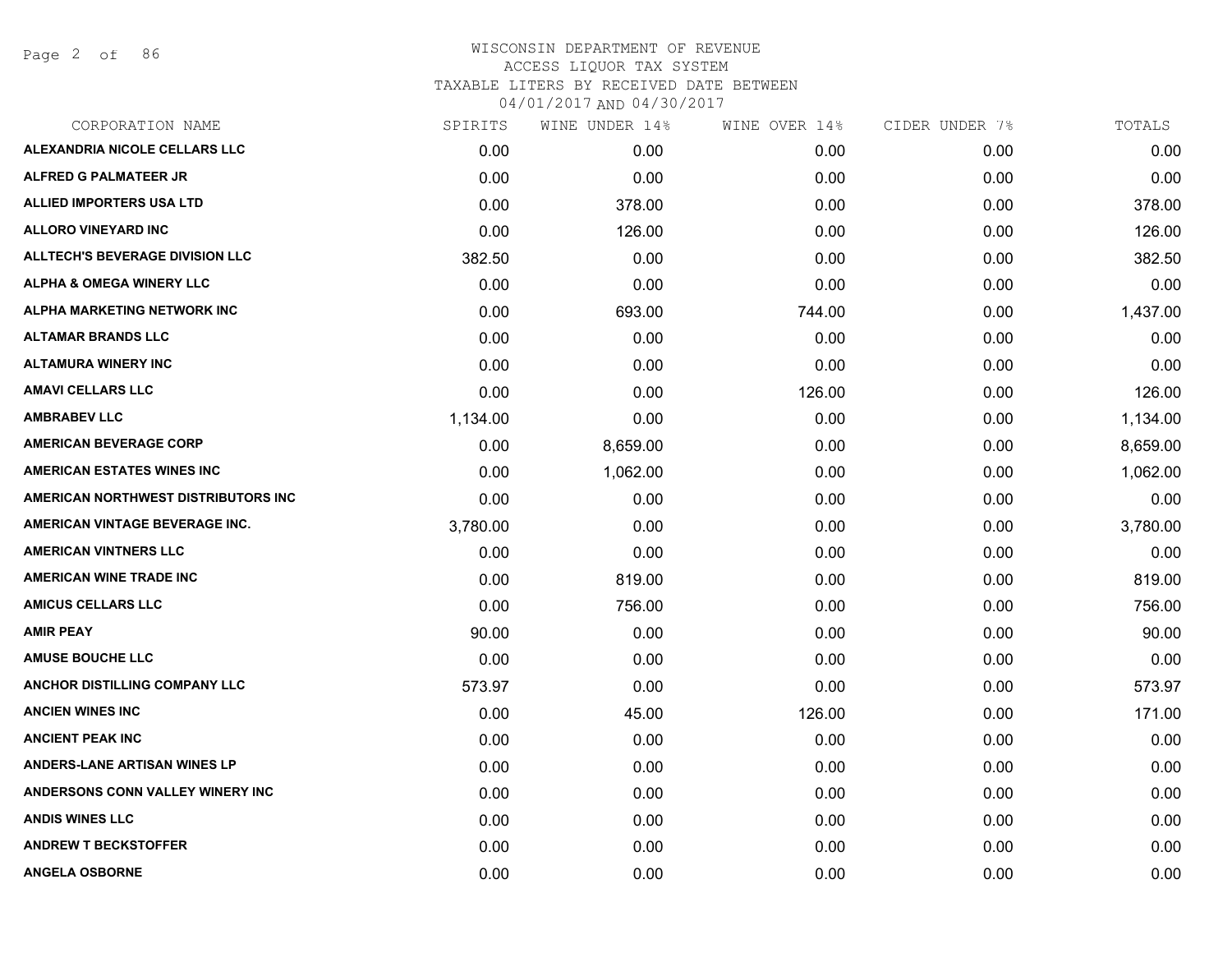Page 3 of 86

| CORPORATION NAME                                | SPIRITS | WINE UNDER 14% | WINE OVER 14% | CIDER UNDER 7% | TOTALS    |
|-------------------------------------------------|---------|----------------|---------------|----------------|-----------|
| <b>ANHEUSER-BUSCH COMPANIES LLC</b>             | 0.00    | 0.00           | 0.00          | 16,488.33      | 16,488.33 |
| <b>ANNE HUBATCH</b>                             | 0.00    | 153.00         | 135.00        | 0.00           | 288.00    |
| <b>ANTHONY BOZZANO</b>                          | 0.00    | 27.00          | 63.00         | 0.00           | 90.00     |
| <b>ANTHONY M TRUCHARD</b>                       | 0.00    | 0.00           | 189.00        | 0.00           | 189.00    |
| <b>ANTHONY ROAD WINE CO INC</b>                 | 0.00    | 0.00           | 0.00          | 0.00           | 0.00      |
| <b>ANTIPODEAN WINES LLC</b>                     | 0.00    | 126.00         | 252.00        | 0.00           | 378.00    |
| <b>APOSTROPHE BRANDS LLC</b>                    | 630.00  | 0.00           | 0.00          | 0.00           | 630.00    |
| APPELLATION TRADING COMPANY LLC                 | 0.00    | 0.00           | 495.00        | 0.00           | 495.00    |
| <b>APRIORI CELLAR LLC</b>                       | 0.00    | 0.00           | 0.00          | 0.00           | 0.00      |
| <b>AQUA PUMPKIN INC</b>                         | 0.00    | 0.00           | 0.00          | 0.00           | 0.00      |
| <b>ARCHANA A DAVE</b>                           | 0.00    | 0.00           | 0.00          | 0.00           | 0.00      |
| <b>AREL GROUP WINE &amp; SPIRITS INC</b>        | 0.00    | 147.50         | 0.00          | 0.00           | 147.50    |
| <b>ARETE WINES LLC</b>                          | 0.00    | 0.00           | 0.00          | 0.00           | 0.00      |
| <b>ARGI HOSPITALITY LLC</b>                     | 0.00    | 0.00           | 0.00          | 0.00           | 0.00      |
| <b>ARIETTA INC</b>                              | 0.00    | 0.00           | 0.00          | 0.00           | 0.00      |
| <b>ARNOT-ROBERTS LLC</b>                        | 0.00    | 0.00           | 0.00          | 0.00           | 0.00      |
| <b>ARTISANAL IMPORTS INC</b>                    | 0.00    | 0.00           | 0.00          | 0.00           | 0.00      |
| <b>ASCENT WINES INC</b>                         | 0.00    | 126.00         | 0.00          | 0.00           | 126.00    |
| <b>ASSOCIATED BREWING COMPANY</b>               | 0.00    | 0.00           | 0.00          | 0.00           | 0.00      |
| <b>ASV WINES INC</b>                            | 0.00    | 504.00         | 0.00          | 0.00           | 504.00    |
| <b>ATHENEE IMPORTERS &amp; DISTRIBUTORS LTD</b> | 0.00    | 0.00           | 0.00          | 0.00           | 0.00      |
| ATLAS WINE COMPANY LLC                          | 0.00    | 0.00           | 0.00          | 0.00           | 0.00      |
| <b>ATOMIC BRANDS INC</b>                        | 0.00    | 0.00           | 0.00          | 0.00           | 0.00      |
| <b>AUGUST WINE GROUP LLC</b>                    | 0.00    | 2,817.00       | 0.00          | 0.00           | 2,817.00  |
| <b>AUSTRAL WINES LLC</b>                        | 0.00    | 9.00           | 0.00          | 0.00           | 9.00      |
| AV BRANDS INC                                   | 0.00    | 936.00         | 220.50        | 0.00           | 1,156.50  |
| <b>AVV WINERY CO LLC</b>                        | 0.00    | 0.00           | 450.00        | 0.00           | 450.00    |
| <b>AXIOS INC</b>                                | 0.00    | 0.00           | 0.00          | 0.00           | 0.00      |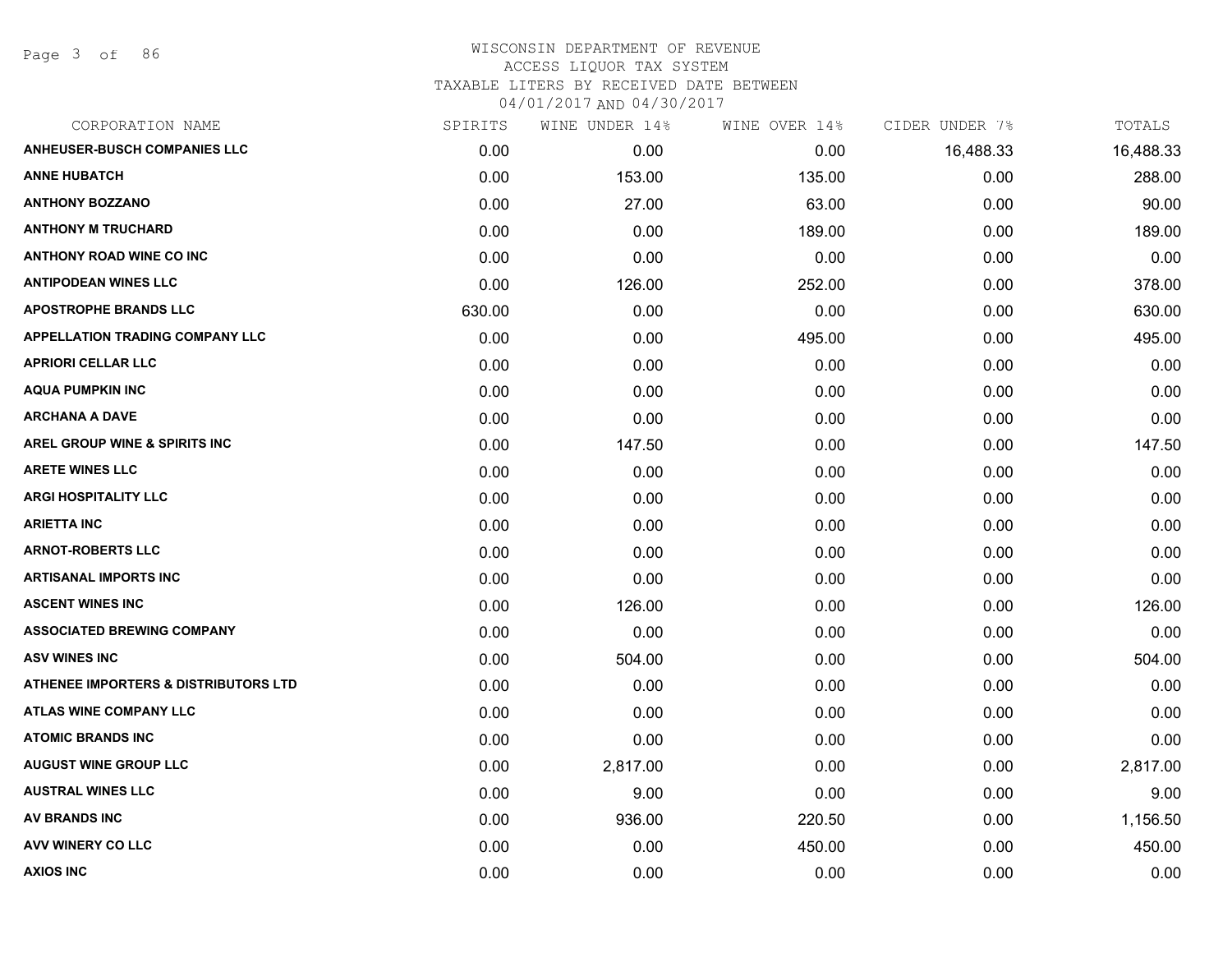Page 4 of 86

| CORPORATION NAME                           | SPIRITS    | WINE UNDER 14% | WINE OVER 14% | CIDER UNDER 7% | TOTALS     |
|--------------------------------------------|------------|----------------|---------------|----------------|------------|
| <b>B &amp; I OVERSEAS TRADING INC</b>      | 0.00       | 0.00           | 0.00          | 0.00           | 0.00       |
| <b>B UNITED INTERNATIONAL INC</b>          | 0.00       | 6.00           | 4.31          | 37.32          | 47.63      |
| <b>B. NEKTAR LLC</b>                       | 0.00       | 90.00          | 0.00          | 802.26         | 892.26     |
| <b>BACARDI USA INC</b>                     | 127,050.00 | 1,129.22       | 853.50        | 0.00           | 129,032.72 |
| <b>BACCHUS TECHNOLOGIES LLC</b>            | 0.00       | 441.00         | 0.00          | 0.00           | 441.00     |
| <b>BACIO DIVINO CELLARS LLC</b>            | 0.00       | 0.00           | 0.00          | 0.00           | 0.00       |
| <b>BADGER MOUNTAIN INC</b>                 | 0.00       | 1,512.00       | 0.00          | 0.00           | 1,512.00   |
| <b>BALCONES DISTILLING LLC</b>             | 0.00       | 0.00           | 0.00          | 0.00           | 0.00       |
| <b>BALIUS CELLARS LLC</b>                  | 0.00       | 0.00           | 0.00          | 0.00           | 0.00       |
| <b>BANFI PRODUCTS CORPORATION</b>          | 0.00       | 12,163.50      | 99.00         | 0.00           | 12,262.50  |
| <b>BANSHEE WINES LLC</b>                   | 0.00       | 2,061.00       | 1,830.00      | 0.00           | 3,891.00   |
| <b>BANVILLE &amp; JONES WINE MERCHANTS</b> | 0.00       | 1,245.00       | 0.00          | 0.00           | 1,245.00   |
| <b>BANZAI BEVERAGE CORPORATION</b>         | 0.00       | 0.00           | 0.00          | 38.20          | 38.20      |
| <b>BARGETTOS SANTA CRUZ WINERY INC</b>     | 0.00       | 0.00           | 0.00          | 0.00           | 0.00       |
| <b>BARLOW VINEYARDS LLC</b>                | 0.00       | 0.00           | 0.00          | 0.00           | 0.00       |
| <b>BARNARD GRIFFIN INC</b>                 | 0.00       | 0.00           | 0.00          | 0.00           | 0.00       |
| <b>BARNETT VINEYARDS LP</b>                | 0.00       | 0.00           | 0.00          | 0.00           | 0.00       |
| <b>BATTAGLIA DISTRIBUTING CORP INC</b>     | 0.00       | 67.41          | 0.00          | 0.00           | 67.41      |
| <b>BAUM WINE IMPORTS INC</b>               | 55.13      | 7,204.50       | 643.50        | 0.00           | 7,903.13   |
| <b>BCTLD LLC</b>                           | 0.00       | 0.00           | 0.00          | 0.00           | 0.00       |
| BE SAFE WINE IMPORTS LLC                   | 0.00       | 0.00           | 0.00          | 0.00           | 0.00       |
| <b>BEATBOX BEVERAGES LLC</b>               | 0.00       | 0.00           | 0.00          | 0.00           | 0.00       |
| <b>BEATBOX BEVERAGES LLC</b>               | 0.00       | 0.00           | 0.00          | 0.00           | 0.00       |
| <b>BEAUX FRERES LLC</b>                    | 0.00       | 0.00           | 0.00          | 0.00           | 0.00       |
| <b>BEDROCK WINE COMPANY LP</b>             | 0.00       | 0.00           | 0.00          | 0.00           | 0.00       |
| <b>BENDISTILLERY INC</b>                   | 0.00       | 0.00           | 0.00          | 0.00           | 0.00       |
| <b>BENESSERE VINEYARDS LTD</b>             | 0.00       | 7.50           | 49.88         | 0.00           | 57.38      |
| <b>BENNETT LANE WINERY LLC</b>             | 0.00       | 0.00           | 0.00          | 0.00           | 0.00       |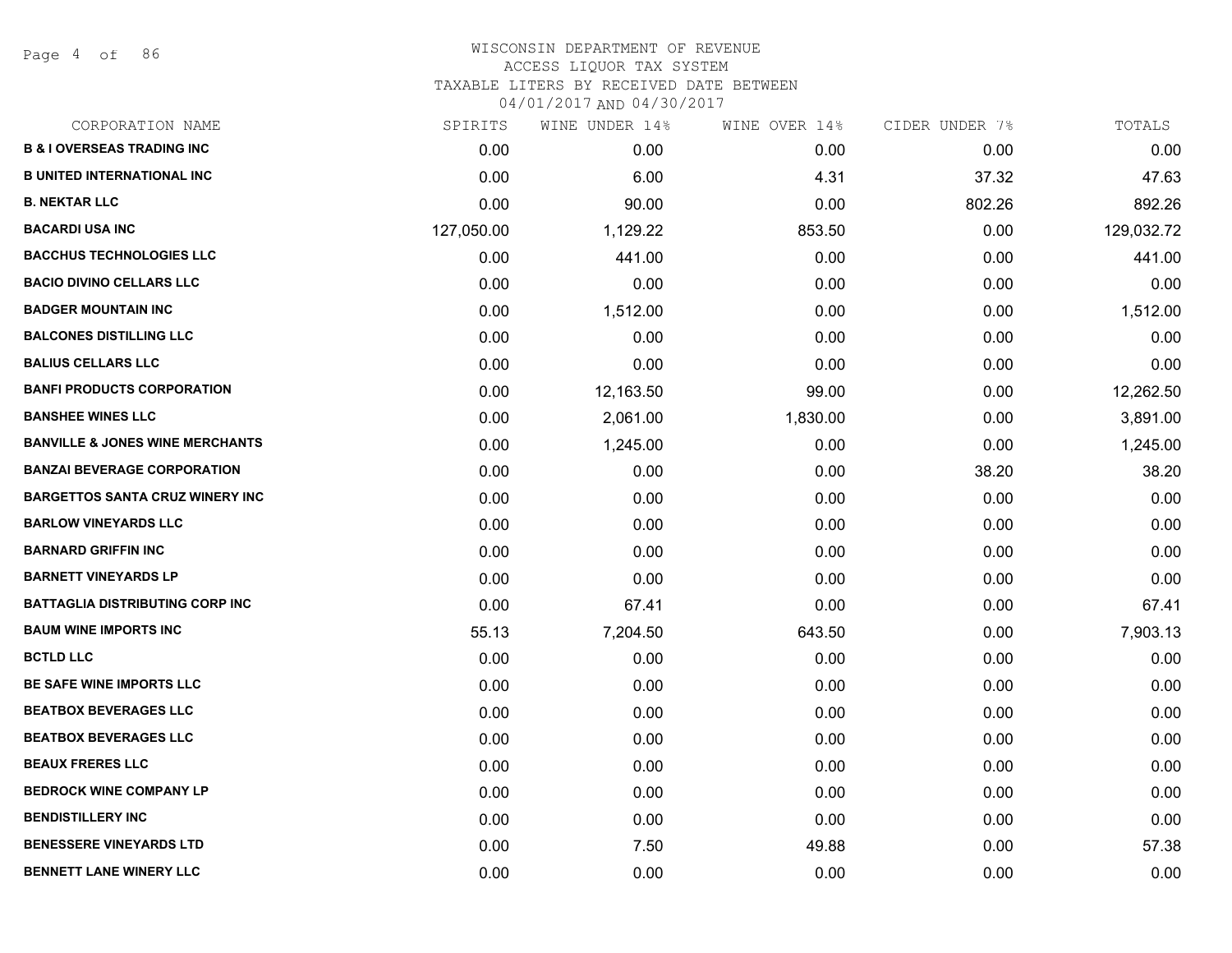Page 5 of 86

| CORPORATION NAME                                | SPIRITS | WINE UNDER 14% | WINE OVER 14% | CIDER UNDER 7% | TOTALS     |
|-------------------------------------------------|---------|----------------|---------------|----------------|------------|
| <b>BENOVIA WINERY LLC</b>                       | 0.00    | 0.00           | 0.00          | 0.00           | 0.00       |
| <b>BENTON-LANE LLC</b>                          | 0.00    | 0.00           | 0.00          | 0.00           | 0.00       |
| <b>BERGSTROM WINES LLC</b>                      | 0.00    | 13.50          | 0.00          | 0.00           | 13.50      |
| <b>BERNARDUS LLC</b>                            | 0.00    | 0.00           | 0.00          | 0.00           | 0.00       |
| BETHEL HEIGHTS VINEYARD INC                     | 0.00    | 0.00           | 0.00          | 0.00           | 0.00       |
| BETTER BRANDS INTERNATIONAL                     | 0.00    | 567.00         | 384.00        | 0.00           | 951.00     |
| <b>BETZ CELLARS LLC</b>                         | 0.00    | 0.00           | 0.00          | 0.00           | 0.00       |
| <b>BEVERAGE BROTHERS INC</b>                    | 0.00    | 0.00           | 0.00          | 365.01         | 365.01     |
| BEVERAGE GROUP INTERNATIONAL LLC                | 0.00    | 0.00           | 0.00          | 0.00           | 0.00       |
| <b>BEVERAGE SOLUTIONS &amp; LOGISTICS INC.</b>  | 0.00    | 0.00           | 0.00          | 0.00           | 0.00       |
| <b>BF ACQUISITION LTD</b>                       | 27.00   | 45.00          | 0.00          | 0.00           | 72.00      |
| <b>BIAGIO CRU &amp; ESTATE WINES LLC</b>        | 0.00    | 0.00           | 0.00          | 0.00           | 0.00       |
| BIEN NACIDO VINEYARDS OF RANCHO TEPUSQUET<br>LP | 0.00    | 0.00           | 0.00          | 0.00           | 0.00       |
| <b>BILTMORE ESTATE WINE COMPANY</b>             | 0.00    | 0.00           | 0.00          | 0.00           | 0.00       |
| <b>BLACK ROCK SPIRITS LLC</b>                   | 324.00  | 0.00           | 0.00          | 0.00           | 324.00     |
| <b>BLACKBIRD VINEYARDS LLC</b>                  | 0.00    | 3,024.00       | 1,062.00      | 0.00           | 4,086.00   |
| <b>BLACKBURN ENTERPRISES LLC</b>                | 0.00    | 0.00           | 0.00          | 0.00           | 0.00       |
| <b>BLAKE FARMS HARD APPLE CIDER LLC</b>         | 0.00    | 0.00           | 0.00          | 0.00           | 0.00       |
| <b>BLAUM BROS DISTILLING CO LLC</b>             | 0.00    | 0.00           | 0.00          | 0.00           | 0.00       |
| <b>BLUE RIDGE DISTILLING CO INC</b>             | 125.73  | 0.00           | 0.00          | 0.00           | 125.73     |
| <b>BNA WINE GROUP LLC</b>                       | 0.00    | 315.00         | 28.50         | 0.00           | 343.50     |
| <b>BNP DISTRIBUTING CO INC</b>                  | 0.00    | 0.00           | 0.00          | 0.00           | 0.00       |
| <b>BOEGER WINERY INC</b>                        | 0.00    | 0.00           | 0.00          | 0.00           | 0.00       |
| <b>BOGLE VINEYARDS INC</b>                      | 0.00    | 8,568.00       | 2,016.00      | 0.00           | 10,584.00  |
| <b>BONANNO VINTNERS LLC</b>                     | 0.00    | 0.00           | 0.00          | 0.00           | 0.00       |
| <b>BONNY DOON WINERY INC</b>                    | 0.00    | 144.00         | 0.00          | 0.00           | 144.00     |
| <b>BOSTON BEER CORPORATION</b>                  | 0.00    | 0.00           | 0.00          | 151,456.47     | 151,456.47 |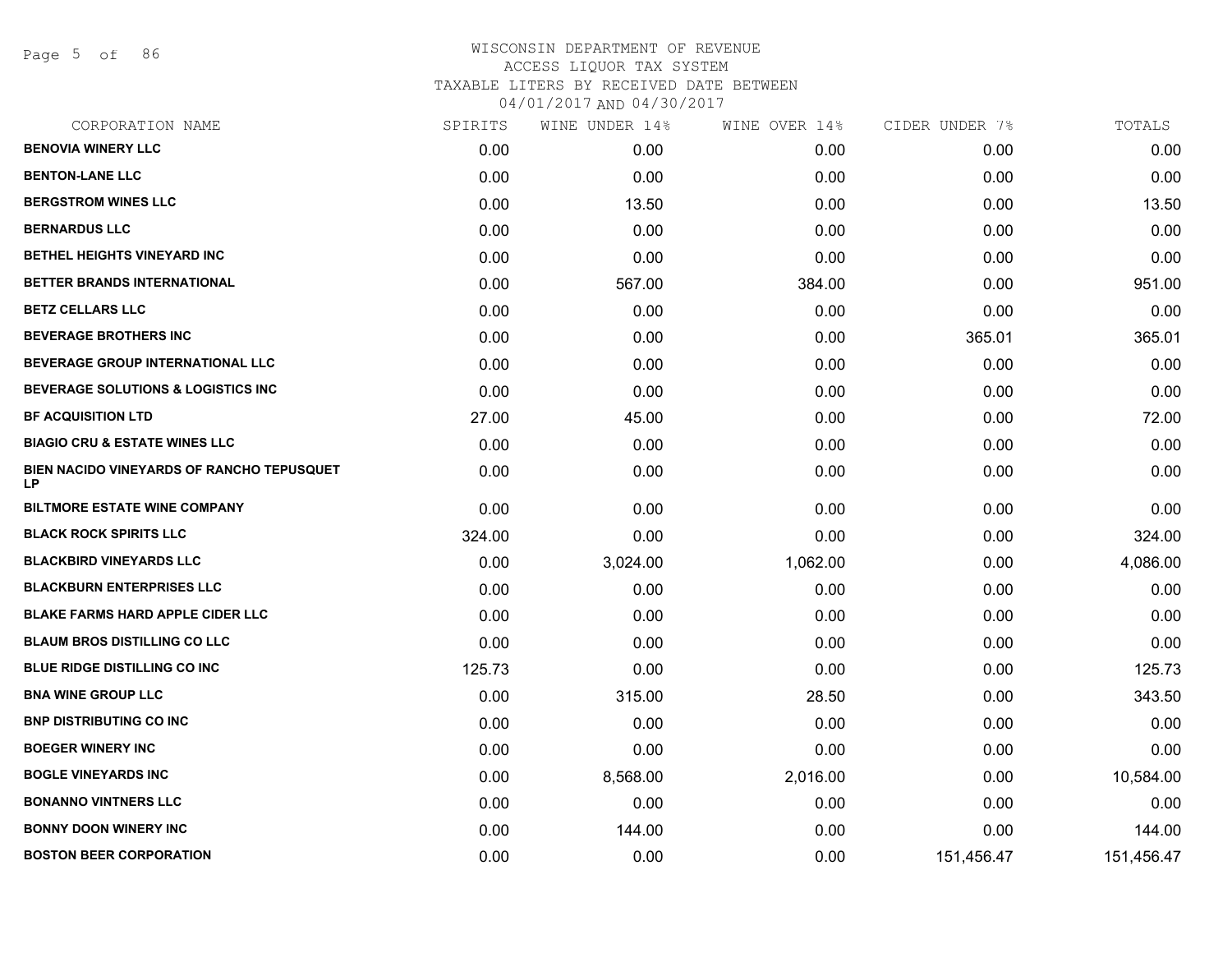| CORPORATION NAME                               | SPIRITS    | WINE UNDER 14% | WINE OVER 14% | CIDER UNDER 7% | TOTALS     |
|------------------------------------------------|------------|----------------|---------------|----------------|------------|
| <b>BOUCHAINE VINEYARDS INC</b>                 | 0.00       | 0.00           | 0.00          | 0.00           | 0.00       |
| <b>BOUNDARY BREAKS LLC</b>                     | 0.00       | 0.00           | 0.00          | 0.00           | 0.00       |
| <b>BOUTINOT USA INC</b>                        | 0.00       | 0.00           | 0.00          | 0.00           | 0.00       |
| <b>BRASSFIELD ESTATE WINERY LLC</b>            | 0.00       | 0.00           | 0.00          | 0.00           | 0.00       |
| <b>BRAZOS WINE IMPORTS LLC</b>                 | 0.00       | 189.00         | 0.00          | 0.00           | 189.00     |
| <b>BREWER-CLIFTON LLC</b>                      | 0.00       | 0.00           | 0.00          | 0.00           | 0.00       |
| <b>BRICKELL WINES LLC</b>                      | 0.00       | 504.00         | 0.00          | 0.00           | 504.00     |
| <b>BRIDGEVIEW VINEYARDS INC</b>                | 0.00       | 270.00         | 0.00          | 0.00           | 270.00     |
| <b>BROADBENT SELECTIONS INC</b>                | 0.00       | 2,028.00       | 427.50        | 0.00           | 2,455.50   |
| <b>BRONCO WINE COMPANY</b>                     | 0.00       | 55,438.23      | 36.00         | 0.00           | 55,474.23  |
| <b>BROTHERS INTERNATIONAL FOOD CORPORATION</b> | 0.00       | 0.00           | 0.00          | 0.00           | 0.00       |
| <b>BROVO SPIRITS LLC</b>                       | 0.00       | 0.00           | 0.00          | 0.00           | 0.00       |
| <b>BROWN-FORMAN CORPORATION</b>                | 324,752.85 | 3,671.05       | 1,008.00      | 0.00           | 329,431.90 |
| <b>BRUTOCAO CELLARS LP</b>                     | 0.00       | 531.00         | 0.00          | 0.00           | 531.00     |
| <b>BUEHLER VINEYARDS INC</b>                   | 0.00       | 126.00         | 126.00        | 0.00           | 252.00     |
| <b>BULGARIAN MASTER VINTNERS LLC</b>           | 0.00       | 252.00         | 0.00          | 0.00           | 252.00     |
| <b>BULLY HILL VINEYARDS INC</b>                | 0.00       | 0.00           | 0.00          | 0.00           | 0.00       |
| <b>BUONA VITA LLC</b>                          | 0.00       | 0.00           | 0.00          | 0.00           | 0.00       |
| <b>BUONCRISTIANI WINE CO LLC</b>               | 0.00       | 0.00           | 0.00          | 0.00           | 0.00       |
| <b>BURGESS CELLARS INC</b>                     | 0.00       | 0.00           | 0.00          | 0.00           | 0.00       |
| <b>BUZZBALLZ LLC</b>                           | 1,843.20   | 0.00           | 0.00          | 0.00           | 1,843.20   |
| <b>BUZZBOX BEVERAGES INC</b>                   | 0.00       | 0.00           | 0.00          | 0.00           | 0.00       |
| <b>BYMOFO LLC</b>                              | 0.00       | 0.00           | 0.00          | 0.00           | 0.00       |
| <b>C &amp; C WINE SERVICES INC</b>             | 0.00       | 0.00           | 0.00          | 0.00           | 0.00       |
| <b>C MONDAVI &amp; SONS</b>                    | 0.00       | 11,538.00      | 909.00        | 0.00           | 12,447.00  |
| <b>CABERNET CORP</b>                           | 0.00       | 720.00         | 0.00          | 0.00           | 720.00     |
| <b>CAFFO BEVERAGES INC</b>                     | 0.00       | 0.00           | 0.00          | 0.00           | 0.00       |
| <b>CAIN CELLARS INC</b>                        | 0.00       | 0.00           | 0.00          | 0.00           | 0.00       |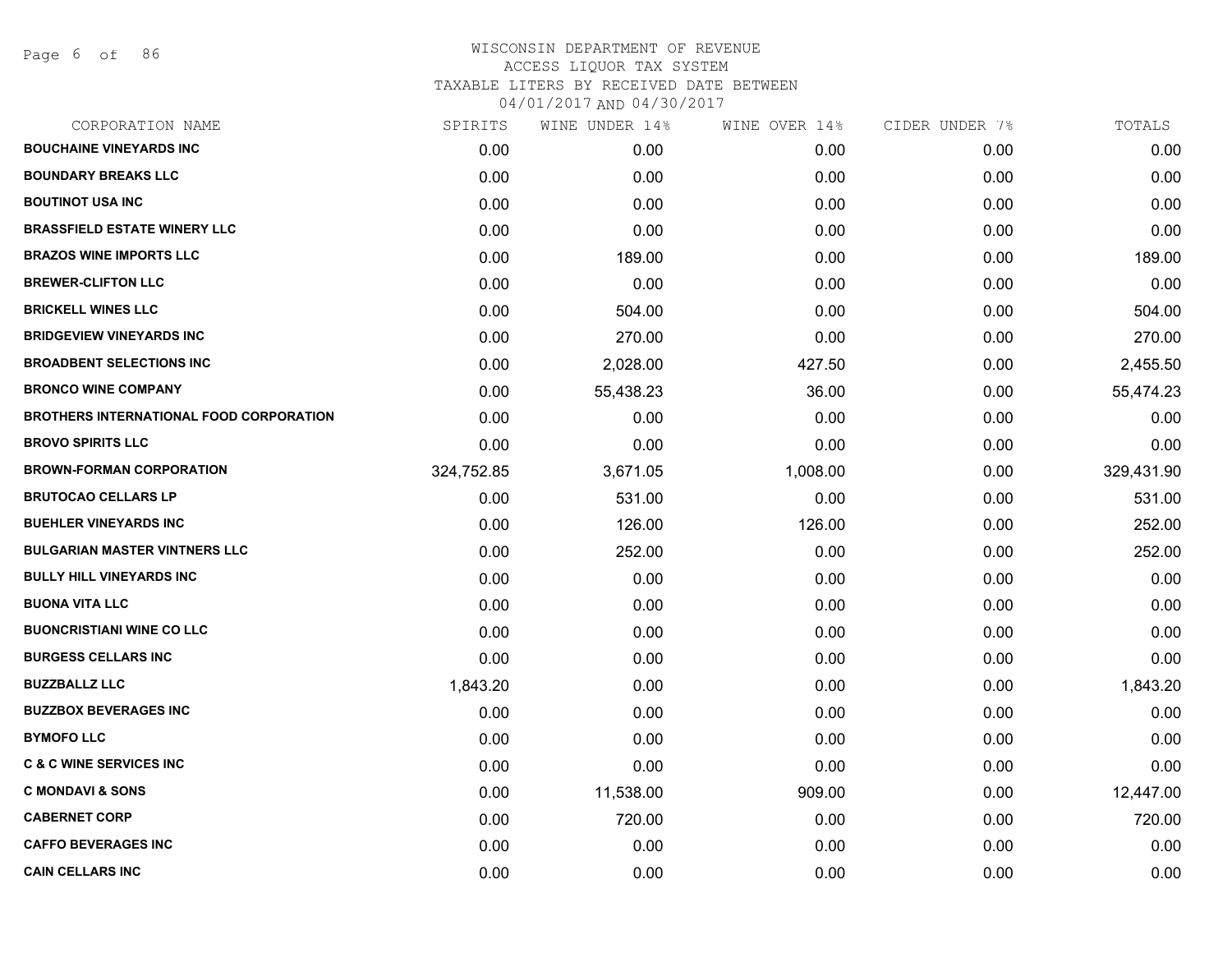Page 7 of 86

| SPIRITS   | WINE UNDER 14% | WINE OVER 14% |          | TOTALS         |
|-----------|----------------|---------------|----------|----------------|
| 0.00      | 0.00           | 0.00          | 0.00     | 0.00           |
| 0.00      | 9.75           | 44.60         | 0.00     | 54.35          |
| 0.00      | 0.00           | 63.00         | 0.00     | 63.00          |
| 0.00      | 0.00           | 0.00          | 2,106.42 | 2,106.42       |
| 0.00      | 120.00         | 0.00          | 0.00     | 120.00         |
| 234.00    | 0.00           | 0.00          | 0.00     | 234.00         |
| 0.00      | 0.00           | 0.00          | 0.00     | 0.00           |
| 0.00      | 0.00           | 0.00          | 0.00     | 0.00           |
| 0.00      | 432.00         | 171.00        | 0.00     | 603.00         |
| 68,630.40 | 0.00           | 0.00          | 0.00     | 68,630.40      |
| 0.00      | 0.00           | 0.00          | 0.00     | 0.00           |
| 0.00      | 1,413.00       | 117.00        | 0.00     | 1,530.00       |
| 0.00      | 0.00           | 0.00          | 0.00     | 0.00           |
| 0.00      | 0.00           | 0.00          | 0.00     | 0.00           |
| 0.00      | 8,100.00       | 0.00          | 0.00     | 8,100.00       |
| 0.00      | 0.00           | 0.00          | 0.00     | 0.00           |
| 630.00    | 0.00           | 0.00          | 0.00     | 630.00         |
| 0.00      | 639.00         | 0.00          | 0.00     | 639.00         |
| 0.00      | 0.00           | 0.00          | 0.00     | 0.00           |
| 0.00      | 0.00           | 0.00          | 0.00     | 0.00           |
| 0.00      | 0.00           | 0.00          | 0.00     | 0.00           |
| 135.00    | 0.00           | 0.00          | 0.00     | 135.00         |
| 6,577.50  | 0.00           | 0.00          | 0.00     | 6,577.50       |
| 0.00      | 288.00         | 0.00          | 0.00     | 288.00         |
| 0.00      | 0.00           | 0.00          | 0.00     | 0.00           |
| 0.00      | 0.00           | 0.00          | 0.00     | 0.00           |
| 0.00      | 0.00           | 0.00          | 0.00     | 0.00           |
| 0.00      | 252.19         | 0.00          | 0.00     | 252.19         |
|           |                |               |          | CIDER UNDER 7% |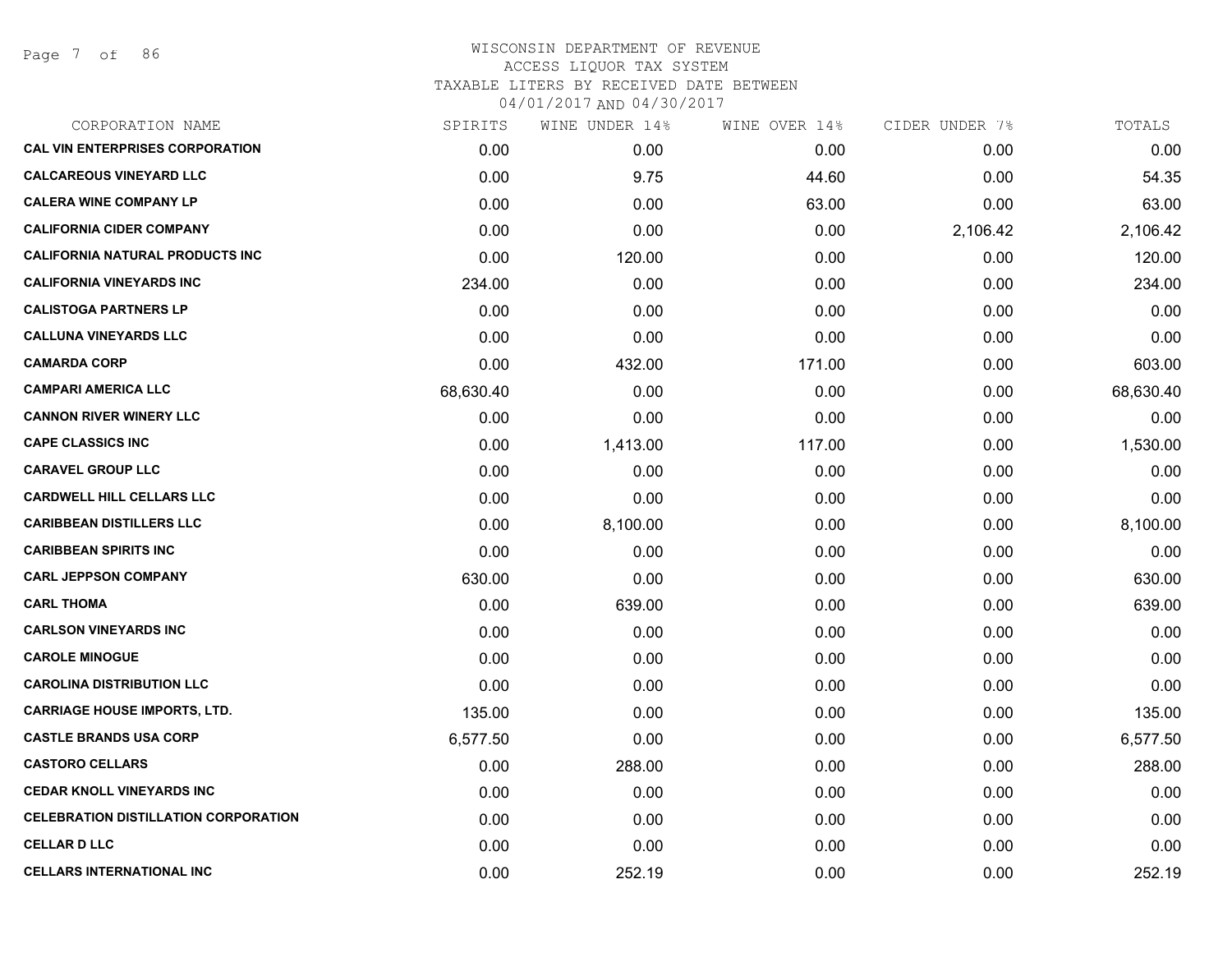| CORPORATION NAME                      | SPIRITS   | WINE UNDER 14% | WINE OVER 14% | CIDER UNDER 7% | TOTALS    |
|---------------------------------------|-----------|----------------|---------------|----------------|-----------|
| <b>CELLIER WINES DISTRIBUTING INC</b> | 0.00      | 40.00          | 0.00          | 0.00           | 40.00     |
| <b>CELLO VIA INC</b>                  | 0.00      | 0.00           | 0.00          | 0.00           | 0.00      |
| <b>CENTER VALLEY ORCHARDS LLC</b>     | 0.00      | 0.00           | 0.00          | 1,488.00       | 1,488.00  |
| <b>CHAISE VENTURES INC</b>            | 0.00      | 0.00           | 0.00          | 0.00           | 0.00      |
| <b>CHANNING DAUGHTERS WINERY LLC</b>  | 0.00      | 0.00           | 0.00          | 0.00           | 0.00      |
| <b>CHAPPELLET WINERY INC</b>          | 0.00      | 0.00           | 1,584.00      | 0.00           | 1,584.00  |
| <b>CHARBAUT AMERICA INC</b>           | 0.00      | 0.00           | 0.00          | 0.00           | 0.00      |
| <b>CHARLES &amp; MARTHA BARRA</b>     | 0.00      | 144.00         | 18.00         | 0.00           | 162.00    |
| <b>CHARLES JACQUIN ET CIE INC</b>     | 28,773.39 | 0.00           | 454.55        | 0.00           | 29,227.94 |
| <b>CHARLES NEAL SELECTIONS INC</b>    | 0.00      | 567.00         | 0.00          | 0.00           | 567.00    |
| <b>CHARLES REININGER LLC</b>          | 0.00      | 0.00           | 4.50          | 0.00           | 4.50      |
| <b>CHATEAU BARNABY LLC</b>            | 0.00      | 0.00           | 0.00          | 0.00           | 0.00      |
| <b>CHATEAU DIANA LLC</b>              | 0.00      | 315.00         | 189.00        | 0.00           | 504.00    |
| <b>CHATHAM IMPORTS INC</b>            | 686.25    | 0.00           | 0.00          | 0.00           | 686.25    |
| <b>CHEHALEM INC</b>                   | 0.00      | 0.00           | 0.00          | 0.00           | 0.00      |
| <b>CHICAGO DISTILLING COMPANY LLC</b> | 0.00      | 0.00           | 0.00          | 0.00           | 0.00      |
| <b>CHOYA UMESHU USA INC</b>           | 0.00      | 0.00           | 0.00          | 0.00           | 0.00      |
| <b>CHRISTIAN P SCHAEFER</b>           | 0.00      | 5,688.00       | 0.00          | 5,360.14       | 11,048.14 |
| <b>CHRISTOPHER DRAKE WHITCRAFT</b>    | 0.00      | 0.00           | 0.00          | 0.00           | 0.00      |
| <b>CHRISTOPHER F PITTENGER</b>        | 0.00      | 0.00           | 0.00          | 0.00           | 0.00      |
| <b>CHRISTOPHER FIGGINS</b>            | 0.00      | 0.00           | 54.00         | 0.00           | 54.00     |
| <b>CHRISTOPHER J FLOOD</b>            | 0.00      | 0.00           | 0.00          | 0.00           | 0.00      |
| <b>CHRISTOPHER M JAMES</b>            | 0.00      | 0.00           | 0.00          | 0.00           | 0.00      |
| <b>CHRISTOPHER MICHAEL WINES LLC</b>  | 0.00      | 189.00         | 0.00          | 0.00           | 189.00    |
| <b>CLAAR CELLARS LLC</b>              | 0.00      | 0.00           | 0.00          | 0.00           | 0.00      |
| <b>CLASSICAL WINES FROM SPAIN LTD</b> | 0.00      | 0.00           | 0.00          | 0.00           | 0.00      |
| <b>CLENDENENLINDQUIST VINTNERS</b>    | 0.00      | 0.00           | 0.00          | 0.00           | 0.00      |
| <b>CLINE CELLARS INC</b>              | 0.00      | 1,764.00       | 1,134.00      | 0.00           | 2,898.00  |
|                                       |           |                |               |                |           |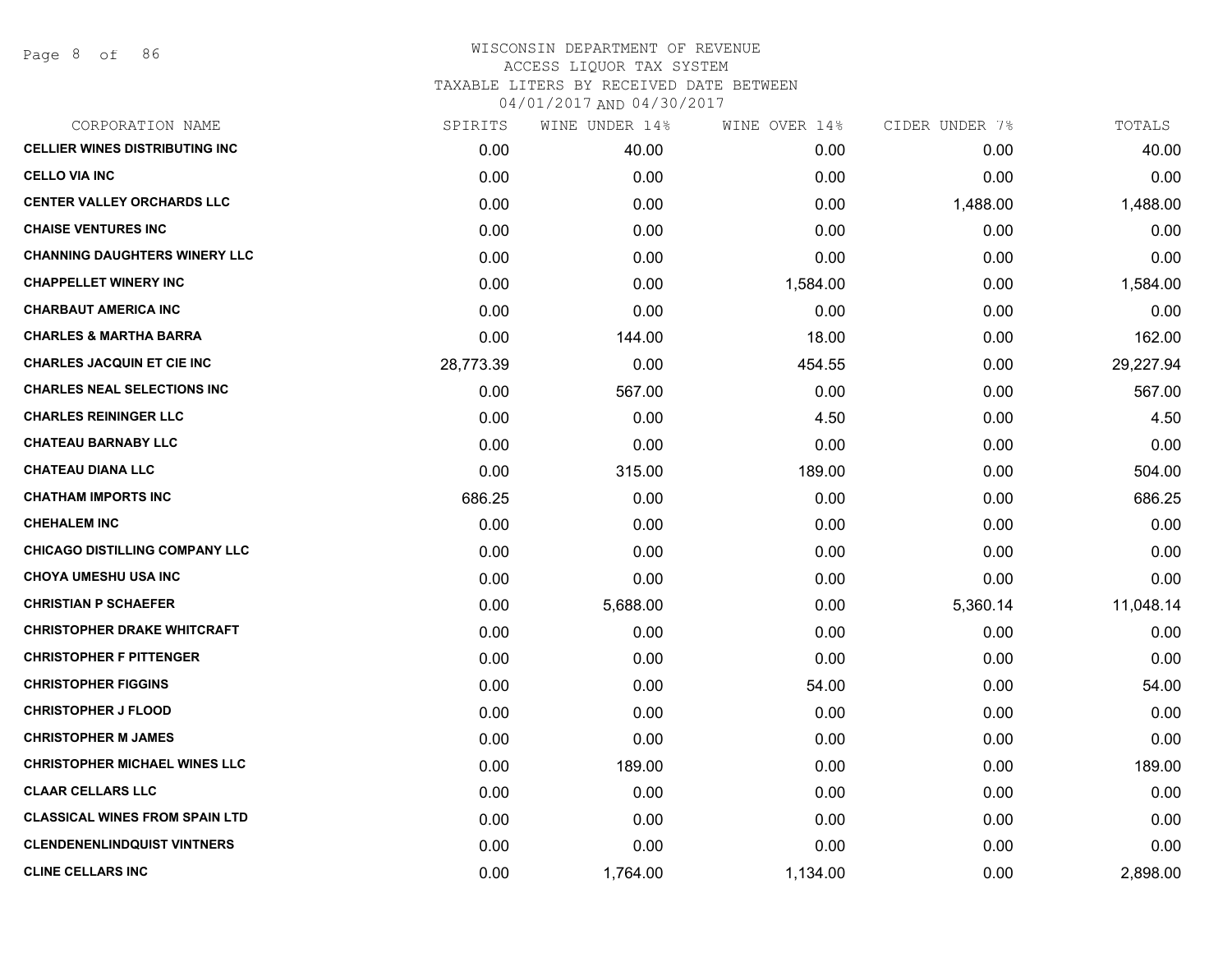#### WISCONSIN DEPARTMENT OF REVENUE ACCESS LIQUOR TAX SYSTEM TAXABLE LITERS BY RECEIVED DATE BETWEEN

| CORPORATION NAME                             | SPIRITS   | WINE UNDER 14% | WINE OVER 14% | CIDER UNDER 7% | TOTALS     |
|----------------------------------------------|-----------|----------------|---------------|----------------|------------|
| <b>CLINE SISTERS IMPORTS LLC</b>             | 0.00      | 328.50         | 0.00          | 0.00           | 328.50     |
| <b>CLINT PROPERTIES INC</b>                  | 0.00      | 0.00           | 0.00          | 0.00           | 0.00       |
| <b>CLOS DU VAL WINE CO LTD</b>               | 0.00      | 0.00           | 279.00        | 0.00           | 279.00     |
| <b>COCKERELL WINE CONSULTING LLC</b>         | 0.00      | 0.00           | 0.00          | 0.00           | 0.00       |
| <b>CODY T WRIGHT</b>                         | 0.00      | 0.00           | 0.00          | 0.00           | 0.00       |
| <b>COHO WINES LLC</b>                        | 0.00      | 0.00           | 0.00          | 0.00           | 0.00       |
| <b>COLORADO CIDER COMPANY LLC</b>            | 0.00      | 0.00           | 0.00          | 0.00           | 0.00       |
| <b>CONSTELLATION BRANDS INC</b>              | 94,683.90 | 432,680.84     | 20,622.00     | 0.00           | 547,986.74 |
| <b>COOL HAND VINEYARDS LLC</b>               | 0.00      | 0.00           | 126.00        | 0.00           | 126.00     |
| <b>COPA CACHACA CORPORATION</b>              | 0.00      | 0.00           | 0.00          | 0.00           | 0.00       |
| <b>COPA FINA WINE IMPORTS LLC</b>            | 0.00      | 0.00           | 0.00          | 0.00           | 0.00       |
| <b>COPPER &amp; KINGS AMERICAN BRANDY CO</b> | 270.00    | 0.00           | 0.00          | 0.00           | 270.00     |
| <b>COPPER CANE LLC</b>                       | 0.00      | 2,061.00       | 2,101.50      | 0.00           | 4,162.50   |
| <b>CORA IMPORTS LTD</b>                      | 0.00      | 0.00           | 0.00          | 0.00           | 0.00       |
| <b>CORDELINA WINE COMPANY LLC</b>            | 0.00      | 0.00           | 0.00          | 0.00           | 0.00       |
| <b>CORK ALLIANCE INC</b>                     | 0.00      | 405.00         | 0.00          | 0.00           | 405.00     |
| <b>CORNERSTONE CELLARS INC</b>               | 0.00      | 0.00           | 0.00          | 0.00           | 0.00       |
| <b>COUP DE FOUDRE LLC</b>                    | 0.00      | 0.00           | 0.00          | 0.00           | 0.00       |
| <b>COURAGEOUS INC</b>                        | 0.00      | 0.00           | 0.00          | 0.00           | 0.00       |
| <b>CRACOVIA BRANDS INC</b>                   | 114.00    | 27.00          | 31.50         | 0.00           | 172.50     |
| <b>CRAFTED ARTISAN MEADERY LLC</b>           | 0.00      | 1,246.56       | 27.00         | 0.00           | 1,273.56   |
| <b>CRAIG JAFFURS</b>                         | 0.00      | 0.00           | 0.00          | 0.00           | 0.00       |
| <b>CRAIG S HANDLY</b>                        | 0.00      | 0.00           | 0.00          | 0.00           | 0.00       |
| <b>CREATIVE WINE CONCEPTS INC</b>            | 0.00      | 0.00           | 0.00          | 0.00           | 0.00       |
| <b>CREW WINE COMPANY LLC</b>                 | 0.00      | 1,066.60       | 189.00        | 0.00           | 1,255.60   |
| <b>CRIBARI VINEYARDS INC</b>                 | 0.00      | 0.00           | 0.00          | 0.00           | 0.00       |
| <b>CRIMSON WINE GROUP LTD</b>                | 0.00      | 0.00           | 0.00          | 0.00           | 0.00       |
| <b>CRISPIN CIDER COMPANY</b>                 | 0.00      | 0.00           | 0.00          | 0.00           | 0.00       |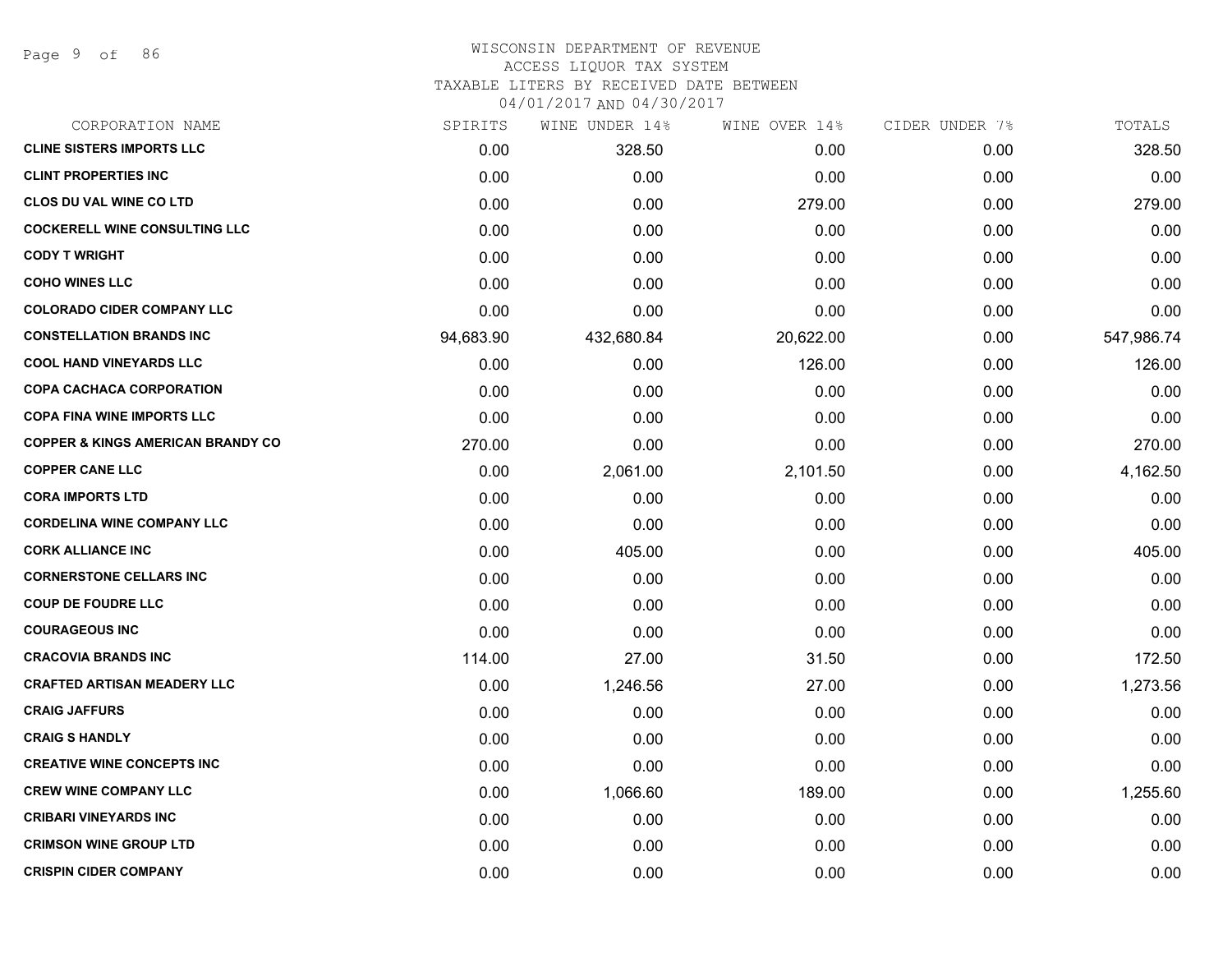Page 10 of 86

| CORPORATION NAME                        | SPIRITS | WINE UNDER 14% | WINE OVER 14% | CIDER UNDER 7% | TOTALS    |
|-----------------------------------------|---------|----------------|---------------|----------------|-----------|
| <b>CRISTOM VINEYARDS INC</b>            | 0.00    | 198.00         | 0.00          | 0.00           | 198.00    |
| <b>CROWN POINT WINERY LLC</b>           | 0.00    | 0.00           | 0.00          | 0.00           | 0.00      |
| <b>CROWN VALLEY WINERY INC</b>          | 0.00    | 0.00           | 0.00          | 426.00         | 426.00    |
| <b>CULT OF 8</b>                        | 0.00    | 2,016.00       | 756.00        | 0.00           | 2,772.00  |
| <b>CULTIVATE WINES LLC</b>              | 0.00    | 495.00         | 0.00          | 0.00           | 495.00    |
| <b>CUSHMAN WINERY CORPORATION</b>       | 0.00    | 0.00           | 0.00          | 0.00           | 0.00      |
| <b>CUTWATER SPIRITS LLC</b>             | 0.00    | 0.00           | 0.00          | 0.00           | 0.00      |
| <b>CUVAISON INC</b>                     | 0.00    | 189.00         | 94.50         | 0.00           | 283.50    |
| <b>D &amp; D VINEYARDS INC</b>          | 0.00    | 0.00           | 0.00          | 0.00           | 0.00      |
| <b>D &amp; J F CELLARS INC</b>          | 0.00    | 0.00           | 0.00          | 0.00           | 0.00      |
| <b>D.G.L. DISTRIBUTORS, INC</b>         | 0.00    | 162.00         | 0.00          | 0.00           | 162.00    |
| <b>DAEDALUS CELLARS CO</b>              | 0.00    | 0.00           | 0.00          | 0.00           | 0.00      |
| <b>DAN CAREY</b>                        | 0.00    | 0.00           | 0.00          | 0.00           | 0.00      |
| <b>DANCING COYOTE WINES</b>             | 0.00    | 0.00           | 0.00          | 0.00           | 0.00      |
| <b>DANIEL SCHOENFELD</b>                | 0.00    | 0.00           | 0.00          | 0.00           | 0.00      |
| <b>DANNY RAKOVIC</b>                    | 0.00    | 0.00           | 0.00          | 0.00           | 0.00      |
| <b>DAOU VINEYARDS LLC</b>               | 0.00    | 0.00           | 504.00        | 0.00           | 504.00    |
| <b>DAQUINO ITALIAN IMPORTING CO INC</b> | 0.00    | 0.00           | 0.00          | 0.00           | 0.00      |
| <b>DARIOUSH KHALEDI WINERY LLC</b>      | 0.00    | 0.00           | 0.00          | 0.00           | 0.00      |
| <b>DAVID ARTHUR VINEYARDS LLC</b>       | 0.00    | 0.00           | 0.00          | 0.00           | 0.00      |
| <b>DAVID B POTTER</b>                   | 0.00    | 0.00           | 0.00          | 0.00           | 0.00      |
| <b>DAVID N RAYNE</b>                    | 879.64  | 31,654.74      | 6,735.73      | 0.00           | 39,270.11 |
| <b>DAVID R BARNES</b>                   | 0.00    | 0.00           | 0.00          | 0.00           | 0.00      |
| DAVIDS PINOT VINEYARDS INC              | 0.00    | 0.00           | 0.00          | 0.00           | 0.00      |
| DE MAISON SELECTIONS INC                | 0.00    | 1,322.00       | 90.00         | 13.50          | 1,425.50  |
| <b>DEANNA BASTIANICH</b>                | 0.00    | 31.50          | 4.50          | 0.00           | 36.00     |
| <b>DELEGAT USA INC</b>                  | 0.00    | 10,215.00      | 0.00          | 0.00           | 10,215.00 |
| <b>DELIA E RODRIGUEZ</b>                | 0.00    | 0.00           | 0.00          | 0.00           | 0.00      |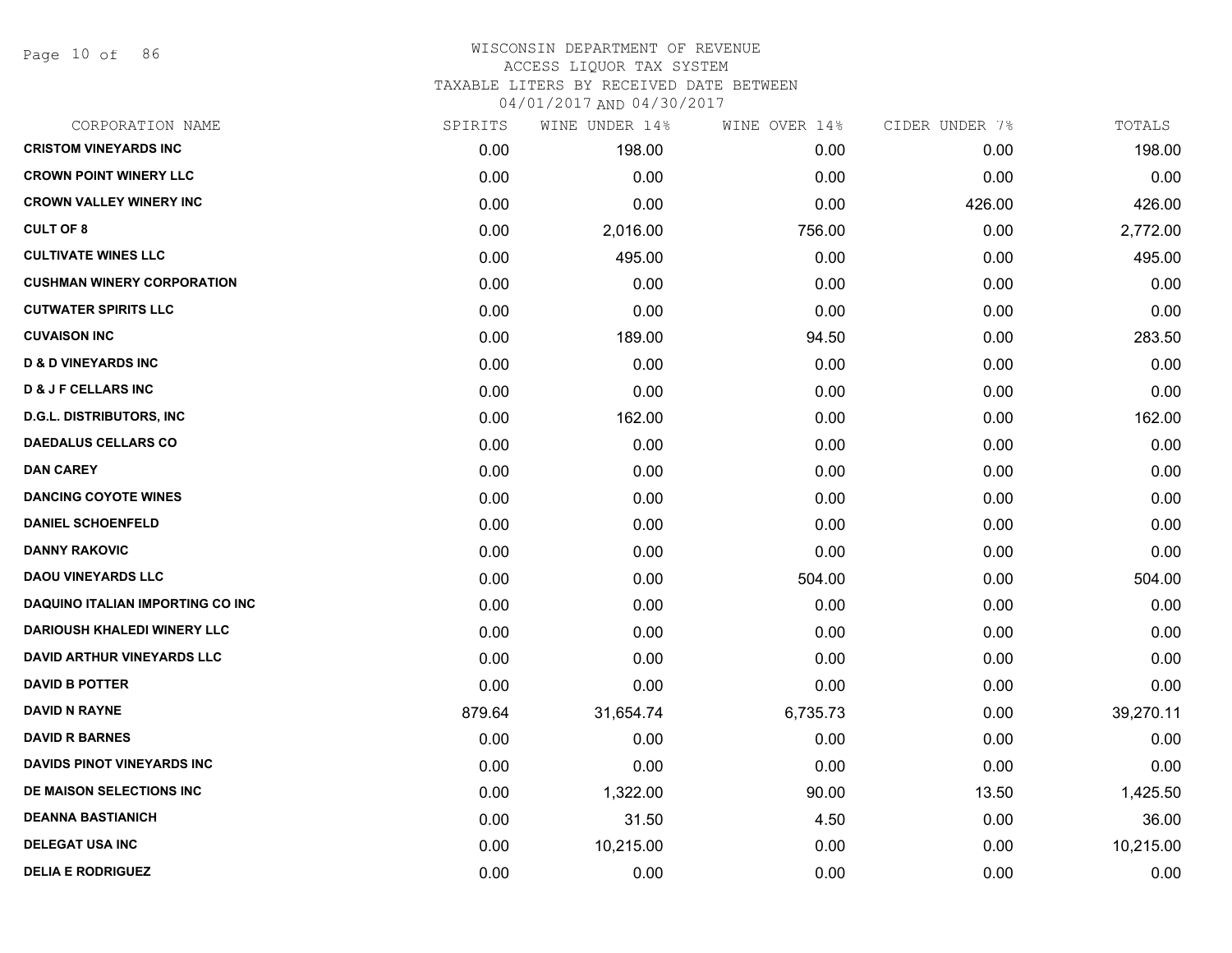Page 11 of 86

#### WISCONSIN DEPARTMENT OF REVENUE ACCESS LIQUOR TAX SYSTEM

TAXABLE LITERS BY RECEIVED DATE BETWEEN

| CORPORATION NAME                                                         | SPIRITS    | WINE UNDER 14% | WINE OVER 14% | CIDER UNDER 7% | TOTALS     |
|--------------------------------------------------------------------------|------------|----------------|---------------|----------------|------------|
| <b>DELICATO VINEYARDS INC</b>                                            | 0.00       | 145,263.00     | 7,692.00      | 0.00           | 152,955.00 |
| <b>DELILLE CELLARS LLC</b>                                               | 0.00       | 0.00           | 0.00          | 0.00           | 0.00       |
| DEMERARA DISTILLERS (USA) INC                                            | 0.00       | 0.00           | 0.00          | 0.00           | 0.00       |
| <b>DEROSE WINERY INC</b>                                                 | 0.00       | 0.00           | 261.00        | 0.00           | 261.00     |
| <b>DERRICK C MANCINI</b>                                                 | 0.00       | 0.00           | 0.00          | 0.00           | 0.00       |
| <b>DIAGEO AMERICAS INC</b>                                               | 657,858.95 | 0.00           | 0.00          | 0.00           | 657,858.95 |
| <b>DIAMOND IMPORTERS INC</b>                                             | 0.00       | 0.00           | 0.00          | 0.00           | 0.00       |
| <b>DIRTY IMPORTS LLC</b>                                                 | 0.00       | 0.00           | 0.00          | 0.00           | 0.00       |
| <b>DISARONNO INTERNATIONAL LLC</b>                                       | 1,036.50   | 0.00           | 0.00          | 0.00           | 1,036.50   |
| <b>DISTILLERY NO. 209 LTD NAPA CALIFORNIA</b>                            | 0.00       | 0.00           | 0.00          | 0.00           | 0.00       |
| <b>DIVOT ENTERPRISES LLC</b>                                             | 0.00       | 0.00           | 0.00          | 0.00           | 0.00       |
| <b>DOMAINE DE LA TERRE ROUGE LTD</b>                                     | 0.00       | 0.00           | 693.00        | 0.00           | 693.00     |
| <b>DOMAINE DE MARIA SOTER LLC</b>                                        | 0.00       | 0.00           | 0.00          | 0.00           | 0.00       |
| <b>DOMAINE MB LLC</b>                                                    | 0.00       | 0.00           | 0.00          | 0.00           | 0.00       |
| <b>DOMAINE SELECT WINE &amp; SPIRITS LLC</b>                             | 0.00       | 0.00           | 0.00          | 0.00           | 0.00       |
| <b>DOMAINE SERENE VINEYARDS &amp; WINERY INC</b>                         | 0.00       | 882.00         | 0.00          | 0.00           | 882.00     |
| <b>DOMAINE ST GEORGE</b>                                                 | 0.00       | 522.00         | 0.00          | 0.00           | 522.00     |
| <b>DON SEBASTIANI &amp; SONS INTERNATIONAL WINE</b><br><b>NEGOCIANTS</b> | 0.00       | 12,996.00      | 126.00        | 0.00           | 13,122.00  |
| <b>DONALD PHILLIPS HILL JR</b>                                           | 0.00       | 0.00           | 0.00          | 0.00           | 0.00       |
| <b>DOUBLE DIAMOND DISTILLERY LLC</b>                                     | 531.00     | 0.00           | 0.00          | 0.00           | 531.00     |
| <b>DOUBLE DOWN SPIRITS LLC</b>                                           | 117.00     | 0.00           | 0.00          | 0.00           | 117.00     |
| <b>DOYNA LTD</b>                                                         | 0.00       | 0.00           | 0.00          | 0.00           | 0.00       |
| <b>DREYER WINE LLC</b>                                                   | 0.00       | 63.00          | 0.00          | 0.00           | 63.00      |
| <b>DREYFUS ASHBY INC</b>                                                 | 0.00       | 1,926.00       | 508.50        | 0.00           | 2,434.50   |
| <b>DRG IMPORTS LLC</b>                                                   | 0.00       | 0.00           | 0.00          | 0.00           | 0.00       |
| <b>DRINKS AMERICAS INC</b>                                               | 0.00       | 0.00           | 0.00          | 0.00           | 0.00       |
| DRY CREEK VINEYARD INC                                                   | 0.00       | 0.00           | 12.45         | 0.00           | 12.45      |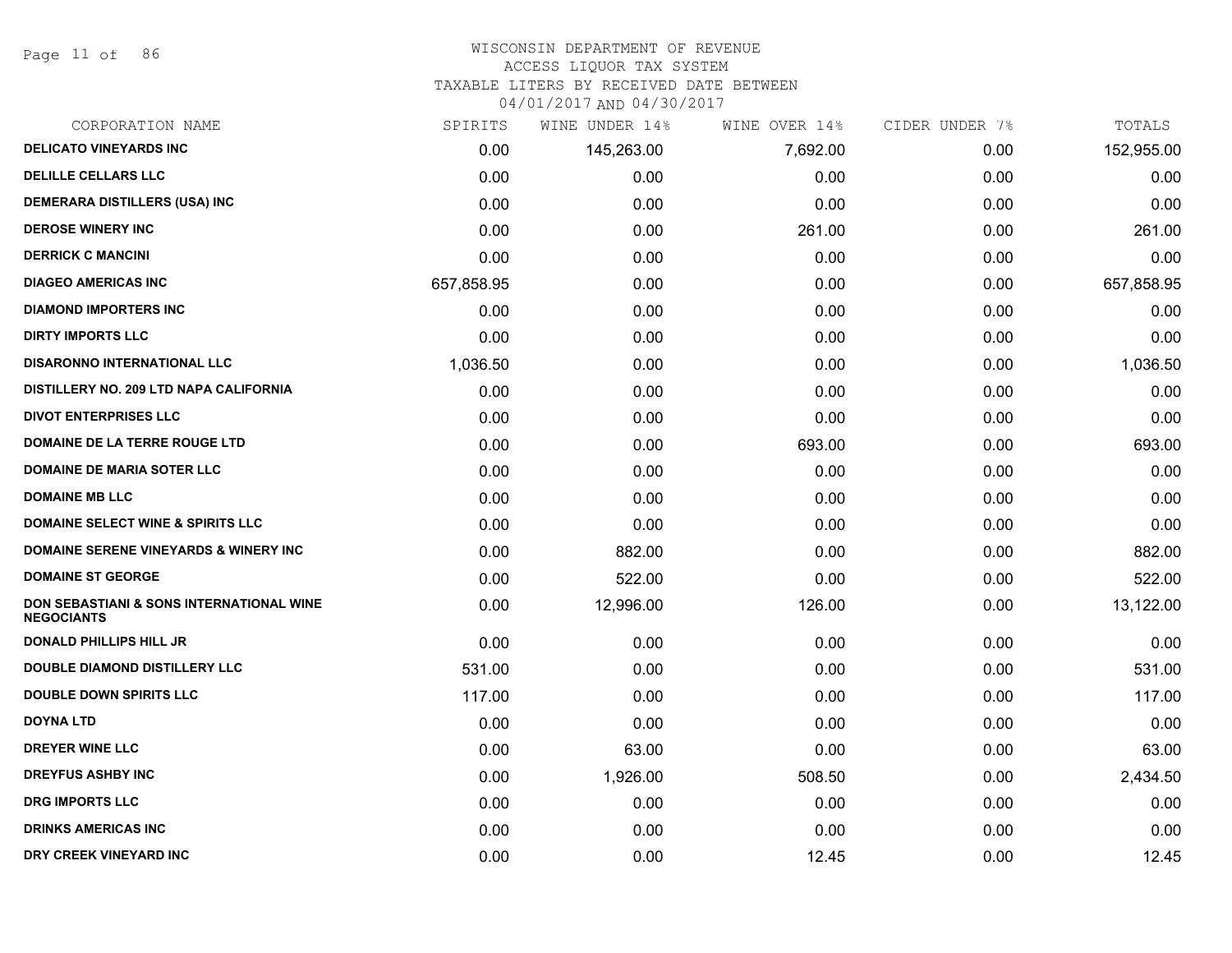Page 12 of 86

#### WISCONSIN DEPARTMENT OF REVENUE ACCESS LIQUOR TAX SYSTEM

TAXABLE LITERS BY RECEIVED DATE BETWEEN

| CORPORATION NAME                        | SPIRITS    | WINE UNDER 14% | WINE OVER 14% | CIDER UNDER 7% | TOTALS       |
|-----------------------------------------|------------|----------------|---------------|----------------|--------------|
| DRY FLY DISTILLING INC                  | 0.00       | 0.00           | 0.00          | 0.00           | 0.00         |
| <b>DUCKHORN WINE COMPANY</b>            | 0.00       | 7,515.00       | 1,831.50      | 0.00           | 9,346.50     |
| DUGGANS DISTILLERS PRODUCTS CORPORATION | 270.00     | 0.00           | 0.00          | 0.00           | 270.00       |
| <b>DUMOL WINERY LLC</b>                 | 0.00       | 0.00           | 0.00          | 0.00           | 0.00         |
| <b>DUNHAM CELLARS LLC</b>               | 0.00       | 0.00           | 0.00          | 0.00           | 0.00         |
| <b>DUNN VINEYARDS LLC</b>               | 0.00       | 126.00         | 0.00          | 0.00           | 126.00       |
| DUTTON GOLDFIELD WINERY LLC             | 0.00       | 0.00           | 0.00          | 0.00           | 0.00         |
| <b>DV SPIRITS LLC</b>                   | $-468.00$  | 0.00           | 0.00          | 0.00           | $-468.00$    |
| <b>E &amp; J GALLO WINERY</b>           | 149,069.40 | 1,023,365.20   | 39,544.60     | 0.00           | 1,211,979.20 |
| <b>EAGLE EYE IMPORTS LLC</b>            | 0.00       | 715.92         | 0.00          | 0.00           | 715.92       |
| <b>EAGLES LANDING WINERY LLC</b>        | 0.00       | 0.00           | 0.00          | 0.00           | 0.00         |
| <b>EASTERN LIQUORS USA INC</b>          | 0.00       | 0.00           | 0.00          | 0.00           | 0.00         |
| <b>EBERLE WINERY LP</b>                 | 0.00       | 0.00           | 63.00         | 0.00           | 63.00        |
| <b>ECLIPSE ASSETS LLC</b>               | 0.00       | 0.00           | 0.00          | 0.00           | 0.00         |
| <b>ECOSUR GROUP LLC</b>                 | 0.00       | 594.00         | 0.00          | 0.00           | 594.00       |
| <b>EHREN JORDAN WINE CELLARS LLC</b>    | 0.00       | 135.00         | 180.00        | 0.00           | 315.00       |
| <b>EIGHT BOTTLES LLC</b>                | 0.00       | 0.00           | 0.00          | 0.00           | 0.00         |
| ELK COVE VINEYARDS INC                  | 0.00       | 0.00           | 0.00          | 0.00           | 0.00         |
| <b>ELV-OREGON LLC</b>                   | 0.00       | 0.00           | 0.00          | 0.00           | 0.00         |
| <b>ELYSE WINERY LLC</b>                 | 0.00       | 0.00           | 0.00          | 0.00           | 0.00         |
| <b>EMCO CHEMICAL DISTRIBUTORS, INC.</b> | 0.00       | 0.00           | 0.00          | 0.00           | 0.00         |
| <b>EMILIO GUGLIELMO WINERY INC</b>      | 0.00       | 1,006.92       | 1,816.99      | 0.00           | 2,823.91     |
| <b>EMPSON USA INC</b>                   | 0.00       | 530.74         | 180.00        | 0.00           | 710.74       |
| <b>ENOS VINEYARDS INC</b>               | 0.00       | 0.00           | 0.00          | 0.00           | 0.00         |
| <b>ENOTEC IMPORTS INC</b>               | 0.00       | 980.97         | 944.98        | 0.00           | 1,925.95     |
| <b>ENOVATION BRANDS INC</b>             | 0.00       | 517.50         | 0.00          | 0.00           | 517.50       |
| <b>EPICUREAN WINES LLC</b>              | 0.00       | 252.00         | 270.00        | 0.00           | 522.00       |
| <b>ERIC FLANAGAN</b>                    | 0.00       | 0.00           | 0.00          | 0.00           | 0.00         |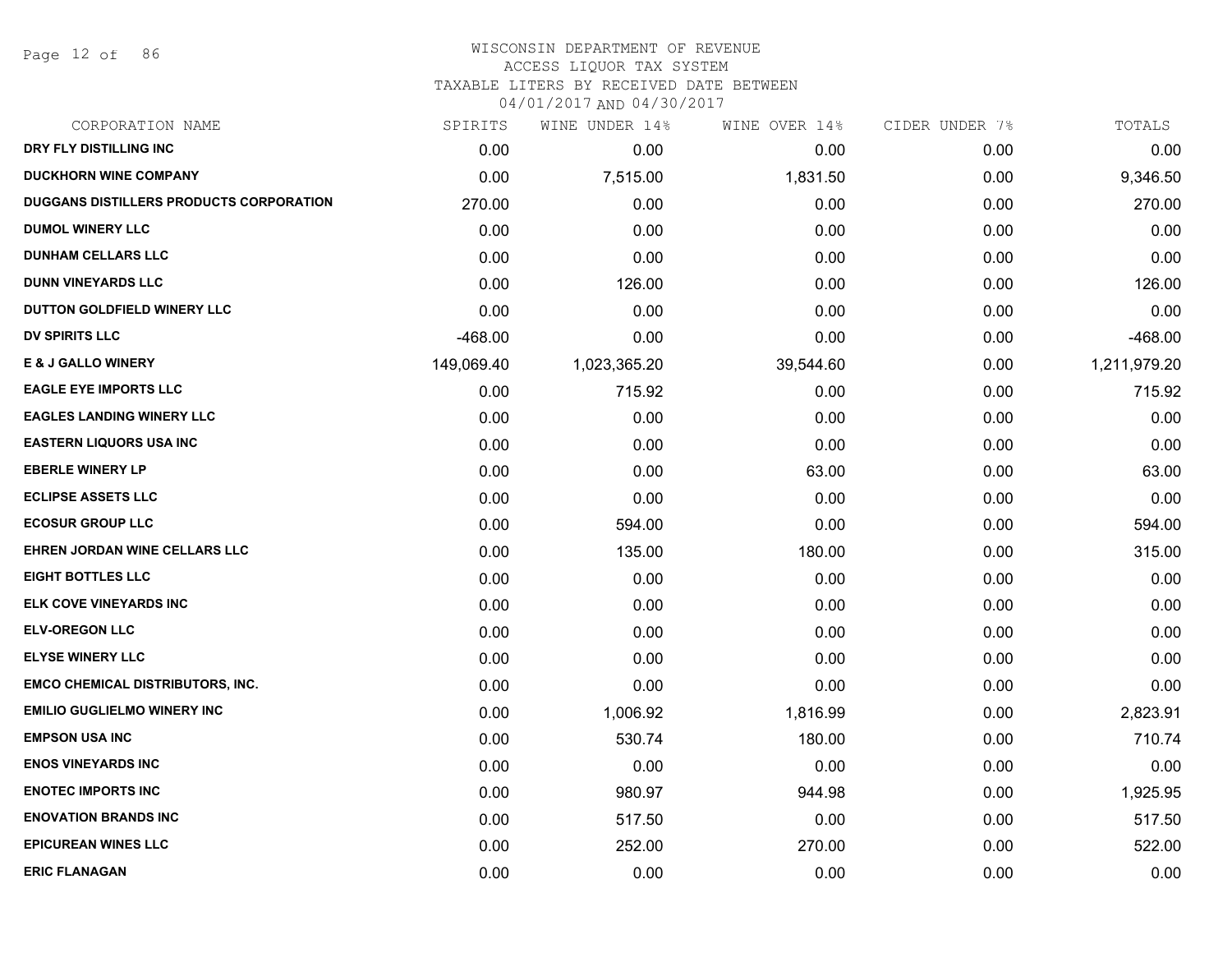Page 13 of 86

| CORPORATION NAME                                 | SPIRITS   | WINE UNDER 14% | WINE OVER 14% | CIDER UNDER 7% | TOTALS    |
|--------------------------------------------------|-----------|----------------|---------------|----------------|-----------|
| <b>ERIC TRUMP WINE MANUFACTURING LLC</b>         | 0.00      | 0.00           | 0.00          | 0.00           | 0.00      |
| <b>ERNST A STORM</b>                             | 0.00      | 0.00           | 0.00          | 0.00           | 0.00      |
| <b>ESSER WINES LLC</b>                           | 0.00      | 0.00           | 0.00          | 0.00           | 0.00      |
| <b>EUGENE WINE CELLARS LLC</b>                   | 0.00      | 0.00           | 0.00          | 0.00           | 0.00      |
| <b>EUROPEAN IMPORTS &amp; EXPORTS LLC</b>        | 0.00      | 0.00           | 0.00          | 0.00           | 0.00      |
| <b>EUROPEAN WINE IMPORTS INC</b>                 | 0.00      | 0.00           | 0.00          | 0.00           | 0.00      |
| <b>EVAKI INC</b>                                 | 0.00      | 0.00           | 0.00          | 0.00           | 0.00      |
| EVESHAM WOOD VINEYARD AND WINERY LLC             | 0.00      | 504.00         | 0.00          | 0.00           | 504.00    |
| <b>EXCELSIOR WINE COMPANY LLC</b>                | 0.00      | 2,682.00       | 9.00          | 0.00           | 2,691.00  |
| <b>F KORBEL &amp; BROS INC</b>                   | 0.00      | 0.00           | 0.00          | 0.00           | 0.00      |
| <b>FL NAVARRO LIMITED</b>                        | 0.00      | 0.00           | 0.00          | 0.00           | 0.00      |
| <b>F&amp;F FINE WINES INTERNATIONAL INC</b>      | 0.00      | 252.00         | 0.00          | 0.00           | 252.00    |
| F.X. MAGNER SELECTIONS, INC.                     | 0.00      | 0.00           | 0.00          | 0.00           | 0.00      |
| <b>FANTIS IMPORTS INC</b>                        | 0.00      | 63.06          | 13.51         | 0.00           | 76.57     |
| <b>FAR NORTH SPIRITS INC</b>                     | 90.00     | 0.00           | 0.00          | 0.00           | 90.00     |
| <b>FASEL SHENSTONE LLC</b>                       | 22.50     | 0.00           | 195.00        | 0.00           | 217.50    |
| <b>FERRARI CARANO VINEYARDS &amp; WINERY LLC</b> | 0.00      | 0.00           | 0.00          | 0.00           | 0.00      |
| <b>FETZER VINEYARDS</b>                          | 0.00      | 27,016.08      | 1,755.00      | 0.00           | 28,771.08 |
| <b>FIDDLEHEAD CELLARS LP</b>                     | 0.00      | 4.50           | 0.00          | 0.00           | 4.50      |
| FIFTH GENERATION INC                             | 63,963.60 | 0.00           | 0.00          | 0.00           | 63,963.60 |
| FIFTY FOURTH STREET ENTERPRISES LLC              | 0.00      | 0.00           | 0.00          | 0.00           | 0.00      |
| <b>FIRE HOUSE LLC</b>                            | 0.00      | 0.00           | 33.29         | 0.00           | 33.29     |
| <b>FIRESTEED CORPORATION</b>                     | 0.00      | 0.00           | 0.00          | 0.00           | 0.00      |
| <b>FISHER VINEYARDS</b>                          | 0.00      | 0.00           | 63.00         | 0.00           | 63.00     |
| <b>FIVE GRAPES LLC</b>                           | 0.00      | 0.00           | 0.00          | 0.00           | 0.00      |
| <b>FJN FINE WINES LLC</b>                        | 0.00      | 495.00         | 0.00          | 0.00           | 495.00    |
| <b>FLORA SPRINGS WINE COMPANY</b>                | 0.00      | 0.00           | 0.00          | 0.00           | 0.00      |
| <b>FLORIDA ORANGE GROVES INC</b>                 | 0.00      | 0.00           | 0.00          | 0.00           | 0.00      |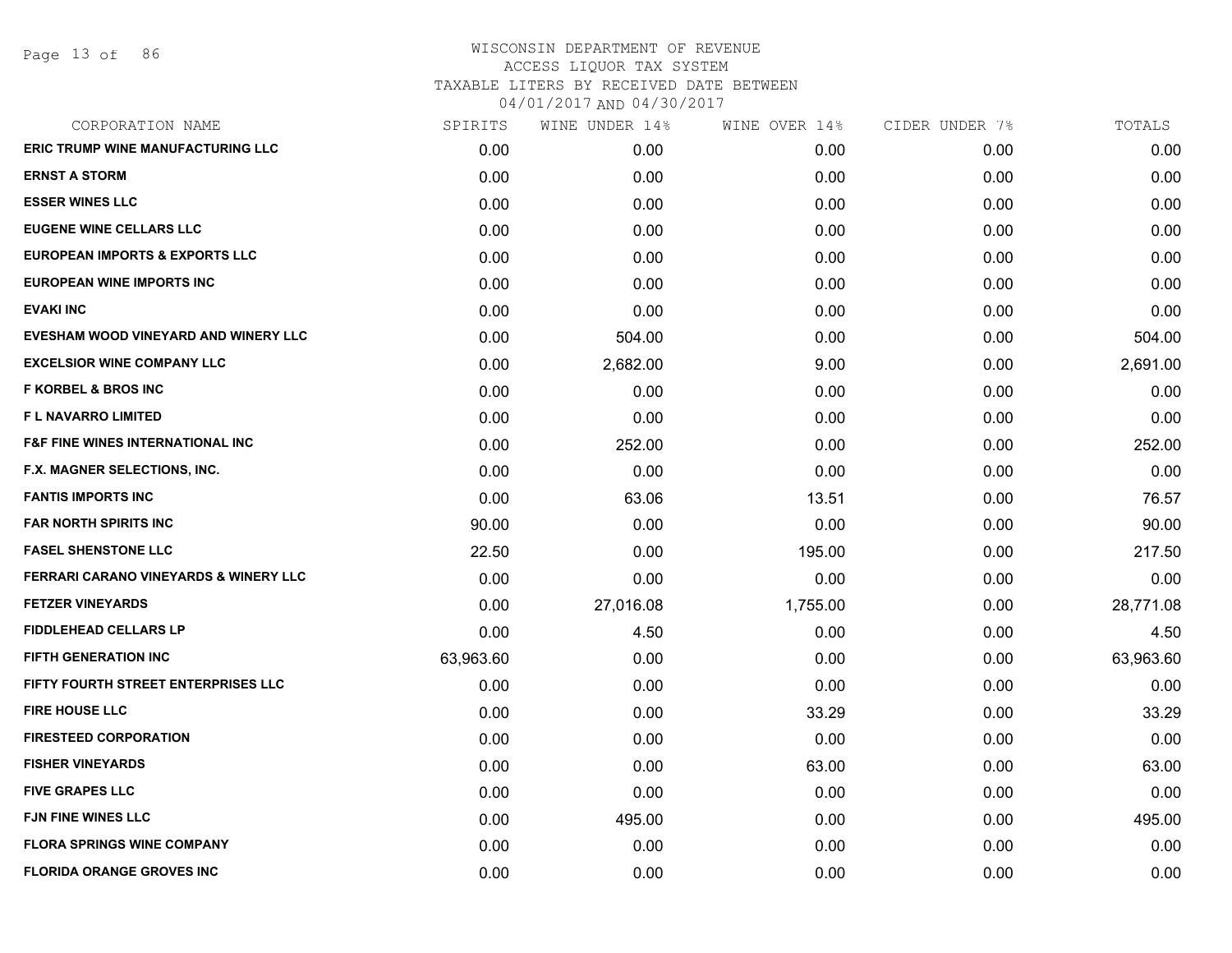Page 14 of 86

#### WISCONSIN DEPARTMENT OF REVENUE ACCESS LIQUOR TAX SYSTEM TAXABLE LITERS BY RECEIVED DATE BETWEEN

| CORPORATION NAME                              | SPIRITS  | WINE UNDER 14% | WINE OVER 14% | CIDER UNDER 7% | TOTALS   |
|-----------------------------------------------|----------|----------------|---------------|----------------|----------|
| <b>FN CELLARS LLC</b>                         | 0.00     | 0.00           | 220.50        | 0.00           | 220.50   |
| <b>FOLEY FAMILY WINES INC</b>                 | 0.00     | 3,526.95       | 2,313.00      | 0.00           | 5,839.95 |
| <b>FOLIO WINE COMPANY LLC</b>                 | 0.00     | 5,076.00       | 1,491.75      | 0.00           | 6,567.75 |
| FORT ROSS VINEYARD & WINERY LLC               | 0.00     | 0.00           | 0.00          | 0.00           | 0.00     |
| <b>FOUR BEARS WINERY LLC</b>                  | 0.00     | 1,007.98       | 0.00          | 0.00           | 1,007.98 |
| <b>FOUR DAUGHTERS VINEYARD AND WINERY LLC</b> | 0.00     | 0.00           | 0.00          | 2,468.75       | 2,468.75 |
| <b>FOUR ROSES DISTILLERY LLC</b>              | 3,795.00 | 0.00           | 0.00          | 0.00           | 3,795.00 |
| <b>FOWLES WINE USA INC</b>                    | 0.00     | 126.00         | 0.00          | 0.00           | 126.00   |
| <b>FOXEN VINEYARD INC</b>                     | 0.00     | 0.00           | 0.00          | 0.00           | 0.00     |
| <b>FRANCIS COPPOLA WINERY LLC</b>             | 0.00     | 5,328.00       | 319.50        | 0.00           | 5,647.50 |
| <b>FRANK FAMILY VINEYARDS LLC</b>             | 0.00     | 0.00           | 252.00        | 0.00           | 252.00   |
| <b>FRANK LIN DISTILLERS PRODUCTS LTD</b>      | 9,038.99 | 0.00           | 0.00          | 0.00           | 9,038.99 |
| <b>FRED C SCHERRER</b>                        | 0.00     | 0.00           | 0.00          | 0.00           | 0.00     |
| <b>FREDERICK WILDMAN &amp; SONS LTD</b>       | 0.00     | 0.00           | 0.00          | 0.00           | 0.00     |
| <b>FREELANCE WINES LLC</b>                    | 0.00     | 0.00           | 0.00          | 0.00           | 0.00     |
| <b>FREIXENET USA INC</b>                      | 0.00     | 1,858.38       | 0.00          | 0.00           | 1,858.38 |
| <b>FREY VINEYARDS LTD</b>                     | 0.00     | 2,268.00       | 0.00          | 0.00           | 2,268.00 |
| <b>FRIEND WINE MARKETING</b>                  | 0.00     | 0.00           | 0.00          | 0.00           | 0.00     |
| <b>FRITZ CELLARS INC</b>                      | 0.00     | 0.00           | 0.00          | 0.00           | 0.00     |
| <b>FROGS LEAP WINERY</b>                      | 0.00     | 1,449.00       | 0.00          | 0.00           | 1,449.00 |
| <b>FRONTIER CORPORATION</b>                   | 0.00     | 225.00         | 9.00          | 0.00           | 234.00   |
| <b>FRUIT OF THE VINES INC</b>                 | 0.00     | 1,008.11       | 0.00          | 0.00           | 1,008.11 |
| FULL THROTTLE SLOON SHINE LLC                 | 342.00   | 0.00           | 0.00          | 0.00           | 342.00   |
| <b>FULTON STREET BREWERY LLC</b>              | 0.00     | 0.00           | 0.00          | 0.00           | 0.00     |
| <b>G K SKAGGS INC</b>                         | 0.00     | 0.00           | 0.00          | 0.00           | 0.00     |
| G.S.W.C. INC.                                 | 225.00   | 744.00         | 499.50        | 0.00           | 1,468.50 |
| <b>GAMBA VINEYARDS AND WINERY LLC</b>         | 0.00     | 0.00           | 0.00          | 0.00           | 0.00     |
| <b>GAMBLE FAMILY VINEYARDS LLC</b>            | 0.00     | 0.00           | 0.00          | 0.00           | 0.00     |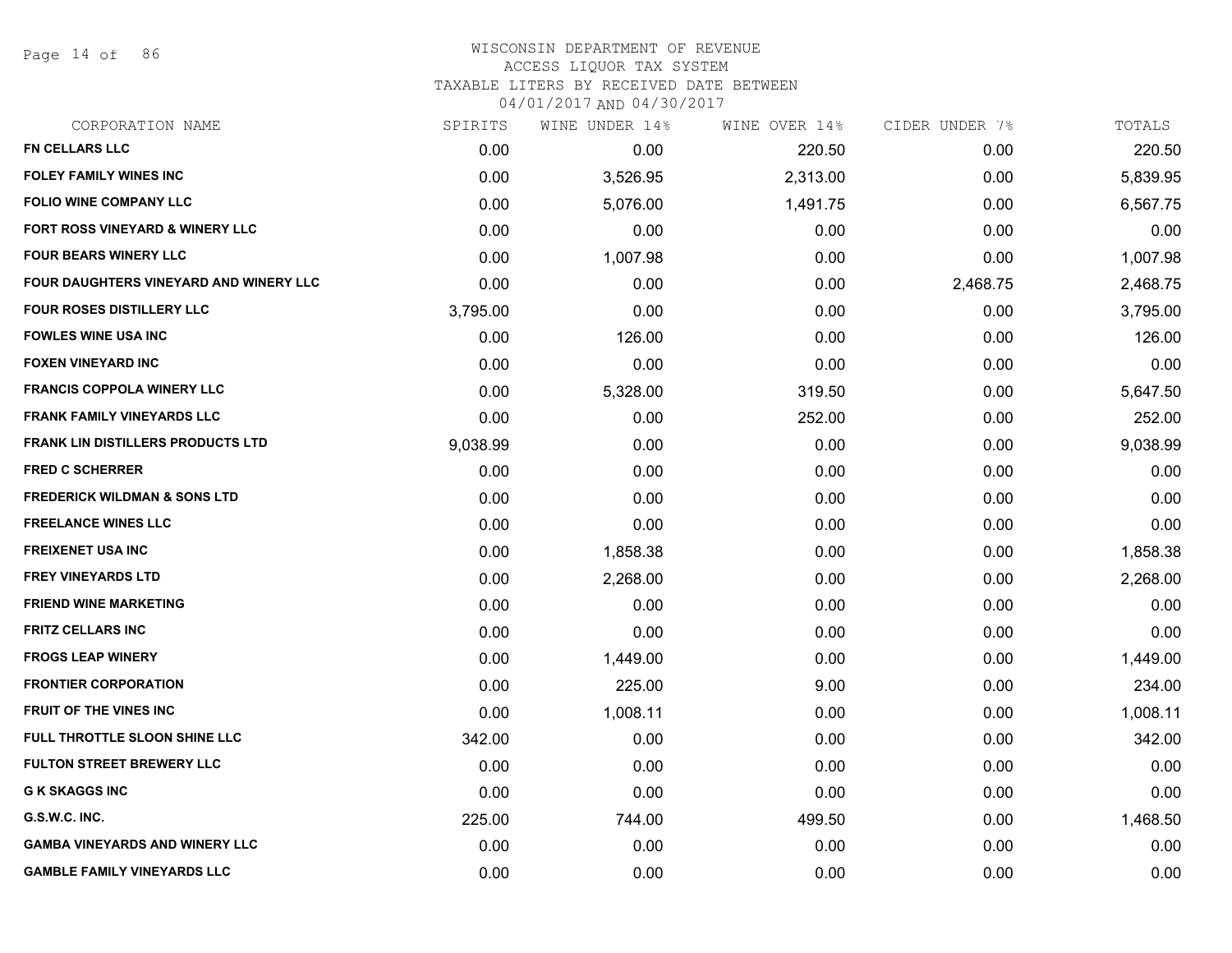| CORPORATION NAME                                    | SPIRITS  | WINE UNDER 14% | WINE OVER 14% | CIDER UNDER 7% | TOTALS   |
|-----------------------------------------------------|----------|----------------|---------------|----------------|----------|
| <b>GENERATIONS OF SONOMA LLC</b>                    | 0.00     | 0.00           | 175.92        | 0.00           | 175.92   |
| <b>GENESEO PARTNERS LP</b>                          | 0.00     | 0.00           | 4.50          | 0.00           | 4.50     |
| <b>GEORGE BOZIC JR</b>                              | 152.25   | 129.00         | 0.00          | 0.00           | 281.25   |
| <b>GERBER, GERBER &amp; GERBER DISCLAIMER TRUST</b> | 0.00     | 0.00           | 0.00          | 0.00           | 0.00     |
| <b>GF WINES LLC</b>                                 | 0.00     | 63.00          | 0.00          | 0.00           | 63.00    |
| <b>GH HOLDINGS LP</b>                               | 0.00     | 0.00           | 0.00          | 0.00           | 0.00     |
| <b>GIBSON WINE COMPANY</b>                          | 0.00     | 0.00           | 675.00        | 0.00           | 675.00   |
| <b>GILBERT CELLARS LLC</b>                          | 0.00     | 0.00           | 0.00          | 0.00           | 0.00     |
| <b>GLOBAL SPIRITS USA LLC</b>                       | 6,763.50 | 0.00           | 0.00          | 0.00           | 6,763.50 |
| <b>GLOBAL VINEYARD IMPORTERS INC</b>                | 0.00     | 0.00           | 0.00          | 0.00           | 0.00     |
| <b>GLUNZ FAMILY WINERY &amp; CELLARS INC</b>        | 0.00     | 0.00           | 0.00          | 0.00           | 0.00     |
| <b>GMS WINERY LLC</b>                               | 0.00     | 0.00           | 0.00          | 0.00           | 0.00     |
| <b>GNEKOW FAMILY WINERY LLC</b>                     | 0.00     | 0.00           | 0.00          | 0.00           | 0.00     |
| <b>GOAMERICAGO BEVERAGES LLC</b>                    | 0.00     | 0.00           | 0.00          | 0.00           | 0.00     |
| <b>GOLDSCHMIDT VINEYARDS LLC</b>                    | 0.00     | 504.00         | 954.00        | 0.00           | 1,458.00 |
| <b>GONZAGUE &amp; CLAIRE LURTON VINEYARDS INC</b>   | 0.00     | 31.50          | 0.00          | 0.00           | 31.50    |
| <b>GOOSE RIDGE LLC</b>                              | 0.00     | 189.00         | 153.00        | 0.00           | 342.00   |
| <b>GORDON BROTHERS CELLARS INC</b>                  | 0.00     | 0.00           | 0.00          | 0.00           | 0.00     |
| <b>GRAPE SOLUTIONS INC</b>                          | 0.00     | 0.00           | 0.00          | 0.00           | 0.00     |
| <b>GRAPE VISIONS LLC</b>                            | 0.00     | 0.00           | 0.00          | 0.00           | 0.00     |
| <b>GRAPES OF SPAIN INC</b>                          | 0.00     | 504.75         | 0.00          | 0.00           | 504.75   |
| <b>GREAT DOMAINS &amp; ESTATES LLC</b>              | 0.00     | 315.00         | 189.00        | 0.00           | 504.00   |
| <b>GREG &amp; GREG INC</b>                          | 0.00     | 0.00           | 0.00          | 0.00           | 0.00     |
| <b>GREG &amp; PAM HARRINGTON WINES LLC</b>          | 0.00     | 0.00           | 207.00        | 0.00           | 207.00   |
| <b>GREG KRILL</b>                                   | 0.00     | 0.00           | 0.00          | 0.00           | 0.00     |
| <b>GREG SANDERS</b>                                 | 0.00     | 21.00          | 0.00          | 0.00           | 21.00    |
| <b>GREGORY F BUONOCORE</b>                          | 0.00     | 0.00           | 0.00          | 0.00           | 0.00     |
| <b>GREGORY GRAZIANO</b>                             | 0.00     | 0.00           | 0.00          | 0.00           | 0.00     |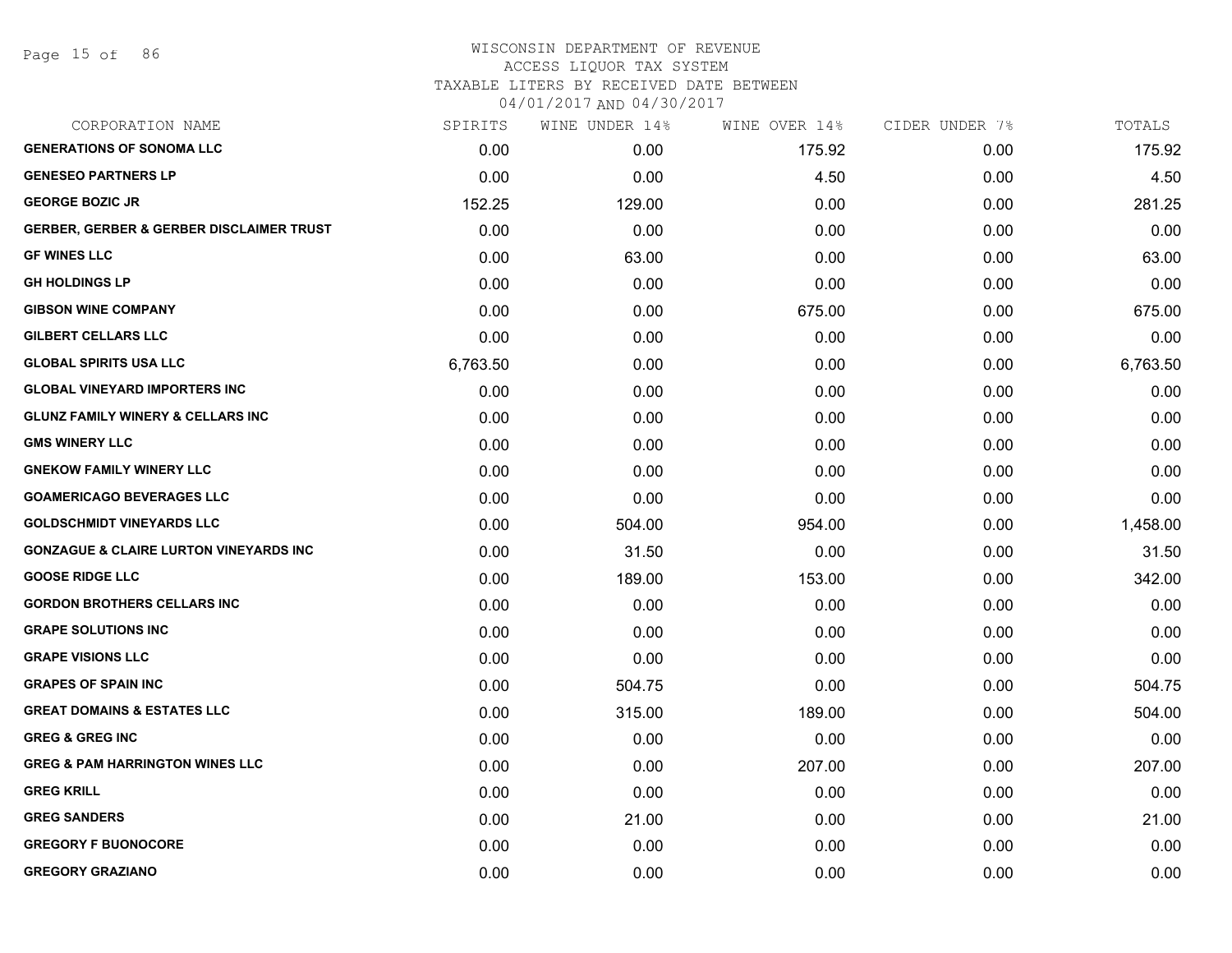Page 16 of 86

| CORPORATION NAME                        | SPIRITS    | WINE UNDER 14% | WINE OVER 14% | CIDER UNDER 7% | TOTALS     |
|-----------------------------------------|------------|----------------|---------------|----------------|------------|
| <b>GRGICH HILLS CELLAR</b>              | 0.00       | 0.00           | 252.00        | 0.00           | 252.00     |
| <b>GROTH VINEYARDS &amp; WINERY LLC</b> | 0.00       | 0.00           | 0.00          | 0.00           | 0.00       |
| <b>GUARACHI WINE PARTNERS INC</b>       | 0.00       | 2,133.00       | 1,008.00      | 0.00           | 3,141.00   |
| <b>H ERIK ZETTERSTROM</b>               | 0.00       | 0.00           | 0.00          | 0.00           | 0.00       |
| <b>H2 VINO LLC</b>                      | 0.00       | 0.00           | 0.00          | 0.00           | 0.00       |
| <b>HAAS BROTHERS INC</b>                | 0.00       | 0.00           | 0.00          | 0.00           | 0.00       |
| <b>HAHN ESTATE</b>                      | 0.00       | 0.00           | 4,144.50      | 0.00           | 4,144.50   |
| <b>HALBY MARKETING INC</b>              | 0.00       | 231.00         | 0.00          | 0.00           | 231.00     |
| <b>HALCYON SYNDICATE LTD LLC</b>        | 0.00       | 0.00           | 0.00          | 0.00           | 0.00       |
| <b>HALL WINES LLC</b>                   | 0.00       | 0.00           | 0.00          | 0.00           | 0.00       |
| <b>HAMEL FAMILY WINES LLC</b>           | 0.00       | 0.00           | 0.00          | 0.00           | 0.00       |
| <b>HAND PICKED SELECTIONS INC</b>       | 0.00       | 0.00           | 0.00          | 0.00           | 0.00       |
| <b>HAPPY HOUR COMPANY LLC</b>           | 0.00       | 0.00           | 0.00          | 0.00           | 0.00       |
| <b>HARDY USA LTD</b>                    | 144.00     | 0.00           | 0.00          | 0.00           | 144.00     |
| HARLAN ESTATE WINERY INC                | 0.00       | 0.00           | 0.00          | 0.00           | 0.00       |
| <b>HARRIS &amp; HARRIS</b>              | 0.00       | 0.00           | 0.00          | 0.00           | 0.00       |
| <b>HAUS WINE &amp; SPIRITS INC</b>      | 0.00       | 126.00         | 153.00        | 0.00           | 279.00     |
| <b>HAWAII SEA SPIRITS LLC</b>           | 225.00     | 0.00           | 0.00          | 0.00           | 225.00     |
| <b>HDD LLC</b>                          | 0.00       | 126.00         | 63.00         | 0.00           | 189.00     |
| <b>HEADFRAME SPIRITS INC</b>            | 0.00       | 0.00           | 0.00          | 0.00           | 0.00       |
| <b>HEAVEN HILL DISTILLERIES INC</b>     | 315,628.50 | 900.00         | 666.00        | 0.00           | 317,194.50 |
| <b>HEINEKEN USA INCORPORATED</b>        | 0.00       | 0.00           | 0.00          | 25,408.00      | 25,408.00  |
| <b>HEITZ WINE CELLARS</b>               | 0.00       | 0.00           | 126.00        | 0.00           | 126.00     |
| <b>HEMISPHERE WINE COMPANY INC</b>      | 0.00       | 0.00           | 0.00          | 0.00           | 0.00       |
| <b>HENDRY PREMIUM IMPORTS INC</b>       | 0.00       | 0.00           | 0.00          | 0.00           | 0.00       |
| <b>HENRIOT INC</b>                      | 0.00       | 402.00         | 0.00          | 0.00           | 402.00     |
| <b>HENRY STEELE IMPORTS LLC</b>         | 0.00       | 0.00           | 0.00          | 0.00           | 0.00       |
| <b>HERITAGE DISTILLING COMPANY INC</b>  | 0.00       | 0.00           | 0.00          | 0.00           | 0.00       |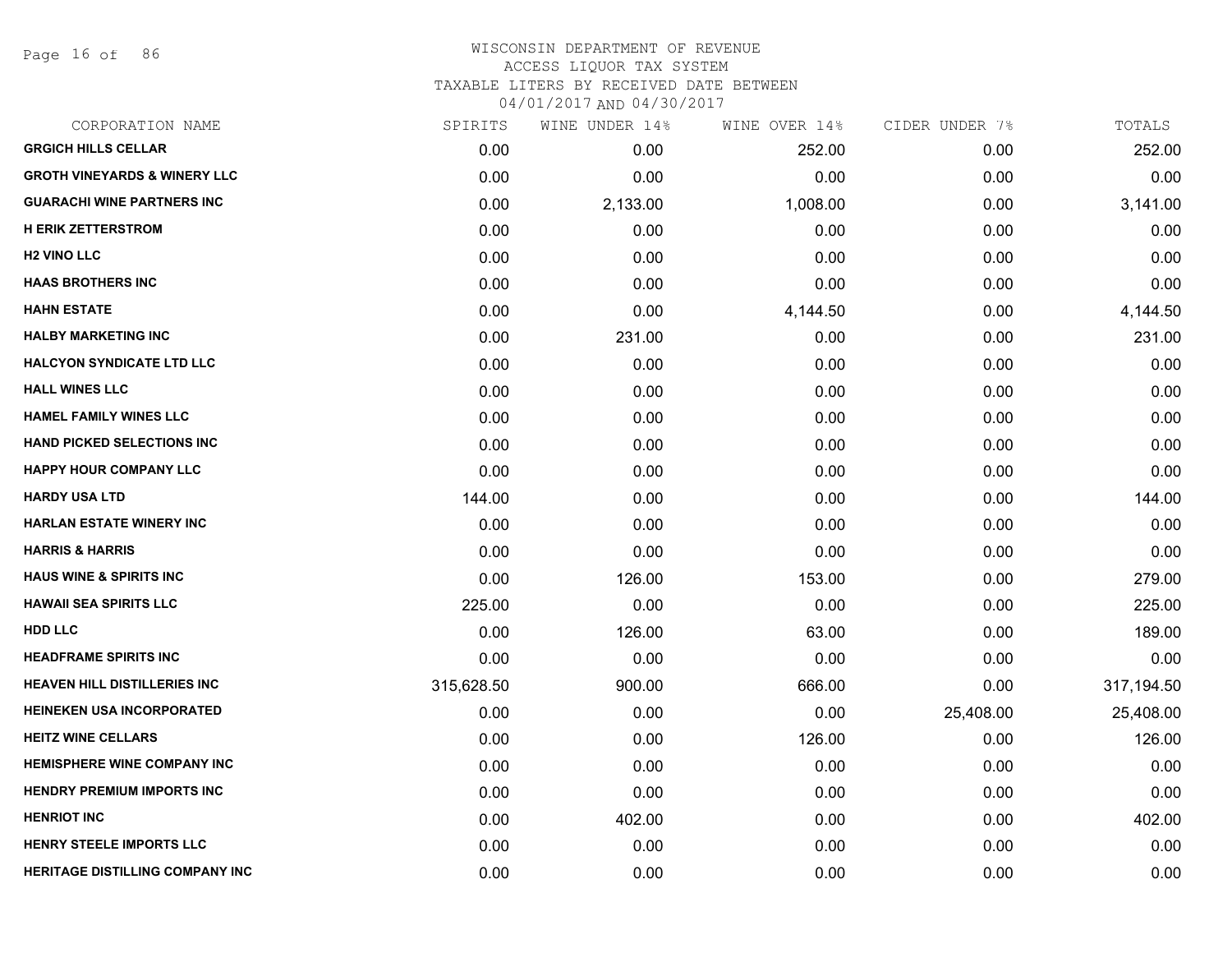Page 17 of 86

# WISCONSIN DEPARTMENT OF REVENUE ACCESS LIQUOR TAX SYSTEM TAXABLE LITERS BY RECEIVED DATE BETWEEN

| CORPORATION NAME                       | SPIRITS  | WINE UNDER 14% | WINE OVER 14% | CIDER UNDER 7% | TOTALS   |
|----------------------------------------|----------|----------------|---------------|----------------|----------|
| <b>HERITAGE LINK BRANDS LLC</b>        | 0.00     | 0.00           | 0.00          | 0.00           | 0.00     |
| HERITAGE WINE CELLARS LTD              | 0.00     | 1,944.00       | 0.00          | 0.00           | 1,944.00 |
| <b>HERMAN STORY WINES INC</b>          | 0.00     | 0.00           | 0.00          | 0.00           | 0.00     |
| <b>HERON WINES INC</b>                 | 0.00     | 0.00           | 0.00          | 0.00           | 0.00     |
| <b>HEYDAY CORPORATION</b>              | 0.00     | 342.00         | 0.00          | 0.00           | 342.00   |
| <b>HIDALGO IMPORTS LLC</b>             | 0.00     | 0.00           | 0.00          | 0.00           | 0.00     |
| <b>HILL ESTATES INC</b>                | 0.00     | 0.00           | 0.00          | 0.00           | 0.00     |
| <b>HIRSCH WINERY LLC</b>               | 0.00     | 0.00           | 0.00          | 0.00           | 0.00     |
| <b>HIWWS INC</b>                       | 0.00     | 0.00           | 0.00          | 0.00           | 0.00     |
| HONIG VINEYARD AND WINERY LLC          | 0.00     | 270.00         | 90.00         | 0.00           | 360.00   |
| <b>HOOD RIVER DISTILLERS INC</b>       | 6,573.00 | 0.00           | 0.00          | 0.00           | 6,573.00 |
| <b>HOOD RIVER DISTILLERS INC</b>       | 0.00     | 0.00           | 0.00          | 0.00           | 0.00     |
| <b>HOPE WINE LLC</b>                   | 0.00     | 0.00           | 0.00          | 0.00           | 0.00     |
| <b>HOTCOOP LLC</b>                     | 0.00     | 0.00           | 0.00          | 0.00           | 0.00     |
| <b>HOURGLASS WINE COMPANY INC</b>      | 0.00     | 0.00           | 0.00          | 0.00           | 0.00     |
| <b>HUA YUAN</b>                        | 0.00     | 0.00           | 0.00          | 0.00           | 0.00     |
| <b>HUBER ORCHARDS INC</b>              | 63.00    | 0.00           | 0.00          | 0.00           | 63.00    |
| <b>HUDSON WINE BROKERS LLC</b>         | 0.00     | 49.93          | 0.00          | 0.00           | 49.93    |
| <b>HUNEEUS VINTNERS LLC</b>            | 0.00     | 252.00         | 0.00          | 0.00           | 252.00   |
| <b>HUSCH VINEYARDS INC</b>             | 0.00     | 0.00           | 0.00          | 0.00           | 0.00     |
| <b>HYATT FARM PARTNERSHIP</b>          | 0.00     | 0.00           | 0.00          | 0.00           | 0.00     |
| <b>IAN BRAND</b>                       | 0.00     | 0.00           | 0.00          | 0.00           | 0.00     |
| <b>ICONIC WINES LLC</b>                | 0.00     | 378.00         | 0.00          | 0.00           | 378.00   |
| <b>IDEAL WINE &amp; SPIRITS CO INC</b> | 0.00     | 0.00           | 0.00          | 0.00           | 0.00     |
| <b>ILLAHE VINEYARDS AND WINERY INC</b> | 0.00     | 0.00           | 0.00          | 0.00           | 0.00     |
| <b>ILLYRIAN IMPORT INC</b>             | 0.00     | 0.00           | 0.00          | 0.00           | 0.00     |
| <b>IMPERIAL BRANDS INC</b>             | 1,552.50 | 0.00           | 0.00          | 0.00           | 1,552.50 |
| <b>IMPEX BEVERAGES INC</b>             | 117.00   | 0.00           | 0.00          | 0.00           | 117.00   |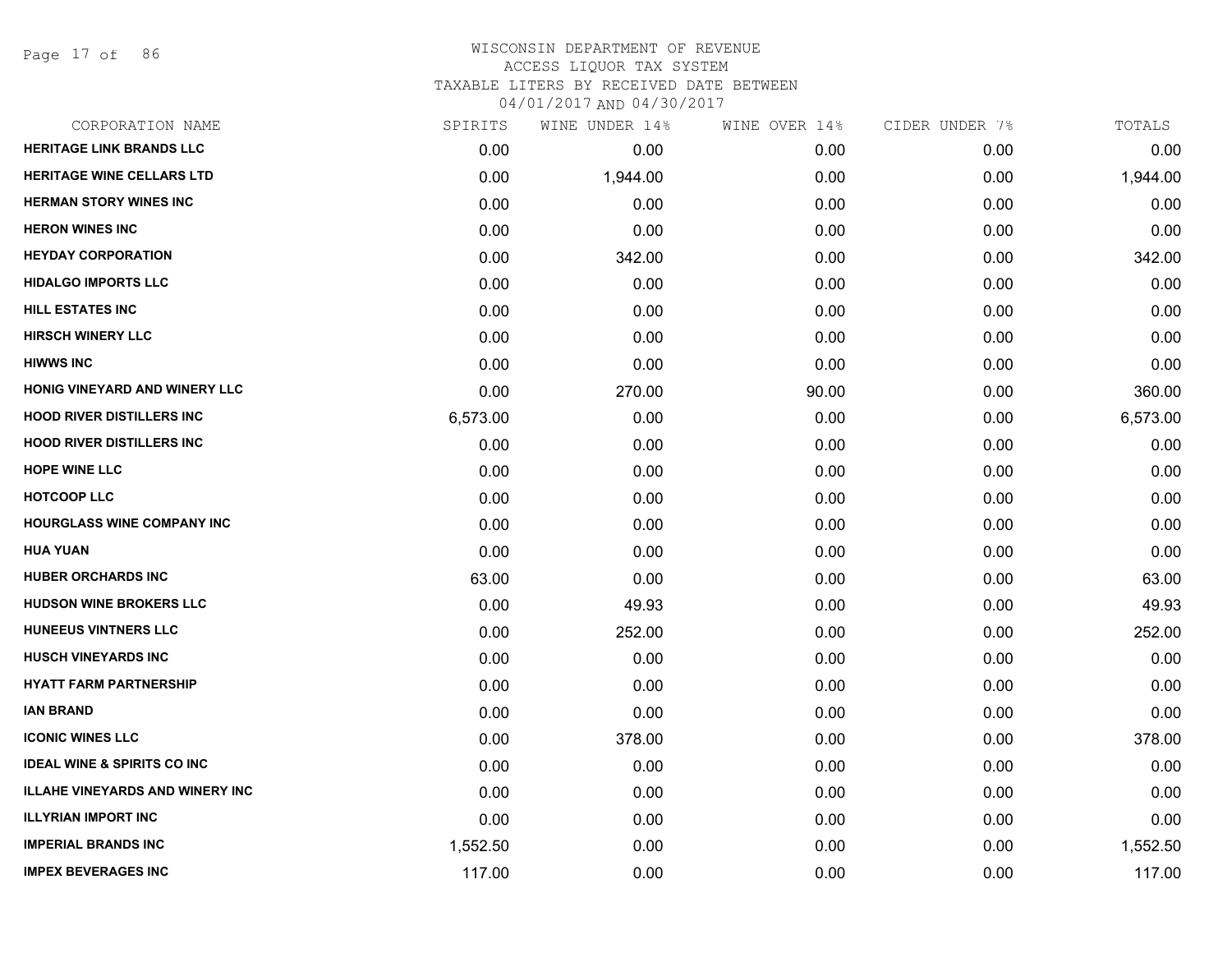Page 18 of 86

# WISCONSIN DEPARTMENT OF REVENUE ACCESS LIQUOR TAX SYSTEM TAXABLE LITERS BY RECEIVED DATE BETWEEN

| CORPORATION NAME                           | SPIRITS  | WINE UNDER 14% | WINE OVER 14% | CIDER UNDER 7% | TOTALS    |
|--------------------------------------------|----------|----------------|---------------|----------------|-----------|
| IN AGAVE WE TRUST LLC                      | 0.00     | 0.00           | 0.00          | 0.00           | 0.00      |
| <b>INDIGENOUS SELECTIONS LLC</b>           | 12.00    | 261.00         | 234.00        | 0.00           | 507.00    |
| <b>INDIGO WINE GROUP LLC</b>               | 0.00     | 765.00         | 0.00          | 0.00           | 765.00    |
| <b>INDIO SPIRITS INC</b>                   | 0.00     | 0.00           | 0.00          | 0.00           | 0.00      |
| <b>INFINIUM SPIRITS INC.</b>               | 8,370.30 | 0.00           | 240.00        | 0.00           | 8,610.30  |
| <b>INTEGRITY WINES LLC</b>                 | 0.00     | 0.00           | 0.00          | 0.00           | 0.00      |
| <b>INTERNATIONAL SPIRITS AND WINES LLC</b> | 0.00     | 0.00           | 0.00          | 0.00           | 0.00      |
| <b>INTERNATIONAL VINES INC</b>             | 0.00     | 0.00           | 0.00          | 0.00           | 0.00      |
| <b>INTERSECT BEVERAGE LLC</b>              | 0.00     | 0.00           | 0.00          | 0.00           | 0.00      |
| <b>INTERTRADE USA COMPANY</b>              | 0.00     | 0.00           | 0.00          | 0.00           | 0.00      |
| <b>INVESTOR'S OF AMERICA LP</b>            | 0.00     | 0.00           | 0.00          | 0.00           | 0.00      |
| ION BEVERAGES LLC                          | 0.00     | 0.00           | 0.00          | 0.00           | 0.00      |
| <b>IRON HORSE VINEYARDS LP</b>             | 0.00     | 0.00           | 0.00          | 0.00           | 0.00      |
| <b>ISANTI SPIRITS LLC</b>                  | 0.00     | 0.00           | 0.00          | 0.00           | 0.00      |
| <b>J &amp; D WINES INC</b>                 | 0.00     | 0.00           | 0.00          | 0.00           | 0.00      |
| <b>J K WILLIAMS DISTILLING LLC</b>         | 0.00     | 0.00           | 0.00          | 0.00           | 0.00      |
| <b>J LOHR WINERY CORP</b>                  | 0.00     | 45.00          | 31.50         | 0.00           | 76.50     |
| <b>J PEDRONCELLI WINERY</b>                | 0.00     | 126.00         | 378.00        | 0.00           | 504.00    |
| <b>J3 WINE PARTNERS LLC</b>                | 0.00     | 0.00           | 0.00          | 0.00           | 0.00      |
| <b>JACK POUST &amp; COMPANY INC</b>        | 0.00     | 1,512.00       | 0.00          | 0.00           | 1,512.00  |
| JACKSON FAMILY ENTERPRISES INC             | 0.00     | 70,362.00      | 7,069.50      | 0.00           | 77,431.50 |
| <b>JACKY RANDELL TRENTHAM</b>              | 0.00     | 0.00           | 0.00          | 0.00           | 0.00      |
| JACUZZI FAMILY VINEYARDS LLC               | 0.00     | 0.00           | 0.00          | 0.00           | 0.00      |
| <b>JAM CELLARS INC</b>                     | 0.00     | 0.00           | 378.00        | 0.00           | 378.00    |
| <b>JAMES CLARK</b>                         | 0.00     | 0.00           | 0.00          | 0.00           | 0.00      |
| <b>JAMES E COSMA</b>                       | 0.00     | 6,237.00       | 0.00          | 0.00           | 6,237.00  |
| <b>JAMES J MOORE</b>                       | 0.00     | 0.00           | 0.00          | 0.00           | 0.00      |
| <b>JAMES L LAMBERT</b>                     | 0.00     | 0.00           | 0.00          | 0.00           | 0.00      |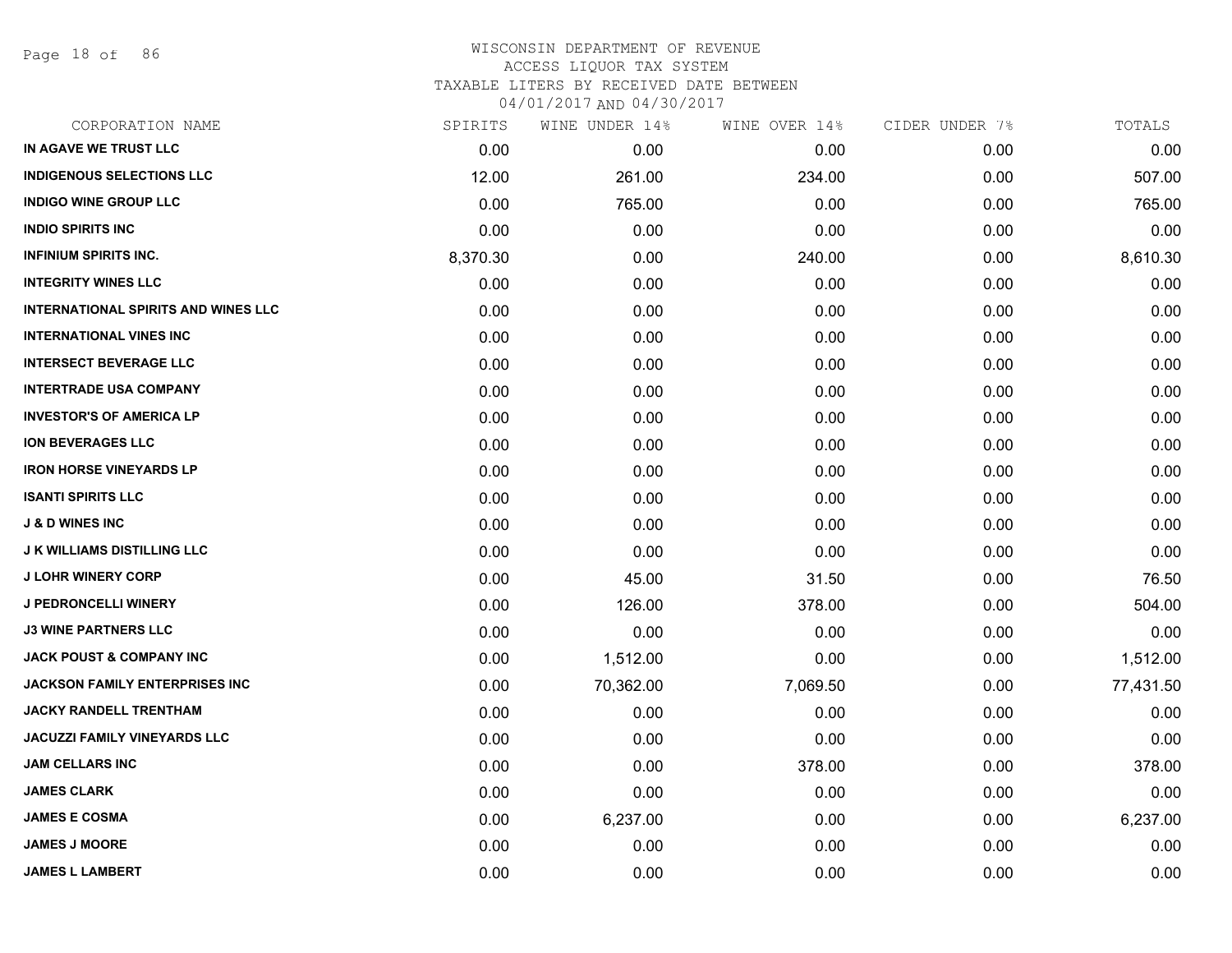Page 19 of 86

#### WISCONSIN DEPARTMENT OF REVENUE ACCESS LIQUOR TAX SYSTEM TAXABLE LITERS BY RECEIVED DATE BETWEEN

| CORPORATION NAME                      | SPIRITS    | WINE UNDER 14% | WINE OVER 14% | CIDER UNDER 7% | TOTALS     |
|---------------------------------------|------------|----------------|---------------|----------------|------------|
| <b>JAMES MORONEY INC</b>              | 0.00       | 0.00           | 0.00          | 0.00           | 0.00       |
| <b>JAMES RICKER</b>                   | 507.00     | 12,535.50      | 63.85         | 0.00           | 13,106.35  |
| JAPAN PRESTIGE SAKE INTERNATIONAL INC | 0.00       | 0.00           | 141.80        | 0.00           | 141.80     |
| <b>JARED BURNS</b>                    | 0.00       | 315.00         | 0.00          | 0.00           | 315.00     |
| <b>JARVIS</b>                         | 0.00       | 0.00           | 0.00          | 0.00           | 0.00       |
| <b>JASON J AND MOLLY N DREW</b>       | 0.00       | 0.00           | 0.00          | 0.00           | 0.00       |
| <b>JAX VINEYARDS LLC</b>              | 0.00       | 71.32          | 30.91         | 0.00           | 102.23     |
| <b>JAY J HEMINWAY</b>                 | 0.00       | 0.00           | 0.00          | 0.00           | 0.00       |
| <b>JAY MIDWEST INC</b>                | 90.00      | 75.00          | 105.00        | 0.00           | 270.00     |
| <b>JB GEORGE LLC</b>                  | 0.00       | 0.00           | 0.00          | 0.00           | 0.00       |
| <b>JC CELLARS INC</b>                 | 0.00       | 0.00           | 0.00          | 0.00           | 0.00       |
| JEAN CLAUDE BOISSET WINES USA INC     | 0.00       | 3,687.00       | 414.00        | 0.00           | 4,101.00   |
| <b>JEFF QUINT</b>                     | 0.00       | 0.00           | 0.00          | 0.00           | 0.00       |
| JFC INTERNATIONAL INC                 | 18.16      | 2,375.73       | 3,413.30      | 0.00           | 5,807.19   |
| <b>JIM BEAM BRANDS CO</b>             | 647,843.55 | 540.00         | 279.00        | 0.00           | 648,662.55 |
| <b>J-NH WINE GROUP LLC</b>            | 0.00       | 0.00           | 0.00          | 0.00           | 0.00       |
| <b>JNJ INTERNATIONAL INC</b>          | 0.00       | 0.00           | 0.00          | 0.00           | 0.00       |
| <b>JOHAN VINEYARDS LLC</b>            | 0.00       | 0.00           | 0.00          | 0.00           | 0.00       |
| JOHN ANTHONY VINEYARDS LLC            | 0.00       | 0.00           | 0.00          | 0.00           | 0.00       |
| <b>JON A GERSTENSCHLAGER</b>          | 0.00       | 0.00           | 0.00          | 0.00           | 0.00       |
| <b>JOSE PASTOR</b>                    | 0.00       | 0.00           | 0.00          | 0.00           | 0.00       |
| JOSEPH PHELPS VINEYARDS LLC           | 0.00       | 135.00         | 180.00        | 0.00           | 315.00     |
| <b>JOSEPH VICTORI WINES, INC.</b>     | 0.00       | 0.00           | 0.00          | 0.00           | 0.00       |
| <b>JOSU GALDOS</b>                    | 0.00       | 0.00           | 0.00          | 0.00           | 0.00       |
| JOURNEYMAN DISTILLERY LLC             | 0.00       | 0.00           | 0.00          | 0.00           | 0.00       |
| <b>JPPZ INC</b>                       | 0.00       | 0.00           | 0.00          | 0.00           | 0.00       |
| <b>JRV LLC</b>                        | 0.00       | 0.00           | 0.00          | 0.00           | 0.00       |
| <b>JUDD FAMILY VINEYARDS LP</b>       | 0.00       | 0.00           | 0.00          | 0.00           | 0.00       |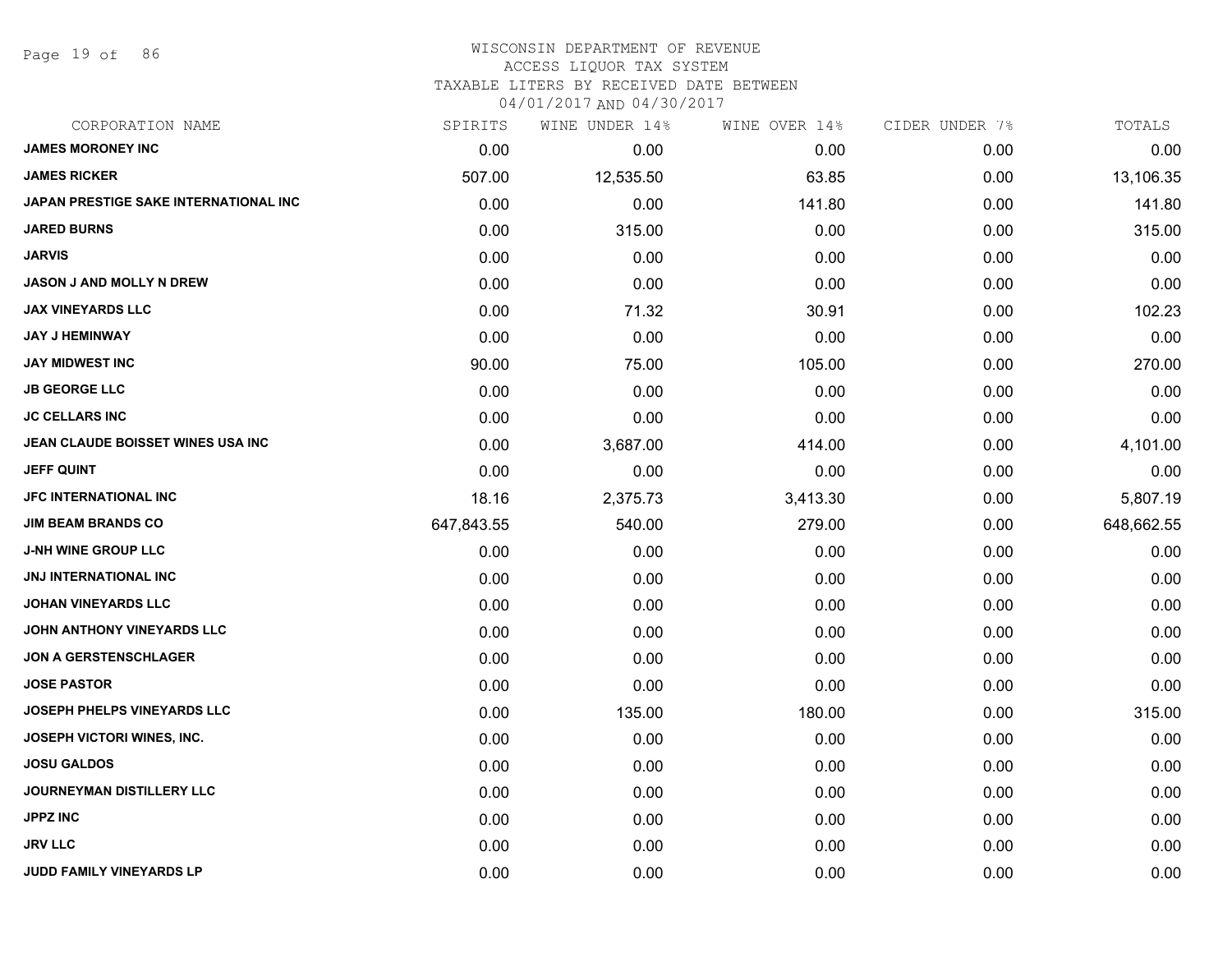Page 20 of 86

## WISCONSIN DEPARTMENT OF REVENUE ACCESS LIQUOR TAX SYSTEM TAXABLE LITERS BY RECEIVED DATE BETWEEN

| CORPORATION NAME                         | SPIRITS | WINE UNDER 14% | WINE OVER 14% | CIDER UNDER 7% | TOTALS    |
|------------------------------------------|---------|----------------|---------------|----------------|-----------|
| <b>JUSTIN VINEYARDS &amp; WINERY LLC</b> | 0.00    | 0.00           | 1,462.50      | 0.00           | 1,462.50  |
| <b>JVW CORPORATION</b>                   | 0.00    | 801.00         | 0.00          | 0.00           | 801.00    |
| <b>JZ WINE COMPANY</b>                   | 0.00    | 126.00         | 0.00          | 0.00           | 126.00    |
| <b>K VINTNERS LLC</b>                    | 0.00    | 0.00           | 0.00          | 0.00           | 0.00      |
| <b>KALIN CELLARS INC</b>                 | 0.00    | 0.00           | 0.00          | 0.00           | 0.00      |
| <b>KAY OLSEN</b>                         | 0.00    | 0.00           | 0.00          | 0.00           | 0.00      |
| <b>KB WINES LLC</b>                      | 0.00    | 0.00           | 0.00          | 0.00           | 0.00      |
| <b>KEEPER'S QUEST INC</b>                | 0.00    | 0.00           | 0.00          | 0.00           | 0.00      |
| <b>KELLER ESTATE LTD</b>                 | 0.00    | 0.00           | 0.00          | 0.00           | 0.00      |
| <b>KEN WRIGHT CELLARS CO</b>             | 0.00    | 0.00           | 0.00          | 0.00           | 0.00      |
| <b>KENNETH S LIKITPRAKONG</b>            | 0.00    | 790.66         | 0.00          | 0.00           | 790.66    |
| <b>KENT HUMPHREY</b>                     | 0.00    | 504.00         | 0.00          | 0.00           | 504.00    |
| <b>KENT RASMUSSEN WINERY</b>             | 0.00    | 0.00           | 0.00          | 0.00           | 0.00      |
| <b>KENTUCKY BOURBON DISTILLERS LTD</b>   | 693.80  | 0.00           | 0.00          | 0.00           | 693.80    |
| <b>KERMIT LYNCH WINE MERCHANTS</b>       | 0.00    | 2,412.00       | 0.00          | 0.00           | 2,412.00  |
| KINDRED SPIRITS NORTH AMERICA INC        | 0.00    | 0.00           | 0.00          | 0.00           | 0.00      |
| <b>KINDRED VINES IMPORT CO LLC</b>       | 0.00    | 366.00         | 135.00        | 0.00           | 501.00    |
| <b>KING ESTATE WINERY LP</b>             | 0.00    | 1,035.00       | 0.00          | 0.00           | 1,035.00  |
| KINGS COUNTY DISTILLERY LLC              | 0.00    | 0.00           | 0.00          | 0.00           | 0.00      |
| <b>KIONA VINEYARDS LLC</b>               | 0.00    | 0.00           | 0.00          | 0.00           | 0.00      |
| <b>KISTLER VINEYARDS, LLC</b>            | 0.00    | 0.00           | 0.00          | 0.00           | 0.00      |
| <b>KITFOX VINEYARDS LLC</b>              | 0.00    | 504.00         | 63.00         | 0.00           | 567.00    |
| <b>KLEIN FOODS INC</b>                   | 0.00    | 7,560.00       | 4,761.00      | 0.00           | 12,321.00 |
| <b>KLIN SPIRITS LLC</b>                  | 0.00    | 0.00           | 0.00          | 0.00           | 0.00      |
| <b>KLINKER BRICK WINERY INC</b>          | 0.00    | 18.00          | 63.00         | 0.00           | 81.00     |
| <b>KOBRAND CORPORATION</b>               | 0.00    | 9,620.55       | 1,682.64      | 0.00           | 11,303.19 |
| KOJIMA & INTERNATIONAL ASSOCIATES INC    | 0.00    | 0.00           | 0.00          | 0.00           | 0.00      |
| <b>KONGSGAARD WINE LLC</b>               | 0.00    | 0.00           | 0.00          | 0.00           | 0.00      |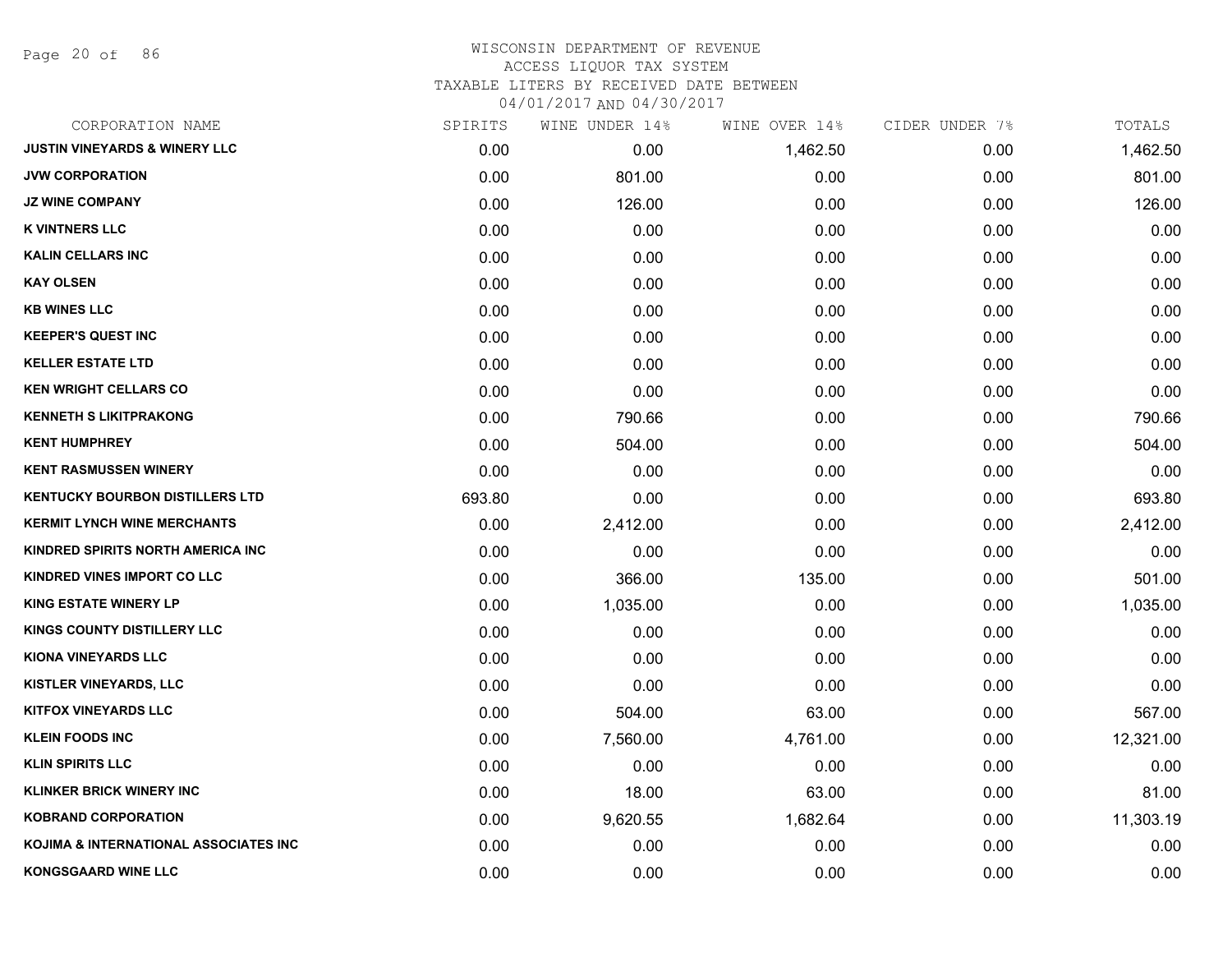Page 21 of 86

#### WISCONSIN DEPARTMENT OF REVENUE ACCESS LIQUOR TAX SYSTEM TAXABLE LITERS BY RECEIVED DATE BETWEEN

| CORPORATION NAME                           | SPIRITS  | WINE UNDER 14% | WINE OVER 14% | CIDER UNDER 7% | TOTALS   |
|--------------------------------------------|----------|----------------|---------------|----------------|----------|
| <b>KONSTANTIN D FRANK &amp; SONS</b>       | 0.00     | 0.00           | 0.00          | 0.00           | 0.00     |
| <b>KOPRI INC</b>                           | 0.00     | 72.00          | 0.00          | 0.00           | 72.00    |
| <b>KOVAL INC</b>                           | 1,158.60 | 0.00           | 0.00          | 0.00           | 1,158.60 |
| <b>KRA-ZE LLC</b>                          | 0.00     | 0.00           | 0.00          | 0.00           | 0.00     |
| <b>KRUPP BROTHERS LLC</b>                  | 0.00     | 0.00           | 0.00          | 0.00           | 0.00     |
| <b>KUTCH WINES INC</b>                     | 0.00     | 30.91          | 0.00          | 0.00           | 30.91    |
| <b>KYSELA PERE ET FILS LTD</b>             | 0.00     | 3,180.00       | 78.84         | 0.00           | 3,258.84 |
| <b>L &amp; F BRANDS INC</b>                | 0.00     | 0.00           | 0.00          | 0.00           | 0.00     |
| <b>L &amp; L IMPORTS LLC</b>               | 0.00     | 0.00           | 0.00          | 0.00           | 0.00     |
| <b>L C WINE</b>                            | 0.00     | 0.00           | 153.00        | 0.00           | 153.00   |
| L FOPPIANO WINE CO INC                     | 0.00     | 0.00           | 18.00         | 0.00           | 18.00    |
| <b>L&amp;C WINE COUNTRY OPERATIONS LLC</b> | 0.00     | 0.00           | 0.00          | 0.00           | 0.00     |
| <b>LADERA WINERY LLC</b>                   | 0.00     | 0.00           | 0.00          | 0.00           | 0.00     |
| <b>LADY HILL LLC</b>                       | 0.00     | 0.00           | 0.00          | 0.00           | 0.00     |
| <b>LAETITIA VINEYARD &amp; WINERY INC</b>  | 0.00     | 0.00           | 0.00          | 0.00           | 0.00     |
| <b>LAIRD &amp; COMPANY</b>                 | 90.00    | 0.00           | 0.00          | 0.00           | 90.00    |
| <b>LANCE C RANDOLPH</b>                    | 0.00     | 0.00           | 378.00        | 0.00           | 378.00   |
| <b>LANGDON SHIVERICK INC</b>               | 0.00     | 2,268.00       | 0.00          | 0.00           | 2,268.00 |
| <b>LANGE WINERY LLC</b>                    | 0.00     | 0.00           | 0.00          | 0.00           | 0.00     |
| <b>LAPHAM SALES &amp; MARKETING INC</b>    | 36.00    | 0.00           | 0.00          | 0.00           | 36.00    |
| <b>LATITUDE BEVERAGE COMPANY</b>           | 0.00     | 0.00           | 0.00          | 0.00           | 0.00     |
| <b>LAURENT-PERRIER US INC</b>              | 0.00     | 0.00           | 0.00          | 0.00           | 0.00     |
| <b>LAVA SPRINGS INC</b>                    | 0.00     | 0.00           | 0.00          | 0.00           | 0.00     |
| <b>LCF WINE COMPANY LLC</b>                | 0.00     | 882.00         | 598.50        | 0.00           | 1,480.50 |
| LE CEP II INC                              | 0.00     | 1,770.00       | 0.00          | 0.00           | 1,770.00 |
| LE GRAND COURTAGE LLC                      | 0.00     | 0.00           | 0.00          | 0.00           | 0.00     |
| LE RAISIN IMPORTS LLC                      | 0.00     | 0.00           | 0.00          | 0.00           | 0.00     |
| LE VIGNE WINERY INC                        | 0.00     | 0.00           | 0.00          | 0.00           | 0.00     |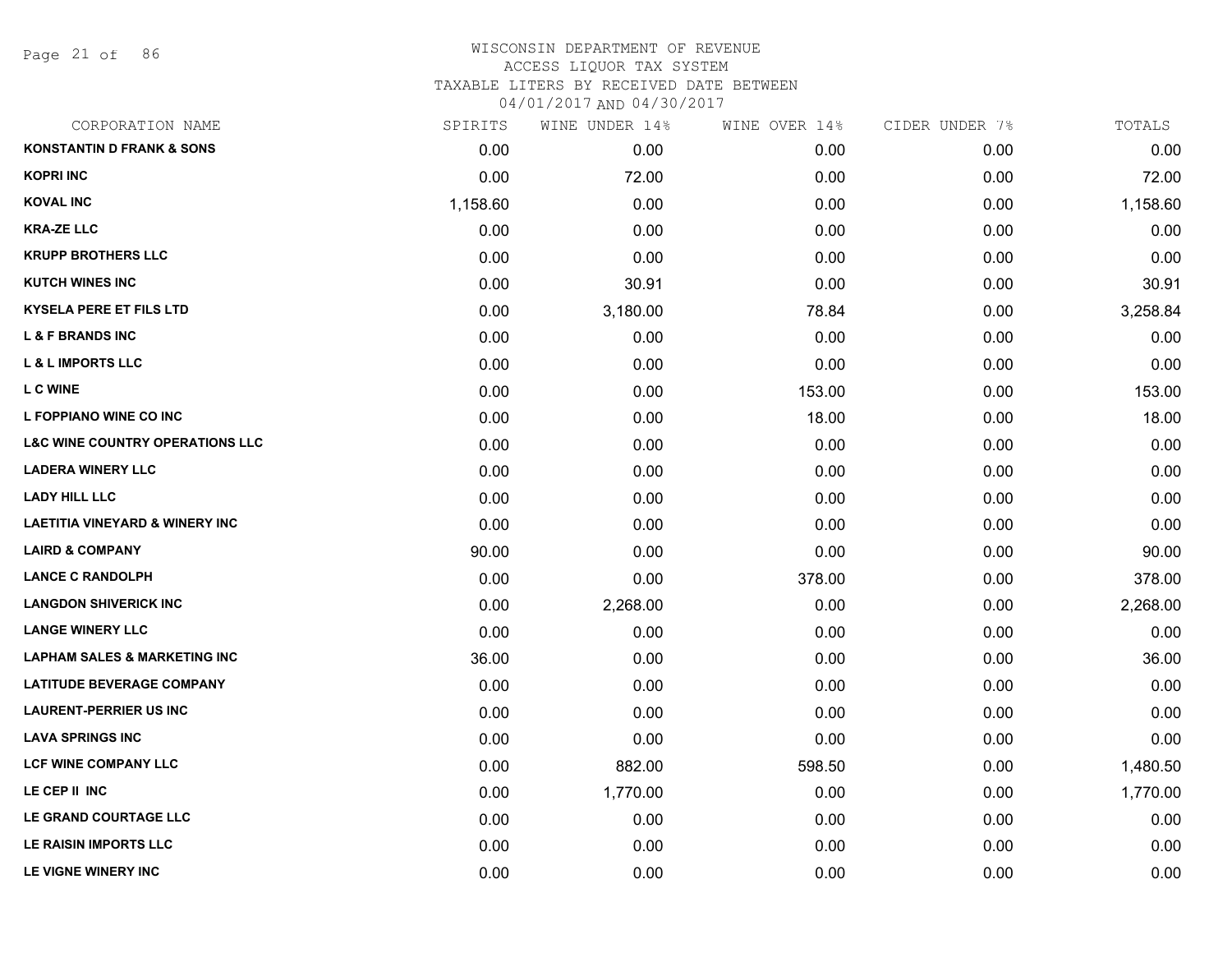Page 22 of 86

# WISCONSIN DEPARTMENT OF REVENUE ACCESS LIQUOR TAX SYSTEM TAXABLE LITERS BY RECEIVED DATE BETWEEN

| CORPORATION NAME                    | SPIRITS   | WINE UNDER 14% | WINE OVER 14% | CIDER UNDER 7% | TOTALS    |
|-------------------------------------|-----------|----------------|---------------|----------------|-----------|
| <b>LEAH M SULLBERG</b>              | 0.00      | 0.00           | 0.00          | 0.00           | 0.00      |
| <b>LEFT COAST CELLARS LLC</b>       | 0.00      | 315.00         | 0.00          | 0.00           | 315.00    |
| <b>LEMELSON WINERY LLC</b>          | 0.00      | 0.00           | 0.00          | 0.00           | 0.00      |
| <b>LEONARD KREUSCH INC</b>          | 0.00      | 1,126.16       | 0.00          | 0.00           | 1,126.16  |
| <b>LEONARDINI FAMILY WINERY LLC</b> | 0.00      | 513.00         | 0.00          | 0.00           | 513.00    |
| <b>LEONETTI CELLAR LLC</b>          | 0.00      | 0.00           | 189.00        | 0.00           | 189.00    |
| <b>LEVECKE CORPORATION</b>          | 24,669.00 | 0.00           | 0.00          | 0.00           | 24,669.00 |
| <b>LEVIATHAN WINE COMPANY LLC</b>   | 0.00      | 0.00           | 0.00          | 0.00           | 0.00      |
| <b>LICKUID AWESOME LLC</b>          | 0.00      | 24.00          | 0.00          | 0.00           | 24.00     |
| <b>LIDESTRI BEVERAGES LLC</b>       | 0.00      | 0.00           | 0.00          | 0.00           | 0.00      |
| LINCOLN SQUARE WINE COMPANY LLC     | 0.00      | 0.00           | 0.00          | 0.00           | 0.00      |
| <b>LIOCO WINE COMPANY LLC</b>       | 0.00      | 0.00           | 463.50        | 0.00           | 463.50    |
| <b>LION NATHAN USA INC</b>          | 0.00      | 232.50         | 450.00        | 0.00           | 682.50    |
| <b>LIQUID BRANDS LLC</b>            | 0.00      | 0.00           | 0.00          | 0.00           | 0.00      |
| <b>LISA LISA INCORPORATED</b>       | 0.00      | 0.00           | 0.00          | 0.00           | 0.00      |
| <b>LISA MARLOW</b>                  | 0.00      | 0.00           | 0.00          | 0.00           | 0.00      |
| <b>LOCAL DISTILLING INC</b>         | 0.00      | 0.00           | 0.00          | 0.00           | 0.00      |
| <b>LOCAL WINE AND SPIRITS LLC</b>   | 0.00      | 0.00           | 0.00          | 0.00           | 0.00      |
| <b>LOEST &amp; MCNAMEE INC</b>      | 0.00      | 0.00           | 0.00          | 0.00           | 0.00      |
| <b>LONG MEADOW RANCH WINERY INC</b> | 0.00      | 369.00         | 0.00          | 0.00           | 369.00    |
| <b>LONG SHADOWS VINTNERS LLC</b>    | 0.00      | 126.00         | 126.00        | 0.00           | 252.00    |
| <b>LONGDROP CIDER COMPANY INC</b>   | 0.00      | 0.00           | 0.00          | 0.00           | 0.00      |
| <b>LONZ WINERY INC</b>              | 0.00      | 0.00           | 0.00          | 0.00           | 0.00      |
| <b>LOOSEN BROS USA LTD</b>          | 0.00      | 72.00          | 0.00          | 0.00           | 72.00     |
| <b>LORING WINE COMPANY LLC</b>      | 0.00      | 0.00           | 0.00          | 0.00           | 0.00      |
| <b>LOUIS GLUNZ BEER INC</b>         | 0.00      | 0.00           | 0.00          | 0.00           | 0.00      |
| <b>LOUIS GLUNZ WINE INC</b>         | 0.00      | 0.00           | 0.00          | 0.00           | 0.00      |
| <b>LOUIS LATOUR INC</b>             | 0.00      | 0.00           | 0.00          | 0.00           | 0.00      |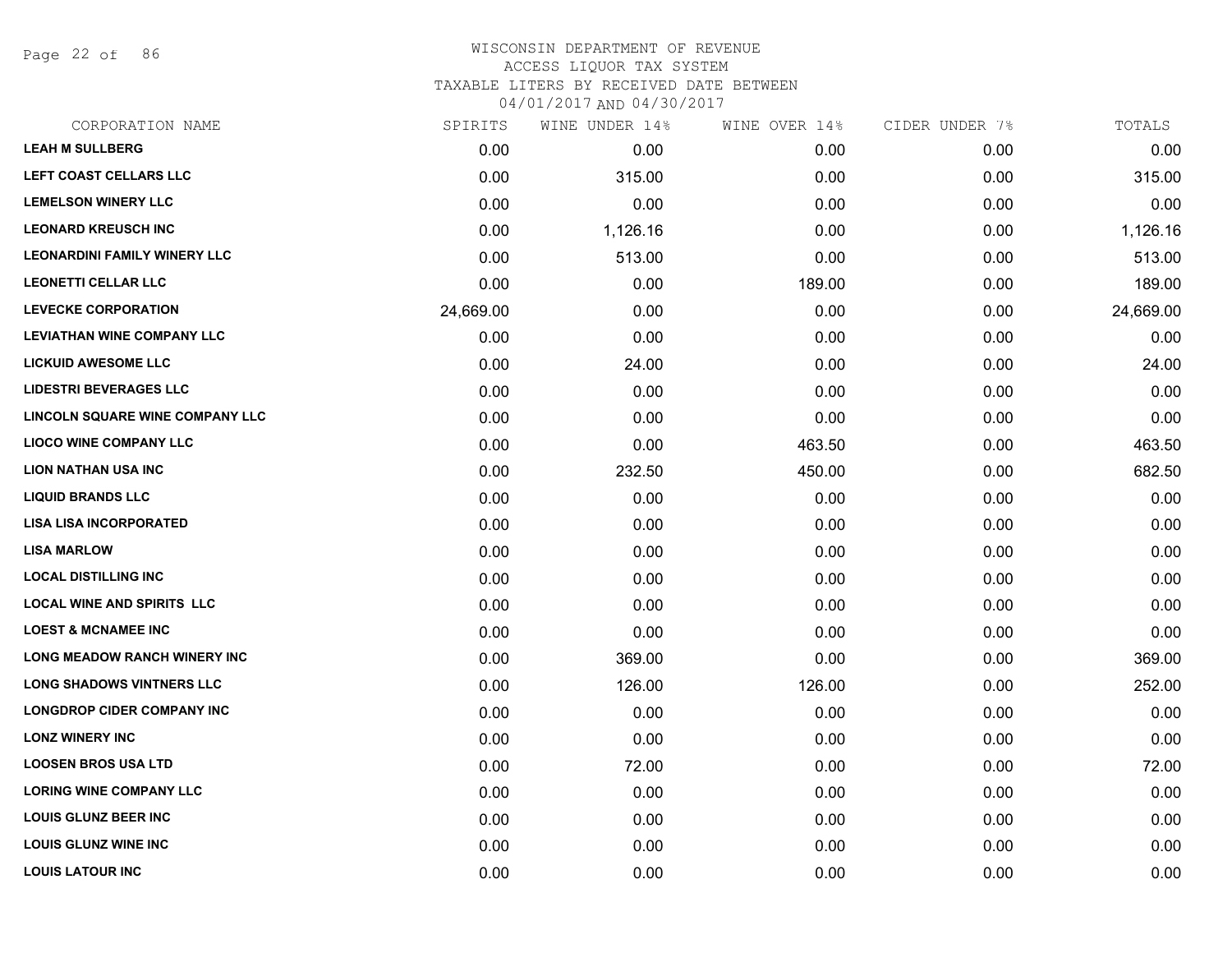Page 23 of 86

| CORPORATION NAME                              | SPIRITS   | WINE UNDER 14% | WINE OVER 14% | CIDER UNDER 7% | TOTALS    |
|-----------------------------------------------|-----------|----------------|---------------|----------------|-----------|
| <b>LOWDEN SCHOOLHOUSE CORPORATION</b>         | 0.00      | 0.00           | 0.00          | 0.00           | 0.00      |
| <b>LUNA VINEYARDS INC</b>                     | 0.00      | 0.00           | 0.00          | 0.00           | 0.00      |
| <b>LUNEAU USA INC</b>                         | 0.00      | 11,241.00      | 0.00          | 0.00           | 11,241.00 |
| <b>LUXCO INC</b>                              | 60,559.00 | 144.00         | 549.00        | 0.00           | 61,252.00 |
| <b>LYNMAR WINERY LLC</b>                      | 0.00      | 0.00           | 0.00          | 0.00           | 0.00      |
| <b>M.A.C. WINES, LLC</b>                      | 0.00      | 0.00           | 0.00          | 0.00           | 0.00      |
| <b>MACH FLYNT INC</b>                         | 2,016.00  | 15,552.00      | 4,536.00      | 0.00           | 22,104.00 |
| <b>MAD CAR WINE CO LLC</b>                    | 0.00      | 0.00           | 0.00          | 0.00           | 0.00      |
| <b>MADRIGAL FAMILY WINERY LLC</b>             | 0.00      | 0.00           | 0.00          | 0.00           | 0.00      |
| <b>MAGAVE TEQUILA INC</b>                     | 0.00      | 0.00           | 0.00          | 0.00           | 0.00      |
| <b>MAISONS MARQUES &amp; DOMAINES USA INC</b> | 0.00      | 1,732.50       | 40.50         | 0.00           | 1,773.00  |
| <b>MANO'S INC</b>                             | 0.00      | 0.00           | 63.00         | 0.00           | 63.00     |
| <b>MANUEL PULIDO</b>                          | 0.00      | 0.00           | 0.00          | 0.00           | 0.00      |
| <b>MARIETTA CELLARS INC</b>                   | 0.00      | 0.00           | 0.00          | 0.00           | 0.00      |
| <b>MARIPOSA WINE COMPANY LLC</b>              | 0.00      | 0.00           | 0.00          | 0.00           | 0.00      |
| <b>MARK ADAMS &amp; CIERA ADAMS</b>           | 0.00      | 0.00           | 0.00          | 0.00           | 0.00      |
| <b>MARK ANDERSON</b>                          | 0.00      | 0.00           | 0.00          | 0.00           | 0.00      |
| <b>MARK ANTHONY BRANDS INC</b>                | 0.00      | 0.00           | 0.00          | 0.00           | 0.00      |
| <b>MARK SZUMOWSKI</b>                         | 0.00      | 0.00           | 0.00          | 0.00           | 0.00      |
| <b>MARKETING GLOBAL BRANDS CORP</b>           | 0.00      | 0.00           | 0.00          | 0.00           | 0.00      |
| <b>MARTIN RAY WINERY INC</b>                  | 0.00      | 0.00           | 0.00          | 0.00           | 0.00      |
| <b>MARTINELLI WINERY INC</b>                  | 0.00      | 0.00           | 63.00         | 0.00           | 63.00     |
| <b>MARTINEZ DISTRIBUTING CO INC</b>           | 0.00      | 0.00           | 0.00          | 0.00           | 0.00      |
| <b>MASSANOIS LLC</b>                          | 0.00      | 1,996.50       | 283.88        | 0.00           | 2,280.38  |
| <b>MATCHVINO LLC</b>                          | 0.00      | 0.00           | 0.00          | 0.00           | 0.00      |
| <b>MATHY WINERY LLC</b>                       | 0.00      | 0.00           | 0.00          | 0.00           | 0.00      |
| <b>MATRICK HOLDINGS CORPORATION</b>           | 0.00      | 0.00           | 0.00          | 0.00           | 0.00      |
| <b>MAURITSON FAMILY WINERY</b>                | 0.00      | 0.00           | 0.00          | 0.00           | 0.00      |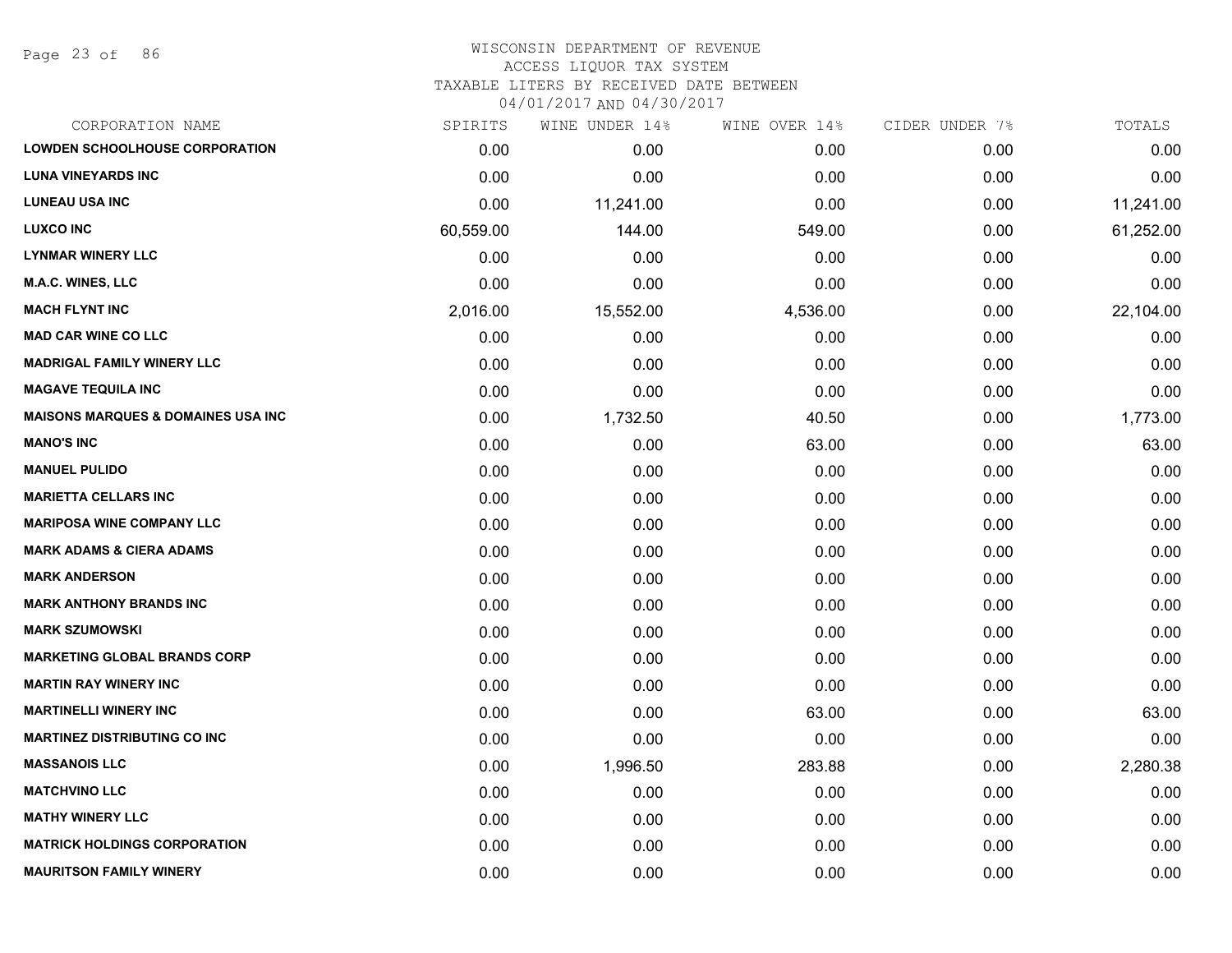Page 24 of 86

| CORPORATION NAME                     | SPIRITS   | WINE UNDER 14% | WINE OVER 14% | CIDER UNDER 7% | TOTALS    |
|--------------------------------------|-----------|----------------|---------------|----------------|-----------|
| <b>MC CORMICK DISTILLING CO INC</b>  | 27,687.00 | 0.00           | 0.00          | 0.00           | 27,687.00 |
| <b>MCKENZIE'S BEVERAGES INC</b>      | 0.00      | 0.00           | 0.00          | 3,295.36       | 3,295.36  |
| <b>MCMANIS FAMILY VINEYARDS INC</b>  | 0.00      | 1,449.00       | 63.00         | 0.00           | 1,512.00  |
| <b>MCNAB RIDGE WINERY LLC</b>        | 0.00      | 0.00           | 63.00         | 0.00           | 63.00     |
| <b>MEDCO ATLANTIC INC</b>            | 0.00      | 0.00           | 0.00          | 0.00           | 0.00      |
| <b>MEIERS WINE CELLARS INC</b>       | 0.00      | 936.00         | 63.00         | 0.00           | 999.00    |
| <b>MENDOCINO WINE GROUP LLC</b>      | 0.00      | 4,851.00       | 3,276.00      | 0.00           | 8,127.00  |
| <b>MERCER WINE ESTATES LLC</b>       | 0.00      | 0.00           | 126.00        | 0.00           | 126.00    |
| <b>MERCHANT DU VIN CORPORATION</b>   | 0.00      | 0.00           | 0.00          | 220.50         | 220.50    |
| <b>MEREDITH VINEYARD ESTATE INC</b>  | 0.00      | 0.00           | 90.00         | 0.00           | 90.00     |
| <b>METEOR VINEYARD LLC</b>           | 0.00      | 0.00           | 0.00          | 0.00           | 0.00      |
| <b>METROWINE DISTRIBUTION CO INC</b> | 0.00      | 0.00           | 0.00          | 0.00           | 0.00      |
| <b>METTLER WINES LLC</b>             | 0.00      | 0.00           | 189.00        | 0.00           | 189.00    |
| <b>MEV CORPORATION</b>               | 0.00      | 0.00           | 0.00          | 0.00           | 0.00      |
| <b>MEXCOR INC</b>                    | 1,201.50  | 0.00           | 0.00          | 0.00           | 1,201.50  |
| <b>MEYER CELLARS LLC</b>             | 0.00      | 0.00           | 0.00          | 0.00           | 0.00      |
| <b>MHW LTD</b>                       | 14,190.60 | 7,338.82       | 2,052.00      | 0.00           | 23,581.42 |
| <b>MICHAEL C HOWARD</b>              | 0.00      | 0.00           | 0.00          | 0.00           | 0.00      |
| <b>MICHAEL HOUGH</b>                 | 0.00      | 513.00         | 9.00          | 0.00           | 522.00    |
| <b>MICHAEL SKURNIK WINES INC</b>     | 0.00      | 252.00         | 0.00          | 0.00           | 252.00    |
| <b>MICHEAL DASHE</b>                 | 0.00      | 126.00         | 270.00        | 0.00           | 396.00    |
| <b>MIDDLETON FAMILY WINES LLC</b>    | 0.00      | 0.00           | 0.00          | 0.00           | 0.00      |
| <b>MIDNIGHT CELLARS INC</b>          | 0.00      | 0.00           | 0.00          | 0.00           | 0.00      |
| <b>MID-OAK DISTILLERY INC</b>        | 54.00     | 0.00           | 0.00          | 0.00           | 54.00     |
| <b>MILBRANDT FAMILY WINES LLC</b>    | 0.00      | 0.00           | 0.00          | 0.00           | 0.00      |
| <b>MILE HIGH SPIRITS LLC</b>         | 1,226.88  | 0.00           | 0.00          | 0.00           | 1,226.88  |
| <b>MILL CREEK VINEYARDS</b>          | 0.00      | 0.00           | 0.00          | 0.00           | 0.00      |
| <b>MILLER SQUARED INC</b>            | 0.00      | 0.00           | 0.00          | 0.00           | 0.00      |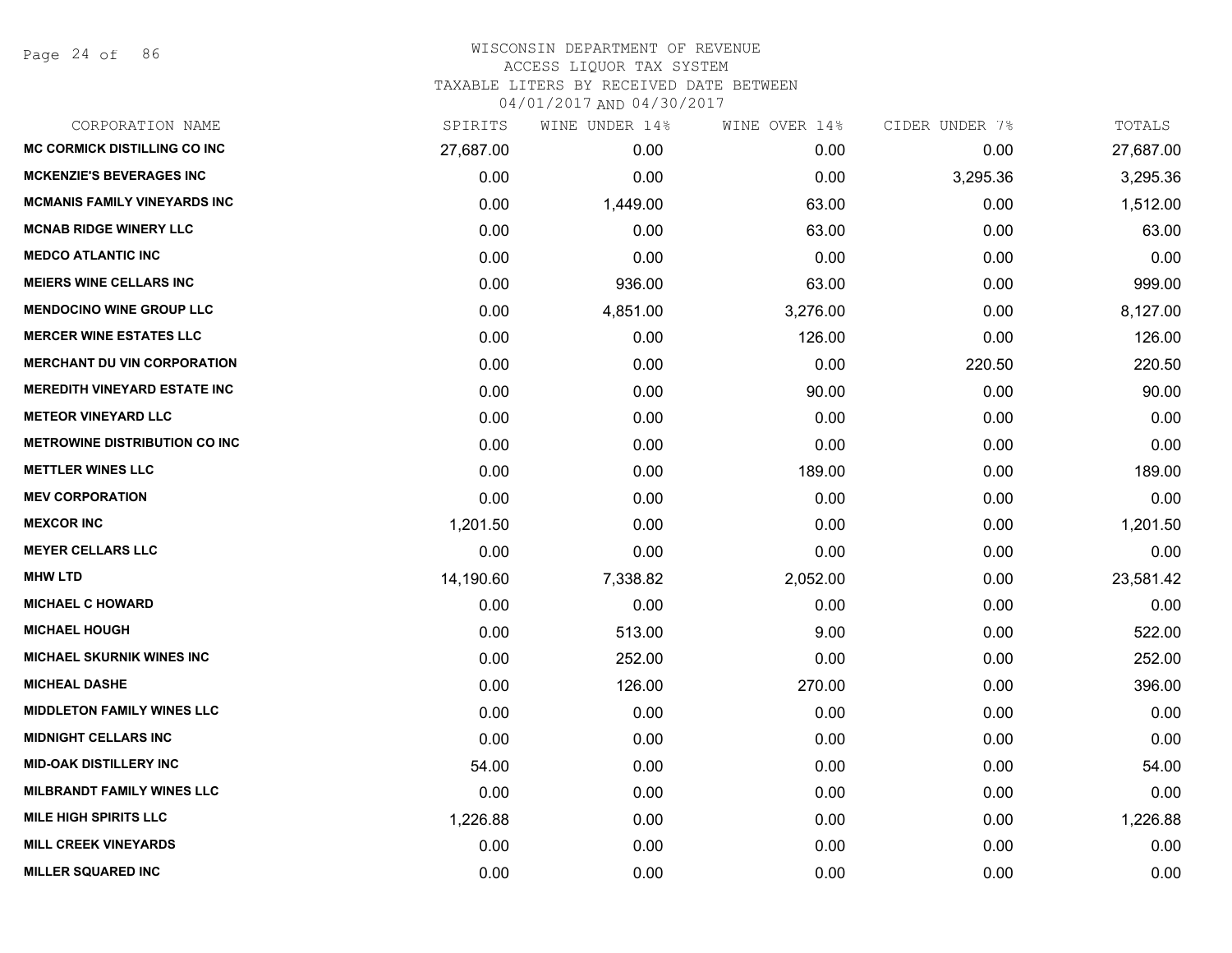Page 25 of 86

#### WISCONSIN DEPARTMENT OF REVENUE ACCESS LIQUOR TAX SYSTEM TAXABLE LITERS BY RECEIVED DATE BETWEEN

| CORPORATION NAME                                  | SPIRITS   | WINE UNDER 14% | WINE OVER 14% | CIDER UNDER 7% | TOTALS    |
|---------------------------------------------------|-----------|----------------|---------------|----------------|-----------|
| <b>MILLERCOORS LLC</b>                            | 0.00      | 0.00           | 0.00          | 0.00           | 0.00      |
| <b>MILTONS DISTRIBUTING CO INC</b>                | 0.00      | 3,246.80       | 9.00          | 0.00           | 3,255.80  |
| <b>MINER FAMILY WINERY LLC</b>                    | 0.00      | 0.00           | 616.50        | 0.00           | 616.50    |
| <b>MINU IMPORT INC</b>                            | 0.00      | 153.00         | 0.00          | 0.00           | 153.00    |
| <b>MIONETTO USA INC</b>                           | 0.00      | 1,223.81       | 0.00          | 0.00           | 1,223.81  |
| <b>MIRA WINERY LLC</b>                            | 0.00      | 0.00           | 0.00          | 0.00           | 0.00      |
| <b>MIRAMONT ESTATE VINEYARDS &amp; WINERY INC</b> | 0.00      | 0.00           | 0.00          | 0.00           | 0.00      |
| <b>MIRASOL WINE LLC</b>                           | 0.00      | 0.00           | 0.00          | 0.00           | 0.00      |
| <b>MISA IMPORTS INC</b>                           | 24,828.00 | 58,788.00      | 0.00          | 0.00           | 83,616.00 |
| <b>MISSISSIPPI RIVER DISTILLING COMPANY</b>       | 0.00      | 0.00           | 0.00          | 0.00           | 0.00      |
| <b>MISTARR WINE IMPORTERS</b>                     | 0.00      | 0.00           | 0.00          | 0.00           | 0.00      |
| <b>MIURA VINEYARDS LLC</b>                        | 0.00      | 0.00           | 0.00          | 0.00           | 0.00      |
| <b>MODERN DEVELOPMENT COMPANY</b>                 | 0.00      | 0.00           | 0.00          | 0.00           | 0.00      |
| <b>MODERN SPIRITS LLC</b>                         | 58.50     | 0.00           | 27.00         | 0.00           | 85.50     |
| <b>MODUS OPERANDI CELLARS LLC</b>                 | 0.00      | 0.00           | 0.00          | 0.00           | 0.00      |
| <b>MOET HENNESSY USA, INC.</b>                    | 19,212.80 | 4,548.00       | 4.50          | 0.00           | 23,765.30 |
| <b>MOLLYDOOKER INTERNATIONAL LLC</b>              | 0.00      | 0.00           | 0.00          | 0.00           | 0.00      |
| <b>MONICA NOGUES</b>                              | 0.00      | 0.00           | 0.00          | 0.00           | 0.00      |
| <b>MONTANERO MEZCAL LLC</b>                       | 0.00      | 0.00           | 0.00          | 0.00           | 0.00      |
| <b>MONTEREY WINE COMPANY LLC</b>                  | 0.00      | 1,512.00       | 0.00          | 0.00           | 1,512.00  |
| <b>MONTICELLO CELLARS INC</b>                     | 0.00      | 0.00           | 0.00          | 0.00           | 0.00      |
| <b>MONTINORE VINEYARDS LIMITED</b>                | 0.00      | 648.00         | 0.00          | 0.00           | 648.00    |
| <b>MORGAN WINERY INC</b>                          | 0.00      | 0.00           | 126.00        | 0.00           | 126.00    |
| <b>MOUNT VEEDER FARMS LLC</b>                     | 0.00      | 0.00           | 0.00          | 0.00           | 0.00      |
| <b>MOUNTAIN VIEW VINTNERS LLC</b>                 | 0.00      | 0.00           | 0.00          | 0.00           | 0.00      |
| <b>MS WALKER INC</b>                              | 0.00      | 0.00           | 0.00          | 0.00           | 0.00      |
| <b>MUSTACHE MENTORS LLC</b>                       | 0.00      | 0.00           | 0.00          | 0.00           | 0.00      |
| MUTUAL WHOLESALE LIQUOR INC                       | 0.00      | 0.00           | 0.00          | 0.00           | 0.00      |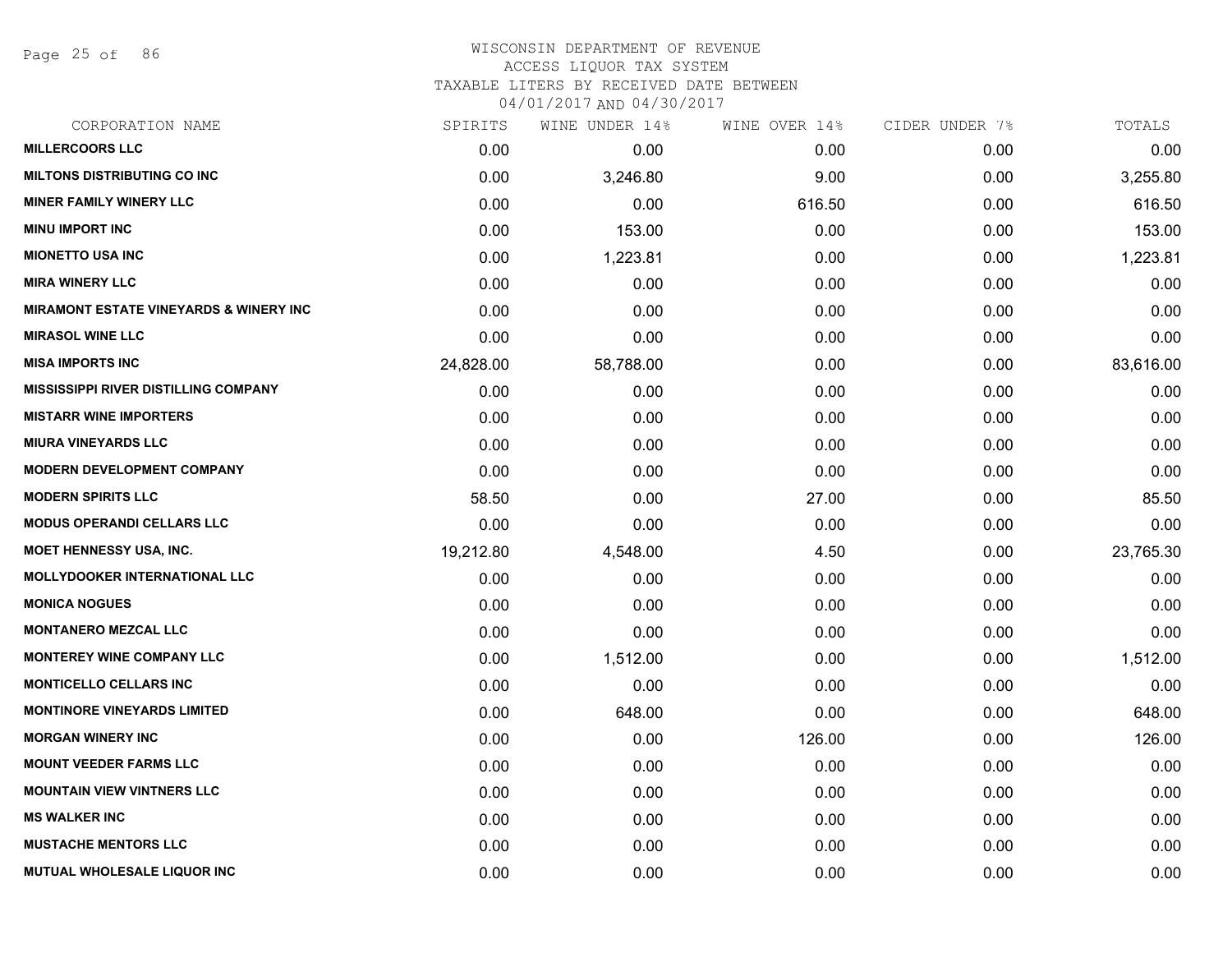Page 26 of 86

| CORPORATION NAME                                                            | SPIRITS  | WINE UNDER 14% | WINE OVER 14% | CIDER UNDER 7% | TOTALS    |
|-----------------------------------------------------------------------------|----------|----------------|---------------|----------------|-----------|
| <b>NAKED WINES LLC</b>                                                      | 0.00     | 0.00           | 0.00          | 0.00           | 0.00      |
| <b>NAPA VALLEY SPECIALTY WINES INC</b>                                      | 0.00     | 477.00         | 144.00        | 0.00           | 621.00    |
| NATIONAL CONSUMER CREDIT GUARANTEE<br><b>ASSOCIATION OF CONNECTICUT INC</b> | 0.00     | 0.00           | 0.00          | 0.00           | 0.00      |
| <b>NATURAL BEVERAGE INFUSIONS LLC</b>                                       | 0.00     | 0.00           | 0.00          | 0.00           | 0.00      |
| <b>NATURAL MERCHANTS INC</b>                                                | 0.00     | 0.00           | 0.00          | 0.00           | 0.00      |
| <b>NATUREL WEST CORP</b>                                                    | 0.00     | 0.00           | 0.00          | 0.00           | 0.00      |
| <b>NAVARRO VINEYARDS, LLC</b>                                               | 0.00     | 0.00           | 0.00          | 0.00           | 0.00      |
| <b>NBI ACQUISITION LLC</b>                                                  | 0.00     | 0.00           | 0.00          | 0.00           | 0.00      |
| <b>NDC SYSTEMS LP</b>                                                       | 2,284.50 | 57,792.00      | 2,287.50      | 0.00           | 62,364.00 |
| <b>NEGOCIANTS USA INC</b>                                                   | 0.00     | 1,116.00       | 63.00         | 0.00           | 1,179.00  |
| <b>NESTOR IMPORTS INC</b>                                                   | 90.00    | 270.00         | 63.00         | 0.00           | 423.00    |
| <b>NEW HOLLAND BREWING CO LLC</b>                                           | 441.00   | 0.00           | 0.00          | 0.00           | 441.00    |
| <b>NEW MEXICO WINERIES INC</b>                                              | 0.00     | 0.00           | 0.00          | 0.00           | 0.00      |
| <b>NEW PARROTT &amp; CO</b>                                                 | 0.00     | 7,938.00       | 282.00        | 0.00           | 8,220.00  |
| <b>NEW VAVIN INC</b>                                                        | 0.00     | 0.00           | 0.00          | 0.00           | 0.00      |
| <b>NEW YORK MUTUAL TRADING CO INC</b>                                       | 0.00     | 0.00           | 0.23          | 0.00           | 0.23      |
| <b>NEXUS BRANDS LLC</b>                                                     | 0.00     | 0.00           | 0.00          | 0.00           | 0.00      |
| <b>NICHE IMPORT CO</b>                                                      | 735.09   | 45.01          | 0.00          | 252.03         | 1,032.13  |
| NIEBAUM-COPPOLA ESTATE WINERY LP                                            | 0.00     | 0.00           | 0.00          | 0.00           | 0.00      |
| <b>NOLET SPIRITS USA INC</b>                                                | 0.00     | 0.00           | 0.00          | 0.00           | 0.00      |
| <b>NORTH SHORE DISTILLERY LLC</b>                                           | 0.00     | 0.00           | 0.00          | 0.00           | 0.00      |
| <b>NOVA WINES, INC.</b>                                                     | 0.00     | 0.00           | 0.00          | 0.00           | 0.00      |
| <b>NUCCIO &amp; WISE</b>                                                    | 0.00     | 27.00          | 90.00         | 0.00           | 117.00    |
| <b>NV AWG LTD</b>                                                           | 0.00     | 57.75          | 276.75        | 0.00           | 334.50    |
| <b>NW WINE COMPANY LLC</b>                                                  | 0.00     | 756.00         | 0.00          | 0.00           | 756.00    |
| OAK RIDGE WINERY LLC                                                        | 0.00     | 1,197.00       | 0.00          | 0.00           | 1,197.00  |
| <b>OLD BRIDGE CELLARS</b>                                                   | 0.00     | 919.50         | 459.00        | 0.00           | 1,378.50  |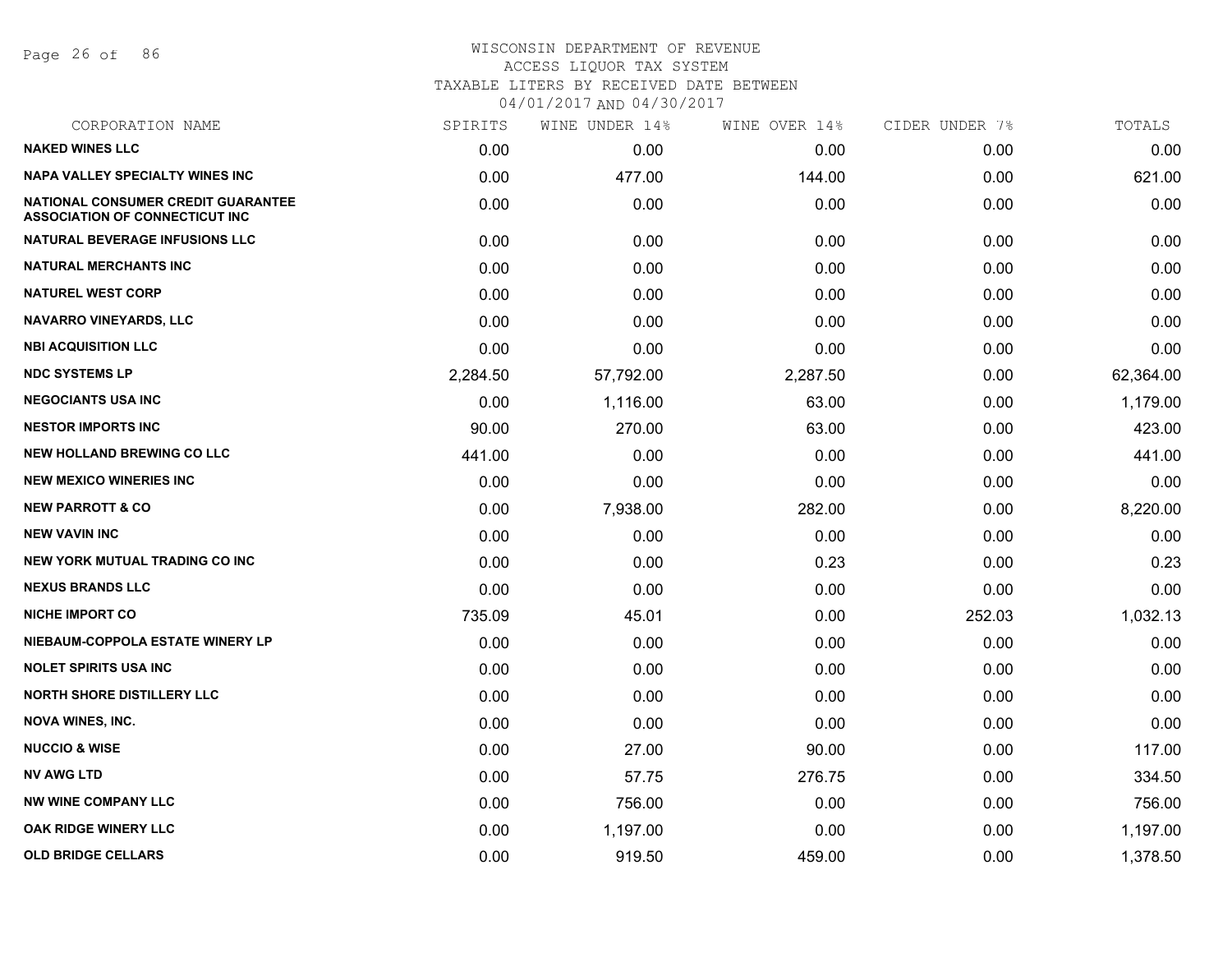Page 27 of 86

| SPIRITS  | WINE UNDER 14% | WINE OVER 14% | CIDER UNDER 7% | TOTALS    |
|----------|----------------|---------------|----------------|-----------|
| 0.00     | 0.00           | 0.00          | 0.00           | 0.00      |
| 0.00     | 0.00           | 0.00          | 0.00           | 0.00      |
| 2,537.90 | 0.00           | 0.00          | 0.00           | 2,537.90  |
| 0.00     | 0.00           | 0.00          | 0.00           | 0.00      |
| 0.00     | 1,386.00       | 0.00          | 0.00           | 1,386.00  |
| 0.00     | 8,316.00       | 6,048.00      | 0.00           | 14,364.00 |
| 135.00   | 2,988.00       | 315.00        | 0.00           | 3,438.00  |
| 0.00     | 0.00           | 0.00          | 0.00           | 0.00      |
| 0.00     | 0.00           | 0.00          | 0.00           | 0.00      |
| 0.00     | 0.00           | 0.00          | 0.00           | 0.00      |
| 0.00     | 0.00           | 0.00          | 0.00           | 0.00      |
| 0.00     | 0.00           | 0.00          | 0.00           | 0.00      |
| 0.00     | 0.00           | 0.00          | 0.00           | 0.00      |
| 0.00     | 0.00           | 0.00          | 0.00           | 0.00      |
| 0.00     | 0.00           | 0.00          | 0.00           | 0.00      |
| 0.00     | 0.00           | 0.00          | 0.00           | 0.00      |
| 0.00     | 0.00           | 0.00          | 0.00           | 0.00      |
| 0.00     | 126.00         | 252.00        | 0.00           | 378.00    |
| 0.00     | 0.00           | 0.00          | 0.00           | 0.00      |
| 0.00     | 0.00           | 0.00          | 409.00         | 409.00    |
| 1,032.00 | 0.00           | 0.00          | 0.00           | 1,032.00  |
| 0.00     | 0.00           | 0.00          | 0.00           | 0.00      |
| 0.00     | 0.00           | 0.00          | 0.00           | 0.00      |
| 0.00     | 0.00           | 225.00        | 0.00           | 225.00    |
| 0.00     | 0.00           | 0.00          | 0.00           | 0.00      |
| 129.00   | 19,178.30      | 577.50        | 0.00           | 19,884.80 |
| 0.00     | 0.00           | 0.00          | 0.00           | 0.00      |
| 0.00     | 0.00           | 0.00          | 0.00           | 0.00      |
|          |                |               |                |           |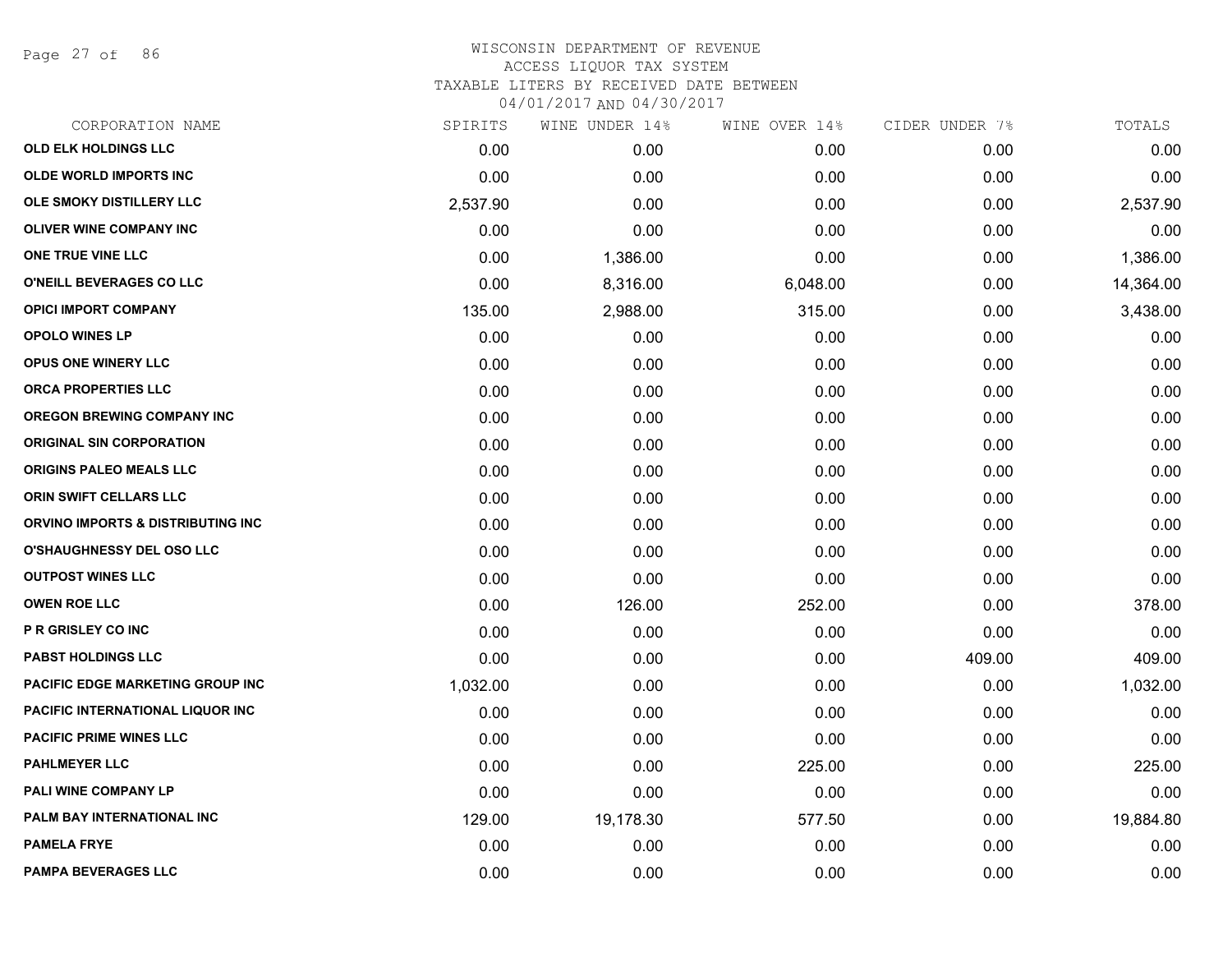Page 28 of 86

| CORPORATION NAME                     | SPIRITS   | WINE UNDER 14% | WINE OVER 14% | CIDER UNDER 7% | TOTALS    |
|--------------------------------------|-----------|----------------|---------------|----------------|-----------|
| <b>PANEBIANCO LLC</b>                | 0.00      | 120.00         | 0.00          | 0.00           | 120.00    |
| PANTHER CREEK CELLARS LLC            | 0.00      | 0.00           | 0.00          | 0.00           | 0.00      |
| PARAGON VINEYARD CO INC              | 0.00      | 0.00           | 0.00          | 0.00           | 0.00      |
| <b>PARK STREET IMPORTS LLC</b>       | 5,838.48  | 946.50         | 9.00          | 0.00           | 6,793.98  |
| PARK WINE COMPANY INC                | 0.00      | 63.00          | 441.00        | 0.00           | 504.00    |
| <b>PARKER STATION INC</b>            | 0.00      | 756.00         | 720.00        | 0.00           | 1,476.00  |
| <b>PASTERNAK WINE IMPORTS LLC</b>    | 0.00      | 0.00           | 0.00          | 0.00           | 0.00      |
| <b>PATERNO IMPORTS LTD</b>           | 610.50    | 17,331.75      | 5,818.50      | 0.00           | 23,760.75 |
| <b>PATRICIO C MATA</b>               | 0.00      | 0.00           | 0.00          | 0.00           | 0.00      |
| <b>PATRICK A RONEY</b>               | 0.00      | 9,387.00       | 1,206.00      | 0.00           | 10,593.00 |
| <b>PATRON SPIRITS COMPANY</b>        | 23,913.75 | 0.00           | 0.00          | 0.00           | 23,913.75 |
| PAUL HOBBS IMPORTS INC               | 0.00      | 0.00           | 0.00          | 0.00           | 0.00      |
| PAUL HOBBS WINERY LP                 | 0.00      | 0.00           | 0.00          | 0.00           | 0.00      |
| <b>PAUL W QUACKENBUSH</b>            | 0.00      | 0.00           | 0.00          | 0.00           | 0.00      |
| <b>PAVI WINES LLC</b>                | 0.00      | 0.00           | 0.00          | 0.00           | 0.00      |
| <b>PAWEL LATO</b>                    | 0.00      | 0.00           | 0.00          | 0.00           | 0.00      |
| PAX MAHLE WINES LLC                  | 0.00      | 0.00           | 0.00          | 0.00           | 0.00      |
| PEACH SYSTEMS INC                    | 0.00      | 0.00           | 0.00          | 0.00           | 0.00      |
| PEACHY CANYON WINERY                 | 0.00      | 0.00           | 0.00          | 0.00           | 0.00      |
| PEJU FAMILY OPERATING PARTNERSHIP LP | 0.00      | 0.00           | 0.00          | 0.00           | 0.00      |
| PELU PARTNERS LLC                    | 0.00      | 0.00           | 0.00          | 0.00           | 0.00      |
| PEPPER BRIDGE WINERY LLC             | 0.00      | 0.00           | 0.00          | 0.00           | 0.00      |
| PERFECTA CAMERA CORP                 | 0.00      | 0.00           | 0.00          | 0.00           | 0.00      |
| PERNOD RICARD USA LLC                | 78,917.65 | 8,517.88       | 1,701.00      | 0.00           | 89,136.53 |
| PETER ANDREW LLC                     | 0.00      | 0.00           | 0.00          | 0.00           | 0.00      |
| PETER CREIGHTON                      | 0.00      | 0.00           | 0.00          | 0.00           | 0.00      |
| PETER M MESROBIAN                    | 0.00      | 0.00           | 0.00          | 0.00           | 0.00      |
| PETER ROSBACK                        | 0.00      | 0.00           | 0.00          | 0.00           | 0.00      |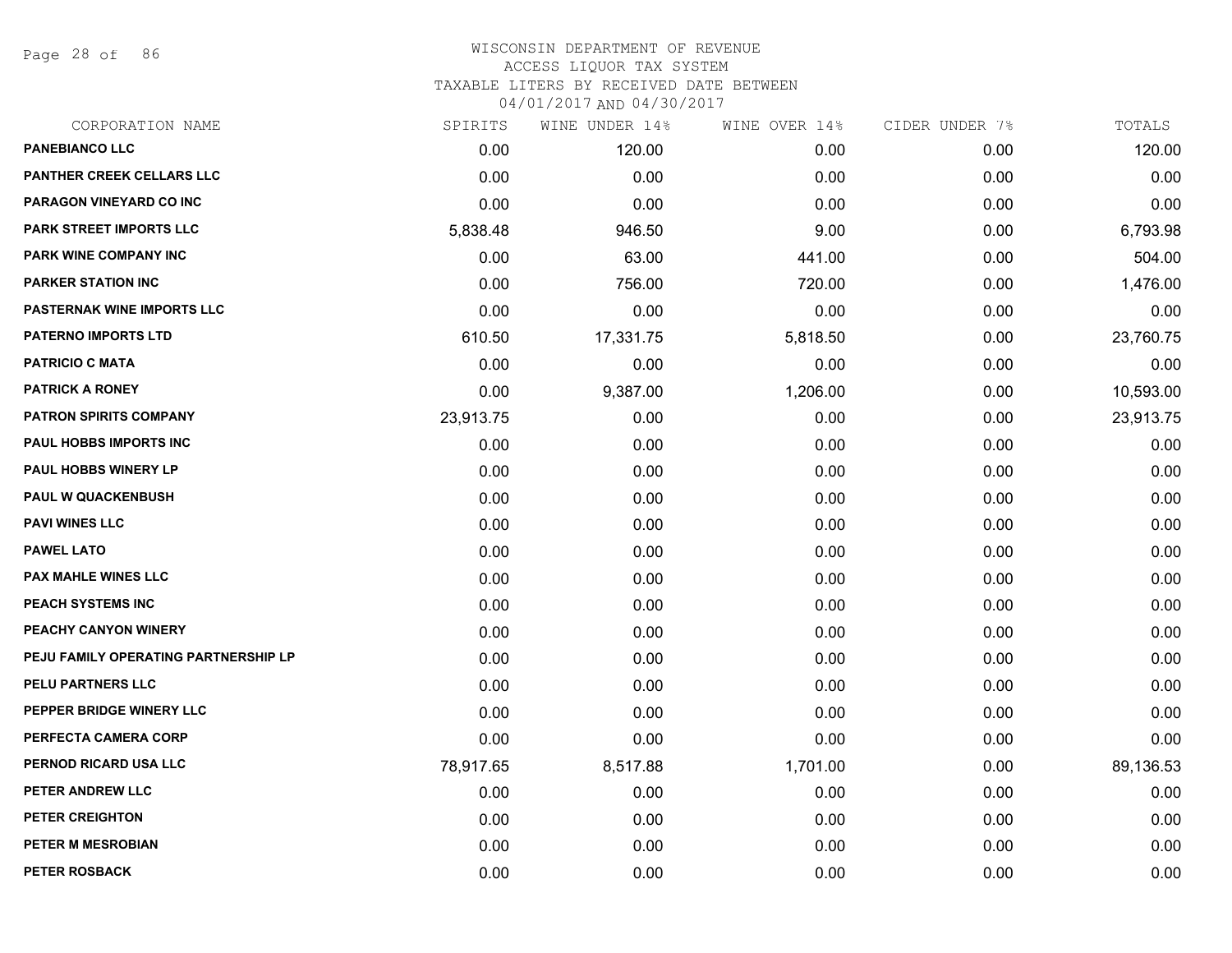Page 29 of 86

| CORPORATION NAME                            | SPIRITS | WINE UNDER 14% | WINE OVER 14% | CIDER UNDER 7% | TOTALS    |
|---------------------------------------------|---------|----------------|---------------|----------------|-----------|
| PETERSON WINERY LLC                         | 0.00    | 252.00         | 0.00          | 0.00           | 252.00    |
| PETIT HAMEAU LLC                            | 0.00    | 63.00          | 0.00          | 0.00           | 63.00     |
| PHILIP LAROCCA                              | 0.00    | 0.00           | 0.00          | 0.00           | 0.00      |
| PHILIP TOGNI VINEYARD LP                    | 0.00    | 0.00           | 0.00          | 0.00           | 0.00      |
| PHILLIP STEINSCHREIBER                      | 0.00    | 0.00           | 0.00          | 0.00           | 0.00      |
| <b>PHILLIPS FARMS LLC</b>                   | 0.00    | 324.00         | 13,927.50     | 0.00           | 14,251.50 |
| PHUSION PROJECTS LLC                        | 0.00    | 1,512.00       | 0.00          | 0.00           | 1,512.00  |
| PIEDMONT DISTILLERS INC                     | 0.00    | 0.00           | 0.00          | 0.00           | 0.00      |
| <b>PINA CELLARS LP</b>                      | 0.00    | 0.00           | 0.00          | 0.00           | 0.00      |
| <b>PINE RIDGE WINERY LLC</b>                | 0.00    | 0.00           | 0.00          | 0.00           | 0.00      |
| PLATA WINE PARTNERS LLC                     | 0.00    | 0.00           | 0.00          | 0.00           | 0.00      |
| PLUME RIDGE IRREVOCABLE TRUST               | 0.00    | 99.00          | 0.00          | 0.00           | 99.00     |
| POPCORN DESIGN LLC                          | 0.00    | 0.00           | 0.00          | 0.00           | 0.00      |
| POPCORN SUTTON DISTILLING LLC               | 0.00    | 0.00           | 0.00          | 0.00           | 0.00      |
| PORT WASHINGTON IMPORTS LLC                 | 0.00    | 0.00           | 0.00          | 0.00           | 0.00      |
| <b>POST WINERY INC</b>                      | 0.00    | 0.00           | 0.00          | 0.00           | 0.00      |
| <b>PRAGER WINERY &amp; PORT WORKS, INC.</b> | 0.00    | 0.00           | 0.00          | 0.00           | 0.00      |
| PRAIRIE CREEK BEVERAGES LLC                 | 0.00    | 0.00           | 0.00          | 0.00           | 0.00      |
| <b>PRECEPT BRANDS LLC</b>                   | 0.00    | 3,876.56       | 133.13        | 0.00           | 4,009.69  |
| PREMIERE DISTILLERY LLC                     | 0.00    | 0.00           | 0.00          | 0.00           | 0.00      |
| PREMIERE DISTILLERY LLC                     | 0.00    | 0.00           | 0.00          | 0.00           | 0.00      |
| PREMIUM PORT WINES INC                      | 0.00    | 0.00           | 1,005.00      | 0.00           | 1,005.00  |
| PRESTIGE IMPORTS LLC                        | 0.00    | 0.00           | 0.00          | 0.00           | 0.00      |
| <b>PRESTIGE WINE IMPORTS CORP</b>           | 0.00    | 15,147.00      | 36.00         | 0.00           | 15,183.00 |
| PRICHARDS DISTILLERY INC                    | 0.00    | 0.00           | 0.00          | 0.00           | 0.00      |
| PRIDE MOUNTAIN VINEYARDS LLC                | 0.00    | 0.00           | 0.00          | 0.00           | 0.00      |
| <b>PRINCE MICHEL LLC</b>                    | 0.00    | 0.00           | 0.00          | 0.00           | 0.00      |
| <b>PRO-LIQUITECH LLC</b>                    | 0.00    | 0.00           | 0.00          | 0.00           | 0.00      |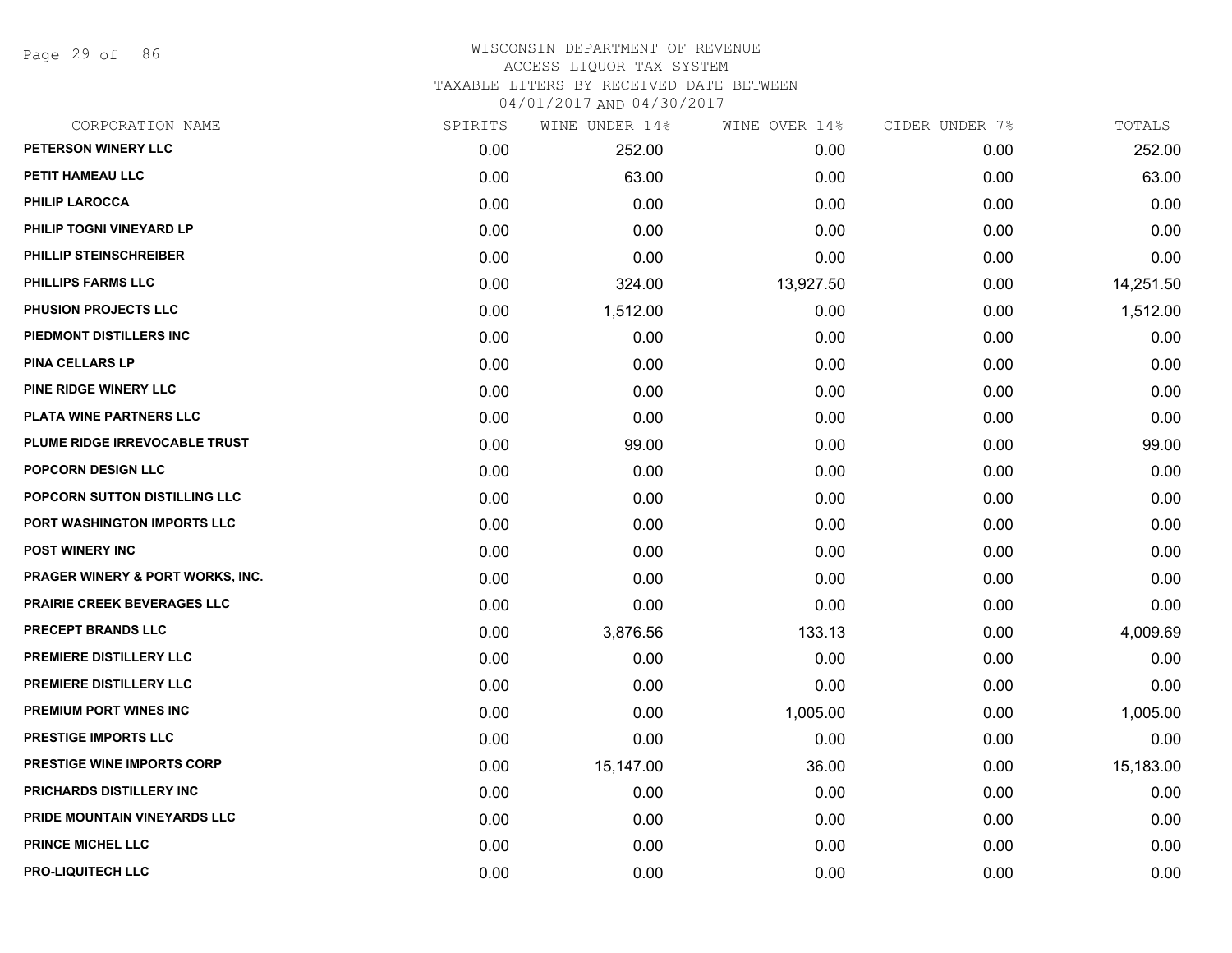Page 30 of 86

# WISCONSIN DEPARTMENT OF REVENUE ACCESS LIQUOR TAX SYSTEM

TAXABLE LITERS BY RECEIVED DATE BETWEEN

| CORPORATION NAME                     | SPIRITS    | WINE UNDER 14% | WINE OVER 14% | CIDER UNDER 7% | TOTALS     |
|--------------------------------------|------------|----------------|---------------|----------------|------------|
| PROST BEVERAGE COMPANY LLC           | 315.00     | 0.00           | 0.00          | 0.00           | 315.00     |
| <b>PROXIMO SPIRITS INC</b>           | 125,771.70 | 0.00           | 0.00          | 0.00           | 125,771.70 |
| PURPLE WINE COMPANY LLC              | 0.00       | 2,637.00       | 90.00         | 0.00           | 2,727.00   |
| <b>QUADY SOUTH WINERY LLC</b>        | 0.00       | 0.00           | 0.00          | 0.00           | 0.00       |
| <b>QUATERNA LLC</b>                  | 0.00       | 126.00         | 0.00          | 0.00           | 126.00     |
| QUILCEDA CREEK VINTNERS INC          | 0.00       | 0.00           | 126.00        | 0.00           | 126.00     |
| <b>QUINTESSENTIAL LLC</b>            | 0.00       | 11,286.00      | 603.00        | 0.00           | 11,889.00  |
| QUO VINO LLC                         | 0.00       | 0.00           | 0.00          | 0.00           | 0.00       |
| <b>R &amp; G SCHATZ FARMS INC</b>    | 0.00       | 189.00         | 62.99         | 0.00           | 251.99     |
| <b>R &amp; M BRANDS INC</b>          | 0.00       | 0.00           | 0.00          | 0.00           | 0.00       |
| <b>RH KEENAN CO</b>                  | 0.00       | 0.00           | 0.00          | 0.00           | 0.00       |
| <b>R LAWSON ENTERPRISES LLC</b>      | 0.00       | 0.00           | 0.00          | 0.00           | 0.00       |
| <b>RABBIT HOLE SPIRITS LLC</b>       | 0.00       | 0.00           | 0.00          | 0.00           | 0.00       |
| <b>RACINE WINE CO LLC</b>            | 0.00       | 0.00           | 0.00          | 0.00           | 0.00       |
| <b>RADIO-COTEAU WINE CELLARS LLC</b> | 0.00       | 0.00           | 0.00          | 0.00           | 0.00       |
| <b>RAINIER WINE LLC</b>              | 0.00       | 0.00           | 0.00          | 0.00           | 0.00       |
| <b>RAMEY WINE CELLARS INC</b>        | 0.00       | 189.00         | 0.00          | 0.00           | 189.00     |
| <b>RANSOM SPIRITS LLC</b>            | 31.75      | 0.00           | 36.92         | 0.00           | 68.67      |
| <b>RB WINE ASSOCIATES LLC</b>        | 0.00       | 0.00           | 0.00          | 0.00           | 0.00       |
| <b>RBZ VINEYARDS LLC</b>             | 0.00       | 0.00           | 0.00          | 0.00           | 0.00       |
| <b>RED CAR WINE COMPANY LLC</b>      | 0.00       | 0.00           | 126.01        | 0.00           | 126.01     |
| <b>RED TAIL RIDGE INC</b>            | 0.00       | 0.00           | 0.00          | 0.00           | 0.00       |
| <b>REDEMPTION SPIRITS LLC</b>        | 0.00       | 66.57          | 133.14        | 0.00           | 199.71     |
| <b>REDWOOD SPIRITS INC</b>           | 0.00       | 0.00           | 0.00          | 0.00           | 0.00       |
| <b>REGAL WINE IMPORTS INC</b>        | 0.00       | 0.00           | 0.00          | 0.00           | 0.00       |
| <b>REGUSCI WINERY INC</b>            | 0.00       | 0.00           | 0.00          | 0.00           | 0.00       |
| <b>REMY COINTREAU AMERIQUE USA</b>   | 5,861.25   | 0.00           | 0.00          | 0.00           | 5,861.25   |
| <b>REN ACQUISITION INC</b>           | 0.00       | 0.00           | 12.75         | 0.00           | 12.75      |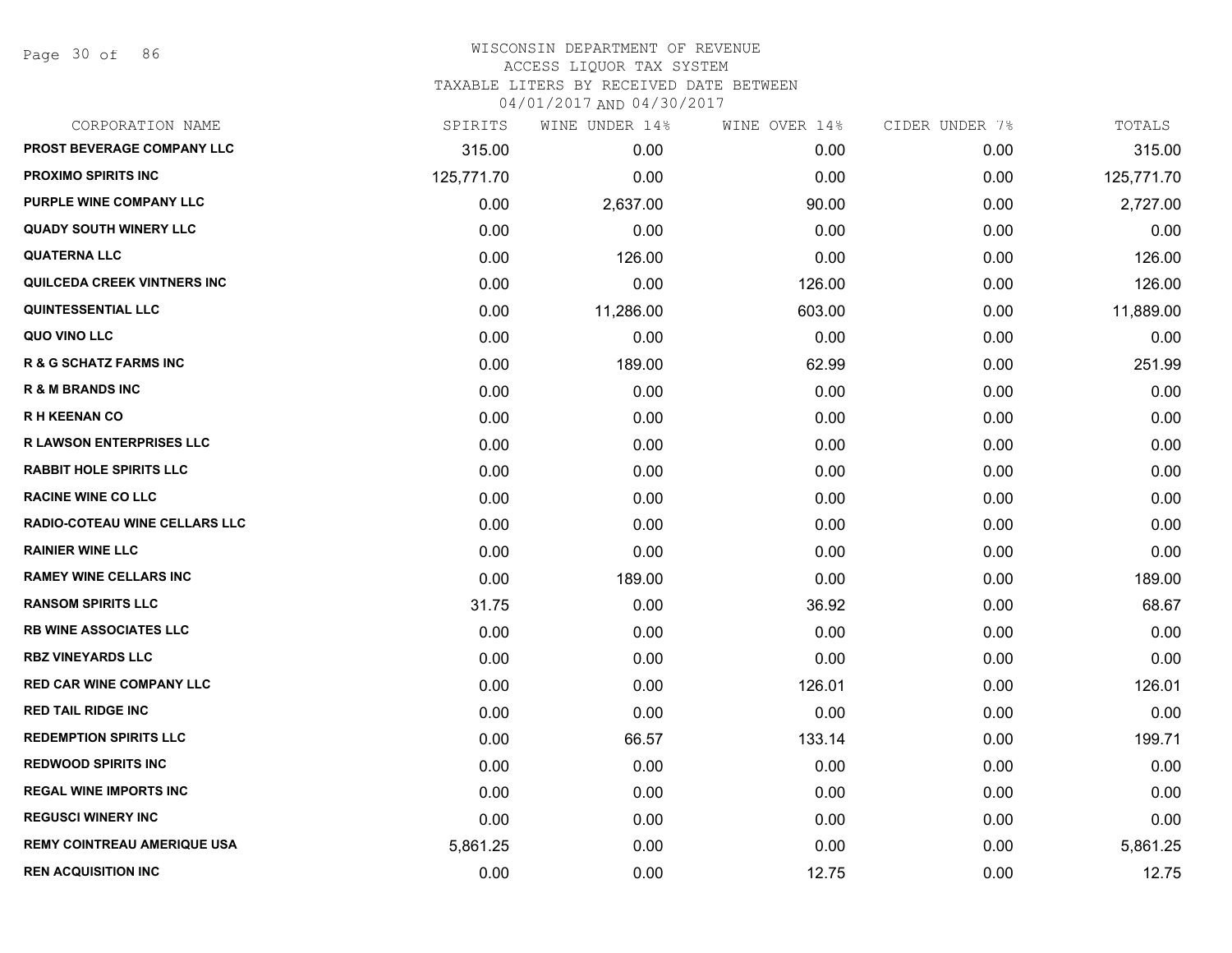| CORPORATION NAME                             | SPIRITS | WINE UNDER 14% | WINE OVER 14% | CIDER UNDER 7% | TOTALS   |
|----------------------------------------------|---------|----------------|---------------|----------------|----------|
| <b>RENO G FARINELLI &amp; JOSEF H SHEBL</b>  | 0.00    | 0.00           | 0.00          | 0.00           | 0.00     |
| <b>RENT A BBQ</b>                            | 0.00    | 0.00           | 0.00          | 0.00           | 0.00     |
| <b>RESERVA WINES LLC</b>                     | 0.00    | 0.00           | 0.00          | 0.00           | 0.00     |
| <b>REYNOLDS CREATIVE PRODUCTS INC</b>        | 0.00    | 0.00           | 0.00          | 0.00           | 0.00     |
| <b>RGI BRANDS LLC</b>                        | 0.00    | 0.00           | 0.00          | 0.00           | 0.00     |
| <b>RICHARD C POE II</b>                      | 0.00    | 0.00           | 0.00          | 0.00           | 0.00     |
| <b>RICHARD STELTZNER</b>                     | 0.00    | 0.00           | 0.00          | 0.00           | 0.00     |
| <b>RIDGE VINEYARDS INC</b>                   | 0.00    | 318.00         | 573.00        | 0.00           | 891.00   |
| <b>RIGHT BEE LLC</b>                         | 0.00    | 0.00           | 0.00          | 0.00           | 0.00     |
| RO SALES & DISTRIBUTION SERVICES INC         | 0.00    | 1,908.00       | 0.00          | 0.00           | 1,908.00 |
| <b>ROBERT A CUTTER</b>                       | 0.00    | 999.00         | 36.00         | 0.00           | 1,035.00 |
| <b>ROBERT CRAIG WINERY LP</b>                | 0.00    | 0.00           | 126.00        | 0.00           | 126.00   |
| <b>ROBERT J COOPER</b>                       | 334.50  | 0.00           | 0.00          | 0.00           | 334.50   |
| <b>ROBERT J GROSS</b>                        | 0.00    | 0.00           | 0.00          | 0.00           | 0.00     |
| <b>ROBERT L HUDSON</b>                       | 0.00    | 0.00           | 0.00          | 0.00           | 0.00     |
| <b>ROBERT YOUNG ESTATE WINERY LLC</b>        | 0.00    | 0.00           | 0.00          | 0.00           | 0.00     |
| <b>ROCK SAKE LLC</b>                         | 0.00    | 0.00           | 0.00          | 0.00           | 0.00     |
| ROCK WALL WINE COMPANY INC                   | 0.00    | 0.00           | 0.00          | 0.00           | 0.00     |
| <b>ROMBAUER VINEYARDS INC</b>                | 0.00    | 0.00           | 1,557.00      | 0.00           | 1,557.00 |
| <b>RONALD J WICKER</b>                       | 0.00    | 0.00           | 0.00          | 0.00           | 0.00     |
| <b>RONALD T RUBIN</b>                        | 0.00    | 0.00           | 0.00          | 0.00           | 0.00     |
| <b>ROOTS RUN DEEP LLC</b>                    | 0.00    | 0.00           | 153.00        | 0.00           | 153.00   |
| <b>ROSE IMPORTING &amp; DISTRIBUTING LLC</b> | 0.00    | 351.00         | 27.00         | 0.00           | 378.00   |
| <b>ROSENTHAL WINE MERCHANT NY LTD</b>        | 0.00    | 654.00         | 18.00         | 0.00           | 672.00   |
| <b>ROTTA WINERY LLC</b>                      | 0.00    | 0.00           | 0.00          | 0.00           | 0.00     |
| <b>ROUND HILL CELLARS</b>                    | 0.00    | 405.00         | 423.00        | 0.00           | 828.00   |
| <b>ROUND POND ESTATE LLC</b>                 | 0.00    | 0.00           | 0.00          | 0.00           | 0.00     |
| <b>ROYAL WINE CORPORATION</b>                | 121.50  | 4,509.00       | 27.00         | 0.00           | 4,657.50 |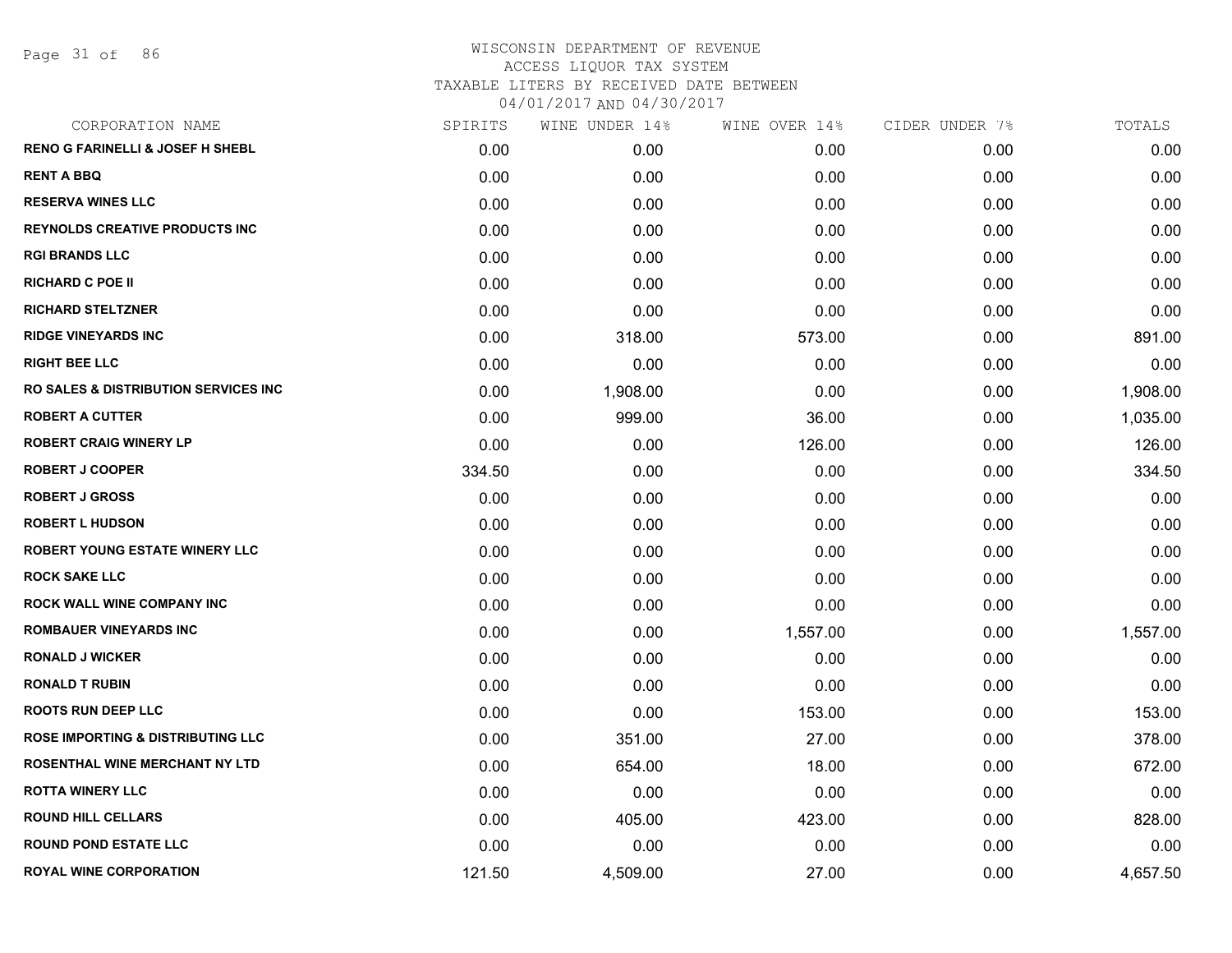# WISCONSIN DEPARTMENT OF REVENUE ACCESS LIQUOR TAX SYSTEM

TAXABLE LITERS BY RECEIVED DATE BETWEEN

| CORPORATION NAME                            | SPIRITS    | WINE UNDER 14% | WINE OVER 14% | CIDER UNDER 7% | TOTALS     |
|---------------------------------------------|------------|----------------|---------------|----------------|------------|
| <b>RUBISSOW FAMILY WINES LLC</b>            | 0.00       | 0.00           | 0.00          | 0.00           | 0.00       |
| RUSSIAN STANDARD VODKA (USA) INC            | 1,212.00   | 90.00          | 0.00          | 0.00           | 1,302.00   |
| <b>RYAN E ROARK</b>                         | 0.00       | 0.00           | 0.00          | 0.00           | 0.00       |
| <b>S &amp; R WINES LLC</b>                  | 0.00       | 0.00           | 0.00          | 0.00           | 0.00       |
| <b>SLJ GROUP INC</b>                        | 0.00       | 15,004.13      | 7,822.14      | 0.00           | 22,826.27  |
| <b>SAINTSBURY LLC</b>                       | 0.00       | 252.00         | 0.00          | 0.00           | 252.00     |
| <b>SAKEONE CORPORATION</b>                  | 0.00       | 21.60          | 334.26        | 0.00           | 355.86     |
| <b>SALOON SPIRITS LLC</b>                   | 0.00       | 0.00           | 0.00          | 0.00           | 0.00       |
| <b>SALVESTRIN WINE CO LLC</b>               | 0.00       | 0.00           | 1,606.50      | 0.00           | 1,606.50   |
| <b>SAN ANTONIO WINERY INC</b>               | 0.00       | 10,368.00      | 120.00        | 0.00           | 10,488.00  |
| <b>SAN FRANCISCO WINE EXCHANGE INC</b>      | 0.00       | 0.00           | 45.00         | 0.00           | 45.00      |
| SAN GABRIEL VALLEY WAREHOUSE & STORAGE INC  | 0.00       | 0.00           | 204.00        | 0.00           | 204.00     |
| <b>SAN JOAQUIN WINE COMPANY INC</b>         | 0.00       | 0.00           | 0.00          | 0.00           | 0.00       |
| <b>SAN LUIS SPIRITS DISTILLING CO LLC</b>   | 982.50     | 0.00           | 0.00          | 0.00           | 982.50     |
| <b>SAN MARTINO IMPORTS INC</b>              | 0.00       | 1,302.00       | 0.00          | 0.00           | 1,302.00   |
| <b>SANGLIER SELECTIONS LLC</b>              | 22.50      | 486.00         | 0.00          | 0.00           | 508.50     |
| <b>SANS LIEGE INC</b>                       | 0.00       | 90.00          | 0.00          | 0.00           | 90.00      |
| <b>SANS WINE &amp; SPIRITS CO</b>           | 0.00       | 0.00           | 0.00          | 0.00           | 0.00       |
| <b>SANTA FE DISTILLERY LLC</b>              | 0.00       | 0.00           | 0.00          | 0.00           | 0.00       |
| SANTA MARGHERITA USA INC                    | 0.00       | 220.50         | 0.00          | 0.00           | 220.50     |
| <b>SARACINA VINEYARDS LLC</b>               | 0.00       | 0.00           | 0.00          | 0.00           | 0.00       |
| <b>SARMENTO'S IMPORTS &amp; EXPORTS INC</b> | 0.00       | 0.00           | 0.00          | 0.00           | 0.00       |
| <b>SAVIAH ROSE WINERY LLC</b>               | 0.00       | 0.00           | 0.00          | 0.00           | 0.00       |
| <b>SAZERAC COMPANY INC</b>                  | 414,421.95 | 359.98         | 746.98        | 0.00           | 415,528.91 |
| <b>SAZERAC NORTH AMERICA INC</b>            | 781,305.75 | 0.00           | 0.00          | 0.00           | 781,305.75 |
| <b>SB WINE CO LLC</b>                       | 0.00       | 0.00           | 0.00          | 0.00           | 0.00       |
| <b>SBRAGIA FAMILY VINEYARDS LLC</b>         | 0.00       | 0.00           | 0.00          | 0.00           | 0.00       |
| <b>SCENIC ROOT WINEGROWERS LLC</b>          | 0.00       | 126.00         | 0.00          | 0.00           | 126.00     |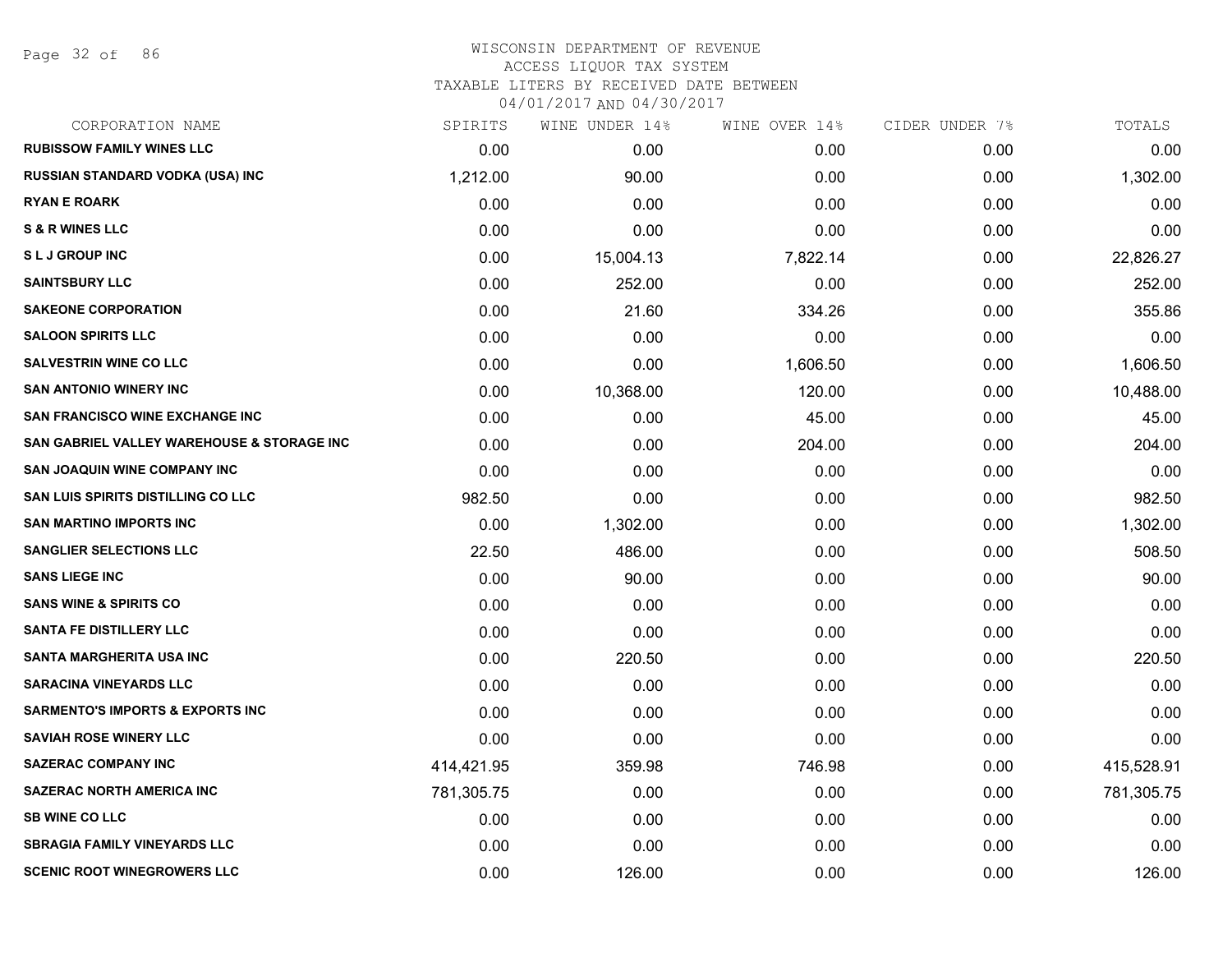Page 33 of 86

| CORPORATION NAME                        | SPIRITS  | WINE UNDER 14% | WINE OVER 14% | CIDER UNDER 7% | TOTALS    |
|-----------------------------------------|----------|----------------|---------------|----------------|-----------|
| <b>SCHEID VINEYARDS CALIFORNIA INC.</b> | 0.00     | 2,293.00       | 0.00          | 0.00           | 2,293.00  |
| <b>SCHMITT SOHNE INC</b>                | 0.00     | 133.17         | 0.00          | 0.00           | 133.17    |
| <b>SCHUG WINERY LLC</b>                 | 0.00     | 0.00           | 0.00          | 0.00           | 0.00      |
| <b>SCHWEIGER VINEYARDS INC</b>          | 0.00     | 0.00           | 0.00          | 0.00           | 0.00      |
| <b>SCOPERTA IMPORTING CO INC</b>        | 0.00     | 3,933.00       | 63.00         | 0.00           | 3,996.00  |
| <b>SCOTT PAUL WINES OREGON LLC</b>      | 0.00     | 0.00           | 0.00          | 0.00           | 0.00      |
| SEATTLE CIDER COMPANY LLC               | 0.00     | 0.00           | 0.00          | 25, 152. 28    | 25,152.28 |
| <b>SEAVEY VINEYARD LP</b>               | 0.00     | 0.00           | 0.00          | 0.00           | 0.00      |
| <b>SELBY ENTERPRISES INC</b>            | 0.00     | 0.00           | 0.00          | 0.00           | 0.00      |
| <b>SELECTIVE WINE ESTATES INC</b>       | 0.00     | 504.00         | 0.00          | 0.00           | 504.00    |
| <b>SERGEY CHISTOV</b>                   | 0.00     | 0.00           | 0.00          | 0.00           | 0.00      |
| <b>SERRALLES USA LLC</b>                | 3,528.00 | 0.00           | 0.00          | 0.00           | 3,528.00  |
| <b>SHAFER VINEYARDS INC</b>             | 0.00     | 0.00           | 0.00          | 0.00           | 0.00      |
| <b>SHANNON RIDGE INC</b>                | 0.00     | 1,134.00       | 153.00        | 0.00           | 1,287.00  |
| <b>SHAW-ROSS HOLDING CO LLC</b>         | 540.00   | 366.00         | 1,288.76      | 0.00           | 2,194.76  |
| SHEA WINE CELLARS LLC                   | 0.00     | 0.00           | 0.00          | 0.00           | 0.00      |
| SHELTON-MACKENZIE WINE COMPANY          | 0.00     | 0.00           | 126.00        | 0.00           | 126.00    |
| <b>SHORTS BREWING COMPANY</b>           | 0.00     | 0.00           | 0.00          | 2,589.15       | 2,589.15  |
| SIDNEY FRANK IMPORTING CO INC           | 48.00    | 0.00           | 0.00          | 0.00           | 48.00     |
| SILVER OAK WINE CELLARS LP              | 0.00     | 0.00           | 441.00        | 0.00           | 441.00    |
| SILVER TRIDENT WINERY LLC               | 0.00     | 0.00           | 0.00          | 0.00           | 0.00      |
| <b>SIMIONI IMPORTS LLC</b>              | 0.00     | 0.00           | 0.00          | 0.00           | 0.00      |
| <b>SINSKEY VINEYARDS INC</b>            | 0.00     | 63.00          | 0.00          | 0.00           | 63.00     |
| <b>SIX SIGMA WINERY LLC</b>             | 0.00     | 0.00           | 0.00          | 0.00           | 0.00      |
| <b>SLO DOWN WINES LLC</b>               | 0.00     | 0.00           | 0.00          | 0.00           | 0.00      |
| <b>SMALL VINES WINES INC</b>            | 0.00     | 0.00           | 0.00          | 0.00           | 0.00      |
| <b>SMART VENDING LLC</b>                | 0.00     | 0.00           | 0.00          | 0.00           | 0.00      |
| <b>SMITH &amp; SMITH</b>                | 0.00     | 0.00           | 0.00          | 0.00           | 0.00      |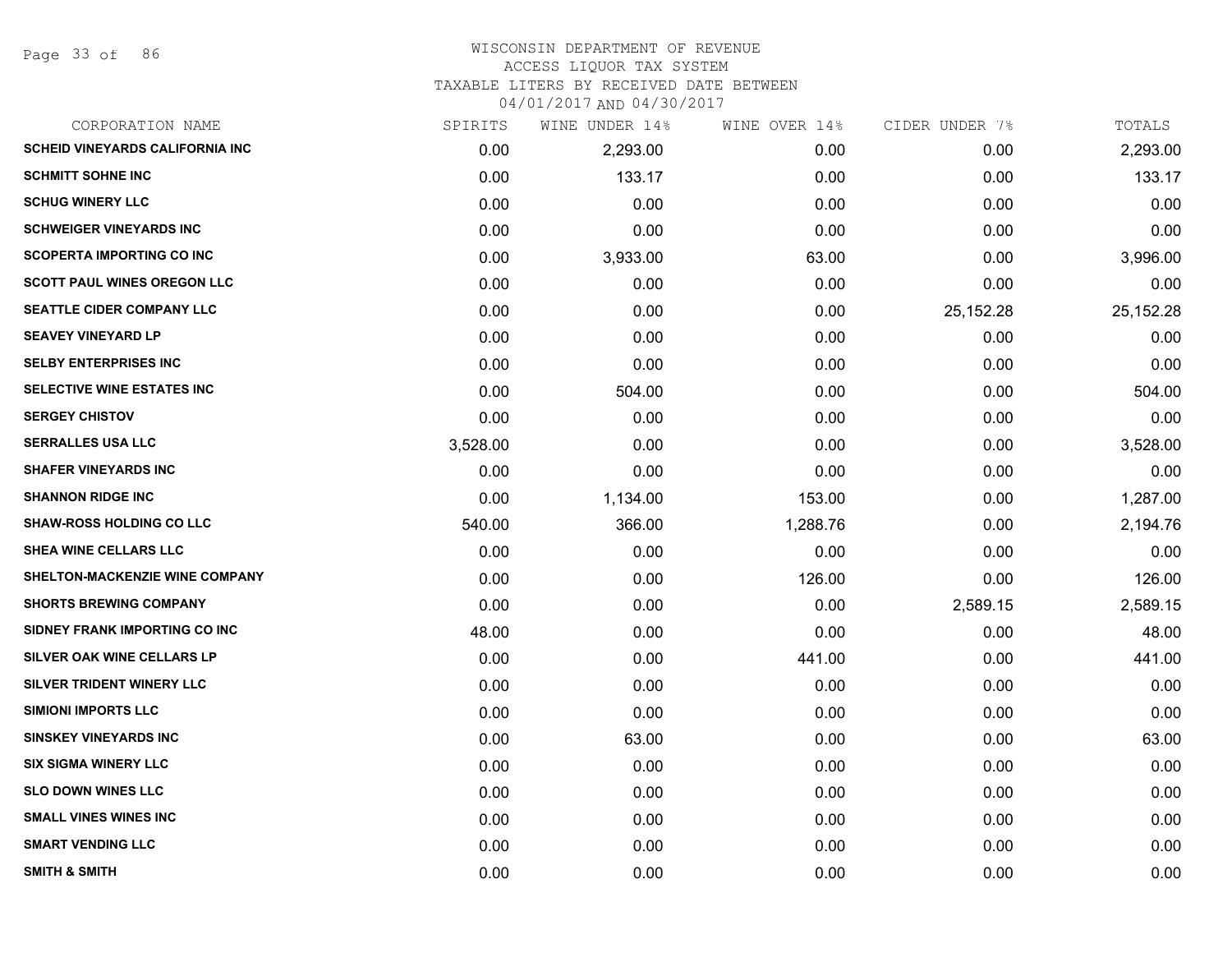Page 34 of 86

# WISCONSIN DEPARTMENT OF REVENUE ACCESS LIQUOR TAX SYSTEM TAXABLE LITERS BY RECEIVED DATE BETWEEN

| CORPORATION NAME                      | SPIRITS | WINE UNDER 14% | WINE OVER 14% | CIDER UNDER 7% | TOTALS    |
|---------------------------------------|---------|----------------|---------------|----------------|-----------|
| <b>SMT ACQUISITIONS LLC</b>           | 0.00    | $-120.08$      | 796.50        | 0.00           | 676.42    |
| <b>SOCIAL ENJOYMENTS LLC</b>          | 0.00    | 0.00           | 0.00          | 0.00           | 0.00      |
| SOGEVINUS FINE WINES USA INC          | 0.00    | 0.00           | 9.91          | 0.00           | 9.91      |
| <b>SOKOL BLOSSER LTD</b>              | 0.00    | 2,106.00       | 0.00          | 0.00           | 2,106.00  |
| <b>SOLBERG DISTILLING LLC</b>         | 72.00   | 0.00           | 0.00          | 0.00           | 72.00     |
| <b>SOLENA CELLARS LLC</b>             | 0.00    | 126.00         | 0.00          | 0.00           | 126.00    |
| <b>SOMERSTON WINE COMPANY, LLC</b>    | 0.00    | 0.00           | 423.00        | 0.00           | 423.00    |
| <b>SONOMA BEVERAGE WORKS INC</b>      | 0.00    | 0.00           | 0.00          | 0.00           | 0.00      |
| SORELLE CASA FINE WINES LLC           | 0.00    | 0.00           | 0.00          | 0.00           | 0.00      |
| SOURCE CODE BEVERAGE LLC              | 0.00    | 0.00           | 0.00          | 0.00           | 0.00      |
| SOUTH BAY WINE GROUP LLC              | 0.00    | 11,034.00      | 126.00        | 0.00           | 11,160.00 |
| <b>SOUTHERN STARZ INC</b>             | 13.50   | 630.00         | 405.00        | 0.00           | 1,048.50  |
| SOUTHERN WINE GROUP LLC               | 0.00    | 187.80         | 268.62        | 0.00           | 456.42    |
| <b>SOVEREIGN BRANDS LLC</b>           | 0.00    | 1,588.50       | 0.00          | 0.00           | 1,588.50  |
| <b>SPANN VINEYARDS INC</b>            | 0.00    | 0.00           | 0.00          | 0.00           | 0.00      |
| <b>SPARKLING OREGON LLC</b>           | 0.00    | 0.00           | 0.00          | 0.00           | 0.00      |
| <b>SPEAKEASY SPIRITS LLC</b>          | 0.00    | 0.00           | 0.00          | 0.00           | 0.00      |
| <b>SPENCER HOOPES</b>                 | 0.00    | 0.00           | 0.00          | 0.00           | 0.00      |
| <b>SPIRIT IMPORTS INC</b>             | 630.00  | 0.00           | 0.00          | 0.00           | 630.00    |
| <b>SPLINTER GROUP NAPA LLC</b>        | 180.00  | 0.00           | 0.00          | 0.00           | 180.00    |
| <b>SPOTTSWOODE WINERY INC</b>         | 0.00    | 0.00           | 0.00          | 0.00           | 0.00      |
| <b>SPRING MOUNTAIN VINEYARD INC</b>   | 0.00    | 0.00           | 22.50         | 0.00           | 22.50     |
| <b>SQUARE ONE ORGANIC SPIRITS LLC</b> | 0.00    | 0.00           | 0.00          | 0.00           | 0.00      |
| <b>SQUARE ONE ORGANIC SPIRITS LLC</b> | 0.00    | 0.00           | 0.00          | 0.00           | 0.00      |
| <b>ST GEORGE SPIRITS INC</b>          | 339.00  | 0.00           | 0.00          | 0.00           | 339.00    |
| <b>ST HELENA ESTATE LLC</b>           | 0.00    | 0.00           | 45.00         | 0.00           | 45.00     |
| <b>ST INNOCENT LTD</b>                | 0.00    | 126.00         | 0.00          | 0.00           | 126.00    |
| ST JULIAN WINE COMPANY INC            | 0.00    | 504.00         | 0.00          | 0.00           | 504.00    |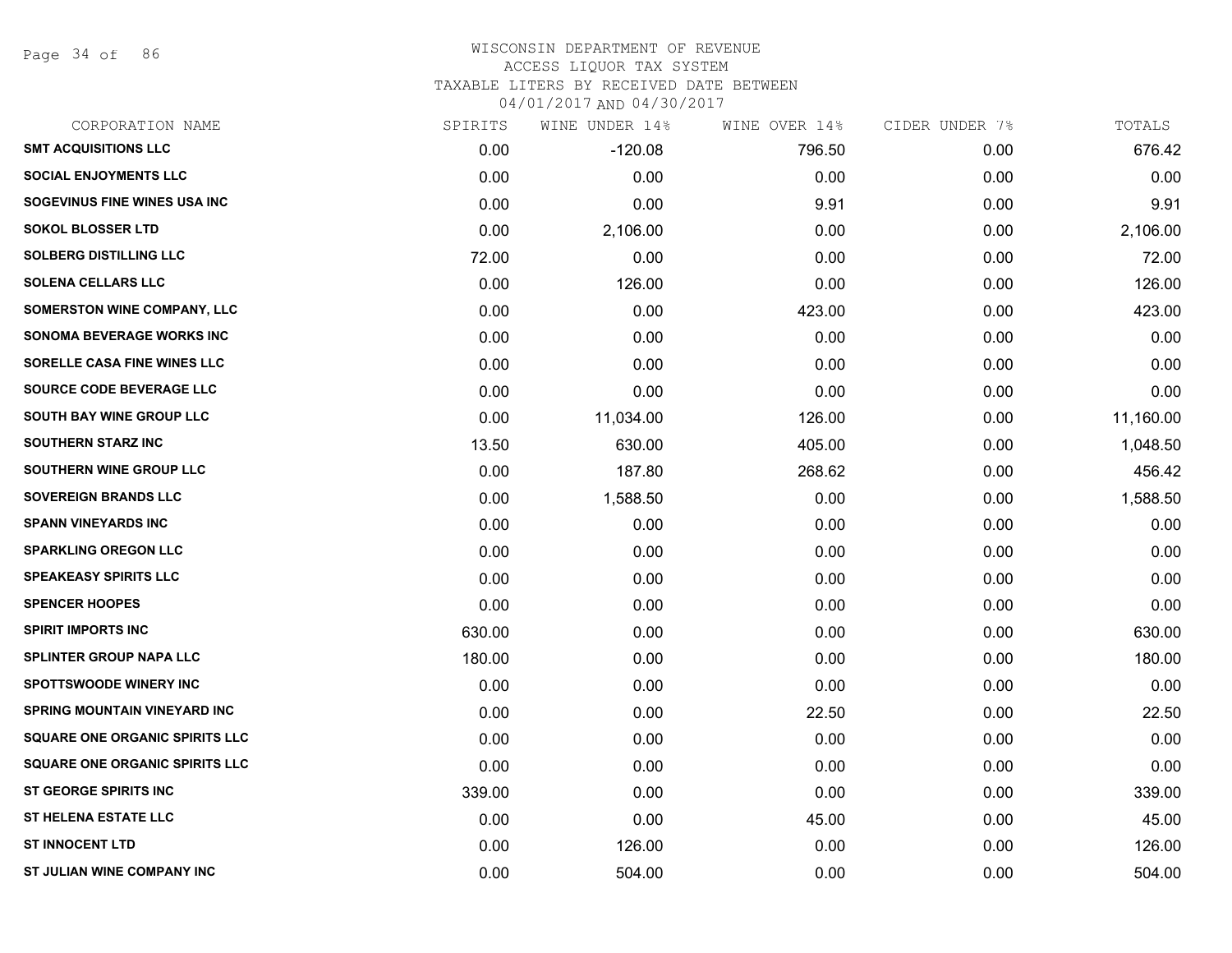| CORPORATION NAME                             | SPIRITS  | WINE UNDER 14% | WINE OVER 14% | CIDER UNDER 7% | TOTALS     |
|----------------------------------------------|----------|----------------|---------------|----------------|------------|
| ST KILLIAN IMPORTING CO INC                  | 0.00     | 0.00           | 0.00          | 0.00           | 0.00       |
| <b>ST SUPERY INC</b>                         | 0.00     | 504.00         | 0.00          | 0.00           | 504.00     |
| <b>STACKED WINES LLC</b>                     | 0.00     | 0.00           | 0.00          | 0.00           | 0.00       |
| <b>STAGLIN FAMILY VINEYARD LLC</b>           | 0.00     | 0.00           | 0.00          | 0.00           | 0.00       |
| STANLEY STAWSKI DIST CO INC                  | 0.00     | 0.00           | 0.00          | 0.00           | 0.00       |
| <b>STAR INDUSTRIES INC</b>                   | 0.00     | 0.00           | 0.00          | 0.00           | 0.00       |
| <b>STARRY NIGHT WINERY LLC</b>               | 0.00     | 0.00           | 0.00          | 0.00           | 0.00       |
| STE MICHELLE WINE ESTATES LTD                | 49.50    | 84,366.00      | 7,839.00      | 0.00           | 92,254.50  |
| <b>STEELE WINES INC</b>                      | 0.00     | 189.00         | 63.00         | 0.00           | 252.00     |
| <b>STEFANO SALOCCHI</b>                      | 0.00     | 0.00           | 0.00          | 0.00           | 0.00       |
| STELLAR IMPORTING COMPANY LLC                | 0.00     | 0.00           | 0.00          | 0.00           | 0.00       |
| <b>STEM CIDERS LLC</b>                       | 0.00     | 0.00           | 0.00          | 0.00           | 0.00       |
| <b>STEPHAN VINEYARD INC</b>                  | 0.00     | 0.00           | 0.00          | 0.00           | 0.00       |
| STEPHEN DOOLEY WINE CO INC                   | 0.00     | 0.00           | 0.00          | 0.00           | 0.00       |
| <b>STEVE MILES SELECTIONS INC</b>            | 0.00     | 0.00           | 0.00          | 0.00           | 0.00       |
| <b>STEVEN EDMUNDS &amp; CORNELIA ST JOHN</b> | 0.00     | 189.00         | 0.00          | 0.00           | 189.00     |
| <b>STEZ &amp; BOWER</b>                      | 0.00     | 45.00          | 126.00        | 0.00           | 171.00     |
| <b>STOLI GROUP (USA) LLC</b>                 | 7,854.00 | 126.00         | 315.00        | 0.00           | 8,295.00   |
| <b>STOLLER IMPORTS INC</b>                   | 1,356.00 | 0.00           | 45.00         | 0.00           | 1,401.00   |
| <b>STOLLER VINEYARDS INC</b>                 | 0.00     | 126.00         | 0.00          | 0.00           | 126.00     |
| <b>STOLPMAN VINEYARDS LLC</b>                | 0.00     | 0.00           | 0.00          | 0.00           | 0.00       |
| <b>STONEBRAKER-SOLES INC</b>                 | 0.00     | 283.50         | 0.00          | 0.00           | 283.50     |
| <b>STONECUSHION INC</b>                      | 0.00     | 0.00           | 0.00          | 0.00           | 0.00       |
| <b>SUGARLANDS DISTILLING COMPANY LLC</b>     | 387.00   | 0.00           | 0.00          | 0.00           | 387.00     |
| <b>SURVILLE ENTERPRISES CORP</b>             | 0.00     | 10,461.00      | 45.00         | 0.00           | 10,506.00  |
| <b>SUTTER HOME WINERY INC</b>                | 472.50   | 321,003.39     | 3,346.50      | 182.00         | 325,004.39 |
| <b>SVENSKA FOOD &amp; BEVERAGE LLC</b>       | 0.00     | 0.00           | 0.00          | 0.00           | 0.00       |
| <b>SVP WINERY LLC</b>                        | 0.00     | 0.00           | 0.00          | 0.00           | 0.00       |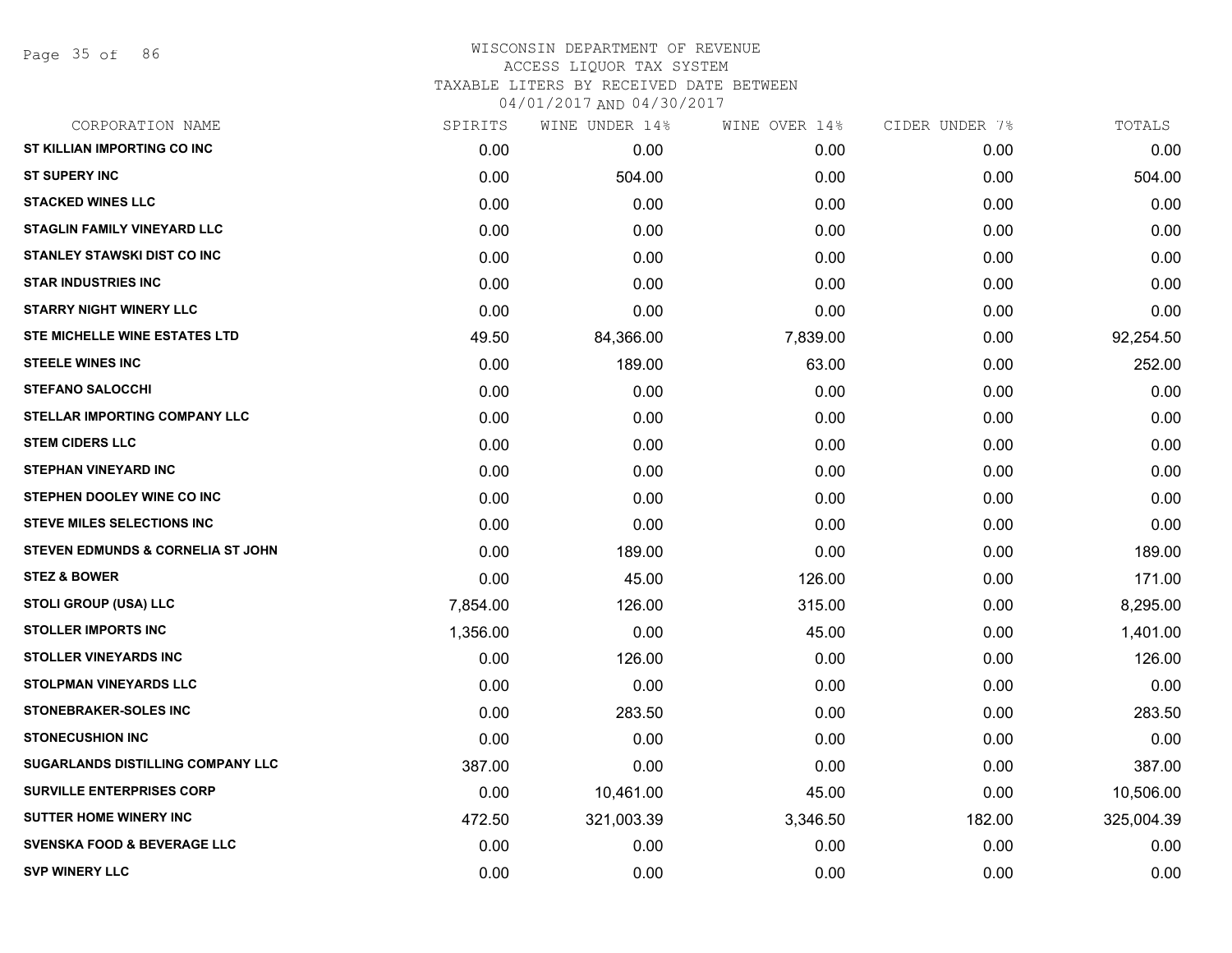Page 36 of 86

# WISCONSIN DEPARTMENT OF REVENUE ACCESS LIQUOR TAX SYSTEM TAXABLE LITERS BY RECEIVED DATE BETWEEN

| CORPORATION NAME                    | SPIRITS | WINE UNDER 14% | WINE OVER 14% | CIDER UNDER 7% | TOTALS      |
|-------------------------------------|---------|----------------|---------------|----------------|-------------|
| <b>T ELENTENY HOLDINGS LLC</b>      | 0.00    | 378.00         | 0.00          | 0.00           | 378.00      |
| <b>TAFT STREET INC</b>              | 0.00    | 0.00           | 0.00          | 0.00           | 0.00        |
| <b>TAKARA SAKE USA INC</b>          | 0.00    | 1,332.00       | 887.40        | 21.60          | 2,241.00    |
| <b>TALLEY VINEYARDS INC</b>         | 0.00    | 315.00         | 0.00          | 0.00           | 315.00      |
| <b>TAMBER BEY VINEYARDS LLC</b>     | 0.00    | 0.00           | 439.15        | 0.00           | 439.15      |
| <b>TATOMER INC</b>                  | 0.00    | 0.00           | 0.00          | 0.00           | 0.00        |
| <b>TATOOSH DISTILLERY LLC</b>       | 0.00    | 0.00           | 0.00          | 0.00           | 0.00        |
| <b>TATTERSALL COMPANIES LLC</b>     | 0.00    | 0.00           | 0.00          | 0.00           | 0.00        |
| <b>TEQUILA PARTIDA LLC</b>          | 0.00    | 0.00           | 0.00          | 0.00           | 0.00        |
| <b>TERRA VINUM LLC</b>              | 0.00    | 0.00           | 0.00          | 0.00           | 0.00        |
| <b>TERRANEO MERCHANTS INC</b>       | 316.50  | 162.00         | 0.00          | 0.00           | 478.50      |
| <b>TERRAVANT WINE COMPANY LLC</b>   | 0.00    | 0.00           | 0.00          | 0.00           | 0.00        |
| <b>TERRESSENTIA CORPORATION</b>     | 0.00    | 0.00           | 0.00          | 0.00           | 0.00        |
| <b>TERRIZZI VINO INC</b>            | 0.00    | 279.00         | 0.00          | 0.00           | 279.00      |
| <b>TESTA WINES OF THE WORLD LTD</b> | 0.00    | 0.00           | 0.00          | 0.00           | 0.00        |
| <b>TGE LLC</b>                      | 0.00    | 1,683.00       | 0.00          | 0.00           | 1,683.00    |
| THE 11 WELLS SPIRITS COMPANY LLC    | 0.00    | 0.00           | 0.00          | 0.00           | 0.00        |
| THE AUSTRALIAN WINE CONNECTION INC  | 0.00    | 0.00           | 252.00        | 0.00           | 252.00      |
| THE BIALE ESTATE                    | 0.00    | 0.00           | 0.00          | 0.00           | 0.00        |
| THE BLACK PRINCE DISTILLERY INC     | 0.00    | 0.00           | 0.00          | 0.00           | 0.00        |
| THE BRANDER VINEYARD                | 0.00    | 0.00           | 0.00          | 0.00           | 0.00        |
| THE BUSINESS CHAIN INC              | 0.00    | $-2,625.00$    | 0.00          | 0.00           | $-2,625.00$ |
| THE EDRINGTON GROUP USA LLC         | 0.00    | 0.00           | 0.00          | 0.00           | 0.00        |
| THE HESS COLLECTION WINERY          | 0.00    | 4,675.50       | 427.50        | 0.00           | 5,103.00    |
| THE HOUSE OF BURGUNDY INC           | 0.00    | 0.00           | 0.00          | 0.00           | 0.00        |
| THE INFINITE MONKEY THEOREM INC     | 0.00    | 0.00           | 0.00          | 0.00           | 0.00        |
| THE MALT GUILD INC                  | 0.00    | 0.00           | 0.00          | 0.00           | 0.00        |
| THE MEEKER VINEYARD                 | 0.00    | 0.00           | 0.00          | 0.00           | 0.00        |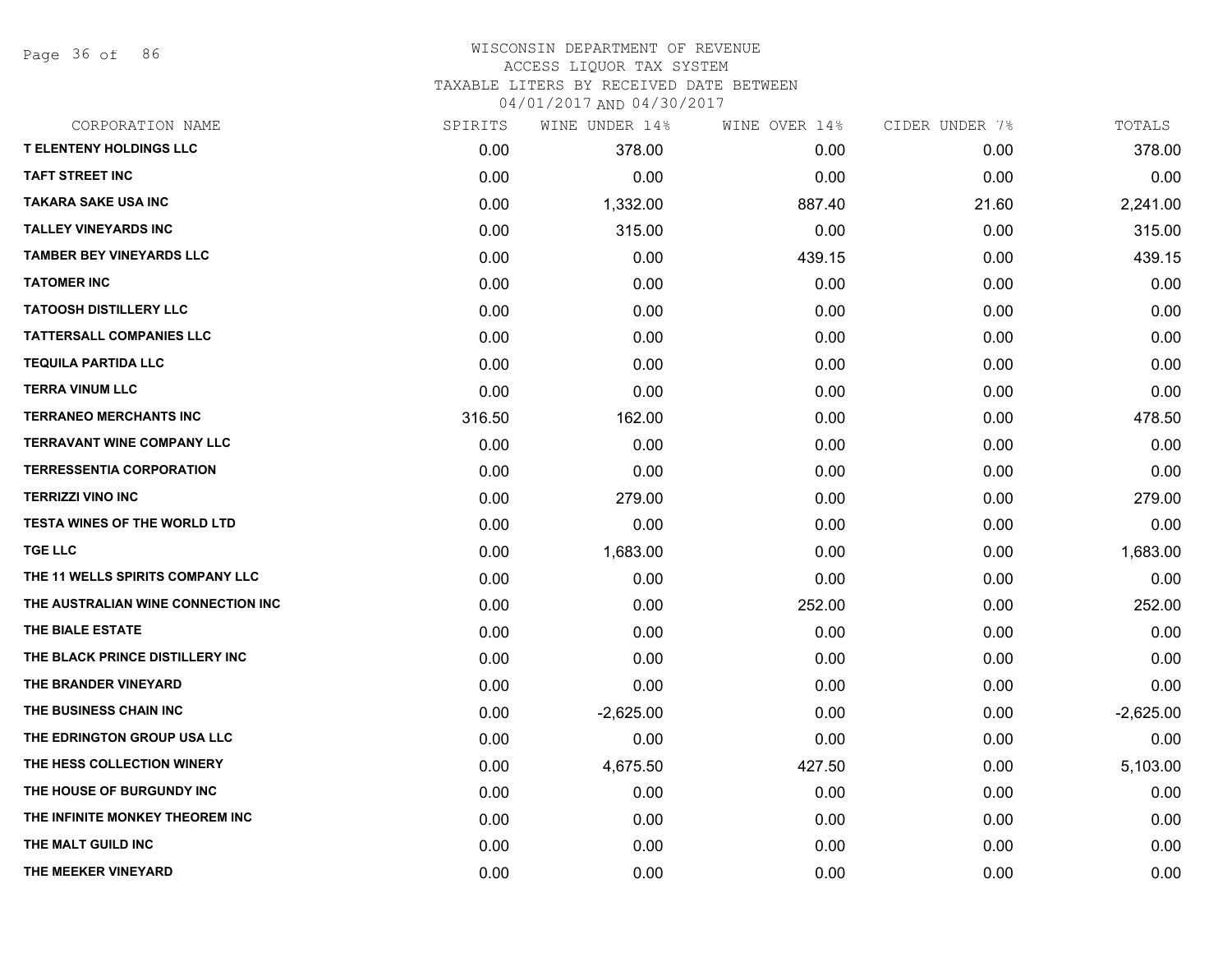Page 37 of 86

| CORPORATION NAME                              | SPIRITS | WINE UNDER 14% | WINE OVER 14% | CIDER UNDER 7% | TOTALS     |
|-----------------------------------------------|---------|----------------|---------------|----------------|------------|
| THE MORLET SELECTION INC                      | 0.00    | 0.00           | 0.00          | 0.00           | 0.00       |
| THE MORNE WINE COMPANY                        | 0.00    | 333.00         | 0.00          | 0.00           | 333.00     |
| THE R.S. LIPMAN COMPANY                       | 0.00    | 0.00           | 0.00          | 0.00           | 0.00       |
| THE RIVER WINE INC                            | 0.00    | 0.00           | 0.00          | 0.00           | 0.00       |
| THE SILVERADO VINEYARDS                       | 0.00    | 0.00           | 94.50         | 0.00           | 94.50      |
| THE SORTING TABLE LLC                         | 0.00    | 1,224.50       | 196.50        | 0.00           | 1,421.00   |
| THE TRITON COLLECTION INC                     | 0.00    | 378.00         | 0.00          | 0.00           | 378.00     |
| THE WINE GROUP INC                            | 0.00    | 776,621.47     | 24,960.00     | 0.00           | 801,581.47 |
| THE WINE SOURCE INC                           | 0.00    | 18.00          | 0.00          | 0.00           | 18.00      |
| THE WOODMAR GROUP LLC                         | 0.00    | 1,701.00       | 315.00        | 0.00           | 2,016.00   |
| THIENOT USA INC                               | 0.00    | 432.00         | 0.00          | 0.00           | 432.00     |
| <b>THOMAS D MORTIMER</b>                      | 0.00    | 0.00           | 0.00          | 0.00           | 0.00       |
| THREE FAT GUYS WINE LLC                       | 0.00    | 0.00           | 0.00          | 0.00           | 0.00       |
| THREE RING PRODUCTIONS LLC                    | 0.00    | 423.00         | 0.00          | 0.00           | 423.00     |
| <b>TI BEVERAGE GROUP LTD</b>                  | 0.00    | 0.00           | 0.00          | 0.00           | 0.00       |
| TIERRA DIVINA VINEYARD LLC                    | 0.00    | 0.00           | 0.00          | 0.00           | 0.00       |
| <b>TITUS &amp; TITUS</b>                      | 0.00    | 0.00           | 0.00          | 0.00           | 0.00       |
| TMR WINE COMPANY LLC                          | 0.00    | 0.00           | 0.00          | 0.00           | 0.00       |
| <b>TOAD HOLLOW VINEYARDS INC</b>              | 0.00    | 2,016.00       | 126.00        | 0.00           | 2,142.00   |
| <b>TOBIN JAMES CELLARS</b>                    | 0.00    | 0.00           | 0.00          | 0.00           | 0.00       |
| <b>TOBY BEALL</b>                             | 0.00    | 0.00           | 0.00          | 0.00           | 0.00       |
| <b>TOLLIVER RANCH BRANDS LLC</b>              | 0.00    | 0.00           | 270.00        | 0.00           | 270.00     |
| <b>TREANA WINERY LLC</b>                      | 0.00    | 0.00           | 0.00          | 0.00           | 0.00       |
| <b>TREASURY WINE ESTATES AMERICAS COMPANY</b> | 0.00    | 98,826.60      | 12,361.50     | 0.00           | 111,188.10 |
| <b>TREFETHEN VINEYARDS WINERY INC</b>         | 0.00    | 0.00           | 126.00        | 0.00           | 126.00     |
| <b>TRENTADUE WINERY LLC</b>                   | 0.00    | 504.00         | 0.00          | 0.00           | 504.00     |
| TRI VIN IMPORTS INC                           | 0.00    | 16,803.00      | 0.00          | 0.00           | 16,803.00  |
| TRINITAS CELLARS LLC                          | 0.00    | 0.00           | 0.00          | 0.00           | 0.00       |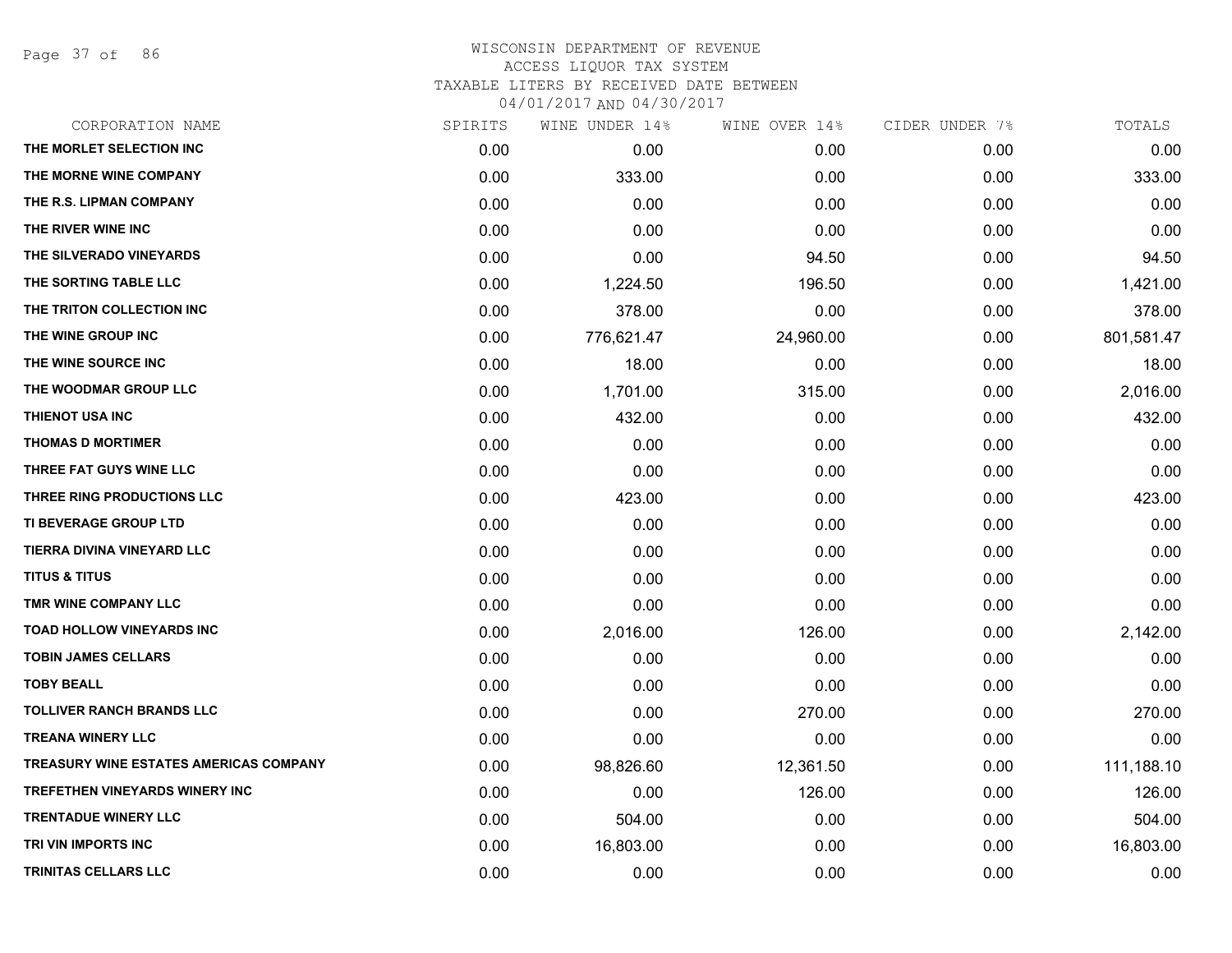Page 38 of 86

#### WISCONSIN DEPARTMENT OF REVENUE ACCESS LIQUOR TAX SYSTEM TAXABLE LITERS BY RECEIVED DATE BETWEEN

| CORPORATION NAME                      | SPIRITS    | WINE UNDER 14% | WINE OVER 14% | CIDER UNDER 7% | TOTALS     |
|---------------------------------------|------------|----------------|---------------|----------------|------------|
| <b>TRIONE VINEYARDS LLC</b>           | 0.00       | 0.00           | 31.50         | 0.00           | 31.50      |
| <b>TRI-STAR MARKETING INC</b>         | 0.00       | 3,114.00       | 405.00        | 0.00           | 3,519.00   |
| <b>TURLEY WINE CELLARS INC</b>        | 0.00       | 0.00           | 0.00          | 0.00           | 0.00       |
| TURN KEY WINE BRANDS LLC              | 0.00       | 0.00           | 0.00          | 0.00           | 0.00       |
| <b>TURNBULL WINE CELLARS</b>          | 0.00       | 0.00           | 0.00          | 0.00           | 0.00       |
| <b>TWIN PEAKS WINERY INC</b>          | 0.00       | 0.00           | 0.00          | 0.00           | 0.00       |
| TY KU, LLC                            | 310.50     | 0.00           | 138.96        | 0.00           | 449.46     |
| UN SOGNO LLC                          | 0.00       | 0.00           | 0.00          | 0.00           | 0.00       |
| UNCLE JOHN'S FRUIT HOUSE WINERY LLC   | 0.00       | 0.00           | 0.00          | 0.00           | 0.00       |
| <b>UNION WINE COMPANY</b>             | 0.00       | 0.00           | 0.00          | 0.00           | 0.00       |
| UNITED SPIRITS INC                    | 0.00       | 0.00           | 0.00          | 0.00           | 0.00       |
| UNITED STATES DISTILLED PRODUCTS CO.  | 295,861.80 | 66,239.69      | 2,547.00      | 0.00           | 364,648.49 |
| UNITED WINE AND SPIRITS LLC           | 0.00       | 0.00           | 0.00          | 0.00           | 0.00       |
| UNTI WINE CO LLC                      | 0.00       | 0.00           | 0.00          | 0.00           | 0.00       |
| USA WINE IMPORTS INC                  | 0.00       | 255.00         | 0.00          | 0.00           | 255.00     |
| <b>USA WINE WEST LLC</b>              | 0.00       | 7,342.50       | 135.00        | 0.00           | 7,477.50   |
| <b>UVE ENTERPRISES INC</b>            | 607.50     | 1,053.00       | 13.50         | 0.00           | 1,674.00   |
| V & C LLC                             | 0.00       | 66.57          | 33.29         | 0.00           | 99.86      |
| <b>V2 WINE GROUP LLC</b>              | 0.00       | 126.00         | 0.00          | 0.00           | 126.00     |
| <b>VALCKENBERG INTERNATIONAL INC</b>  | 0.00       | 0.00           | 0.00          | 0.00           | 0.00       |
| <b>VALOR WINE CO LLC</b>              | 0.00       | 0.00           | 0.00          | 0.00           | 0.00       |
| VAN RUITEN FAMILY WINERY LLC          | 0.00       | 0.00           | 0.00          | 0.00           | 0.00       |
| <b>VANDER MILL LLC</b>                | 0.00       | 0.00           | 0.00          | 0.00           | 0.00       |
| <b>VEN CAL RANCHES LLC</b>            | 0.00       | 0.00           | 40.42         | 0.00           | 40.42      |
| <b>VENGE VINEYARDS INC</b>            | 0.00       | 0.00           | 27.00         | 0.00           | 27.00      |
| <b>VERITY WINES LLC</b>               | 0.00       | 0.00           | 0.00          | 0.00           | 0.00       |
| <b>VERMEIL WINE GROUP LLC</b>         | 0.00       | 0.00           | 0.00          | 0.00           | 0.00       |
| <b>VERMONT HARD CIDER COMPANY LLC</b> | 0.00       | 0.00           | 0.00          | 0.00           | 0.00       |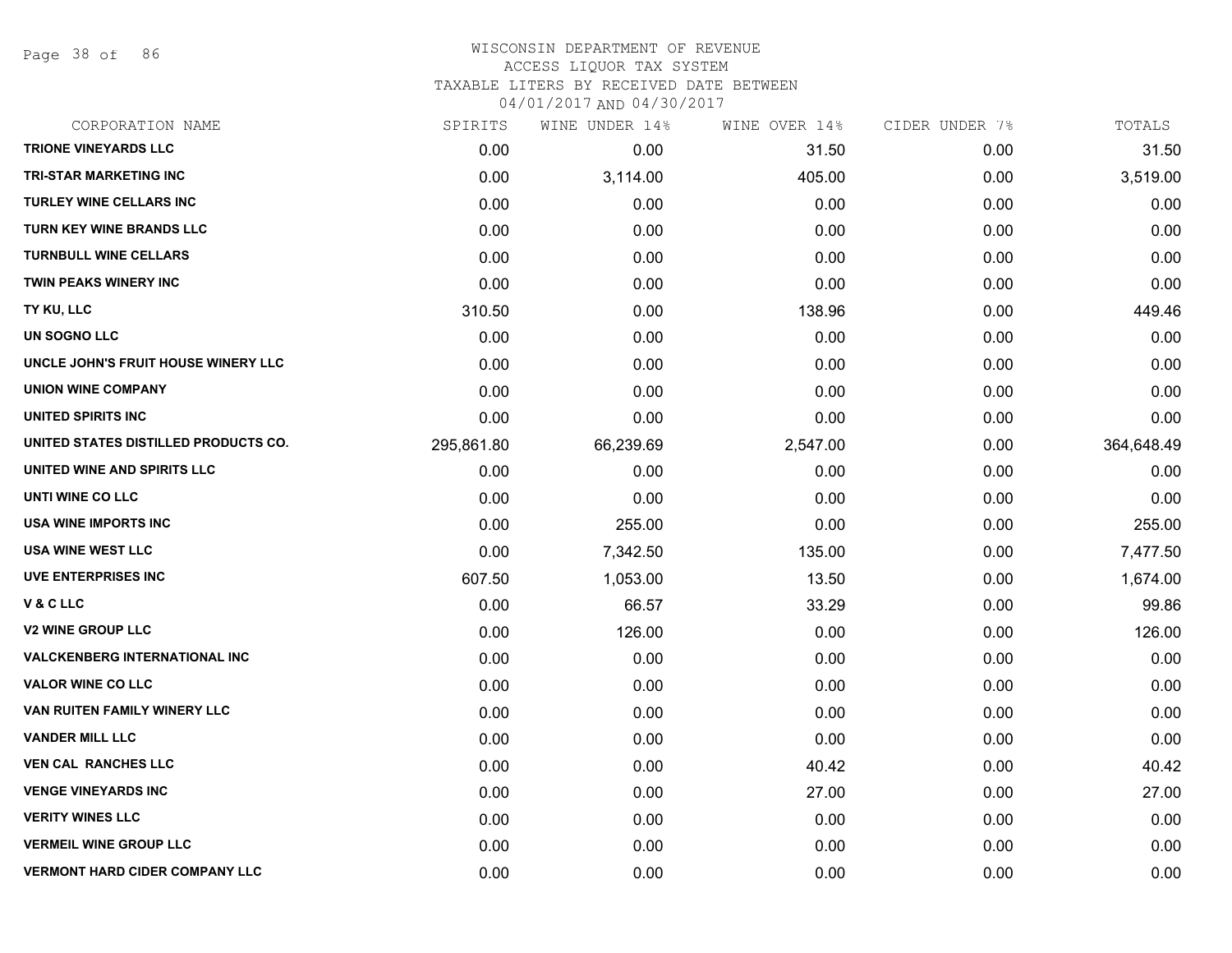Page 39 of 86

#### WISCONSIN DEPARTMENT OF REVENUE ACCESS LIQUOR TAX SYSTEM TAXABLE LITERS BY RECEIVED DATE BETWEEN

| CORPORATION NAME                 | SPIRITS | WINE UNDER 14% | WINE OVER 14% | CIDER UNDER 7% | TOTALS   |
|----------------------------------|---------|----------------|---------------|----------------|----------|
| VI. SCO. INC                     | 0.00    | 963.00         | 0.00          | 0.00           | 963.00   |
| <b>VIAS IMPORTS LTD</b>          | 0.00    | 0.00           | 0.00          | 0.00           | 0.00     |
| <b>VICENTE GANDIA USA INC</b>    | 0.00    | 594.00         | 0.00          | 0.00           | 594.00   |
| <b>VIEUX VINS INC</b>            | 0.00    | 378.00         | 270.00        | 0.00           | 648.00   |
| <b>VIGNAIOLI LTD</b>             | 0.00    | 0.00           | 0.00          | 0.00           | 0.00     |
| <b>VIKRE DISTILLERY LLC</b>      | 247.50  | 0.00           | 0.00          | 0.00           | 247.50   |
| <b>VILLA CREEK INC</b>           | 0.00    | 0.00           | 0.00          | 0.00           | 0.00     |
| <b>VILLA ENCINAL PARTNERS LP</b> | 0.00    | 0.00           | 252.00        | 0.00           | 252.00   |
| VIN DE ZO LLC                    | 0.00    | 0.00           | 0.00          | 0.00           | 0.00     |
| <b>VIN DIVINO LTD</b>            | 0.00    | 756.00         | 108.00        | 0.00           | 864.00   |
| <b>VINA ROBLES INC</b>           | 0.00    | 0.00           | 0.00          | 0.00           | 0.00     |
| <b>VINAMERICAS INC</b>           | 0.00    | 1,008.00       | 0.00          | 0.00           | 1,008.00 |
| <b>VINCENZO PADULA</b>           | 0.00    | 157.50         | 0.00          | 0.00           | 157.50   |
| <b>VINE CLIFF WINERY INC</b>     | 0.00    | 0.00           | 0.00          | 0.00           | 0.00     |
| <b>VINE CONNECTIONS LLC</b>      | 0.00    | 1,287.00       | 833.76        | 0.00           | 2,120.76 |
| <b>VINEBURG LLC</b>              | 0.00    | 0.00           | 1,030.50      | 0.00           | 1,030.50 |
| <b>VINEDREA WINES LLC</b>        | 0.00    | 0.00           | 0.00          | 0.00           | 0.00     |
| <b>VINEYARD 29 LLC</b>           | 0.00    | 0.00           | 0.00          | 0.00           | 0.00     |
| <b>VINEYARD BRANDS LLC</b>       | 0.00    | 7,839.00       | 193.50        | 0.00           | 8,032.50 |
| <b>VINEYARD VARIETIES INC</b>    | 0.00    | 0.00           | 0.00          | 0.00           | 0.00     |
| <b>VINIFERA IMPORTS LTD</b>      | 0.00    | 0.00           | 0.00          | 0.00           | 0.00     |
| <b>VINIFERA WINE COMPANY LLC</b> | 0.00    | 333.00         | 126.00        | 0.00           | 459.00   |
| VINO DEL SOL INC                 | 0.00    | 1,581.75       | 126.00        | 0.00           | 1,707.75 |
| <b>VINO ET SPIRITUS LLC</b>      | 0.00    | 0.00           | 0.00          | 0.00           | 0.00     |
| <b>VINO LOGICS CORPORATION</b>   | 0.00    | 0.00           | 0.00          | 0.00           | 0.00     |
| <b>VINO.COM LLC</b>              | 0.00    | 504.00         | 504.00        | 0.00           | 1,008.00 |
| <b>VINOVIA WINE GROUP INC</b>    | 0.00    | 517.50         | 0.00          | 0.00           | 517.50   |
| <b>VINTAGE '59 IMPORTS LLC</b>   | 0.00    | 0.00           | 0.00          | 0.00           | 0.00     |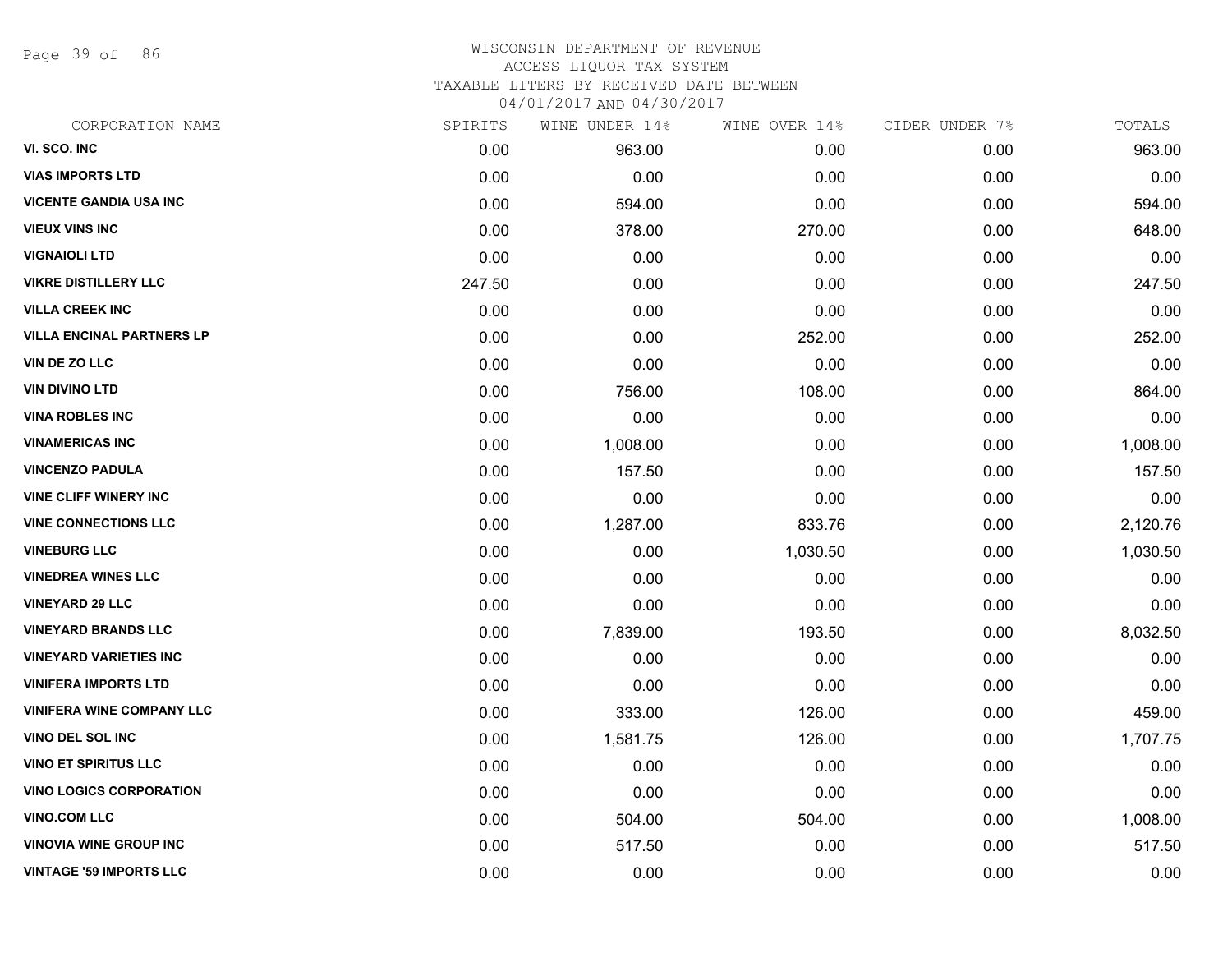Page 40 of 86

## WISCONSIN DEPARTMENT OF REVENUE ACCESS LIQUOR TAX SYSTEM TAXABLE LITERS BY RECEIVED DATE BETWEEN

| CORPORATION NAME                        | SPIRITS   | WINE UNDER 14% | WINE OVER 14% | CIDER UNDER 7% | TOTALS    |
|-----------------------------------------|-----------|----------------|---------------|----------------|-----------|
| <b>VINTAGE POINT LLC</b>                | 0.00      | 42.79          | 16.64         | 0.00           | 59.43     |
| <b>VINTURE WINE COMPANY LLC</b>         | 0.00      | 0.00           | 0.00          | 0.00           | 0.00      |
| <b>VINTUS LLC</b>                       | 0.00      | 0.00           | 0.00          | 0.00           | 0.00      |
| <b>VINTWOOD INTERNATIONAL LTD</b>       | 0.00      | 0.00           | 0.00          | 0.00           | 0.00      |
| <b>VISION WINE &amp; SPIRITS LLC</b>    | 0.00      | 0.00           | 0.00          | 0.00           | 0.00      |
| <b>VITANI SPIRITS LLC</b>               | 0.00      | 0.00           | 0.00          | 0.00           | 0.00      |
| <b>VOTTO VINES IMPORTING INC</b>        | 0.00      | 504.00         | 0.00          | 0.00           | 504.00    |
| <b>W J DEUTSCH &amp; SONS LTD</b>       | 6,577.00  | 57,069.08      | 4,711.50      | 0.00           | 68,357.58 |
| <b>WAGNER WINE COMPANY LLC</b>          | 0.00      | 0.00           | 1,890.00      | 0.00           | 1,890.00  |
| <b>WALLA WALLA VINTNERS LLC</b>         | 0.00      | 0.00           | 0.00          | 0.00           | 0.00      |
| <b>WARWICK VALLEY WINE CO INC</b>       | 0.00      | 0.00           | 0.00          | 0.00           | 0.00      |
| <b>WEBSTER BARNES LLC</b>               | 0.00      | 0.00           | 0.00          | 0.00           | 0.00      |
| <b>WEIBEL INCORPORATED</b>              | 0.00      | 224.66         | 0.00          | 0.00           | 224.66    |
| <b>WEIN BAUER INC</b>                   | 0.00      | 5,923.46       | 0.00          | 0.00           | 5,923.46  |
| <b>WEST COAST WINE PARTNERS LLC</b>     | 0.00      | 0.00           | 138.00        | 0.00           | 138.00    |
| <b>WESTERN SPIRITS BEVERAGE CO LLC</b>  | 0.00      | 0.00           | 0.00          | 0.00           | 0.00      |
| <b>WEYGANDT-METZLER IMPORTING LTD</b>   | 0.00      | 449.28         | 0.00          | 0.00           | 449.28    |
| WHITE OAK VINEYARDS & WINERY LLC        | 0.00      | 0.00           | 63.00         | 0.00           | 63.00     |
| WHYTE AND MACKAY (AMERICAS) LIMITED LLC | 0.00      | 0.00           | 0.00          | 0.00           | 0.00      |
| <b>WI INC</b>                           | 0.00      | 0.00           | 0.00          | 0.00           | 0.00      |
| <b>WILLAMETTE VALLEY VINEYARDS INC</b>  | 0.00      | 0.00           | 0.00          | 0.00           | 0.00      |
| <b>WILLIAM GRANT &amp; SONS INC</b>     | 15,888.45 | 0.00           | 0.00          | 0.00           | 15,888.45 |
| <b>WILLIAM J WOLF</b>                   | 0.00      | 0.00           | 0.00          | 0.00           | 0.00      |
| <b>WILLIAM P KNUTTEL</b>                | 0.00      | 0.00           | 2,016.00      | 0.00           | 2,016.00  |
| <b>WILLIAM PRICE III</b>                | 0.00      | 0.00           | 0.00          | 0.00           | 0.00      |
| <b>WILLIAM T HOLLORAN</b>               | 0.00      | 0.00           | 0.00          | 0.00           | 0.00      |
| <b>WILLIAM WOODRUFF</b>                 | 0.00      | 0.00           | 0.00          | 0.00           | 0.00      |
| <b>WILLIAMS &amp; SELYEM LLC</b>        | 0.00      | 0.00           | 0.00          | 0.00           | 0.00      |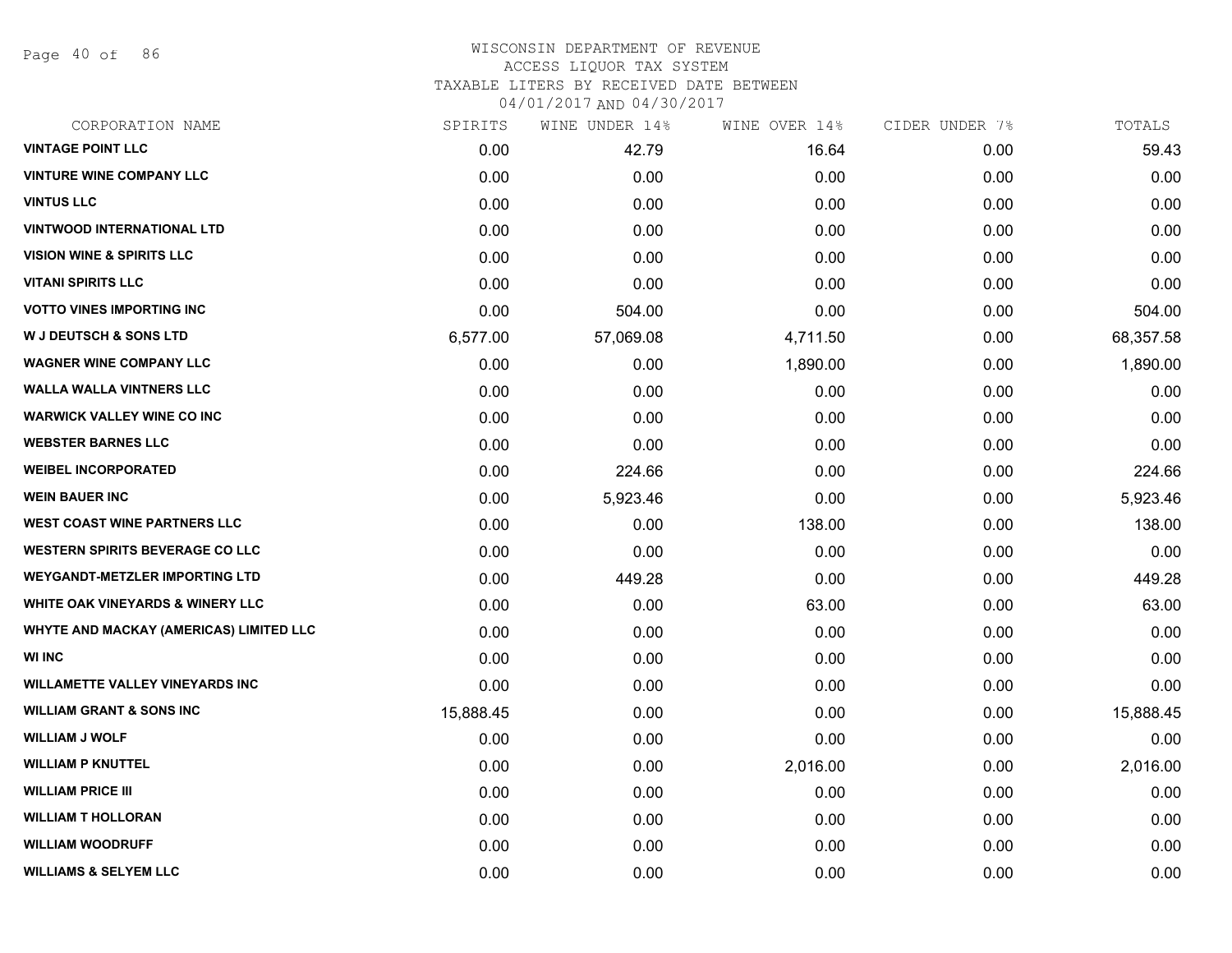Page 41 of 86

| CORPORATION NAME                               | SPIRITS      | WINE UNDER 14% | WINE OVER 14% | CIDER UNDER 7% | TOTALS       |
|------------------------------------------------|--------------|----------------|---------------|----------------|--------------|
| <b>WILSON CREEK WINERY &amp; VINEYARDS INC</b> | 0.00         | 0.00           | 0.00          | 0.00           | 0.00         |
| <b>WILSON DANIELS LLC</b>                      | 0.00         | 1,908.00       | 63.00         | 0.00           | 1,971.00     |
| <b>WINDY CITY DISTILLING INC</b>               | 0.00         | 0.00           | 0.00          | 0.00           | 0.00         |
| <b>WINDY HILL SPIRITS INC</b>                  | 0.00         | 0.00           | 0.00          | 0.00           | 0.00         |
| <b>WINE BRIDGE IMPORTS INC</b>                 | 0.00         | 1,035.00       | 189.00        | 0.00           | 1,224.00     |
| WINE COUNTRY INTERNATIONAL INC                 | 0.00         | 0.00           | 0.00          | 0.00           | 0.00         |
| <b>WINE CREEK LLC</b>                          | 0.00         | 54.00          | 0.00          | 0.00           | 54.00        |
| <b>WINE HOOLIGANS LLC</b>                      | 0.00         | 0.00           | 0.00          | 0.00           | 0.00         |
| <b>WINE WINE SITUATION LLC</b>                 | 0.00         | 0.00           | 0.00          | 0.00           | 0.00         |
| <b>WINEPLAYGROUND.COM INC</b>                  | 0.00         | 63.00          | 0.00          | 0.00           | 63.00        |
| <b>WINERIES &amp; SELECT PRODUCTS LLC</b>      | 0.00         | 198.00         | 1,197.00      | 0.00           | 1,395.00     |
| <b>WINERY EXCHANGE, INC.</b>                   | 0.00         | 3,573.00       | 0.00          | 0.00           | 3,573.00     |
| <b>WINES OF FRANCE INC</b>                     | 0.00         | 459.00         | 0.00          | 0.00           | 459.00       |
| <b>WINES UNLIMITED INC</b>                     | 0.00         | 0.00           | 0.00          | 0.00           | 0.00         |
| <b>WINESELLERS LTD</b>                         | 0.00         | 13,052.00      | 0.00          | 207.00         | 13,259.00    |
| <b>WISD LLC</b>                                | 0.00         | 504.00         | 126.00        | 0.00           | 630.00       |
| <b>WOODSON WINES LLC</b>                       | 0.00         | 0.00           | 0.00          | 0.00           | 0.00         |
| <b>WORLD TRAVELER IMPORTS LLC</b>              | 0.00         | 0.00           | 0.00          | 0.00           | 0.00         |
| <b>WORLDWIDE CELLARS INC</b>                   | 0.00         | 2,006.25       | 181.50        | 0.00           | 2,187.75     |
| <b>WYOMING WHISKEY INC</b>                     | 0.00         | 0.00           | 0.00          | 0.00           | 0.00         |
| YAEGAKI CORPORATION OF USA                     | 0.00         | 441.00         | 72.00         | 0.00           | 513.00       |
| YELLOW ROSE DISTILLING LLC                     | 0.00         | 0.00           | 0.00          | 0.00           | 0.00         |
| <b>ZD WINES LLC</b>                            | 0.00         | 0.00           | 0.00          | 0.00           | 0.00         |
| <b>ZEILER SPIRITS LLC</b>                      | 0.00         | 0.00           | 0.00          | 0.00           | 0.00         |
| <b>ZEPALTAS WINES LLC</b>                      | 0.00         | 153.00         | 0.00          | 0.00           | 153.00       |
| <b>ZONIN USA INC</b>                           | 0.00         | 21,015.00      | 234.00        | 0.00           | 21,249.00    |
| TOTAL LITERS FOR 4/30/2017                     | 4,496,779.66 | 3,916,452.58   | 279,911.49    | 238,787.32     | 8,931,931.05 |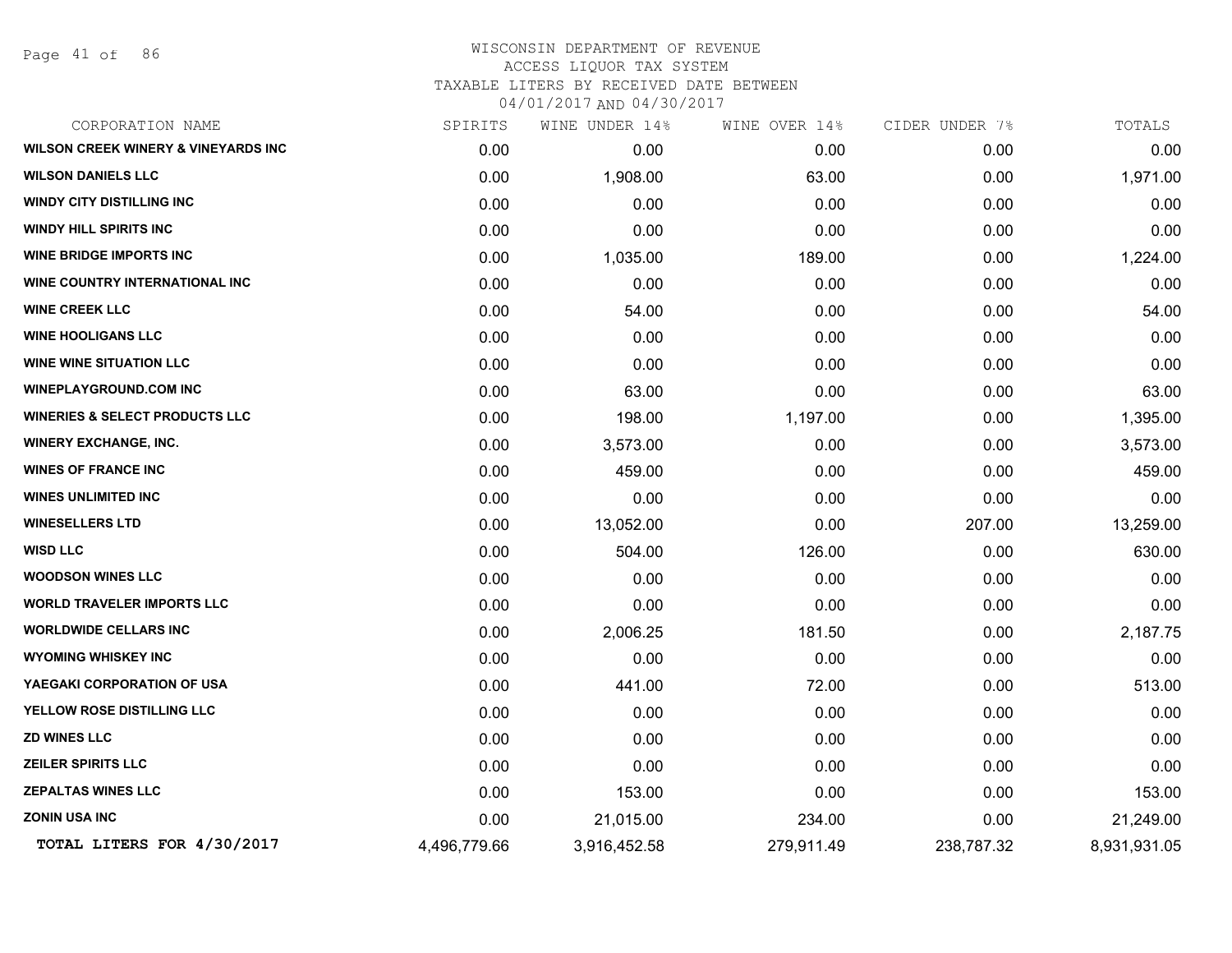Page 42 of 86

# WISCONSIN DEPARTMENT OF REVENUE ACCESS LIQUOR TAX SYSTEM TAXABLE LITERS BY RECEIVED DATE BETWEEN 04/01/2017 AND 04/30/2017

**IN STATE WHOLESALER (W) ALLSTATE LIQUOR & WINE COMPANY, INC.** 0.00 0.00 0.00 0.00 0.00 **AMPHORAE, LLC** 0.00 0.00 0.00 0.00 0.00 **AVA WINE & SPIRITS LLC** 0.00 11,574.38 0.00 0.00 11,574.38 CORPORATION NAME SPIRITS WINE UNDER 14% WINE OVER 14% CIDER UNDER 7% TOTALS

**B&H BLENDS LLC** 0.00 0.00 0.00 0.00 0.00 **BACKDOOR BRANDS LLC** 0.00 0.00 0.00 0.00 0.00 **BADGER DISTRIBUTING OF MILWAUKEE LLC** 0.00 0.00 0.00 0.00 0.00 **BADGER LIQUOR CO INC** 133,949.25 37,411.74 1,008.00 0.00 172,368.99 **BADGER STATE WINERY COOPERATIVE** 0.00 0.00 0.00 0.00 0.00 **BADGER WINE & SPIRITS LLC** 0.00 0.00 0.00 0.00 0.00 **BEECHWOOD DISTRIBUTORS, INC.** 0.00 0.00 0.00 0.00 0.00 **BEER CAPITOL DISTRIBUTING LLC** 0.00 0.00 0.00 0.00 0.00 **BILL'S DISTRIBUTING, LTD.** 0.00 0.00 0.00 0.00 0.00 **BRANT T NEHMER** 0.00 0.00 0.00 0.00 0.00 **BREAKTHRU BEVERAGE GROUP LLC**  $0.00$   $0.00$   $0.00$   $0.00$   $0.00$   $0.00$   $0.00$   $0.00$   $0.00$   $0.00$   $0.00$   $0.00$ **BREAKTHRU BEVERAGE GROUP LLC** 44,082.06 25,382.30 637.50 0.00 70,101.86 **BREAKTHRU BEVERAGE WISCONSIN NORTH LLC** 0.00 0.00 0.00 0.00 0.00 **C.J.W., INC.** 6.00 **0.00 0.00 0.00 0.00 0.00 0.00 0.00 0.00 0.00 0.00 0.00 0.00 0.00 CAPITOL-HUSTING COMPANY, INC.** 68,167.36 5.424.00 5.424.00 52.743.36 5.52.743.36 5.58,167.36 **CATHRINE BENNETT** 0.00 0.00 0.00 0.00 0.00 **CENTRAL BEER DISTRIBUTORS, INC.** 0.00 0.00 0.00 0.00 0.00 **DE PERE LIQUOR CO LLC** 0.00 0.00 0.00 0.00 0.00 **DEAN DISTRIBUTING, INC.** 0.00 0.00 0.00 0.00 0.00 **DEAN DISTRIBUTING, INC.** 0.00 0.00 0.00 0.00 0.00 **DEWITT CHURCH GOODS, INC.** 0.00 0.00 0.00 0.00 0.00 **FABIANO BROTHERS - WISCONSIN LLC** 0.00 0.00 0.00 0.00 0.00 **FAUSTO FIORAVANTI** 0.00 -3,204.00 -129.00 0.00 -3,333.00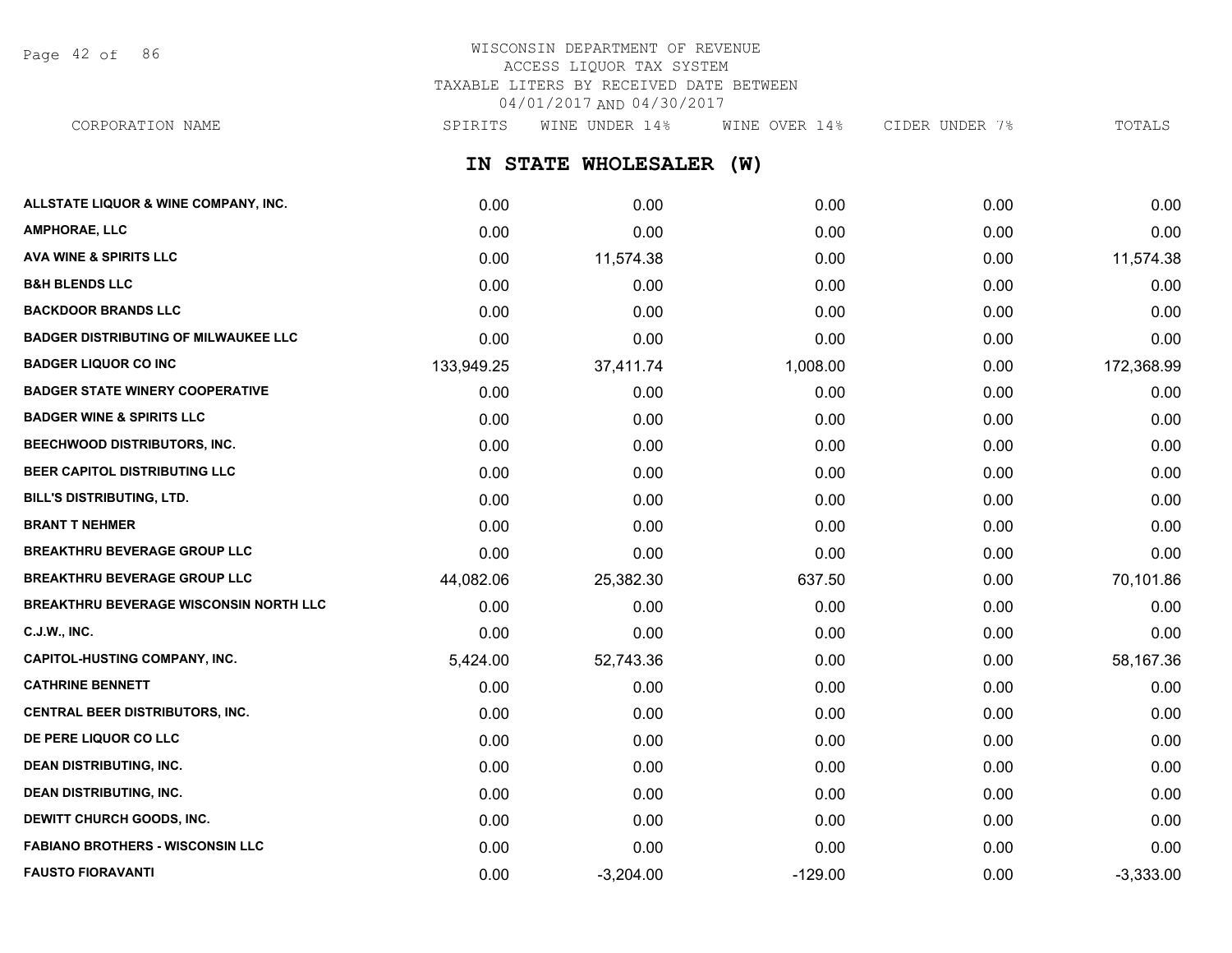Page 43 of 86

| SPIRITS   | WINE UNDER 14% | WINE OVER 14% | CIDER UNDER 7% | TOTALS    |
|-----------|----------------|---------------|----------------|-----------|
| 0.00      | 0.00           | 0.00          | 0.00           | 0.00      |
| 0.00      | 0.00           | 0.00          | 0.00           | 0.00      |
| 0.00      | 0.00           | 0.00          | 0.00           | 0.00      |
| 0.00      | 0.00           | 0.00          | 0.00           | 0.00      |
| 32,749.36 | 8,007.69       | 0.00          | 0.00           | 40,757.05 |
| 0.00      | 0.00           | 0.00          | 0.00           | 0.00      |
| 0.00      | 0.00           | 0.00          | 0.00           | 0.00      |
| 0.00      | 0.00           | 0.00          | 0.00           | 0.00      |
| 0.00      | 0.00           | 0.00          | 0.00           | 0.00      |
| 0.00      | 0.00           | 0.00          | 0.00           | 0.00      |
| 0.00      | 0.00           | 0.00          | 0.00           | 0.00      |
| 0.00      | 0.00           | 0.00          | 0.00           | 0.00      |
| 0.00      | 27,890.64      | 11,628.00     | 0.00           | 39,518.64 |
| 0.00      | 32,373.00      | 0.00          | 0.00           | 32,373.00 |
| 11,874.00 | 35,590.32      | 126.00        | 0.00           | 47,590.32 |
| 0.00      | 0.00           | 0.00          | 0.00           | 0.00      |
| 0.00      | 0.00           | 0.00          | 0.00           | 0.00      |
| 0.00      | 0.00           | 0.00          | 0.00           | 0.00      |
| 0.00      | 0.00           | 0.00          | 0.00           | 0.00      |
| 0.00      | 0.00           | 0.00          | 0.00           | 0.00      |
| 0.00      | 0.00           | 0.00          | 0.00           | 0.00      |
| 0.00      | 0.00           | 0.00          | 0.00           | 0.00      |
| 0.00      | 0.00           | 0.00          | 0.00           | 0.00      |
| 0.00      | 0.00           | 0.00          | 0.00           | 0.00      |
| 0.00      | 0.00           | 0.00          | 0.00           | 0.00      |
| 0.00      | $-832.38$      | 0.00          | 0.00           | $-832.38$ |
| 0.00      | 63,899.94      | $-165.00$     | 0.00           | 63,734.94 |
| 0.00      | 0.00           | 0.00          | 0.00           | 0.00      |
|           |                |               |                |           |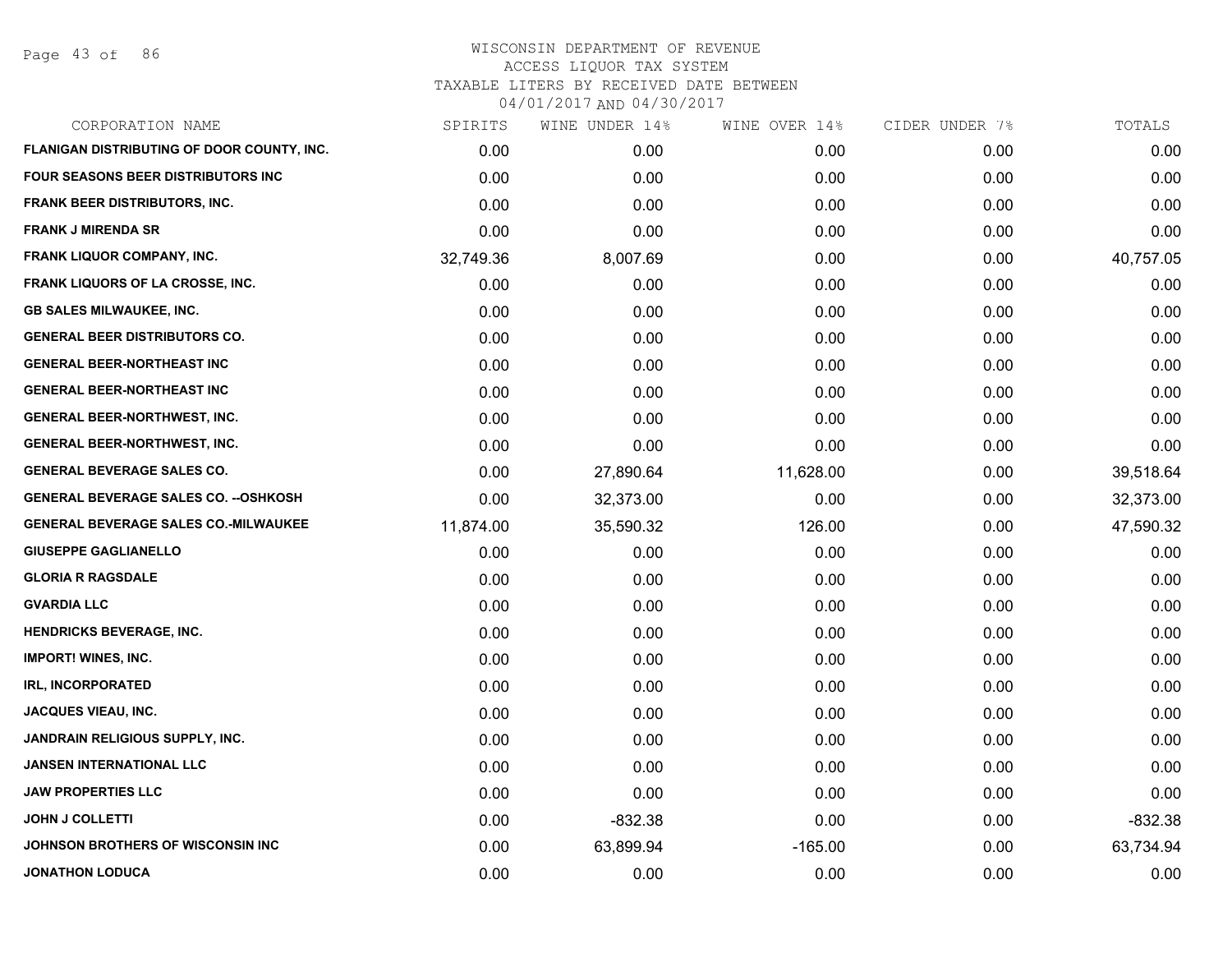Page 44 of 86

| CORPORATION NAME                         | SPIRITS   | WINE UNDER 14% | WINE OVER 14% | CIDER UNDER 7% | TOTALS      |
|------------------------------------------|-----------|----------------|---------------|----------------|-------------|
| <b>JOYVINE LLC</b>                       | 0.00      | 0.00           | 0.00          | 0.00           | 0.00        |
| <b>KAY BEER DISTRIBUTING, INC.</b>       | 0.00      | 0.00           | 0.00          | 0.00           | 0.00        |
| LA CROSSE BEVERAGE LLC                   | 0.00      | 0.00           | 0.00          | 0.00           | 0.00        |
| LA RIOJA RESTAURANT LLC                  | 0.00      | 0.00           | 0.00          | 0.00           | 0.00        |
| <b>LARRY'S DISTRIBUTING CO., INC.</b>    | 0.00      | 0.00           | 0.00          | 0.00           | 0.00        |
| LEE BEVERAGE OF WISCONSIN LLC            | 0.00      | 0.00           | 0.00          | 0.00           | 0.00        |
| LEE BEVERAGE OF WISCONSIN LLC            | 0.00      | 0.00           | 0.00          | 0.00           | 0.00        |
| <b>L'EFT BANK WINE COMPANY LIMITED</b>   | 0.00      | 38,975.40      | 716.25        | 0.00           | 39,691.65   |
| LETRAH INTERNATIONAL CORPORATION         | 0.00      | 0.00           | 0.00          | 0.00           | 0.00        |
| <b>LISA G KARANDANIS</b>                 | 0.00      | 0.00           | 0.00          | 0.00           | 0.00        |
| LO DUCA BROS., INC.                      | 0.00      | $-2,250.00$    | 0.00          | 0.00           | $-2,250.00$ |
| <b>LORI SCOTT</b>                        | 0.00      | 0.00           | 0.00          | 0.00           | 0.00        |
| <b>LOS ALTOS AGAVE DISTRIBUTOR INC</b>   | 10,224.00 | 0.00           | 0.00          | 0.00           | 10,224.00   |
| <b>M SHIRAZ LLC</b>                      | 0.00      | 0.00           | 0.00          | 0.00           | 0.00        |
| <b>MARCO BRUZZI</b>                      | 0.00      | 0.00           | 0.00          | 0.00           | 0.00        |
| <b>MICCA HUTCHINS</b>                    | 0.00      | 0.00           | 0.00          | 0.00           | 0.00        |
| <b>MICHAEL G ANSAY</b>                   | 0.00      | 0.00           | 0.00          | 0.00           | 0.00        |
| <b>MIDWEST SALES &amp; SERVICE, INC.</b> | 0.00      | 0.00           | 0.00          | 0.00           | 0.00        |
| <b>NOELKE DISTRIBUTORS, INC.</b>         | 0.00      | 6,619.50       | 0.00          | 0.00           | 6,619.50    |
| <b>NORTHWEST BEVERAGES, INC.</b>         | 0.00      | 0.00           | 0.00          | 0.00           | 0.00        |
| <b>NOUVEAU VENTURES LLC</b>              | $-57.40$  | $-144.00$      | 0.00          | 0.00           | $-201.40$   |
| OTT SCHWEITZER DISTRIBUTORSHIP, INC.     | 0.00      | 0.00           | 0.00          | 0.00           | 0.00        |
| PARK RIDGE DISTRIBUTING, INC.            | 0.00      | 0.00           | 0.00          | 0.00           | 0.00        |
| PEHLER DISTRIBUTING, INC.                | 0.00      | 0.00           | 0.00          | 0.00           | 0.00        |
| PHILLIPS DISTRIBUTING CORPORATION        | 22,201.20 | 0.00           | 0.00          | 0.00           | 22,201.20   |
| PHILLIPS WINE COMPANY                    | 0.00      | 0.00           | 0.00          | 0.00           | 0.00        |
| PHILLY'S PREMIUM BEVERAGES LLC           | 0.00      | 0.00           | 0.00          | 0.00           | 0.00        |
| <b>PURE WINE WISCONSIN INC</b>           | 0.00      | 0.00           | 0.00          | 0.00           | 0.00        |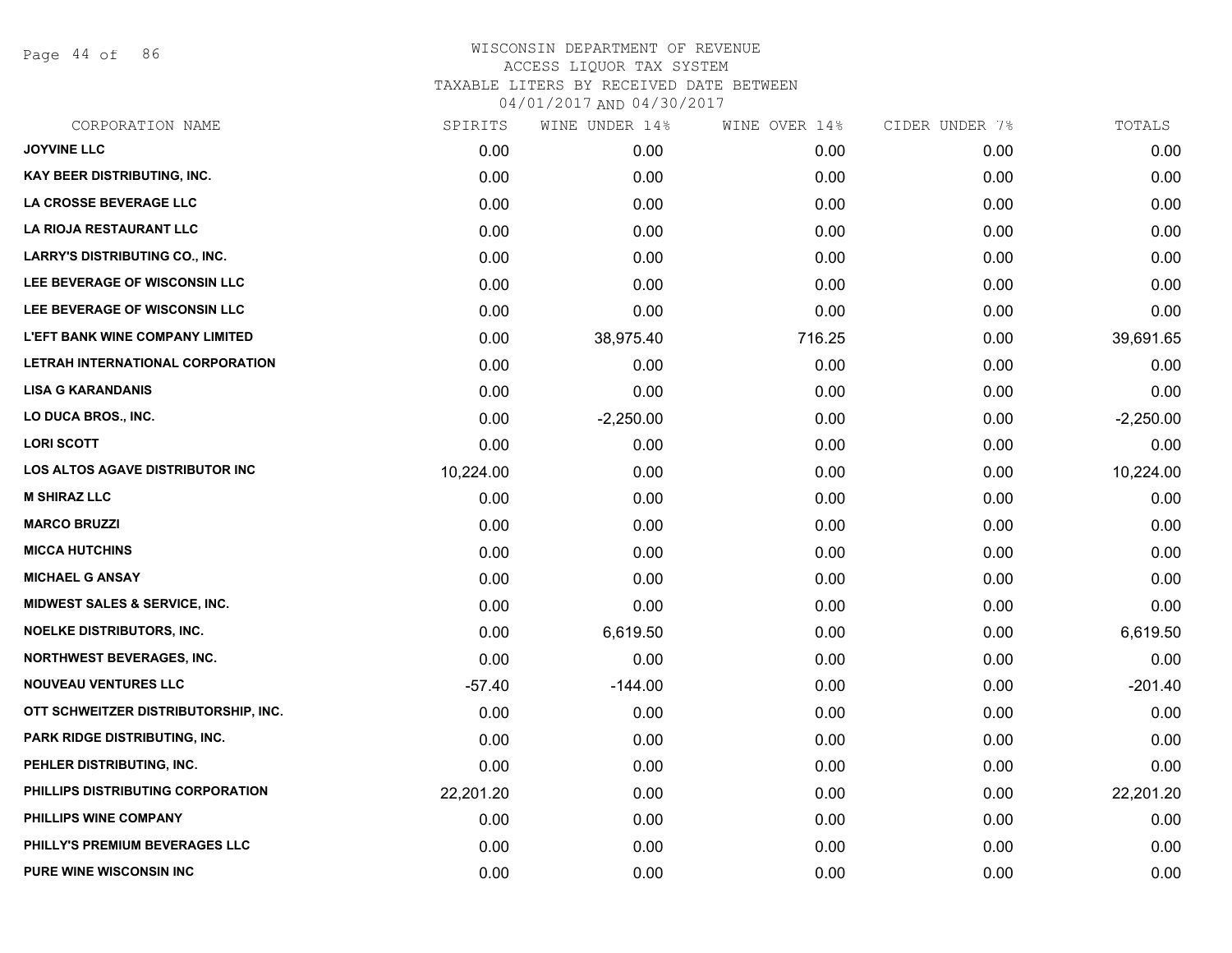Page 45 of 86

| CORPORATION NAME                            | SPIRITS    | WINE UNDER 14% | WINE OVER 14% | CIDER UNDER 7% | TOTALS     |
|---------------------------------------------|------------|----------------|---------------|----------------|------------|
| <b>PURPLE FEET WINES, LLC</b>               | 0.00       | 0.00           | 0.00          | 0.00           | 0.00       |
| <b>PVD ENTERPRISES LLC</b>                  | 0.00       | 0.00           | 0.00          | 0.00           | 0.00       |
| <b>RATAS WHOLESALE LIQUOR COMPANY</b>       | 0.00       | 0.00           | 0.00          | 0.00           | 0.00       |
| S. & S. DISTRIBUTING, INC.                  | 0.00       | 0.00           | 0.00          | 0.00           | 0.00       |
| S. & S. DISTRIBUTING, INC.                  | 0.00       | 0.00           | 0.00          | 0.00           | 0.00       |
| <b>SALIM M SHAMMO</b>                       | 0.00       | 0.00           | 0.00          | 0.00           | 0.00       |
| SARATOGA LIQUOR CO., INC.                   | 0.00       | 0.00           | 0.00          | 0.00           | 0.00       |
| <b>SQUARE ROOT LLC</b>                      | 0.00       | 0.00           | 0.00          | 0.00           | 0.00       |
| <b>STATE WINE &amp; SPIRITS COMPANY LLC</b> | 0.00       | 0.00           | 0.00          | 0.00           | 0.00       |
| <b>SUPERIOR BEVERAGES LLC</b>               | 0.00       | 0.00           | 0.00          | $-158.31$      | $-158.31$  |
| <b>TIMOTHY REILLY SR</b>                    | 0.00       | 0.00           | 0.00          | 0.00           | 0.00       |
| TJ INTERNATIONAL LTD                        | 0.00       | 0.00           | 0.00          | 0.00           | 0.00       |
| TRIANGLE DISTRIBUTING COMPANY, INC.         | 0.00       | 0.00           | 0.00          | 0.00           | 0.00       |
| <b>TRI-MART COMPANY LLC</b>                 | 0.00       | 0.00           | 0.00          | 0.00           | 0.00       |
| <b>VINO VERITAS, LTD.</b>                   | 0.00       | 837.00         | 0.00          | 0.00           | 837.00     |
| <b>WDI LLC</b>                              | 0.00       | 0.00           | 0.00          | 0.00           | 0.00       |
| <b>WDI LLC</b>                              | 0.00       | 0.00           | 0.00          | 0.00           | 0.00       |
| <b>WISCONSIN DISTRIBUTORS EAST LLC</b>      | 0.00       | 0.00           | 0.00          | 0.00           | 0.00       |
| <b>WISCONSIN DISTRIBUTORS NORTH LLC</b>     | 0.00       | 0.00           | 0.00          | 0.00           | 0.00       |
| <b>WISCONSIN DISTRIBUTORS SOUTH LLC</b>     | 0.00       | 0.00           | 0.00          | 0.00           | 0.00       |
| <b>WISCONSIN WINERY CO-OP</b>               | 0.00       | 0.00           | 0.00          | 0.00           | 0.00       |
| <b>WOODFIELD DISTRIBUTION LLC</b>           | 0.00       | 0.00           | 0.00          | 0.00           | 0.00       |
| ZASTROW THE BEER MAN, INC.                  | 0.00       | 0.00           | 0.00          | 0.00           | 0.00       |
| TOTAL LITERS FOR 4/30/2017                  | 260,446.47 | 334,874.89     | 13,821.75     | $-158.31$      | 608,984.80 |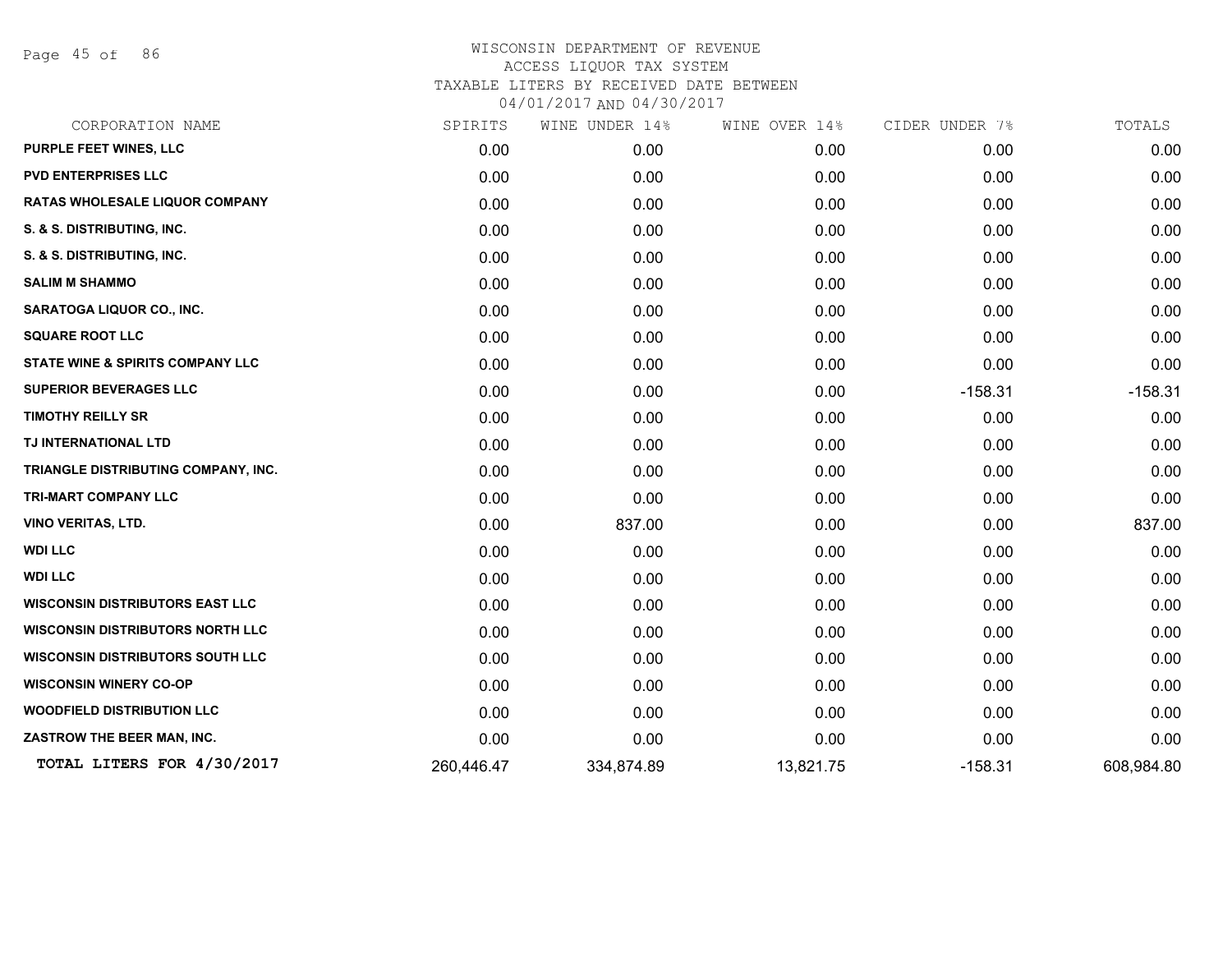Page 46 of 86

# WISCONSIN DEPARTMENT OF REVENUE ACCESS LIQUOR TAX SYSTEM TAXABLE LITERS BY RECEIVED DATE BETWEEN 04/01/2017 AND 04/30/2017

CORPORATION NAME SPIRITS WINE UNDER 14% WINE OVER 14% CIDER UNDER 7% TOTALS

**IN STATE MANUFACTURER (WM)**

| 45TH PARALLEL SPIRITS, LLC                   | 0.00     | 0.00     | 0.00 | 0.00      | 0.00      |
|----------------------------------------------|----------|----------|------|-----------|-----------|
| <b>ACE ETHANOL LLC</b>                       | 0.00     | 0.00     | 0.00 | 0.00      | 0.00      |
| <b>AEPPELTREOW INC</b>                       | 13.51    | 0.00     | 0.00 | 0.00      | 13.51     |
| <b>ANGRY SPIRITS DISTILLING LLC</b>          | 0.00     | 0.00     | 0.00 | 0.00      | 0.00      |
| <b>B &amp; E DISTILLERY INC.</b>             | 17.22    | 0.00     | 0.00 | 0.00      | 17.22     |
| <b>BRIAN SAMMONS</b>                         | 1,453.52 | 0.00     | 0.00 | 0.00      | 1,453.52  |
| <b>C &amp; N CORPORATION</b>                 | 764.99   | 0.00     | 0.00 | 0.00      | 764.99    |
| <b>CENTRAL STANDARD LLC</b>                  | 3,721.70 | 0.00     | 0.00 | 0.00      | 3,721.70  |
| CHIPPEWA RIVER DISTILLERY AND BREWERY LLC    | 151.98   | 0.00     | 0.00 | 0.00      | 151.98    |
| <b>CLOVER MEADOW LLC</b>                     | 0.00     | 0.00     | 0.00 | 0.00      | 0.00      |
| <b>COPPER CROW DISTILLERY LLC</b>            | 0.00     | 0.00     | 0.00 | 0.00      | 0.00      |
| DEATH'S DOOR DISTILLERY LLC                  | 2,470.81 | 0.00     | 0.00 | 0.00      | 2,470.81  |
| <b>DISTILLERY PARTNERS, LLC</b>              | 0.00     | 0.00     | 0.00 | 0.00      | 0.00      |
| DRIFTLESS GLEN DISTILLERY LLC                | 1,344.12 | 0.00     | 0.00 | 0.00      | 1,344.12  |
| <b>EMCO CHEMICAL DISTRIBUTORS, INC.</b>      | 0.00     | 0.00     | 0.00 | 0.00      | 0.00      |
| <b>GLOBAL UNIVERSAL SRL</b>                  | 3,713.97 | 1,408.51 | 0.00 | 0.00      | 5,122.48  |
| <b>GRANT J VAN DRIEST</b>                    | 0.00     | 0.00     | 0.00 | 0.00      | 0.00      |
| <b>GREAT LAKES DISTILLERY LLC</b>            | 1,037.24 | 0.00     | 0.00 | 0.00      | 1,037.24  |
| HENDRICKS FAMILY DISTILLERY LLC              | 753.82   | 0.00     | 0.00 | 0.00      | 753.82    |
| <b>ISAAC SHOWAKI</b>                         | 0.00     | 0.00     | 0.00 | 0.00      | 0.00      |
| <b>KELLY M YOCOM</b>                         | 49.51    | 18.02    | 0.00 | 0.00      | 67.53     |
| <b>MATTHEW RICK</b>                          | 0.00     | 0.00     | 0.00 | 0.00      | 0.00      |
| <b>MEISENBURG BREWING AND DISTILLING LLC</b> | 0.00     | 0.00     | 0.00 | 0.00      | 0.00      |
| <b>MILLERCOORS LLC</b>                       | 0.00     | 0.00     | 0.00 | 54,740.90 | 54,740.90 |
| <b>NATHAN G GREENAWALT</b>                   | $-27.00$ | 0.00     | 0.00 | 0.00      | $-27.00$  |
| NORTHERN WATERS DISTILLERY LLC               | 265.51   | 0.00     | 0.00 | 0.00      | 265.51    |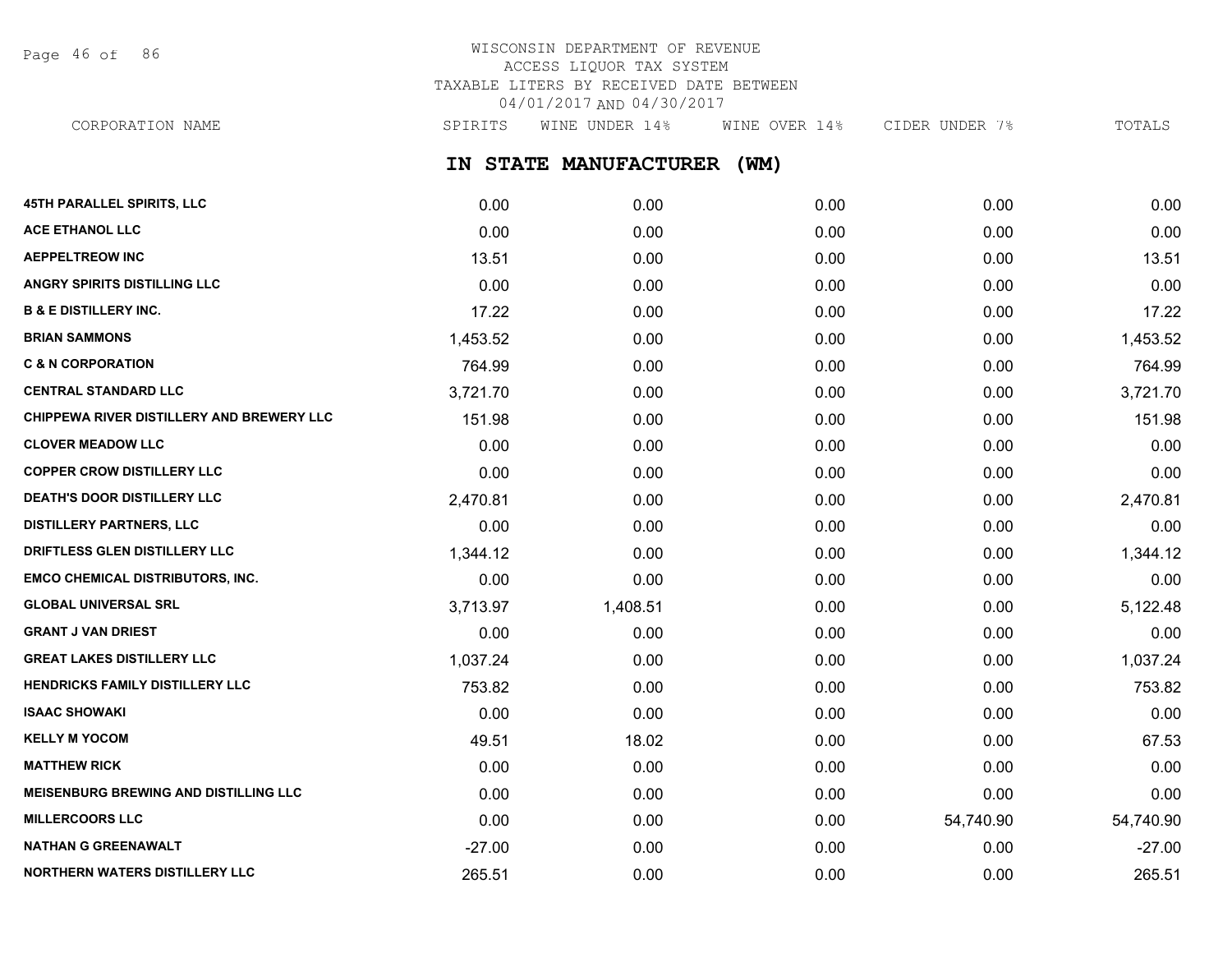Page 47 of 86

| CORPORATION NAME                            | SPIRITS   | WINE UNDER 14% | WINE OVER 14% | CIDER UNDER 7% | TOTALS    |
|---------------------------------------------|-----------|----------------|---------------|----------------|-----------|
| PERLICK DISTILLERY, LLC                     | 0.00      | 0.00           | 0.00          | 0.00           | 0.00      |
| <b>PERLICK FARMS LLC</b>                    | 283.91    | 0.00           | 0.00          | 0.00           | 283.91    |
| <b>RIVER BEND VINEYARD &amp; WINERY LLC</b> | 0.00      | 0.00           | 0.00          | 0.00           | 0.00      |
| <b>SENSIENT FLAVORS LLC</b>                 | 0.00      | 0.00           | 0.00          | 0.00           | 0.00      |
| <b>ST CROIX SPIRITS LLC</b>                 | 0.00      | 0.00           | 0.00          | 0.00           | 0.00      |
| THE NORTH WOODS DISTILLERY LLC              | 954.00    | 0.00           | 0.00          | 0.00           | 954.00    |
| <b>TWO TALL GUYS LLC</b>                    | 0.00      | 0.00           | 0.00          | 0.00           | 0.00      |
| WHITE WINTER WINERY INC                     | 0.00      | 0.00           | 0.00          | 0.00           | 0.00      |
| <b>WOLLERSHEIM WINERY, INC.</b>             | 4.50      | 0.00           | 0.00          | 0.00           | 4.50      |
| YAHARA BAY DISTILLERS, INC.                 | 2,864.29  | 0.00           | 0.00          | 0.00           | 2,864.29  |
| TOTAL LITERS FOR 4/30/2017                  | 19,837.60 | 1,426.53       | 0.00          | 54,740.90      | 76,005.03 |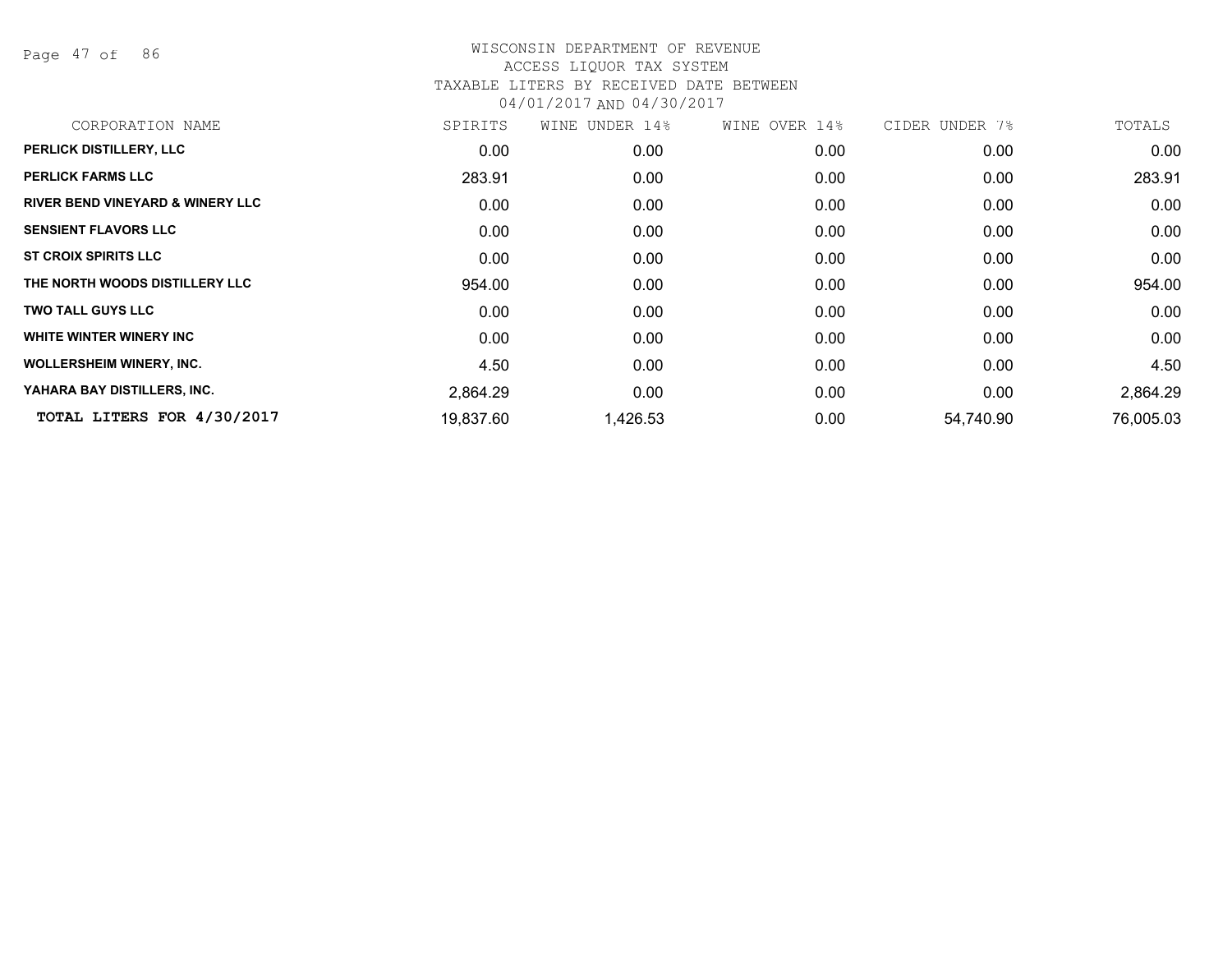Page 48 of 86

# WISCONSIN DEPARTMENT OF REVENUE ACCESS LIQUOR TAX SYSTEM TAXABLE LITERS BY RECEIVED DATE BETWEEN 04/01/2017 AND 04/30/2017

CORPORATION NAME SPIRITS WINE UNDER 14% WINE OVER 14% CIDER UNDER 7% TOTALS

**IN STATE RECTIFIER (WR)**

| <b>45TH PARALLEL SPIRITS, LLC</b>            | 3,373.51   | 0.00      | 0.00 | 0.00 | 3,373.51   |
|----------------------------------------------|------------|-----------|------|------|------------|
| <b>ARTYS</b>                                 | 1,430.88   | 0.00      | 0.00 | 0.00 | 1,430.88   |
| CITY BREWING COMPANY, LLC                    | 481,712.20 | 0.00      | 0.00 | 0.00 | 481,712.20 |
| <b>DISTILLERY PARTNERS, LLC</b>              | 0.00       | 0.00      | 0.00 | 0.00 | 0.00       |
| <b>GALLOWAY COMPANY</b>                      | 0.00       | 0.00      | 0.00 | 0.00 | 0.00       |
| <b>GLOBAL UNIVERSAL SRL</b>                  | 0.00       | 0.00      | 0.00 | 0.00 | 0.00       |
| <b>GREAT LAKES DISTILLERY LLC</b>            | 2,461.87   | 0.00      | 0.00 | 0.00 | 2,461.87   |
| HENRY FARMS PRAIRIE SPIRITS LLC              | $-486.00$  | 0.00      | 0.00 | 0.00 | -486.00    |
| <b>KELLY M YOCOM</b>                         | 0.00       | 0.00      | 0.00 | 0.00 | 0.00       |
| <b>MEISENBURG BREWING AND DISTILLING LLC</b> | 0.00       | 0.00      | 0.00 | 0.00 | 0.00       |
| <b>MIDWEST CUSTOM BOTTLING LLC</b>           | 27,436.18  | 14,010.99 | 0.00 | 0.00 | 41,447.17  |
| <b>NATHAN G GREENAWALT</b>                   | 0.00       | 0.00      | 0.00 | 0.00 | 0.00       |
| YAHARA BAY DISTILLERS, INC.                  | 0.00       | 0.00      | 0.00 | 0.00 | 0.00       |
| YAHARA BAY DISTILLERS, INC.                  | 0.00       | 0.00      | 0.00 | 0.00 | 0.00       |
| TOTAL LITERS FOR 4/30/2017                   | 515,928.64 | 14,010.99 | 0.00 | 0.00 | 529,939.63 |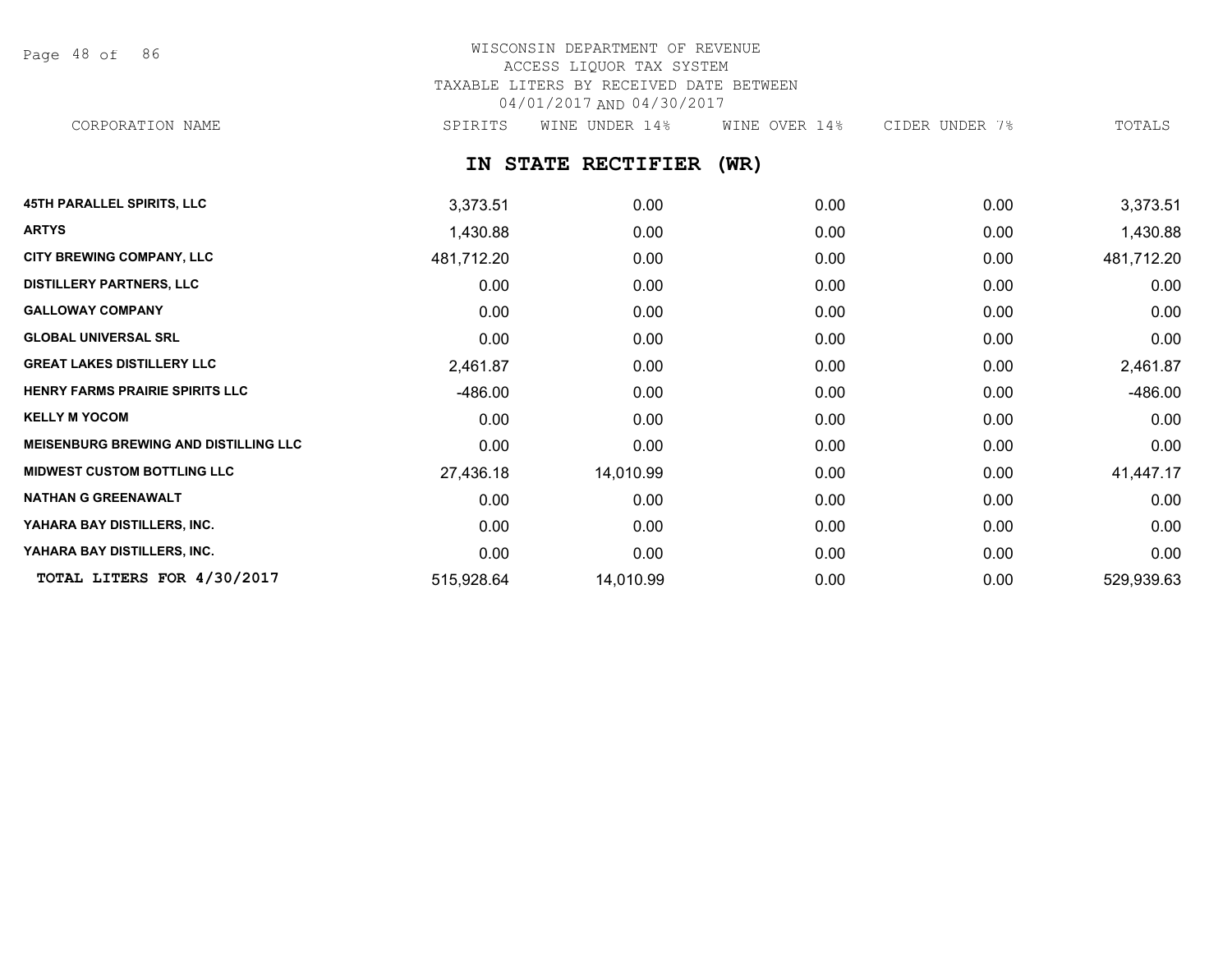Page 49 of 86

# WISCONSIN DEPARTMENT OF REVENUE ACCESS LIQUOR TAX SYSTEM TAXABLE LITERS BY RECEIVED DATE BETWEEN 04/01/2017 AND 04/30/2017

**IN STATE WINERY (WWI) AEPPELTREOW INC** 0.00 38.61 0.00 913.49 952.10 **AMANDA STEFL** 0.00 -445.96 0.00 0.00 -445.96 **BARABOO BLUFF WINERY, LLC** 0.00 0.00 1,154.55 0.00 0.00 0.00 0.00 0.00 0.00 1,154.55 **BAUER-KEARNS WINERY LLC** 0.00 0.00 0.00 0.00 0.00 **BAYFIELD WINERY, LTD.** 0.00 0.00 0.00 0.00 0.00 CORPORATION NAME SPIRITS WINE UNDER 14% WINE OVER 14% CIDER UNDER 7% TOTALS

| <b>BELLEVINEZ LLC</b>                             | 0.00 | 541.13    | 0.00   | 0.00 | 541.13    |
|---------------------------------------------------|------|-----------|--------|------|-----------|
| <b>BLIND HORSE WINERY LLC</b>                     | 0.00 | 0.00      | 0.00   | 0.00 | 0.00      |
| <b>BOTHAM VINEYARDS, INC.</b>                     | 0.00 | 2,271.24  | 0.00   | 0.00 | 2,271.24  |
| <b>BRANCHES WINERY LLC</b>                        | 0.00 | 0.00      | 0.00   | 0.00 | 0.00      |
| <b>BRIGADOON FARM &amp; WINERY LLC</b>            | 0.00 | 0.00      | 0.00   | 0.00 | 0.00      |
| <b>BUZZ &amp; BREW SHOP LLC</b>                   | 0.00 | 0.00      | 0.00   | 0.00 | 0.00      |
| <b>C &amp; N CORPORATION</b>                      | 0.00 | 36,134.77 | 72.00  | 0.00 | 36,206.77 |
| <b>CHATEAU ST CROIX WINERY &amp; VINEYARD LLC</b> | 0.00 | 552.74    | 187.49 | 0.00 | 740.23    |
| <b>CIDER HOUSE OF WISCONSIN LLC</b>               | 0.00 | 0.00      | 0.00   | 0.00 | 0.00      |
| <b>CLAY JAR HOLDINGS LLC</b>                      | 0.00 | 73.67     | 33.85  | 0.00 | 107.52    |
| <b>CLOVER MEADOW LLC</b>                          | 0.00 | 0.00      | 0.00   | 0.00 | 0.00      |
| <b>COLDSPRING OF WISCONSIN LLC</b>                | 0.00 | 0.00      | 0.00   | 0.00 | 0.00      |
| <b>COLLEEN M BOS</b>                              | 0.00 | 265.34    | 0.00   | 0.00 | 265.34    |
| <b>CRAIG FLETCHER</b>                             | 0.00 | 0.00      | 0.00   | 0.00 | 0.00      |
| <b>DANIEL J KOEPKE</b>                            | 0.00 | 2.99      | 0.00   | 0.00 | 2.99      |
| <b>DANZINGER VINEYARDS LLC</b>                    | 0.00 | 0.00      | 0.00   | 0.00 | 0.00      |
| <b>DAVID F MAHER</b>                              | 0.00 | 0.00      | 0.00   | 0.00 | 0.00      |
| <b>DIANA HOBSON</b>                               | 0.00 | 1,589.87  | 0.00   | 0.00 | 1,589.87  |
| <b>DRUMLIN RIDGE WINERY LLC</b>                   | 0.00 | 0.00      | 0.00   | 0.00 | 0.00      |
| <b>EDWARD J RINK</b>                              | 0.00 | 9.01      | 0.00   | 0.00 | 9.01      |
| <b>ELISABETH W KLEIN</b>                          | 0.00 | 0.00      | 0.00   | 0.00 | 0.00      |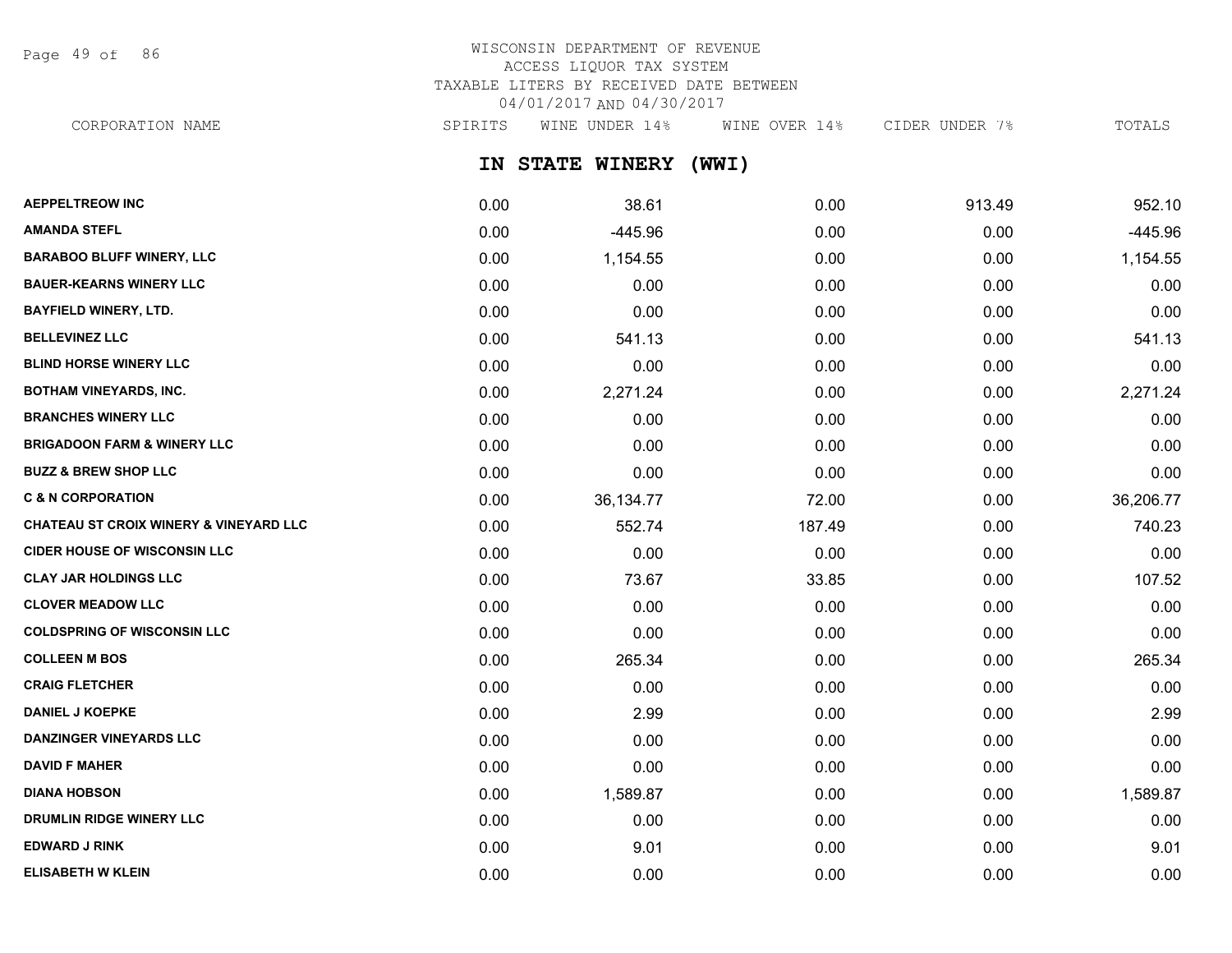Page 50 of 86

## WISCONSIN DEPARTMENT OF REVENUE

#### ACCESS LIQUOR TAX SYSTEM

TAXABLE LITERS BY RECEIVED DATE BETWEEN

| CORPORATION NAME                     | SPIRITS | WINE UNDER 14% | WINE OVER 14% | CIDER UNDER 7% | TOTALS    |
|--------------------------------------|---------|----------------|---------------|----------------|-----------|
| <b>FAWN CREEK WINERY LLC</b>         | 0.00    | 5,077.48       | 0.00          | 0.00           | 5,077.48  |
| <b>FERMENTING CELLARS LLC</b>        | 0.00    | 145.65         | 0.00          | 0.00           | 145.65    |
| FISHER KING WINERY, LLC              | 0.00    | 1,003.13       | 0.00          | 0.00           | 1,003.13  |
| <b>FRESAR INC</b>                    | 0.00    | 62.46          | 0.00          | 0.00           | 62.46     |
| FRUIT OF THE WOODS WINE CELLAR, INC. | 0.00    | 8,733.76       | 0.00          | 0.00           | 8,733.76  |
| <b>HALF KRAKT LLC</b>                | 0.00    | 0.00           | 0.00          | 0.00           | 0.00      |
| <b>HALF MOON HILL LLC</b>            | 0.00    | 0.00           | 0.00          | 0.00           | 0.00      |
| <b>HARALD TOMESCH</b>                | 0.00    | 0.00           | 0.00          | 0.00           | 0.00      |
| <b>HARBOR RIDGE WINERY INC.</b>      | 0.00    | 15,419.86      | 0.00          | 0.00           | 15,419.86 |
| <b>HERDIE BAISDEN</b>                | 0.00    | 0.00           | 0.00          | 0.00           | 0.00      |
| <b>HOOKSTONE INC.</b>                | 0.00    | 0.00           | 0.00          | 0.00           | 0.00      |
| <b>ISLAND ORCHARD CIDER LLC</b>      | 0.00    | 395.99         | 0.00          | 8,742.34       | 9,138.33  |
| <b>JACKSON WINE LLC</b>              | 0.00    | 674.97         | 18.02         | 0.00           | 692.99    |
| <b>JAMES PLOETZ</b>                  | 0.00    | 161.64         | 0.00          | 0.00           | 161.64    |
| <b>JEFFERY BEMIS</b>                 | 0.00    | 1,419.53       | 0.00          | 0.00           | 1,419.53  |
| <b>JEFFREY L STOEGER</b>             | 0.00    | 0.00           | 0.00          | 0.00           | 0.00      |
| <b>JONATHAN DALE</b>                 | 0.00    | 1,632.30       | 0.00          | 0.00           | 1,632.30  |
| <b>JOSEPH CALLOW</b>                 | 0.00    | 524.24         | 0.00          | 3,308.44       | 3,832.68  |
| <b>JOSEPH CALLOW</b>                 | 0.00    | 2,418.76       | 0.00          | 0.00           | 2,418.76  |
| <b>JOSEPH STALLER</b>                | 0.00    | 2,193.26       | 0.00          | 0.00           | 2,193.26  |
| <b>JOSEPH WYNIMKO</b>                | 0.00    | 220.16         | 0.00          | 0.00           | 220.16    |
| <b>JULIE A ANDRZEJCZAK</b>           | 0.00    | 270.28         | 0.00          | 0.00           | 270.28    |
| <b>KEVIN BEHNKE</b>                  | 0.00    | 0.00           | 0.00          | 0.00           | 0.00      |
| <b>LAKE NOKOMIS CRANBERRIES INC</b>  | 0.00    | 0.00           | 0.00          | 0.00           | 0.00      |
| <b>LANDTA WINES LLC</b>              | 0.00    | 726.79         | 0.00          | 0.00           | 726.79    |
| <b>LARSON &amp; LARSON</b>           | 0.00    | 612.40         | 0.00          | 0.00           | 612.40    |
| LAUTENBACH'S ORCHARD COUNTRY INC     | 0.00    | 5,075.96       | 0.00          | 0.00           | 5,075.96  |
| <b>LEDGE STONE VINEYARDS LLC</b>     | 0.00    | 15.14          | 0.46          | 0.00           | 15.60     |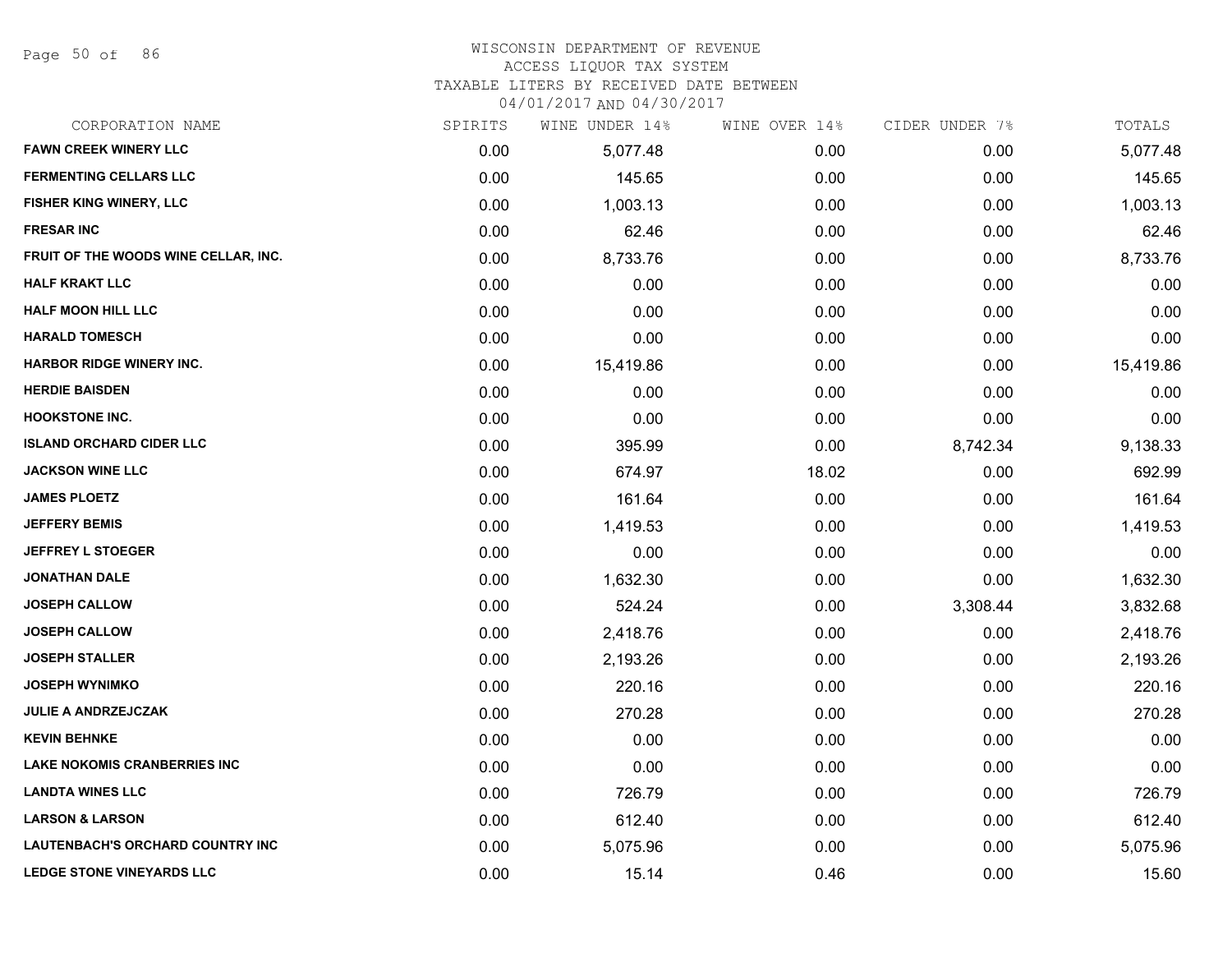Page 51 of 86

#### WISCONSIN DEPARTMENT OF REVENUE ACCESS LIQUOR TAX SYSTEM TAXABLE LITERS BY RECEIVED DATE BETWEEN

| CORPORATION NAME                               | SPIRITS | WINE UNDER 14% | WINE OVER 14% | CIDER UNDER 7% | TOTALS    |
|------------------------------------------------|---------|----------------|---------------|----------------|-----------|
| <b>LOST ISLAND WINE LLC</b>                    | 0.00    | 0.00           | 0.00          | 0.00           | 0.00      |
| <b>LUNCH CREEK VINEYARDS LLC</b>               | 0.00    | 492.00         | 0.00          | 0.00           | 492.00    |
| <b>MARION J WEGLARZ AND MARLYS A BOCK PTRS</b> | 0.00    | 0.00           | 0.00          | 0.00           | 0.00      |
| <b>MARTIN E SELL</b>                           | 0.00    | $-166.21$      | 0.00          | 0.00           | $-166.21$ |
| <b>MARY BELLAZZINI</b>                         | 0.00    | 0.00           | 0.00          | 0.00           | 0.00      |
| <b>MATENAER CORPORATION</b>                    | 0.00    | 0.00           | 0.00          | 0.00           | 0.00      |
| <b>MATTHEW RICK</b>                            | 0.00    | 0.00           | 0.00          | 0.00           | 0.00      |
| <b>MCILQUHAM LLC</b>                           | 0.00    | 2,628.01       | 0.00          | 0.00           | 2,628.01  |
| <b>MERSHONIAN CIDERY LLC</b>                   | 0.00    | 117.35         | 0.00          | 2,025.19       | 2,142.54  |
| <b>MUNSON BRIDGE WINERY INC</b>                | 0.00    | 3,861.11       | 0.00          | 0.00           | 3,861.11  |
| <b>MUSETTA WINERY, LLC</b>                     | 0.00    | 2,064.51       | $-10.00$      | 0.00           | 2,054.51  |
| <b>NORTHLEAF WINERY, LLC</b>                   | 0.00    | 1,309.48       | 22.49         | 0.00           | 1,331.97  |
| <b>ODILON FORD WINERY INC</b>                  | 0.00    | 0.00           | 0.00          | 0.00           | 0.00      |
| <b>PARALLEL 44 VINEYARD &amp; WINERY, INC.</b> | 0.00    | 4,854.77       | 153.01        | 0.00           | 5,007.78  |
| <b>PARALLEL 44 VINEYARD &amp; WINERY, INC.</b> | 0.00    | 390.01         | 0.00          | 0.00           | 390.01    |
| <b>PATRICK ARNDT</b>                           | 0.00    | 37.85          | 0.00          | 0.00           | 37.85     |
| <b>PAUL D ASPER</b>                            | 0.00    | 0.00           | 0.00          | 0.00           | 0.00      |
| <b>PAUL G BLOMMEL</b>                          | 0.00    | 0.00           | 0.00          | 0.00           | 0.00      |
| <b>PAUL J FRANZEN</b>                          | 0.00    | 0.00           | 127.15        | 0.00           | 127.15    |
| <b>PIEPERTK LLC</b>                            | 0.00    | 102.74         | 0.00          | 0.00           | 102.74    |
| <b>PRAIRIE HAWK WINERY INC</b>                 | 0.00    | 0.00           | 0.00          | 0.00           | 0.00      |
| <b>RED OAK VINEYARD INC</b>                    | 0.00    | 0.00           | 0.00          | 0.00           | 0.00      |
| <b>RIC JORANLIEN</b>                           | 0.00    | $-92.73$       | 0.00          | 0.00           | $-92.73$  |
| <b>RIC JORANLIEN</b>                           | 0.00    | 1,514.16       | 0.00          | 0.00           | 1,514.16  |
| RIVER BEND VINEYARD & WINERY LLC               | 0.00    | 3,424.27       | 0.00          | 0.00           | 3,424.27  |
| <b>ROBERT BORUCKI</b>                          | 0.00    | 0.00           | 0.00          | 0.00           | 0.00      |
| <b>ROCK N WOOL WINERY LLC</b>                  | 0.00    | 3,861.11       | 0.00          | 0.00           | 3,861.11  |
| <b>RUSH RIVER BREWING LLC</b>                  | 0.00    | 0.00           | 0.00          | 0.00           | 0.00      |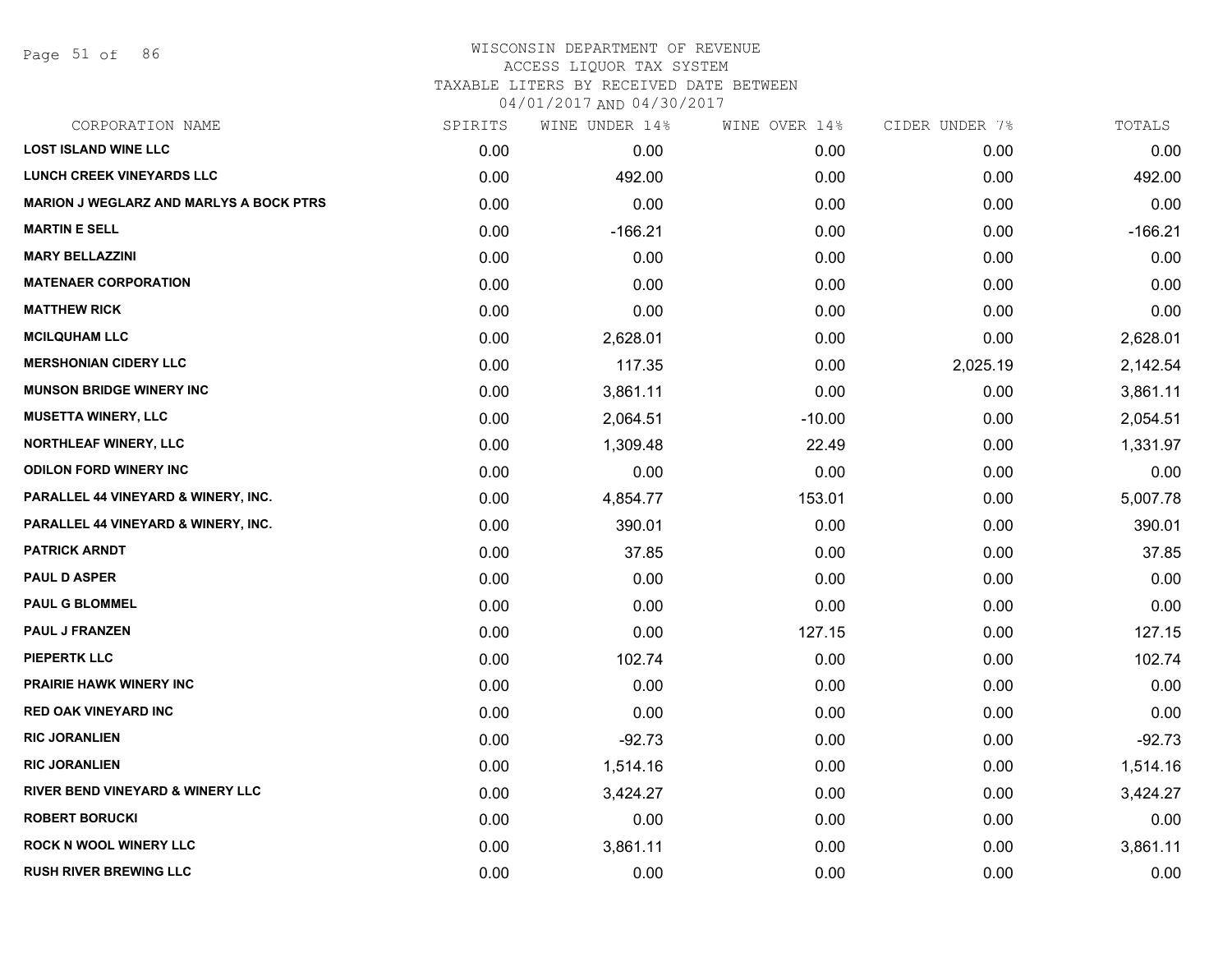| CORPORATION NAME                                 | SPIRITS | WINE UNDER 14% | WINE OVER 14% | CIDER UNDER 7% | TOTALS    |
|--------------------------------------------------|---------|----------------|---------------|----------------|-----------|
| <b>RUSHFORD MEADERY AND WINERY LLC</b>           | 0.00    | 0.00           | 0.00          | 466.25         | 466.25    |
| <b>RYAN PRELLWITZ</b>                            | 0.00    | 0.00           | 0.00          | 0.00           | 0.00      |
| <b>SANDSTONE RIDGE VINEYARD &amp; WINERY LLC</b> | 0.00    | 499.67         | 86.38         | 0.00           | 586.05    |
| <b>SANTA FE FUTURES, INC.</b>                    | 0.00    | 0.00           | 0.00          | 0.00           | 0.00      |
| <b>SEVEN HAWKS VINEYARDS LLC</b>                 | 0.00    | 0.00           | 0.00          | 0.00           | 0.00      |
| SEVEN HAWKS VINEYARDS LLC                        | 0.00    | 0.00           | 0.00          | 0.00           | 0.00      |
| <b>SHARON L PINGEL</b>                           | 0.00    | 0.00           | 0.00          | 0.00           | 0.00      |
| <b>SHERRY HARDIE</b>                             | 0.00    | 195.75         | 0.00          | 0.00           | 195.75    |
| SIMON CREEK VINEYARD LLC                         | 0.00    | 1,054.08       | 119.62        | 0.00           | 1,173.70  |
| SINNIPEE VALLEY VINEYARD LLC                     | 0.00    | 0.00           | 0.00          | 0.00           | 0.00      |
| <b>SPB LLC</b>                                   | 0.00    | 0.00           | 0.00          | 33,220.66      | 33,220.66 |
| <b>SPIRITS OF NORWAY VINEYARD LLC</b>            | 0.00    | 1,499.02       | 0.00          | 0.00           | 1,499.02  |
| SPRECHER BREWING COMPANY, INC.                   | 0.00    | 0.00           | 0.00          | $-170.34$      | $-170.34$ |
| <b>SPURGEON VINEYARDS &amp; WINERY LLC</b>       | 0.00    | 2,528.66       | 26.88         | 0.00           | 2,555.54  |
| <b>STEPHEN M KENNEDY</b>                         | 0.00    | 465.60         | 0.00          | 0.00           | 465.60    |
| <b>STEVEN DEBAKER</b>                            | 0.00    | 112.50         | 18.02         | 0.00           | 130.52    |
| STEVEN M & JUDITH A JACOBSON LLC                 | 0.00    | 145.66         | 0.00          | 0.00           | 145.66    |
| <b>SUNSET POINT WINERY LLC</b>                   | 0.00    | 923.91         | 34.86         | 0.00           | 958.77    |
| <b>TENBA RIDGE WINERY LLC</b>                    | 0.00    | 1,763.24       | 0.00          | 0.00           | 1,763.24  |
| THE RUM TREE, INC.                               | 0.00    | 0.00           | 0.00          | 0.00           | 0.00      |
| THE WINE VINEYARD LLC                            | 0.00    | 1,349.99       | 0.00          | 0.00           | 1,349.99  |
| THE WOODLAND TRAIL BEVERAGE COMPANY, INC.        | 0.00    | 117.35         | 0.00          | 0.00           | 117.35    |
| <b>TOMMYS TOO HIGH WINES LLC</b>                 | 0.00    | 518.60         | 0.00          | 0.00           | 518.60    |
| <b>TROY LANDWEHR</b>                             | 0.00    | 819.00         | 54.75         | 0.00           | 873.75    |
| TWO BROTHERS WINES LLC                           | 0.00    | 279.74         | 0.00          | 0.00           | 279.74    |
| VAN WYCHEN WINES INC.                            | 0.00    | 0.00           | 0.00          | 0.00           | 0.00      |
| <b>VERNON VINEYARDS LTD</b>                      | 0.00    | 927.80         | 0.00          | 0.00           | 927.80    |
| <b>VETRO WINERY LLC</b>                          | 0.00    | 184.50         | 0.00          | 0.00           | 184.50    |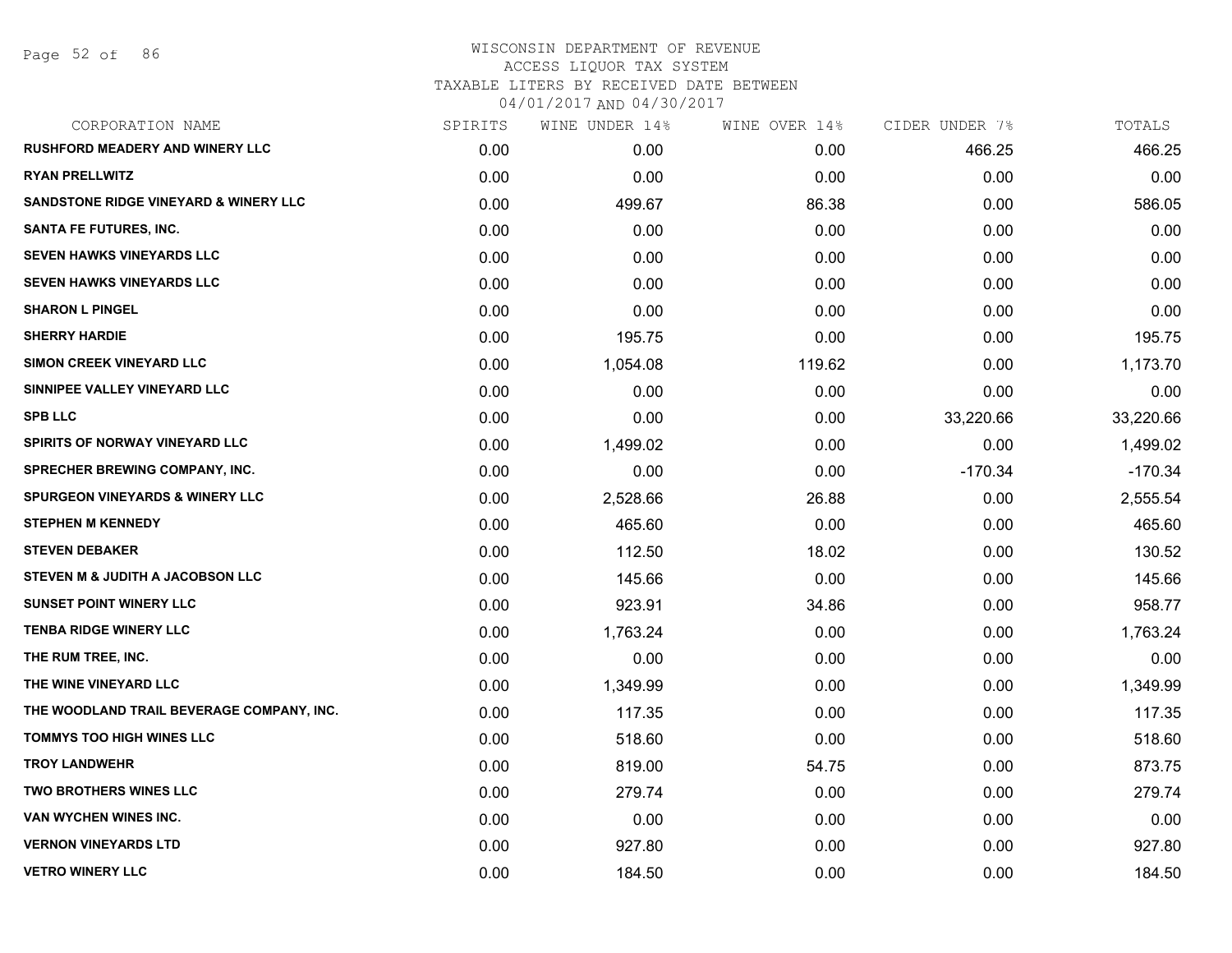Page 53 of 86

#### WISCONSIN DEPARTMENT OF REVENUE

#### ACCESS LIQUOR TAX SYSTEM

TAXABLE LITERS BY RECEIVED DATE BETWEEN

| CORPORATION NAME                                   | SPIRITS | UNDER 14%<br>WINE | WINE OVER 14% | CIDER UNDER 7% | TOTALS     |
|----------------------------------------------------|---------|-------------------|---------------|----------------|------------|
| <b>VINES TO CELLAR, INC.</b>                       | 0.00    | 638.26            | 0.00          | 0.00           | 638.26     |
| <b>VON KLAUS WINERY LLC</b>                        | 0.00    | 534.73            | 0.00          | 0.00           | 534.73     |
| <b>VON STIEHL WINERY LTD.</b>                      | 0.00    | 0.00              | 0.00          | 0.00           | 0.00       |
| <b>VON STIEHL WINERY LTD.</b>                      | 0.00    | 0.00              | 0.00          | 0.00           | 0.00       |
| <b>VON STIEHL WINERY LTD.</b>                      | 0.00    | 28,808.41         | 7,127.91      | 1,056.13       | 36,992.45  |
| <b>WEST PRAIRIE WINERY LLC</b>                     | 0.00    | 11,718.46         | 0.00          | 0.00           | 11,718.46  |
| <b>WHISPERING BLUFFS VINEYARD &amp; WINERY LTD</b> | 0.00    | 421.69            | 2.80          | 0.00           | 424.49     |
| <b>WHISPERING WINDS WINERY LLC</b>                 | 0.00    | 0.00              | 0.00          | 0.00           | 0.00       |
| <b>WHITE BEAR SPIRITS LLC</b>                      | 0.00    | 3,272.25          | 0.00          | 0.00           | 3,272.25   |
| <b>WHITE WINTER WINERY INC</b>                     | 0.00    | 0.00              | 0.00          | 0.00           | 0.00       |
| <b>WILLIAM F BLUHM</b>                             | 0.00    | 4,173.11          | 101.56        | 0.00           | 4,274.67   |
| <b>WINEMAKER'S DAUGHTER LLC</b>                    | 0.00    | 851.72            | 0.00          | 0.00           | 851.72     |
| <b>WINESITTER BREWHOUSE LLC</b>                    | 0.00    | 0.00              | 0.00          | 0.00           | 0.00       |
| <b>WOLLERSHEIM WINERY, INC.</b>                    | 0.00    | 50,029.64         | 832.49        | 0.00           | 50,862.13  |
| <b>WOLLERSHEIM WINERY, INC.</b>                    | 0.00    | 7,466.17          | 0.74          | 0.00           | 7,466.91   |
| TOTAL LITERS FOR 4/30/2017                         | 0.00    | 234,669.66        | 9,010.48      | 49,562.16      | 293,242.30 |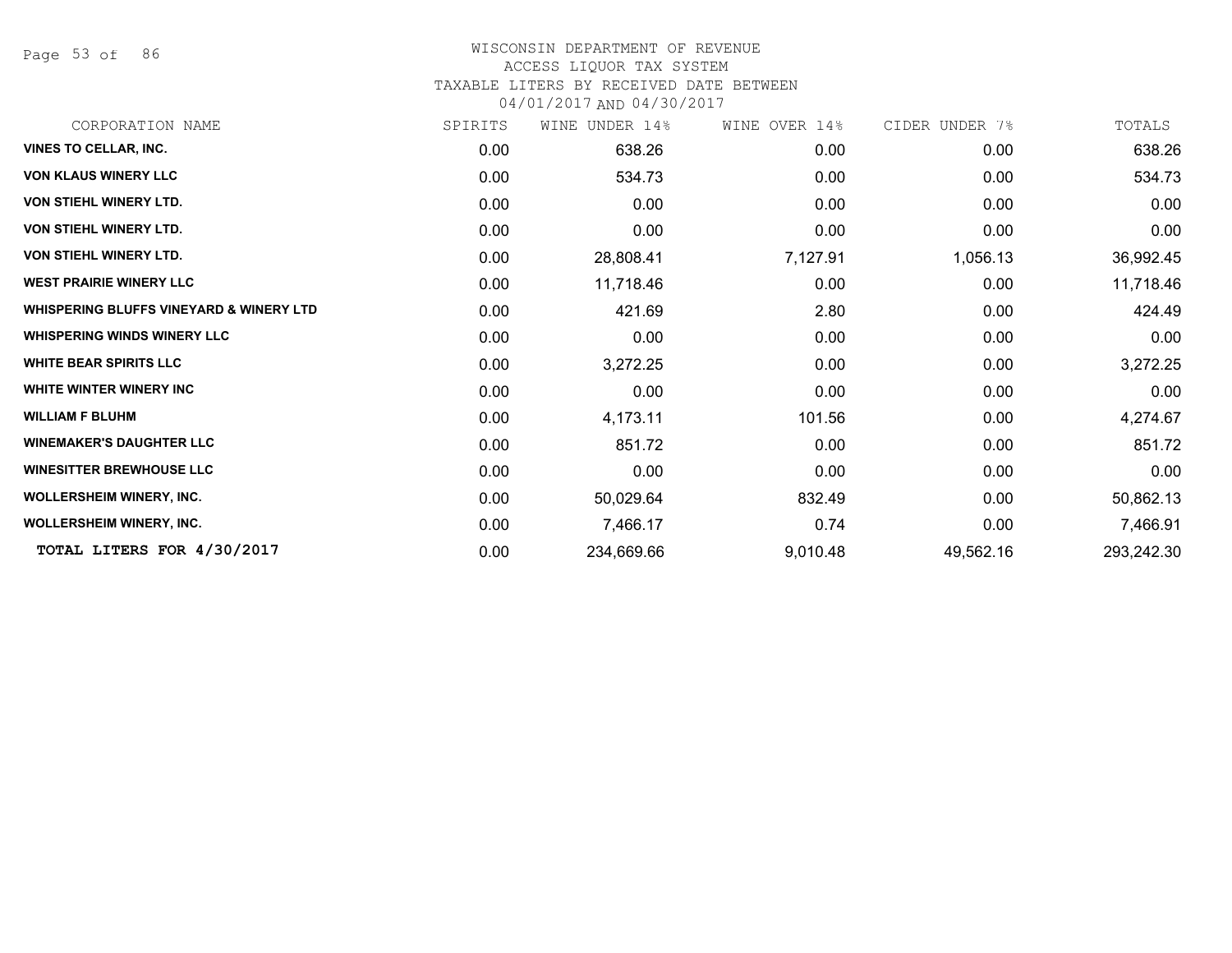Page 54 of 86

# WISCONSIN DEPARTMENT OF REVENUE ACCESS LIQUOR TAX SYSTEM TAXABLE LITERS BY RECEIVED DATE BETWEEN 04/01/2017 AND 04/30/2017

CORPORATION NAME SPIRITS WINE UNDER 14% WINE OVER 14% CIDER UNDER 7% TOTALS

**WINE DIRECT SHIPPER (WDS)**

| 1-800 WINESHOP.COM INC                      | 0.00 | 1,830.75 | 234.00   | 0.00 | 2,064.75 |
|---------------------------------------------|------|----------|----------|------|----------|
| <b>7 &amp; 8 LLC</b>                        | 0.00 | 0.00     | 0.00     | 0.00 | 0.00     |
| A TO Z WINEWORKS LLC                        | 0.00 | 13.50    | 28.50    | 0.00 | 42.00    |
| A W DIRECT LLC                              | 0.00 | 31.50    | 4.50     | 0.00 | 36.00    |
| <b>ABACELA VINEYARDS &amp; WINERY INC</b>   | 0.00 | 0.00     | 0.00     | 0.00 | 0.00     |
| <b>ABEJA LLC</b>                            | 0.00 | 0.00     | 0.00     | 0.00 | 0.00     |
| <b>ABERNATHY HOFFMAN, LLC</b>               | 0.00 | 0.00     | 0.00     | 0.00 | 0.00     |
| <b>ABREU VINEYARDS INC</b>                  | 0.00 | 0.00     | 36.00    | 0.00 | 36.00    |
| AC VIN CO LLC                               | 0.00 | 36.00    | 44.25    | 0.00 | 80.25    |
| <b>ACCOLADE WINES NORTH AMERICA INC</b>     | 0.00 | 5.25     | 16.50    | 0.00 | 21.75    |
| <b>ACORN ALEGRIA WINERY</b>                 | 0.00 | 0.00     | 0.00     | 0.00 | 0.00     |
| <b>ADAMS WINERY LLC</b>                     | 0.00 | 22.50    | 267.00   | 0.00 | 289.50   |
| <b>ADELAIDA CELLARS INC</b>                 | 0.00 | 2.25     | 73.50    | 0.00 | 75.75    |
| <b>ADELSHEIM VINEYARD LLC</b>               | 0.00 | 48.00    | 0.00     | 0.00 | 48.00    |
| <b>AGATE RIDGE VINEYARD LLC</b>             | 0.00 | 0.75     | 1.50     | 0.00 | 2.25     |
| <b>AH WINES INC</b>                         | 0.00 | 0.00     | 0.00     | 0.00 | 0.00     |
| <b>ALEXANDER P OXMAN</b>                    | 0.00 | 4,232.25 | 2,166.75 | 0.00 | 6,399.00 |
| ALEXANDRIA NICOLE CELLARS LLC               | 0.00 | 0.00     | 0.00     | 0.00 | 0.00     |
| <b>ALPHA &amp; OMEGA WINERY LLC</b>         | 0.00 | 33.75    | 164.25   | 0.00 | 198.00   |
| <b>ALTAMURA WINERY INC</b>                  | 0.00 | 0.00     | 27.00    | 0.00 | 27.00    |
| <b>ALVAREZ VINEYARDS LLC</b>                | 0.00 | 0.00     | 0.00     | 0.00 | 0.00     |
| <b>AMANDA STEFL</b>                         | 0.00 | 0.00     | 0.00     | 0.00 | 0.00     |
| <b>AMAPOLA CREEK VINEYARDS &amp; WINERY</b> | 0.00 | 1.50     | 7.50     | 0.00 | 9.00     |
| <b>AMAVI CELLARS LLC</b>                    | 0.00 | 0.00     | 0.00     | 0.00 | 0.00     |
| <b>AMERICAN VINTNERS LLC</b>                | 0.00 | 0.00     | 0.00     | 0.00 | 0.00     |
| AMERICAN WINE TRADE INC                     | 0.00 | 59.50    | 0.00     | 0.00 | 59.50    |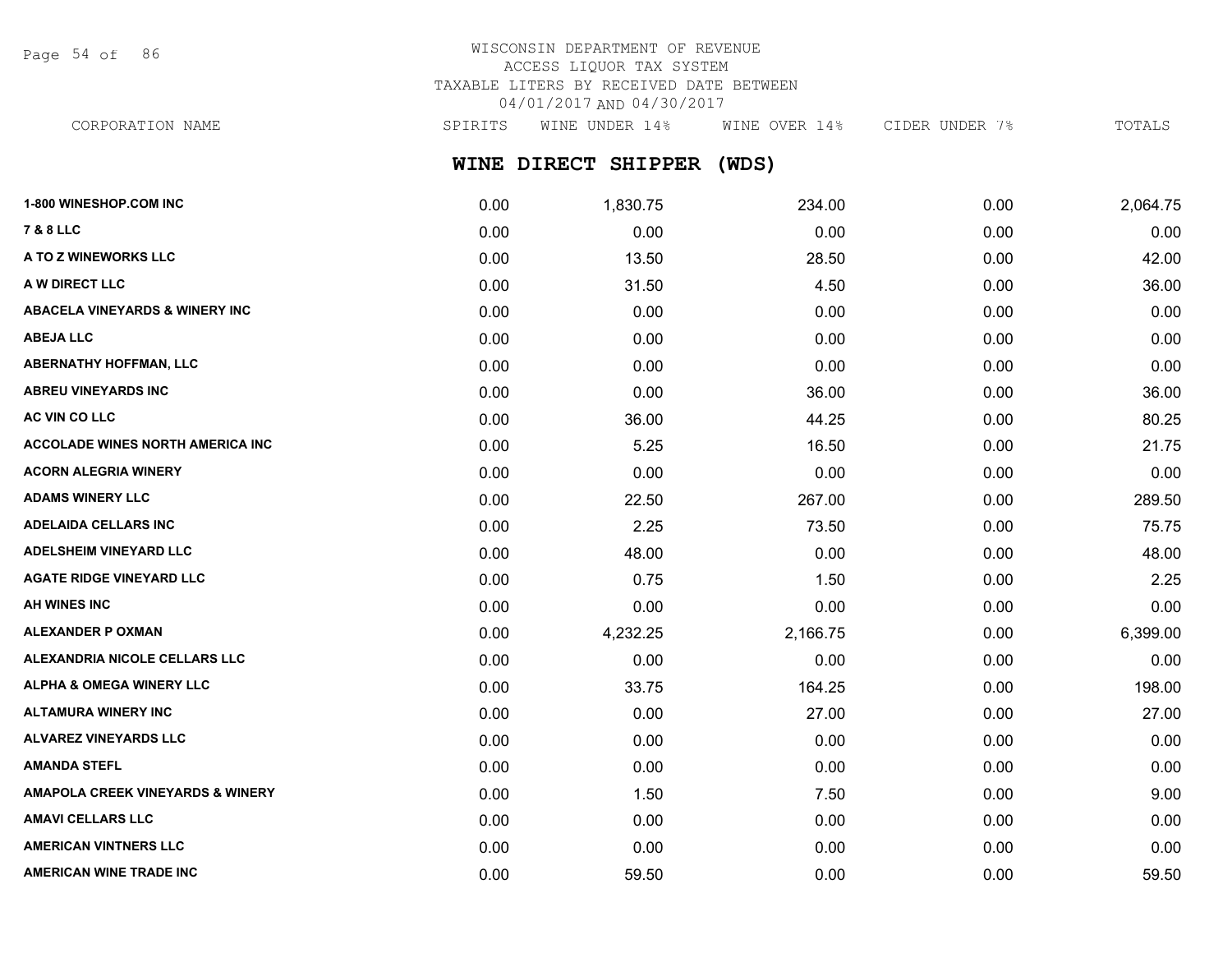Page 55 of 86

| CORPORATION NAME                       | SPIRITS | WINE UNDER 14% | WINE OVER 14% | CIDER UNDER 7% | TOTALS |
|----------------------------------------|---------|----------------|---------------|----------------|--------|
| <b>AMPELOS CELLARS INC</b>             | 0.00    | 4.50           | 25.50         | 0.00           | 30.00  |
| <b>AMUSE BOUCHE LLC</b>                | 0.00    | 0.00           | 0.00          | 0.00           | 0.00   |
| <b>ANCIENT PEAK INC</b>                | 0.00    | 0.00           | 0.00          | 0.00           | 0.00   |
| ANDERSONS CONN VALLEY WINERY INC       | 0.00    | 2.25           | 81.75         | 0.00           | 84.00  |
| <b>ANIMOLP</b>                         | 0.00    | 0.00           | 0.00          | 0.00           | 0.00   |
| <b>ANOMALY VINEYARDS LLC</b>           | 0.00    | 0.00           | 4.50          | 0.00           | 4.50   |
| <b>ANTHILL FARMS LLC</b>               | 0.00    | 4.50           | 0.00          | 0.00           | 4.50   |
| <b>ANTHONY M TRUCHARD</b>              | 0.00    | 0.00           | 123.00        | 0.00           | 123.00 |
| <b>AQUA PUMPKIN INC</b>                | 0.00    | 0.00           | 0.00          | 0.00           | 0.00   |
| <b>ARCHANGEL INVESTMENTS LLC</b>       | 0.00    | 0.00           | 31.50         | 0.00           | 31.50  |
| <b>ARETE WINES LLC</b>                 | 0.00    | 0.00           | 0.00          | 0.00           | 0.00   |
| <b>ARIETTA INC</b>                     | 0.00    | 0.00           | 0.00          | 0.00           | 0.00   |
| <b>ARISTA WINES LLC</b>                | 0.00    | 0.00           | 54.00         | 0.00           | 54.00  |
| ARIZONA STRONGHOLD VINEYARDS LLC       | 0.00    | 0.00           | 0.00          | 0.00           | 0.00   |
| <b>ARKENSTONE VINEYARDS LLC</b>        | 0.00    | 0.00           | 54.00         | 0.00           | 54.00  |
| <b>ARMIDA WINERY INC</b>               | 0.00    | 0.00           | 21.75         | 0.00           | 21.75  |
| <b>ARMSTRONG FAMILY WINERY LLC</b>     | 0.00    | 0.00           | 15.75         | 0.00           | 15.75  |
| <b>ARMSTRONG VINEYARDS INC</b>         | 0.00    | 0.00           | 48.38         | 0.00           | 48.38  |
| <b>ARRINGTON VINEYARDS LLC</b>         | 0.00    | 34.88          | 40.75         | 0.00           | 75.63  |
| <b>ARTISTE MANAGEMENT CO LLC</b>       | 0.00    | 0.00           | 5.25          | 0.00           | 5.25   |
| AU BON CLIMAT LLC                      | 0.00    | 26.25          | 0.00          | 0.00           | 26.25  |
| <b>AUBERT WINEGROWING INC</b>          | 0.00    | 0.00           | 0.00          | 0.00           | 0.00   |
| <b>AUGUST BRIGGS JR INC</b>            | 0.00    | 9.00           | 4.50          | 0.00           | 13.50  |
| AVV WINERY CO LLC                      | 0.00    | 3.75           | 52.50         | 0.00           | 56.25  |
| <b>BALTIMORE BEND VINEYARD LLC</b>     | 0.00    | 19.50          | 0.00          | 0.00           | 19.50  |
| <b>BANSHEE WINES LLC</b>               | 0.00    | 10.50          | 5.25          | 0.00           | 15.75  |
| <b>BARABOO BLUFF WINERY, LLC</b>       | 0.00    | 0.00           | 0.00          | 0.00           | 0.00   |
| <b>BARGETTOS SANTA CRUZ WINERY INC</b> | 0.00    | 26.25          | 5.25          | 0.00           | 31.50  |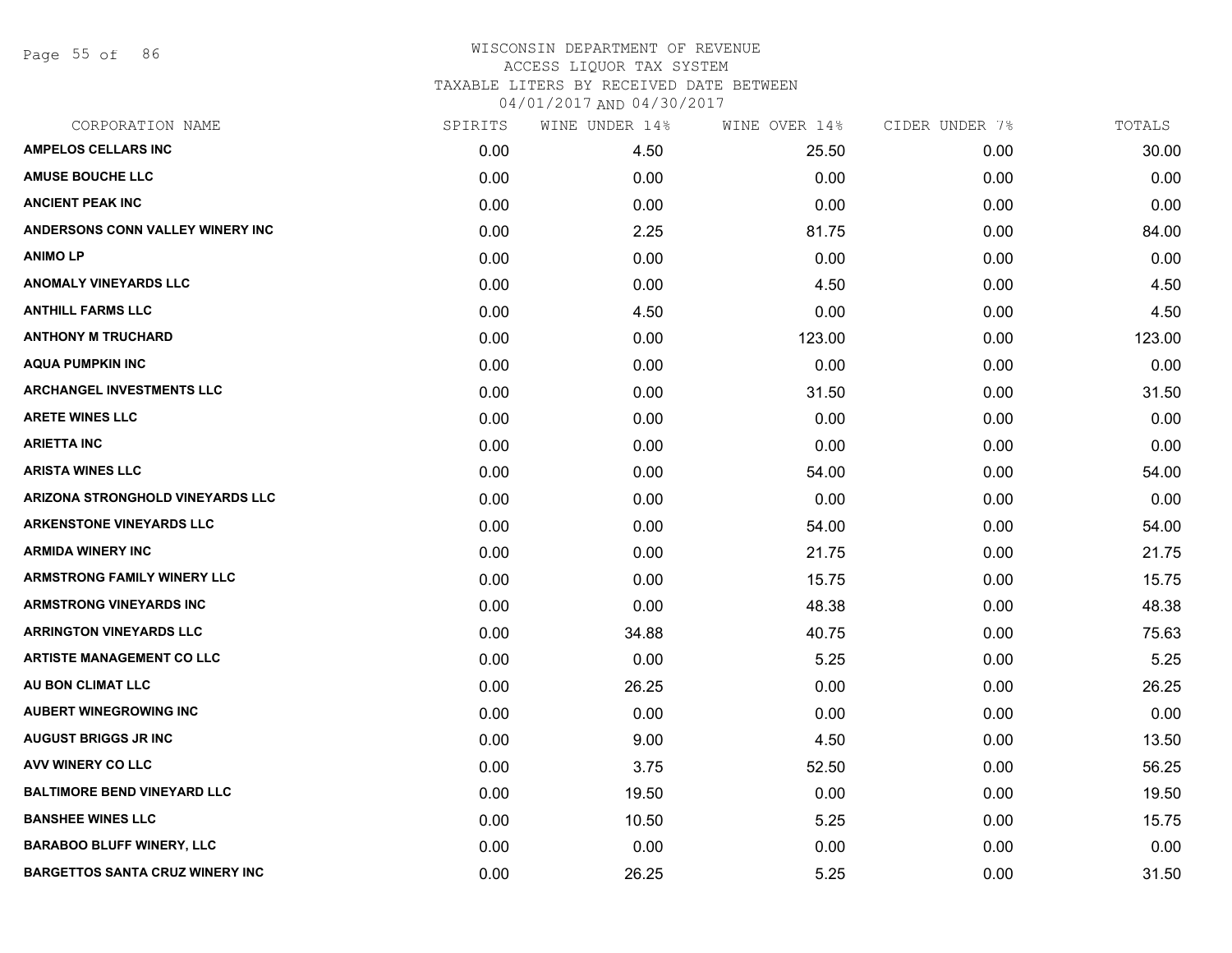Page 56 of 86

| CORPORATION NAME                    | SPIRITS | WINE UNDER 14% | WINE OVER 14% | CIDER UNDER 7% | TOTALS   |
|-------------------------------------|---------|----------------|---------------|----------------|----------|
| <b>BARNARD GRIFFIN INC</b>          | 0.00    | 0.00           | 0.00          | 0.00           | 0.00     |
| <b>BARNETT VINEYARDS LP</b>         | 0.00    | 24.75          | 42.75         | 0.00           | 67.50    |
| <b>BAUER-KEARNS WINERY LLC</b>      | 0.00    | 0.00           | 0.00          | 0.00           | 0.00     |
| <b>BAW INC</b>                      | 0.00    | 990.00         | 750.00        | 0.00           | 1,740.00 |
| <b>BAYFIELD WINERY, LTD.</b>        | 0.00    | 0.00           | 0.00          | 0.00           | 0.00     |
| <b>BEAUX FRERES LLC</b>             | 0.00    | 0.00           | 42.00         | 0.00           | 42.00    |
| <b>BECKER FARMS INC</b>             | 0.00    | 0.00           | 0.00          | 0.00           | 0.00     |
| <b>BEDELL NORTH FORK LLC</b>        | 0.00    | 0.00           | 0.00          | 0.00           | 0.00     |
| <b>BEHRENS AND DRINKWARD</b>        | 0.00    | 0.00           | 0.00          | 0.00           | 0.00     |
| <b>BEL VINO LLC</b>                 | 0.00    | 4.50           | 6.00          | 0.00           | 10.50    |
| <b>BELLEVINEZ LLC</b>               | 0.00    | 0.00           | 0.00          | 0.00           | 0.00     |
| <b>BENESSERE VINEYARDS LTD</b>      | 0.00    | 0.00           | 0.00          | 0.00           | 0.00     |
| <b>BENNETT LANE WINERY LLC</b>      | 0.00    | 0.00           | 51.00         | 0.00           | 51.00    |
| <b>BENOVIA WINERY LLC</b>           | 0.00    | 0.00           | 79.50         | 0.00           | 79.50    |
| <b>BENT CREEK WINERY LLC</b>        | 0.00    | 0.00           | 2.25          | 0.00           | 2.25     |
| <b>BENTON-LANE LLC</b>              | 0.00    | 11.25          | 0.00          | 0.00           | 11.25    |
| <b>BENZIGER FAMILY WINERY LLC</b>   | 0.00    | 0.00           | 0.00          | 0.00           | 0.00     |
| <b>BERGSTROM WINES LLC</b>          | 0.00    | 133.50         | 0.00          | 0.00           | 133.50   |
| <b>BERNARDUS LLC</b>                | 0.00    | 3.75           | 66.00         | 0.00           | 69.75    |
| BETHEL HEIGHTS VINEYARD INC         | 0.00    | 36.00          | 0.00          | 0.00           | 36.00    |
| BETTER BRANDS INTERNATIONAL         | 0.00    | 0.00           | 0.00          | 0.00           | 0.00     |
| <b>BETZ CELLARS LLC</b>             | 0.00    | 0.00           | 27.00         | 0.00           | 27.00    |
| <b>BIG BASIN VINEYARDS LLC</b>      | 0.00    | 2.25           | 0.00          | 0.00           | 2.25     |
| <b>BILTMORE ESTATE WINE COMPANY</b> | 0.00    | 73.50          | 33.00         | 0.00           | 106.50   |
| <b>BLACKBIRD VINEYARDS LLC</b>      | 0.00    | 5.25           | 80.63         | 0.00           | 85.88    |
| <b>BLACKBURN ENTERPRISES LLC</b>    | 0.00    | 0.00           | 0.00          | 0.00           | 0.00     |
| <b>BLANKIET ESTATE LLC</b>          | 0.00    | 0.00           | 0.00          | 0.00           | 0.00     |
| <b>BLIND HORSE WINERY LLC</b>       | 0.00    | 0.00           | 0.00          | 0.00           | 0.00     |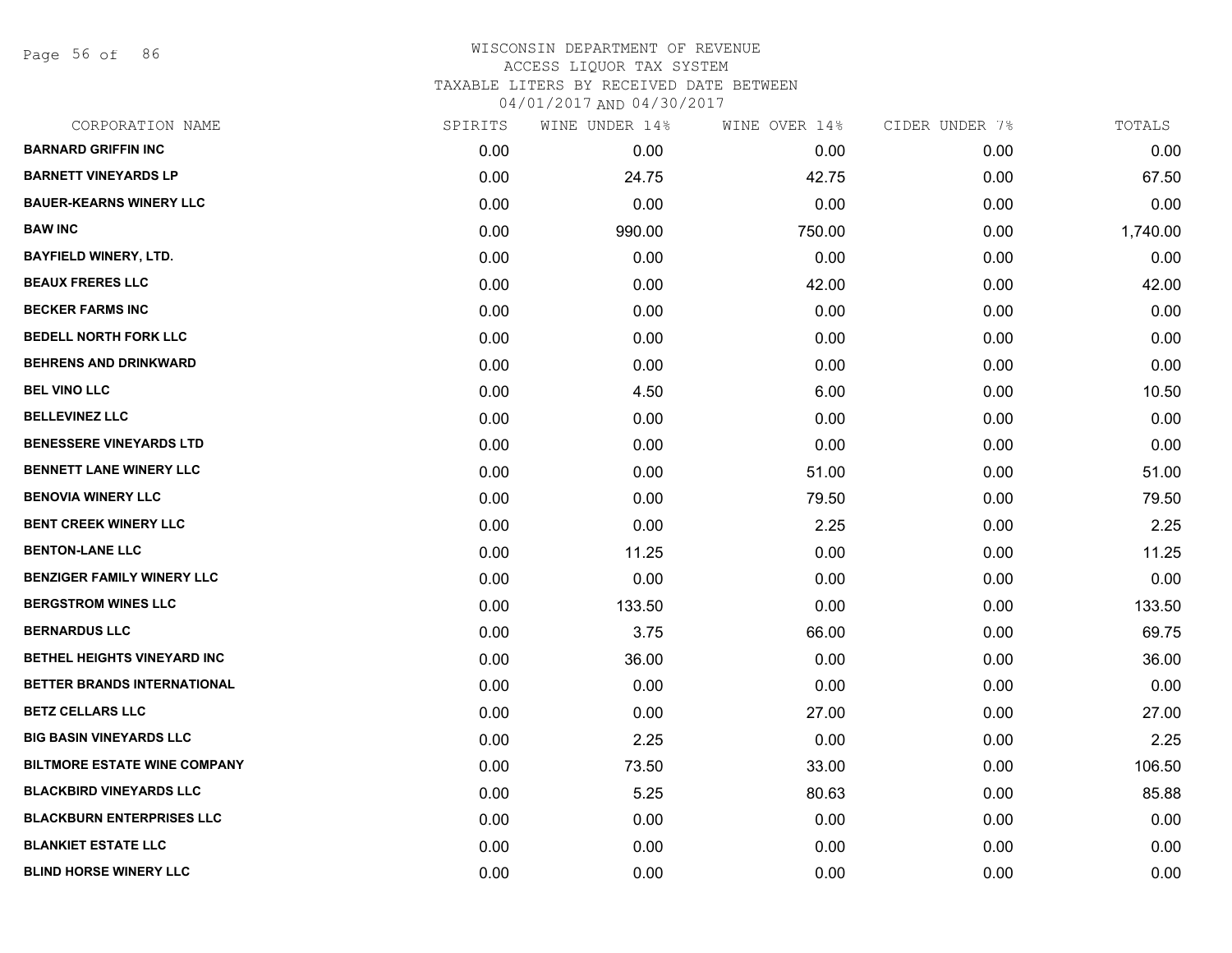Page 57 of 86

| CORPORATION NAME                              | SPIRITS | WINE UNDER 14% | WINE OVER 14% | CIDER UNDER 7% | TOTALS |
|-----------------------------------------------|---------|----------------|---------------|----------------|--------|
| BLUE MOUNTAIN CIDER COMPANY LLC               | 0.00    | 0.00           | 0.00          | 0.00           | 0.00   |
| <b>BLUE SKY VINTNERS LLC</b>                  | 0.00    | 0.00           | 9.00          | 0.00           | 9.00   |
| <b>BNA WINE GROUP LLC</b>                     | 0.00    | 9.00           | 0.00          | 0.00           | 9.00   |
| <b>BOEGER WINERY INC</b>                      | 0.00    | 0.00           | 79.50         | 0.00           | 79.50  |
| <b>BOGLE VINEYARDS INC</b>                    | 0.00    | 4.50           | 7.50          | 0.00           | 12.00  |
| <b>BONNY DOON WINERY INC</b>                  | 0.00    | 81.75          | 4.50          | 0.00           | 86.25  |
| <b>BOOKWALTER WINERY LLC</b>                  | 0.00    | 0.00           | 21.75         | 0.00           | 21.75  |
| <b>BOTHAM VINEYARDS, INC.</b>                 | 0.00    | 0.00           | 0.00          | 0.00           | 0.00   |
| <b>BOUCHAINE VINEYARDS INC</b>                | 0.00    | 42.00          | 15.75         | 0.00           | 57.75  |
| <b>BOWERS HARBOR VINEYARDS AND WINERY INC</b> | 0.00    | 15.75          | 0.00          | 0.00           | 15.75  |
| <b>BRANCHES WINERY LLC</b>                    | 0.00    | 0.00           | 0.00          | 0.00           | 0.00   |
| <b>BRASSFIELD ESTATE WINERY LLC</b>           | 0.00    | 0.00           | 15.00         | 0.00           | 15.00  |
| <b>BRESSLER VINEYARDS LLC</b>                 | 0.00    | 0.00           | 0.00          | 0.00           | 0.00   |
| <b>BRET LOPEZ</b>                             | 0.00    | 0.00           | 41.25         | 0.00           | 41.25  |
| <b>BREWER-CLIFTON LLC</b>                     | 0.00    | 0.00           | 0.00          | 0.00           | 0.00   |
| <b>BRIAN CARTER CELLARS LLC</b>               | 0.00    | 9.00           | 4.50          | 0.00           | 13.50  |
| <b>BRIAN M HEATH</b>                          | 0.00    | 60.00          | 0.00          | 0.00           | 60.00  |
| <b>BRIGADOON FARM &amp; WINERY LLC</b>        | 0.00    | 0.00           | 0.00          | 0.00           | 0.00   |
| <b>BRIGHT CELLARS INC</b>                     | 0.00    | 0.00           | 0.00          | 0.00           | 0.00   |
| <b>BRONCO WINE COMPANY</b>                    | 0.00    | 4.50           | 51.00         | 0.00           | 55.50  |
| <b>BROWN ESTATE VINEYARDS LLC</b>             | 0.00    | 0.00           | 51.75         | 0.00           | 51.75  |
| <b>BRUTOCAO CELLARS LP</b>                    | 0.00    | 37.50          | 54.75         | 0.00           | 92.25  |
| <b>BRYANT VINEYARDS INC</b>                   | 0.00    | 0.00           | 35.25         | 0.00           | 35.25  |
| <b>BUCKLER FAMILY VINEYARDS LLC</b>           | 0.00    | 12.00          | 19.50         | 0.00           | 31.50  |
| <b>BULLY HILL VINEYARDS INC</b>               | 0.00    | 0.00           | 0.00          | 0.00           | 0.00   |
| <b>BURGESS CELLARS INC</b>                    | 0.00    | 5.25           | 72.75         | 0.00           | 78.00  |
| <b>BURRELL SCHOOL VINEYARDS INC</b>           | 0.00    | 0.00           | 14.25         | 0.00           | 14.25  |
| <b>BUTTONWOOD FARM WINERY INC</b>             | 0.00    | 10.50          | 0.00          | 0.00           | 10.50  |
|                                               |         |                |               |                |        |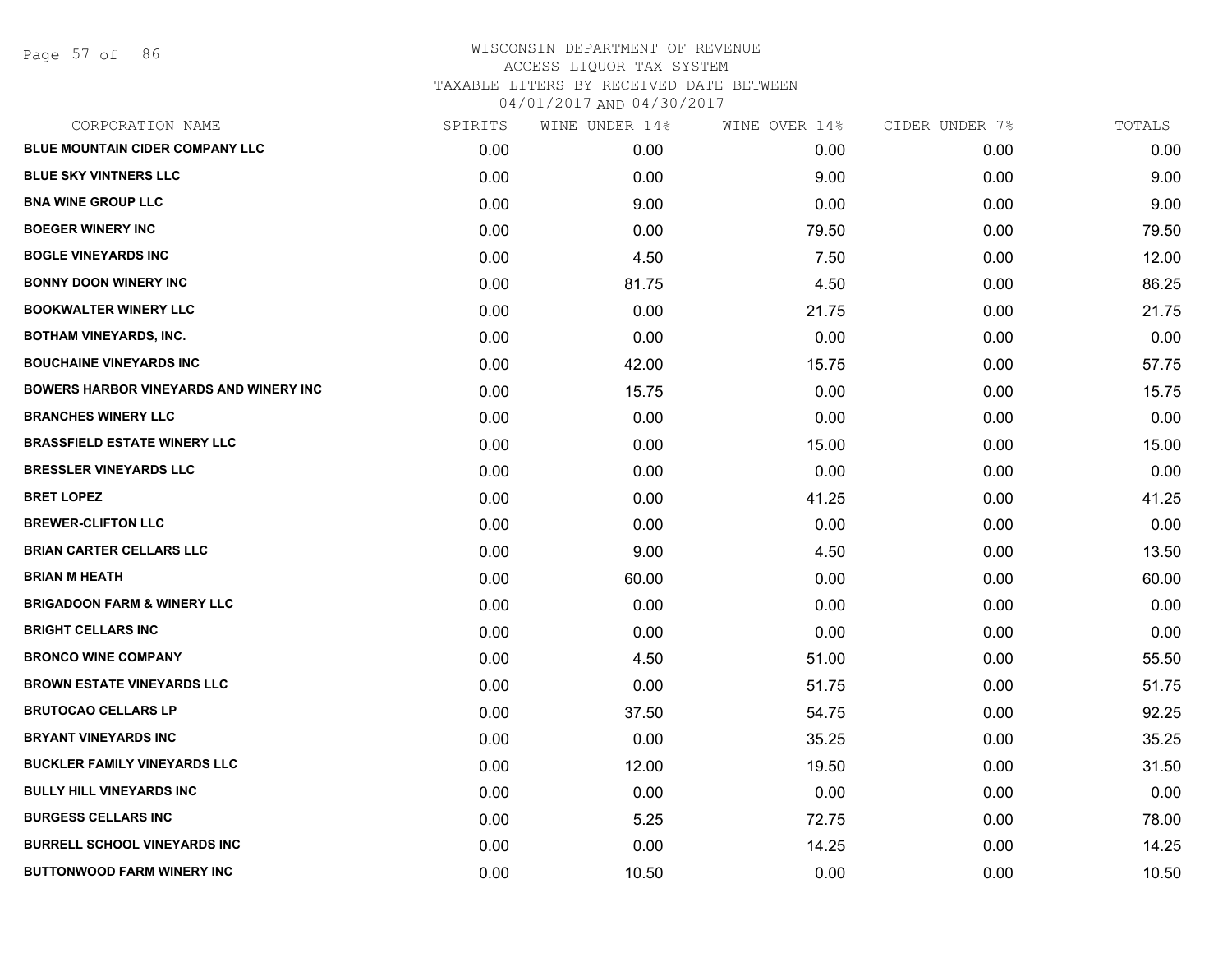Page 58 of 86

| CORPORATION NAME                             | SPIRITS | WINE UNDER 14% | WINE OVER 14% | CIDER UNDER 7% | TOTALS   |
|----------------------------------------------|---------|----------------|---------------|----------------|----------|
| <b>C &amp; C WINE SERVICES INC</b>           | 0.00    | 0.75           | 42.00         | 0.00           | 42.75    |
| <b>C &amp; N CORPORATION</b>                 | 0.00    | $-12.00$       | 0.00          | 0.00           | $-12.00$ |
| <b>C G DI ARIE VINEYARD &amp; WINERY LLC</b> | 0.00    | 2.25           | 48.75         | 0.00           | 51.00    |
| <b>C MONDAVI &amp; SONS</b>                  | 0.00    | 24.00          | 141.75        | 0.00           | 165.75   |
| <b>CAIN CELLARS INC</b>                      | 0.00    | 4.50           | 10.50         | 0.00           | 15.00    |
| <b>CAIRDEAN VINEYARDS LLC</b>                | 0.00    | 0.00           | 2.25          | 0.00           | 2.25     |
| <b>CAKEBREAD CELLARS</b>                     | 0.00    | 26.25          | 605.25        | 0.00           | 631.50   |
| <b>CALCAREOUS VINEYARD LLC</b>               | 0.00    | 0.00           | 0.00          | 0.00           | 0.00     |
| <b>CALDWELL WINERY LLC</b>                   | 0.00    | 8.25           | 74.25         | 0.00           | 82.50    |
| <b>CALERA WINE COMPANY LP</b>                | 0.00    | 0.00           | 0.00          | 0.00           | 0.00     |
| <b>CALLAWAY TEMECULA LP</b>                  | 0.00    | 16.11          | 25.50         | 0.00           | 41.61    |
| <b>CARACCIOLI CELLARS INC</b>                | 0.00    | 4.00           | 0.00          | 0.00           | 4.00     |
| <b>CARL THOMA</b>                            | 0.00    | 10.50          | 0.00          | 0.00           | 10.50    |
| <b>CARLISLE WINERY &amp; VINEYARDS LLC</b>   | 0.00    | 36.00          | 417.00        | 0.00           | 453.00   |
| <b>CARLOS CREEK WINERY INC</b>               | 0.00    | 0.00           | 0.00          | 0.00           | 0.00     |
| <b>CARNEROS WINE COMPANY INC</b>             | 0.00    | 0.00           | 0.00          | 0.00           | 0.00     |
| <b>CASTORO CELLARS</b>                       | 0.00    | 59.25          | 80.25         | 0.00           | 139.50   |
| <b>CAYMUS VINEYARDS INC</b>                  | 0.00    | 0.00           | 60.00         | 0.00           | 60.00    |
| <b>CECIL A ZERBA</b>                         | 0.00    | 0.00           | 9.00          | 0.00           | 9.00     |
| <b>CEDAR KNOLL VINEYARDS INC</b>             | 0.00    | 0.00           | 57.75         | 0.00           | 57.75    |
| <b>CEJA VINEYARDS INC</b>                    | 0.00    | 0.00           | 0.00          | 0.00           | 0.00     |
| <b>CELLAR RAT CELLARS LLC</b>                | 0.00    | 0.00           | 0.00          | 0.00           | 0.00     |
| <b>CHACEWATER LLC</b>                        | 0.00    | 58.80          | 131.60        | 0.00           | 190.40   |
| <b>CHAPPELLET WINERY INC</b>                 | 0.00    | 0.00           | 304.50        | 0.00           | 304.50   |
| <b>CHARLES &amp; MARTHA BARRA</b>            | 0.00    | 4.50           | 13.50         | 0.00           | 18.00    |
| <b>CHARLES REININGER LLC</b>                 | 0.00    | 0.00           | 24.00         | 0.00           | 24.00    |
| <b>CHATEAU BIANCA INC</b>                    | 0.00    | 0.00           | 0.00          | 0.00           | 0.00     |
| <b>CHATEAU DIANA LLC</b>                     | 0.00    | 274.50         | 21.75         | 0.00           | 296.25   |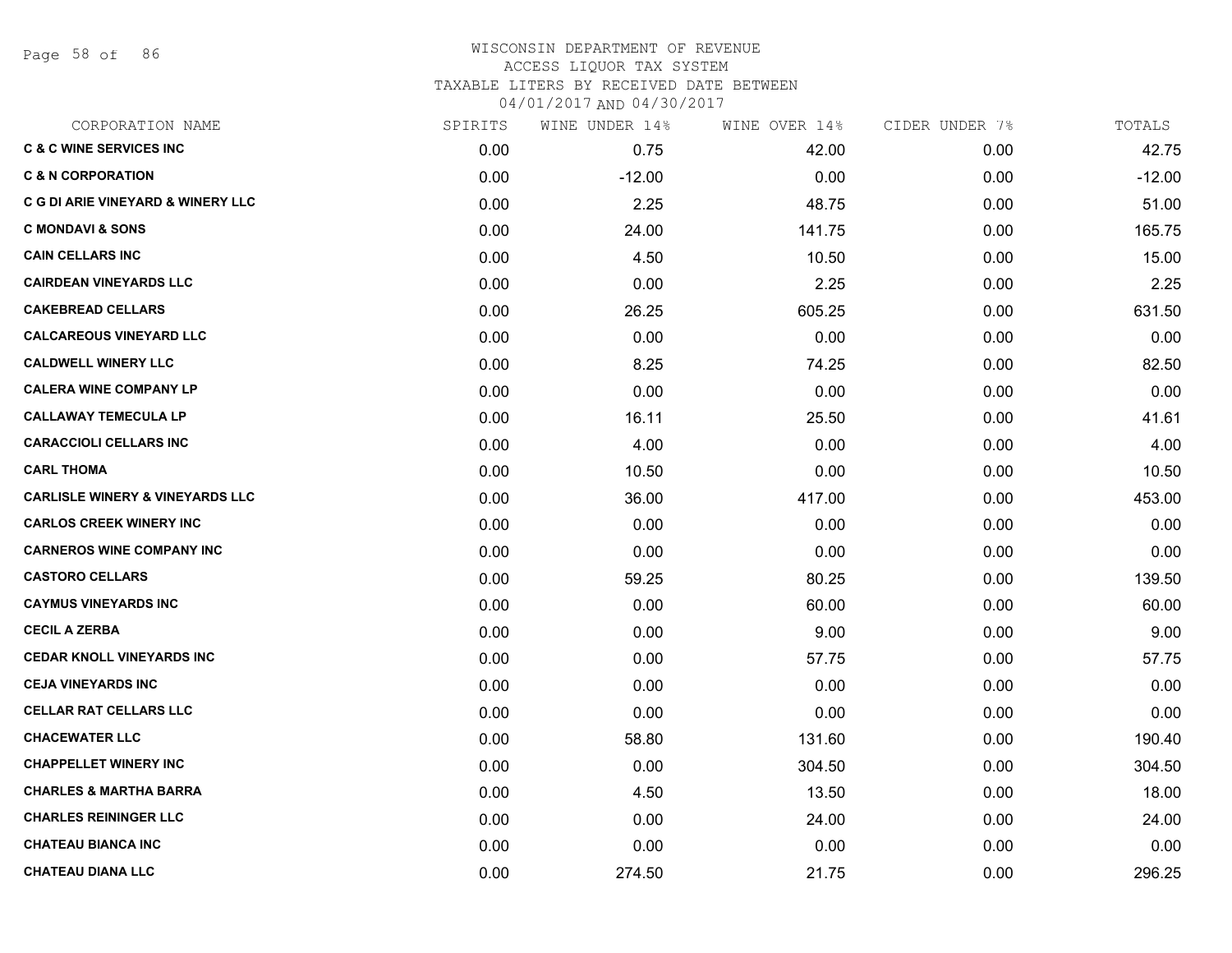# WISCONSIN DEPARTMENT OF REVENUE ACCESS LIQUOR TAX SYSTEM

TAXABLE LITERS BY RECEIVED DATE BETWEEN

| CORPORATION NAME                                  | SPIRITS | WINE UNDER 14% | WINE OVER 14% | CIDER UNDER 7% | TOTALS |
|---------------------------------------------------|---------|----------------|---------------|----------------|--------|
| <b>CHATEAU GRAND TRAVERSE LTD</b>                 | 0.00    | 65.13          | 1.88          | 0.00           | 67.01  |
| <b>CHATEAU MORRISETTE INC</b>                     | 0.00    | 18.75          | 0.00          | 0.00           | 18.75  |
| <b>CHATEAU OPERATIONS, LTD.</b>                   | 0.00    | 4.50           | 0.00          | 0.00           | 4.50   |
| <b>CHATEAU POTELLE HOLDINGS LLC</b>               | 0.00    | 0.00           | 54.75         | 0.00           | 54.75  |
| <b>CHATEAU ST CROIX WINERY &amp; VINEYARD LLC</b> | 0.00    | 0.00           | 0.00          | 0.00           | 0.00   |
| <b>CHERRY HILL LLC</b>                            | 0.00    | 11.25          | 0.00          | 0.00           | 11.25  |
| <b>CHIARELLO FAMILY VINEYARDS LLC</b>             | 0.00    | 0.00           | 9.00          | 0.00           | 9.00   |
| <b>CHIMNEY ROCK WINERY LLC</b>                    | 0.00    | 0.00           | 216.75        | 0.00           | 216.75 |
| <b>CHRISTOPHE BARON</b>                           | 0.00    | 85.50          | 0.00          | 0.00           | 85.50  |
| <b>CHRISTOPHER DRAKE WHITCRAFT</b>                | 0.00    | 0.59           | 0.00          | 0.00           | 0.59   |
| <b>CHRISTOPHER FIGGINS</b>                        | 0.00    | 0.00           | 2.25          | 0.00           | 2.25   |
| <b>CIDER HOUSE OF WISCONSIN LLC</b>               | 0.00    | 0.00           | 0.00          | 0.00           | 0.00   |
| <b>CINNABAR WINERY LLC</b>                        | 0.00    | 3.00           | 3.00          | 0.00           | 6.00   |
| CITY VINTNERS SAN FRANCISCO WINERY LLC            | 0.00    | 10.50          | 0.00          | 0.00           | 10.50  |
| <b>CLAY JAR HOLDINGS LLC</b>                      | 0.00    | 0.00           | 0.00          | 0.00           | 0.00   |
| <b>CLIF BAR FAMILY WINERY &amp; FARM LLC</b>      | 0.00    | 0.00           | 48.00         | 0.00           | 48.00  |
| <b>CLINE CELLARS INC</b>                          | 0.00    | 68.63          | 124.50        | 0.00           | 193.13 |
| <b>CLOS DU VAL WINE CO LTD</b>                    | 0.00    | 6.75           | 114.00        | 0.00           | 120.75 |
| <b>CLOS LACHANCE WINES LLC</b>                    | 0.00    | 0.00           | 13.50         | 0.00           | 13.50  |
| <b>COCKERELL WINE CONSULTING LLC</b>              | 0.00    | 0.00           | 0.00          | 0.00           | 0.00   |
| <b>CODORNIU NAPA INC</b>                          | 0.00    | 46.50          | 572.25        | 0.00           | 618.75 |
| <b>COL SOLARE, LLP</b>                            | 0.00    | 0.00           | 0.00          | 0.00           | 0.00   |
| <b>COLGIN PARTNERS LLC</b>                        | 0.00    | 0.00           | 36.00         | 0.00           | 36.00  |
| <b>COLLEEN M BOS</b>                              | 0.00    | 0.00           | 0.00          | 0.00           | 0.00   |
| <b>COLUMBIA RIVER WINERY INC</b>                  | 0.00    | 26.25          | 0.00          | 0.00           | 26.25  |
| <b>CONSTELLATION BRANDS U.S. OPERATIONS INC.</b>  | 0.00    | 132.08         | 421.50        | 0.00           | 553.58 |
| <b>CONUNDRUM WINERY LLC</b>                       | 0.00    | 9.00           | 3.00          | 0.00           | 12.00  |
| <b>CONWAY VINEYARDS INC</b>                       | 0.00    | 0.00           | 0.00          | 0.00           | 0.00   |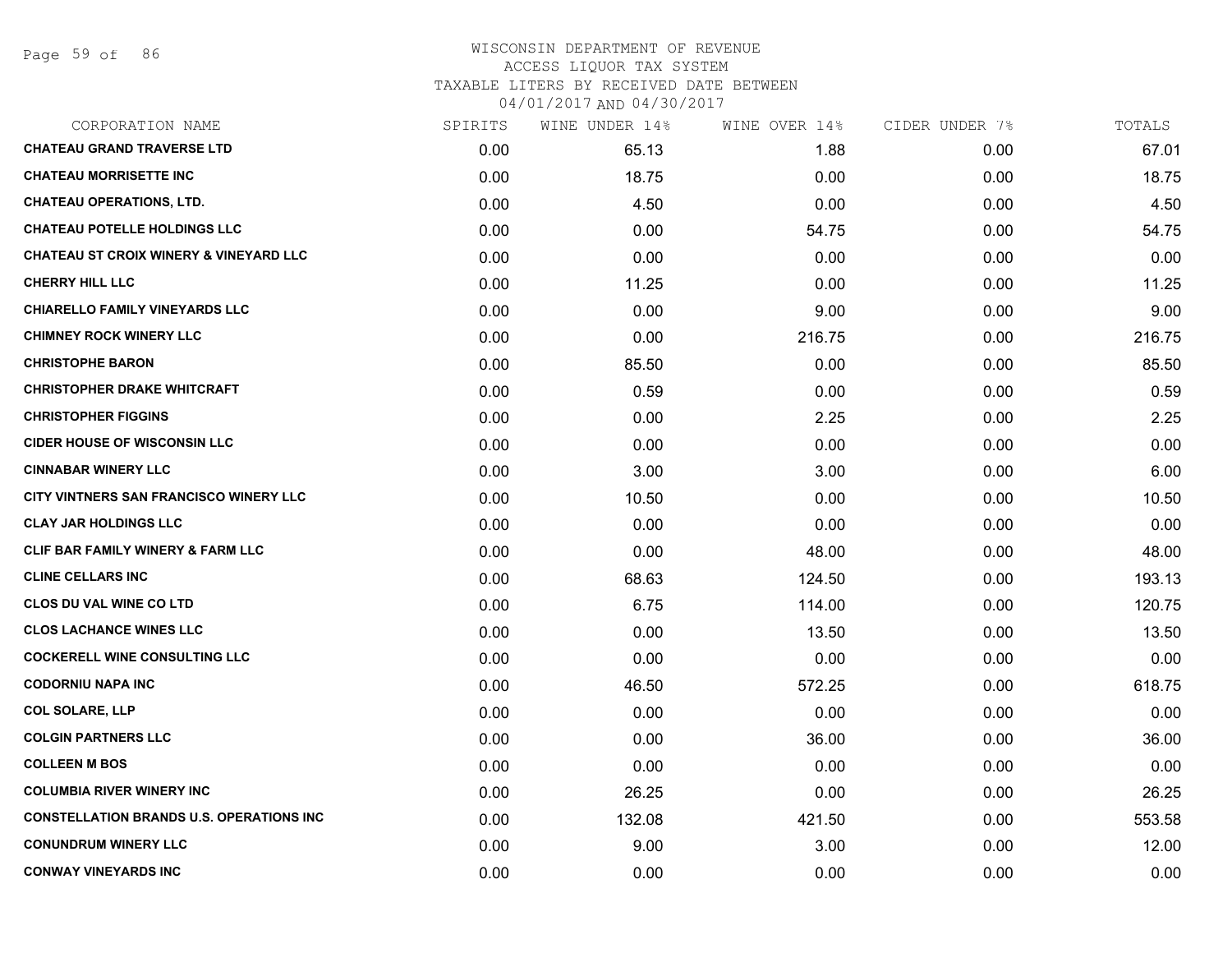Page 60 of 86

| CORPORATION NAME                       | SPIRITS | WINE UNDER 14% | WINE OVER 14% | CIDER UNDER 7% | TOTALS |
|----------------------------------------|---------|----------------|---------------|----------------|--------|
| <b>COOL HAND VINEYARDS LLC</b>         | 0.00    | 27.75          | 18.75         | 0.00           | 46.50  |
| <b>COPPER CANE LLC</b>                 | 0.00    | 6.00           | 27.75         | 0.00           | 33.75  |
| <b>CORNERSTONE CELLARS INC</b>         | 0.00    | 10.50          | 7.50          | 0.00           | 18.00  |
| <b>COURAGEOUS INC</b>                  | 0.00    | 0.00           | 0.00          | 0.00           | 0.00   |
| <b>CRAIG FLETCHER</b>                  | 0.00    | 0.00           | 0.00          | 0.00           | 0.00   |
| <b>CRAIG S HANDLY</b>                  | 0.00    | 0.00           | 0.00          | 0.00           | 0.00   |
| <b>CREATIVE WINE CONCEPTS INC</b>      | 0.00    | 0.00           | 0.00          | 0.00           | 0.00   |
| <b>CREW WINE COMPANY LLC</b>           | 0.00    | 0.00           | 0.00          | 0.00           | 0.00   |
| <b>CRIMSON WINE GROUP LTD</b>          | 0.00    | 14.25          | 14.25         | 0.00           | 28.50  |
| <b>CRISTOM VINEYARDS INC</b>           | 0.00    | 3.75           | 0.00          | 0.00           | 3.75   |
| <b>CROCKER &amp; STARR WINE CO LLC</b> | 0.00    | 0.00           | 31.50         | 0.00           | 31.50  |
| <b>CROWN POINT WINERY LLC</b>          | 0.00    | 0.00           | 0.00          | 0.00           | 0.00   |
| <b>CULTIVATE WINES LLC</b>             | 0.00    | 0.00           | 0.00          | 0.00           | 0.00   |
| <b>CUNAT PREMIUM VINEYARDS LLC</b>     | 0.00    | 9.75           | 62.25         | 0.00           | 72.00  |
| <b>CUSHMAN WINERY CORPORATION</b>      | 0.00    | 52.50          | 64.50         | 0.00           | 117.00 |
| <b>CUVAISON INC</b>                    | 0.00    | 78.50          | 124.50        | 0.00           | 203.00 |
| <b>CWC WINERY LLC</b>                  | 0.00    | 0.00           | 0.00          | 0.00           | 0.00   |
| <b>D &amp; J F CELLARS INC</b>         | 0.00    | 22.50          | 27.75         | 0.00           | 50.25  |
| <b>D MYERS LLC</b>                     | 0.00    | 4.50           | 0.00          | 0.00           | 4.50   |
| <b>DANA ESTATES INC</b>                | 0.00    | 0.00           | 0.00          | 0.00           | 0.00   |
| <b>DANIEL J KOEPKE</b>                 | 0.00    | 0.00           | 0.00          | 0.00           | 0.00   |
| DANZA DEL SOL WINERY INC               | 0.00    | 16.50          | 35.25         | 0.00           | 51.75  |
| <b>DANZINGER VINEYARDS LLC</b>         | 0.00    | 0.00           | 0.00          | 0.00           | 0.00   |
| <b>DAOU VINEYARDS LLC</b>              | 0.00    | 6.00           | 7.50          | 0.00           | 13.50  |
| <b>DARIOUSH KHALEDI WINERY LLC</b>     | 0.00    | 0.00           | 229.50        | 0.00           | 229.50 |
| <b>DAVID BRUCE WINERY INC</b>          | 0.00    | 0.00           | 1.50          | 0.00           | 1.50   |
| <b>DAVID COFFARO</b>                   | 0.00    | 3.75           | 45.75         | 0.00           | 49.50  |
| <b>DAVID J MATTHEWS</b>                | 0.00    | 13.50          | 0.00          | 0.00           | 13.50  |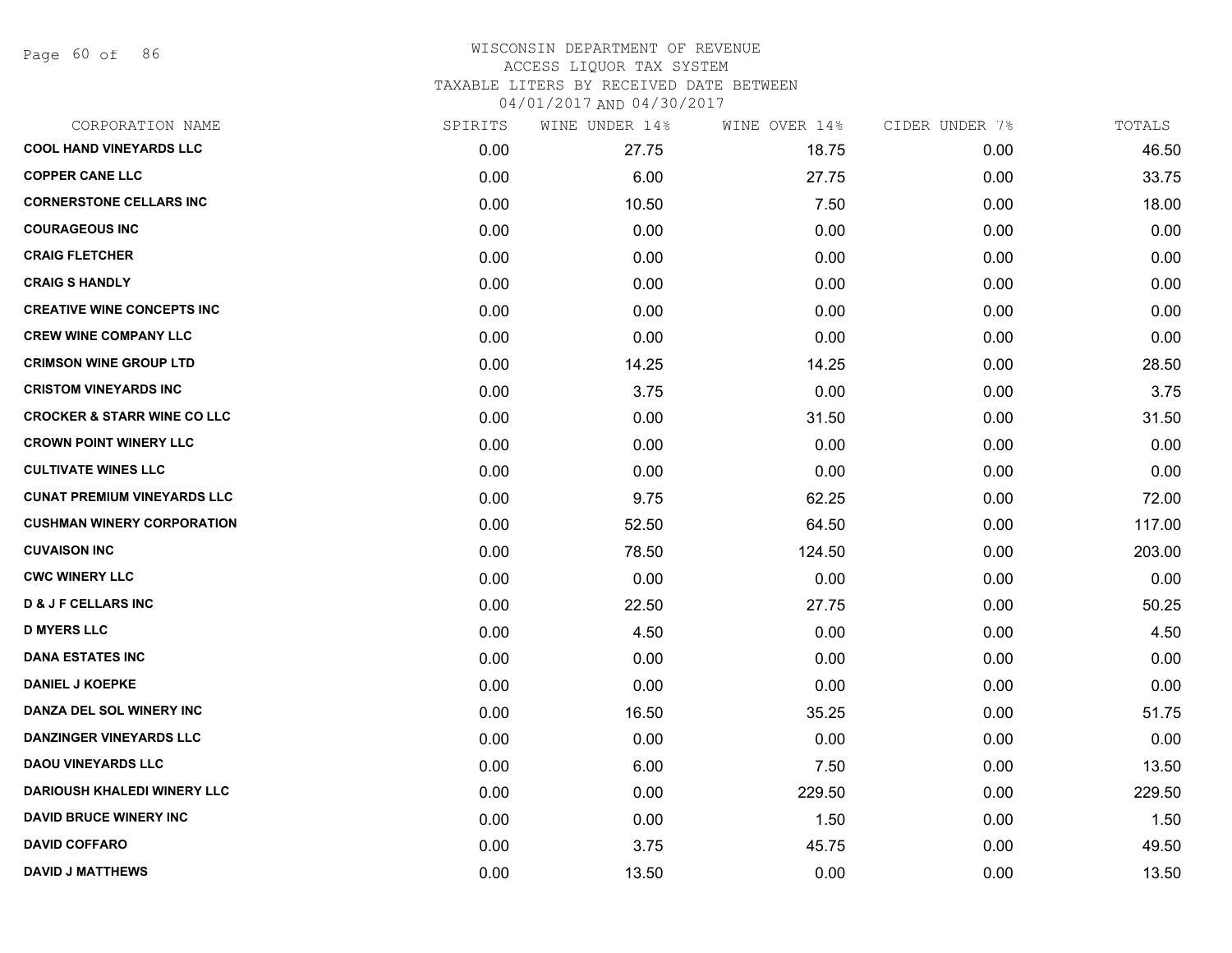Page 61 of 86

|      | WINE UNDER 14% |        | CIDER UNDER 7% | TOTALS    |
|------|----------------|--------|----------------|-----------|
| 0.00 | 0.00           | 6.75   | 0.00           | 6.75      |
| 0.00 | 0.00           | 0.00   | 0.00           | 0.00      |
| 0.00 | 0.00           | 0.00   | 0.00           | 0.00      |
| 0.00 | 0.00           | 0.00   | 0.00           | 0.00      |
| 0.00 | 38.25          | 52.50  | 0.00           | 90.75     |
| 0.00 | 12.00          | 127.70 | 0.00           | 139.70    |
| 0.00 | 10.50          | 132.75 | 0.00           | 143.25    |
| 0.00 | 0.00           | 6.00   | 0.00           | 6.00      |
| 0.00 | 8.25           | 30.75  | 0.00           | 39.00     |
| 0.00 | 0.00           | 0.00   | 0.00           | 0.00      |
| 0.00 | 0.00           | 9.00   | 0.00           | 9.00      |
| 0.00 | 0.00           | 0.00   | 0.00           | 0.00      |
| 0.00 | 0.00           | 0.00   | 0.00           | 0.00      |
| 0.00 | 210.75         | 84.75  | 0.00           | 295.50    |
| 0.00 | 390.74         | 6.75   | 0.00           | 397.49    |
| 0.00 | 84.00          | 0.00   | 0.00           | 84.00     |
| 0.00 | 0.00           | 27.00  | 0.00           | 27.00     |
| 0.00 | 0.00           | 0.00   | 0.00           | 0.00      |
| 0.00 | 19.50          | 168.75 | 0.00           | 188.25    |
| 0.00 | 0.00           | 4.50   | 0.00           | 4.50      |
| 0.00 | 0.00           | 0.00   | 0.00           | 0.00      |
| 0.00 | 0.00           | 0.00   | 0.00           | 0.00      |
| 0.00 | 18.00          | 13.50  | 0.00           | 31.50     |
| 0.00 | 0.00           | 3.75   | 0.00           | 3.75      |
| 0.00 | 0.00           | 0.00   | 0.00           | 0.00      |
| 0.00 | 0.00           | 0.00   | 0.00           | 0.00      |
| 0.00 | 26,244.00      | 74.25  | 0.00           | 26,318.25 |
|      | SPIRITS        |        | WINE OVER 14%  |           |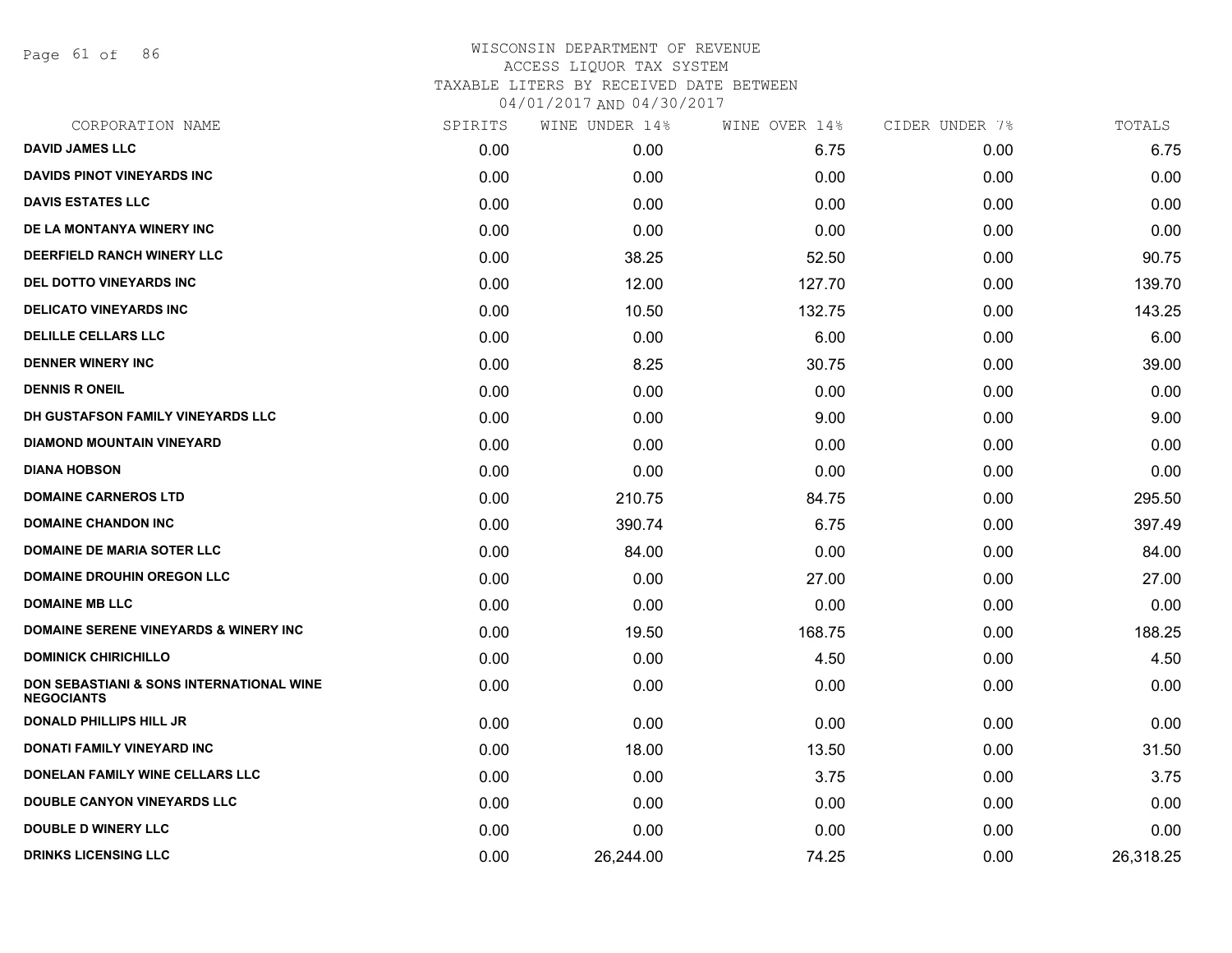Page 62 of 86

| CORPORATION NAME                   | SPIRITS | WINE UNDER 14% | WINE OVER 14% | CIDER UNDER 7% | TOTALS |
|------------------------------------|---------|----------------|---------------|----------------|--------|
| DRUMLIN RIDGE WINERY LLC           | 0.00    | 0.00           | 0.00          | 0.00           | 0.00   |
| DRY CREEK VINEYARD INC             | 0.00    | 24.00          | 105.00        | 0.00           | 129.00 |
| <b>DSC INVESTORS INC</b>           | 0.00    | 0.00           | 0.00          | 0.00           | 0.00   |
| <b>DUCKHORN WINE COMPANY</b>       | 0.00    | 36.75          | 378.00        | 0.00           | 414.75 |
| <b>DUMOL WINERY LLC</b>            | 0.00    | 0.00           | 15.00         | 0.00           | 15.00  |
| <b>DUNHAM CELLARS LLC</b>          | 0.00    | 9.00           | 18.00         | 0.00           | 27.00  |
| <b>DUNN VINEYARDS LLC</b>          | 0.00    | 0.00           | 0.00          | 0.00           | 0.00   |
| <b>DUPLIN WINE CELLARS INC</b>     | 0.00    | 213.00         | 0.00          | 0.00           | 213.00 |
| DUTTON GOLDFIELD WINERY LLC        | 0.00    | 77.25          | 0.00          | 0.00           | 77.25  |
| <b>E &amp; J GALLO WINERY</b>      | 0.00    | 375.71         | 392.25        | 0.00           | 767.96 |
| <b>EAGLES LANDING WINERY LLC</b>   | 0.00    | 0.00           | 0.00          | 0.00           | 0.00   |
| <b>EARL E BROWN &amp; SONS INC</b> | 0.00    | 0.00           | 0.00          | 0.00           | 0.00   |
| <b>EBERLE WINERY LP</b>            | 0.00    | 14.25          | 65.25         | 0.00           | 79.50  |
| <b>EDWARD J RINK</b>               | 0.00    | 0.00           | 0.00          | 0.00           | 0.00   |
| EHREN JORDAN WINE CELLARS LLC      | 0.00    | 115.50         | 12.75         | 0.00           | 128.25 |
| <b>ELISABETH W KLEIN</b>           | 0.00    | 0.00           | 0.00          | 0.00           | 0.00   |
| ELK COVE VINEYARDS INC             | 0.00    | 43.50          | 0.00          | 0.00           | 43.50  |
| <b>ELV-OREGON LLC</b>              | 0.00    | 0.00           | 0.00          | 0.00           | 0.00   |
| <b>ELYSE WINERY LLC</b>            | 0.00    | 1.50           | 18.00         | 0.00           | 19.50  |
| <b>EMILIO GUGLIELMO WINERY INC</b> | 0.00    | 1.50           | 0.00          | 0.00           | 1.50   |
| <b>ERIC J KEATING</b>              | 0.00    | 0.00           | 0.00          | 0.00           | 0.00   |
| <b>ERNEST VINEYARDS LLC</b>        | 0.00    | 0.00           | 0.00          | 0.00           | 0.00   |
| <b>ESCALERA-BOULET LLC</b>         | 0.00    | 3.00           | 12.75         | 0.00           | 15.75  |
| <b>F KORBEL &amp; BROS INC</b>     | 0.00    | 259.42         | 85.25         | 0.00           | 344.67 |
| <b>FANTESCA LLC</b>                | 0.00    | 0.00           | 25.50         | 0.00           | 25.50  |
| <b>FAT BOYS INC</b>                | 0.00    | 0.00           | 0.00          | 0.00           | 0.00   |
| <b>FAWN CREEK WINERY LLC</b>       | 0.00    | 0.00           | 0.00          | 0.00           | 0.00   |
| FENESTRA WINERY INC                | 0.00    | 17.25          | 14.25         | 0.00           | 31.50  |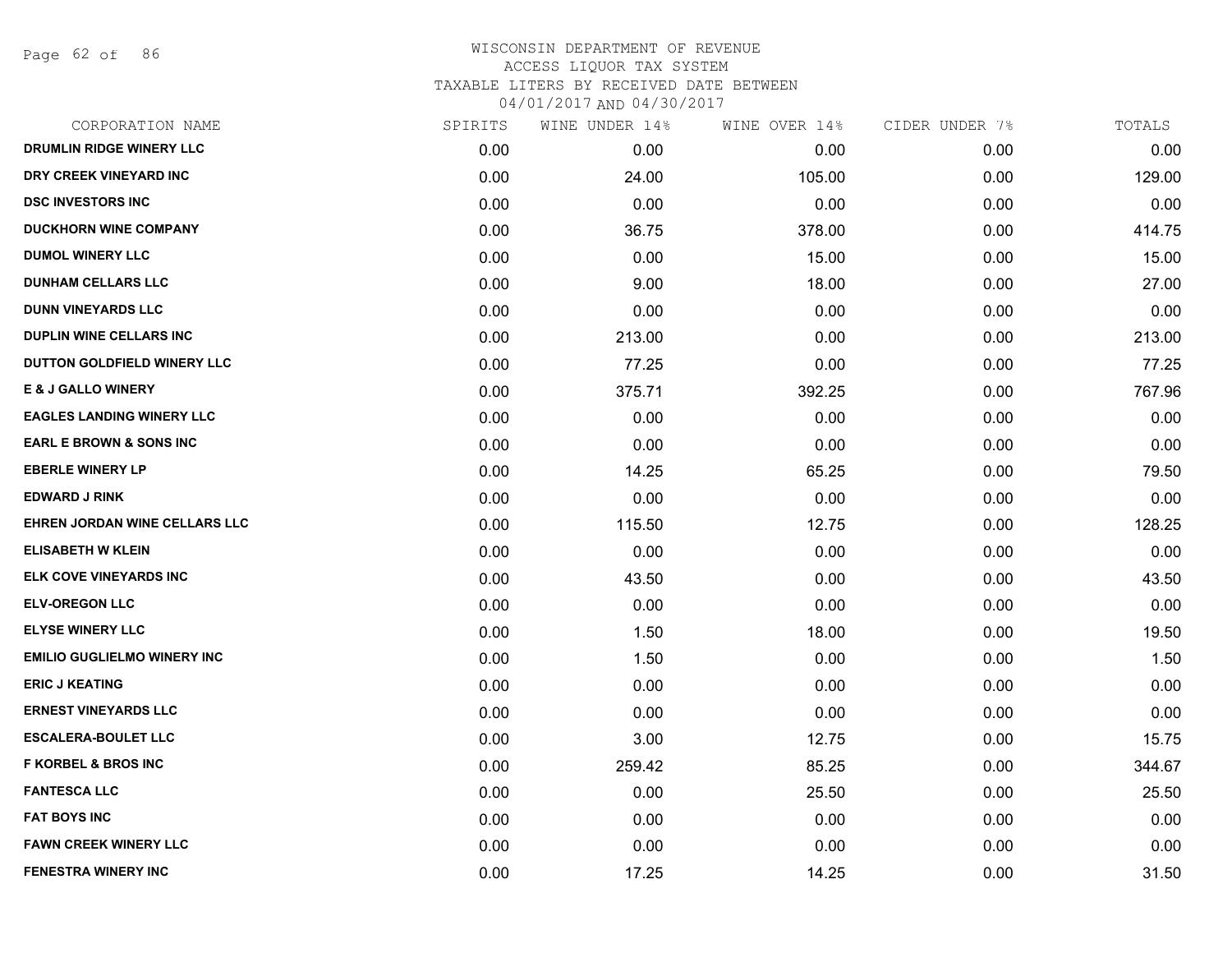Page 63 of 86

| CORPORATION NAME                                 | SPIRITS | WINE UNDER 14% | WINE OVER 14% | CIDER UNDER 7% | TOTALS |
|--------------------------------------------------|---------|----------------|---------------|----------------|--------|
| <b>FERMENTING CELLARS LLC</b>                    | 0.00    | 0.00           | 0.00          | 0.00           | 0.00   |
| <b>FERRARI CARANO VINEYARDS &amp; WINERY LLC</b> | 0.00    | 2.25           | 150.00        | 0.00           | 152.25 |
| <b>FETZER VINEYARDS</b>                          | 0.00    | 20.25          | 22.50         | 0.00           | 42.75  |
| <b>FIDDLEHEAD CELLARS LP</b>                     | 0.00    | 7.50           | 0.00          | 0.00           | 7.50   |
| <b>FIDELITAS WINES LLC</b>                       | 0.00    | 3.75           | 61.50         | 0.00           | 65.25  |
| <b>FIESTA VINEYARD &amp; WINERY LLC</b>          | 0.00    | 50.00          | 0.00          | 0.00           | 50.00  |
| <b>FINKELSTEIN VINEYARDS INC</b>                 | 0.00    | 6.00           | 16.13         | 0.00           | 22.13  |
| <b>FIRESTEED CORPORATION</b>                     | 0.00    | 12.00          | 0.00          | 0.00           | 12.00  |
| FISHER KING WINERY, LLC                          | 0.00    | 0.00           | 0.00          | 0.00           | 0.00   |
| <b>FISHER VINEYARDS</b>                          | 0.00    | 0.00           | 14.25         | 0.00           | 14.25  |
| <b>FIVE VINES LLC</b>                            | 0.00    | 0.00           | 2.25          | 0.00           | 2.25   |
| <b>FLORA SPRINGS WINE COMPANY</b>                | 0.00    | 9.00           | 144.75        | 0.00           | 153.75 |
| FLOWERS VINEYARD AND WINERY, LLC                 | 0.00    | 62.25          | 0.00          | 0.00           | 62.25  |
| <b>FLYING B VINEYARD LP</b>                      | 0.00    | 0.00           | 31.50         | 0.00           | 31.50  |
| FN CELLARS LLC                                   | 0.00    | 2.28           | 558.75        | 0.00           | 561.03 |
| <b>FOLEY ESTATES VINEYARD &amp; WINERY LLC</b>   | 0.00    | 4.50           | 21.00         | 0.00           | 25.50  |
| <b>FOLEY FAMILY WINES INC</b>                    | 0.00    | 77.25          | 240.75        | 0.00           | 318.00 |
| <b>FOLIO WINE COMPANY LLC</b>                    | 0.00    | 18.75          | 4.50          | 0.00           | 23.25  |
| FORT ROSS VINEYARD & WINERY LLC                  | 0.00    | 4.50           | 9.00          | 0.00           | 13.50  |
| <b>FOXEN VINEYARD INC</b>                        | 0.00    | 65.25          | 15.75         | 0.00           | 81.00  |
| <b>FRANCIS COPPOLA WINERY LLC</b>                | 0.00    | 443.62         | 244.50        | 0.00           | 688.12 |
| <b>FRANCISCAN VINEYARDS INC</b>                  | 0.00    | 122.25         | 435.38        | 0.00           | 557.63 |
| <b>FRANK FAMILY VINEYARDS LLC</b>                | 0.00    | 86.25          | 214.51        | 0.00           | 300.76 |
| <b>FRED C SCHERRER</b>                           | 0.00    | 0.00           | 9.00          | 0.00           | 9.00   |
| <b>FREIXENET SONOMA CAVES INC</b>                | 0.00    | 135.00         | 20.25         | 0.00           | 155.25 |
| <b>FREY VINEYARDS LTD</b>                        | 0.00    | 11.25          | 0.00          | 0.00           | 11.25  |
| <b>FROGS LEAP WINERY</b>                         | 0.00    | 182.25         | 0.00          | 0.00           | 182.25 |
| <b>FROGTOWN CELLARS LLP</b>                      | 0.00    | 4.50           | 0.00          | 0.00           | 4.50   |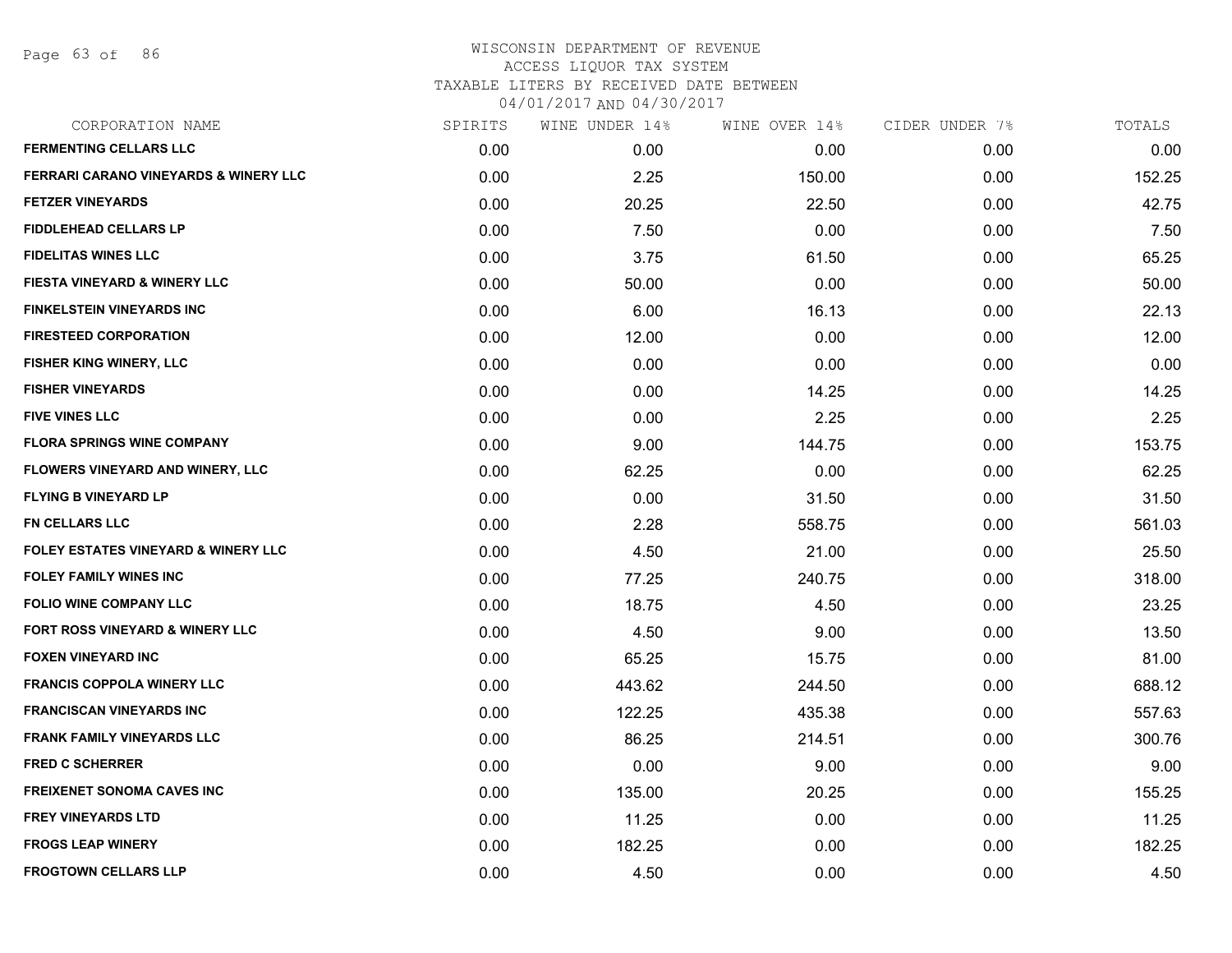Page 64 of 86

| CORPORATION NAME                           | SPIRITS | WINE UNDER 14% | WINE OVER 14% | CIDER UNDER 7% | TOTALS   |
|--------------------------------------------|---------|----------------|---------------|----------------|----------|
| FRUIT OF THE WOODS WINE CELLAR, INC.       | 0.00    | 0.00           | 0.00          | 0.00           | 0.00     |
| <b>FULCRUM WINES LLC</b>                   | 0.00    | 930.00         | 0.00          | 0.00           | 930.00   |
| <b>FULKERSON WINE CELLARS LLC</b>          | 0.00    | 0.00           | 0.00          | 0.00           | 0.00     |
| <b>FURTHERMORE LLC</b>                     | 0.00    | 0.75           | 2.25          | 0.00           | 3.00     |
| <b>G GRAHAM WINES INC</b>                  | 0.00    | 0.00           | 9.00          | 0.00           | 9.00     |
| <b>GALENA CELLARS INC</b>                  | 0.00    | 0.00           | 0.00          | 0.00           | 0.00     |
| <b>GALLICA WINES LLC</b>                   | 0.00    | 2.25           | 2.25          | 0.00           | 4.50     |
| <b>GAMBLE FAMILY VINEYARDS LLC</b>         | 0.00    | 11.25          | 67.50         | 0.00           | 78.75    |
| <b>GARROD TRUST</b>                        | 0.00    | 18.00          | 0.00          | 0.00           | 18.00    |
| <b>GARVIN HEIGHTS VINEYARDS, LLC</b>       | 0.00    | 0.00           | 0.00          | 0.00           | 0.00     |
| <b>GEARY MARKET INVESTMENT COMPANY LTD</b> | 0.00    | 33.75          | 9.00          | 0.00           | 42.75    |
| <b>GEMSTONE VINEYARDS LLC</b>              | 0.00    | 0.00           | 0.00          | 0.00           | 0.00     |
| <b>GENERATIONS OF SONOMA LLC</b>           | 0.00    | 3.75           | 36.75         | 0.00           | 40.50    |
| <b>GENESEO PARTNERS LP</b>                 | 0.00    | 0.00           | 4.50          | 0.00           | 4.50     |
| <b>GEORGE O HENDRY</b>                     | 0.00    | 21.00          | 63.75         | 0.00           | 84.75    |
| GERBER, GERBER & GERBER DISCLAIMER TRUST   | 0.00    | 32.25          | 0.75          | 0.00           | 33.00    |
| <b>GF WINES LLC</b>                        | 0.00    | 18.00          | 159.75        | 0.00           | 177.75   |
| <b>GIFT SERVICES INC</b>                   | 0.00    | 1,347.62       | 135.75        | 0.00           | 1,483.37 |
| <b>GLOBAL UNIVERSAL SRL</b>                | 0.00    | 0.00           | 0.00          | 0.00           | 0.00     |
| <b>GOLDIN INVESTMENT II INC</b>            | 0.00    | 0.00           | 9.00          | 0.00           | 9.00     |
| <b>GOLDRIDGEPINOT.COM LLC</b>              | 0.00    | 13.50          | 2.25          | 0.00           | 15.75    |
| <b>GOOD FOUNDATIONS INC</b>                | 0.00    | 48.75          | 0.00          | 0.00           | 48.75    |
| <b>GOOSE RIDGE LLC</b>                     | 0.00    | 0.00           | 22.50         | 0.00           | 22.50    |
| <b>GRAPE VISIONS LLC</b>                   | 0.00    | 0.00           | 7.50          | 0.00           | 7.50     |
| <b>GRAPESEED WINE FUND LLC</b>             | 0.00    | 3.00           | 1.50          | 0.00           | 4.50     |
| <b>GRASSINI FAMILY VINEYARDS LLC</b>       | 0.00    | 8.25           | 20.25         | 0.00           | 28.50    |
| <b>GREEN FAMILY WINERY LLC</b>             | 0.00    | 0.00           | 0.00          | 0.00           | 0.00     |
| <b>GRGICH HILLS CELLAR</b>                 | 0.00    | 6.00           | 177.00        | 0.00           | 183.00   |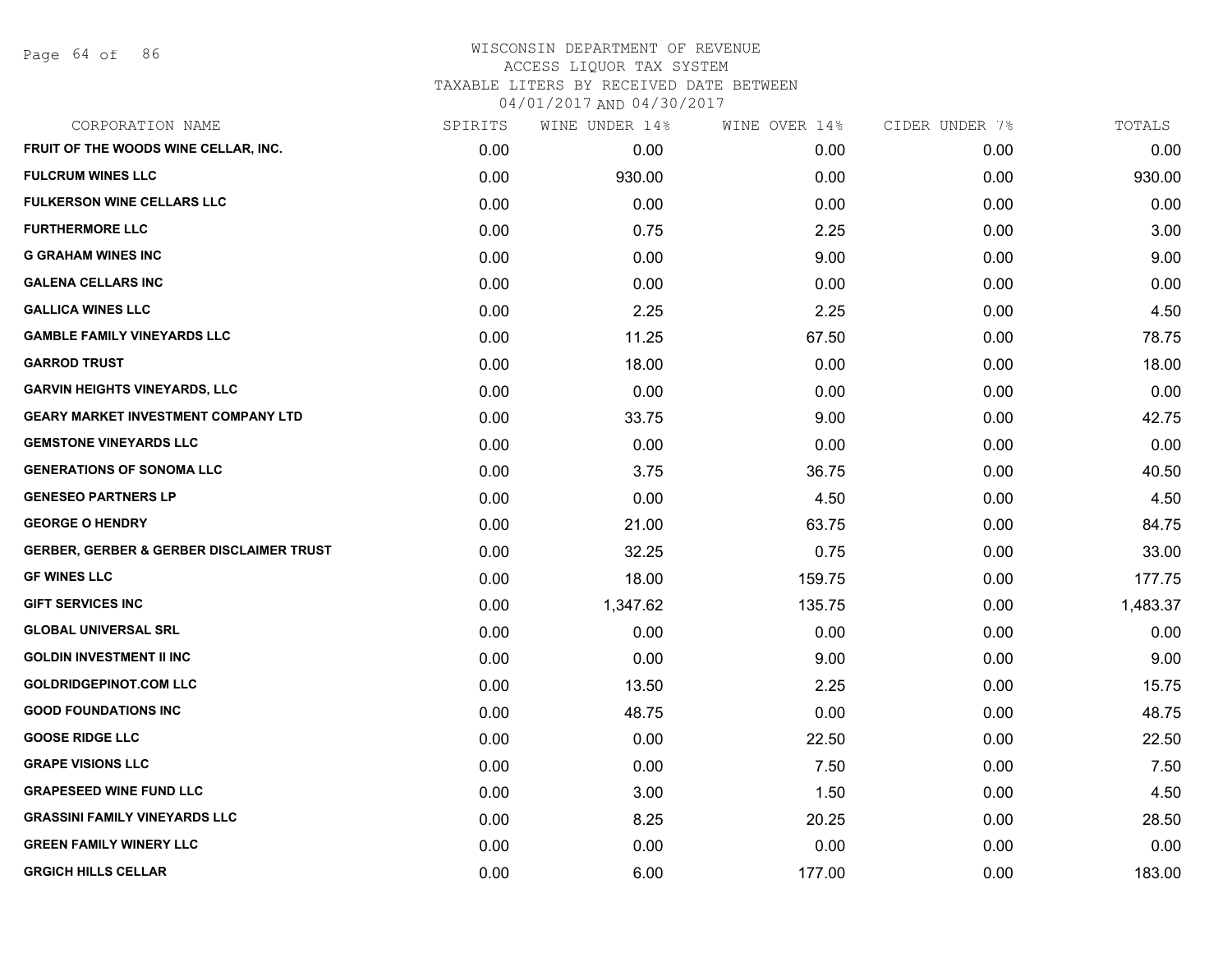Page 65 of 86

#### WISCONSIN DEPARTMENT OF REVENUE ACCESS LIQUOR TAX SYSTEM TAXABLE LITERS BY RECEIVED DATE BETWEEN

| CORPORATION NAME                        | SPIRITS | WINE UNDER 14% | WINE OVER 14% | CIDER UNDER 7% | TOTALS   |
|-----------------------------------------|---------|----------------|---------------|----------------|----------|
| <b>GRIEB OPTIMAL WINECRAFTING LLC</b>   | 0.00    | 5.25           | 0.00          | 0.00           | 5.25     |
| <b>GROTH VINEYARDS &amp; WINERY LLC</b> | 0.00    | 0.00           | 24.00         | 0.00           | 24.00    |
| <b>GULLETT &amp; GULLETT</b>            | 0.00    | 27.75          | 17.00         | 0.00           | 44.75    |
| H DE V LLC                              | 0.00    | 0.00           | 0.00          | 0.00           | 0.00     |
| <b>HAFNER VINEYARD LLC</b>              | 0.00    | 184.50         | 0.00          | 0.00           | 184.50   |
| <b>HAGAFEN CELLARS INC</b>              | 0.00    | 1,717.05       | 0.00          | 0.00           | 1,717.05 |
| <b>HAHN ESTATE</b>                      | 0.00    | 1.50           | 60.00         | 0.00           | 61.50    |
| <b>HALF KRAKT LLC</b>                   | 0.00    | 0.00           | 0.00          | 0.00           | 0.00     |
| <b>HALL WINES LLC</b>                   | 0.00    | 0.38           | 448.50        | 0.00           | 448.88   |
| <b>HALTER WINERY LLC</b>                | 0.00    | 0.00           | 0.00          | 0.00           | 0.00     |
| <b>HAMEL FAMILY WINES LLC</b>           | 0.00    | 0.75           | 65.25         | 0.00           | 66.00    |
| <b>HAMMLER WINE CORP</b>                | 0.00    | 0.00           | 0.00          | 0.00           | 0.00     |
| HANDLEY CELLARS LIMITED PARTNERSHIP     | 0.00    | 48.75          | 9.75          | 0.00           | 58.50    |
| <b>HANNA WINERY INC</b>                 | 0.00    | 64.50          | 57.00         | 0.00           | 121.50   |
| <b>HARALD TOMESCH</b>                   | 0.00    | 0.00           | 0.00          | 0.00           | 0.00     |
| <b>HARBOR RIDGE WINERY INC.</b>         | 0.00    | 0.00           | 0.00          | 0.00           | 0.00     |
| <b>HARLAN ESTATE WINERY INC</b>         | 0.00    | 0.00           | 129.00        | 0.00           | 129.00   |
| <b>HARMELL CELLARS LLC</b>              | 0.00    | 5.20           | 0.00          | 0.00           | 5.20     |
| <b>HARRIS &amp; HARRIS</b>              | 0.00    | 3.00           | 1.50          | 0.00           | 4.50     |
| <b>HARRY &amp; DAVID HOLDINGS INC</b>   | 0.00    | 155.25         | 36.25         | 0.00           | 191.50   |
| <b>HARTWELL VINEYARDS LLC</b>           | 0.00    | 0.00           | 0.00          | 0.00           | 0.00     |
| <b>HAWKES LLC</b>                       | 0.00    | 60.75          | 92.25         | 0.00           | 153.00   |
| <b>HDD LLC</b>                          | 0.00    | 169.50         | 240.75        | 0.00           | 410.25   |
| <b>HEITZ WINE CELLARS</b>               | 0.00    | 18.75          | 96.00         | 0.00           | 114.75   |
| <b>HEMISPHERE WINE COMPANY INC</b>      | 0.00    | 12.00          | 85.50         | 0.00           | 97.50    |
| <b>HERB LAMB VINEYARDS, LLC</b>         | 0.00    | 0.00           | 0.00          | 0.00           | 0.00     |
| <b>HERDIE BAISDEN</b>                   | 0.00    | 0.00           | 0.00          | 0.00           | 0.00     |
| <b>HERON HILL VINEYARDS INC</b>         | 0.00    | 10.50          | 0.00          | 0.00           | 10.50    |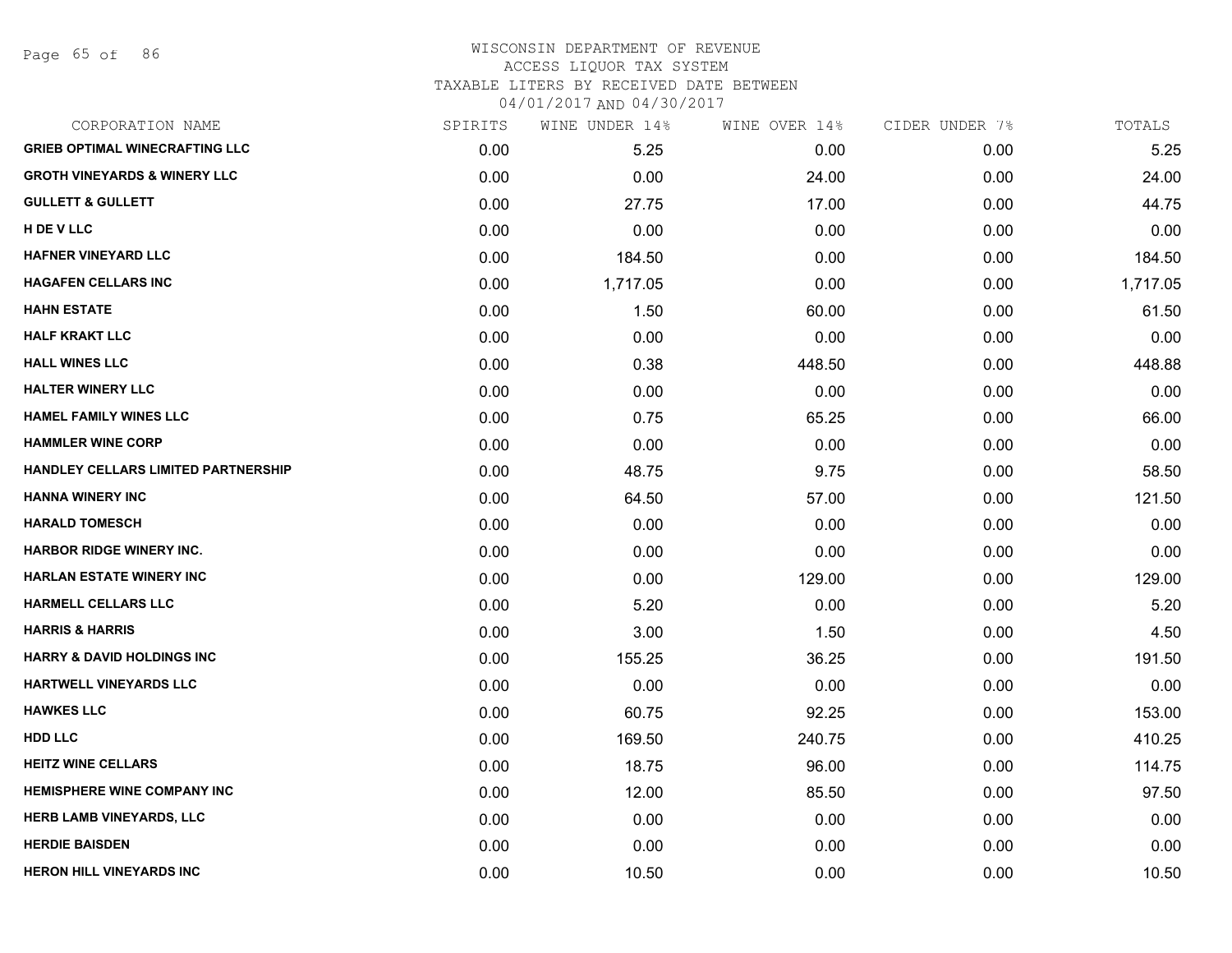Page 66 of 86

| <b>HERRERA &amp; HERRERA</b><br>0.00<br>0.00<br>27.00<br>0.00<br><b>HESTAN VINEYARDS LLC</b><br>0.00<br>0.00<br>7.50<br>0.00<br><b>HILL ESTATES INC</b><br>0.00<br>5.25<br>83.25<br>0.00<br><b>HIRSCH WINERY LLC</b><br>0.00<br>26.25<br>0.00<br>0.00<br><b>HOFFMAN AND HOFFMAN</b><br>3.00<br>0.00<br>0.00<br>0.00<br><b>HOLLYS HILL VINEYARDS LLC</b><br>0.00<br>0.00<br>33.00<br>0.00<br><b>HONIG VINEYARD AND WINERY LLC</b><br>0.00<br>13.18<br>28.18<br>0.00<br><b>HOOKSTONE INC.</b><br>0.00<br>0.00<br>0.00<br>0.00<br><b>HOPE WINE LLC</b><br>0.00<br>240.38<br>3.75<br>0.00<br><b>HOUDINI INC</b><br>0.00<br>441.00<br>105.00<br>0.00<br><b>HOURGLASS WINE COMPANY INC</b><br>0.00<br>0.00<br>18.00<br>0.00<br><b>HUNEEUS VINTNERS LLC</b><br>0.00<br>0.00<br>295.50<br>0.00<br>HUNT COUNTRY VINEYARDS LLC<br>0.00<br>0.75<br>0.00<br>0.00<br><b>HUSCH VINEYARDS INC</b><br>0.00<br>148.50<br>20.25<br>0.00<br><b>INCEPTION WINES LLC</b><br>0.00<br>0.00<br>0.00<br>0.00<br><b>INMAN FAMILY WINES LLC</b><br>0.00<br>54.75<br>11.25<br>0.00<br><b>INVESTOR'S OF AMERICA LP</b><br>0.00<br>12.00<br>4.50<br>0.00<br><b>IRON HORSE VINEYARDS LP</b><br>0.00<br>151.50<br>33.75<br>0.00<br><b>ISENHOWER CELLARS LLC</b><br>0.00<br>3.00<br>15.00<br>0.00<br><b>ISLAND ORCHARD CIDER LLC</b><br>0.00<br>0.00<br>0.00<br>0.00<br><b>ISR VINEYARDS ASSOCIATION</b><br>0.00<br>0.00<br>9.00<br>0.00<br><b>J CELLARS INVESTMENTS LLC</b><br>0.00<br>0.00<br>0.00<br>0.00<br><b>J LOHR WINERY CORP</b><br>0.00<br>37.50<br>21.00<br>0.00<br><b>J PEDRONCELLI WINERY</b><br>0.00<br>6.00<br>110.25<br>0.00<br><b>J RICKARDS WINERY LLC</b><br>0.00<br>96.75<br>0.00<br>0.00<br><b>J.W. THOMAS LLC</b><br>0.00<br>0.00<br>4.50<br>0.00<br><b>J3 WINE PARTNERS LLC</b><br>0.00<br>0.00<br>57.75<br>0.00<br>JACK JOHN INVESTMENTS INC<br>0.00<br>0.00<br>22.50<br>0.00 | CORPORATION NAME | SPIRITS | WINE UNDER 14% | WINE OVER 14% | CIDER UNDER 7% | TOTALS |
|----------------------------------------------------------------------------------------------------------------------------------------------------------------------------------------------------------------------------------------------------------------------------------------------------------------------------------------------------------------------------------------------------------------------------------------------------------------------------------------------------------------------------------------------------------------------------------------------------------------------------------------------------------------------------------------------------------------------------------------------------------------------------------------------------------------------------------------------------------------------------------------------------------------------------------------------------------------------------------------------------------------------------------------------------------------------------------------------------------------------------------------------------------------------------------------------------------------------------------------------------------------------------------------------------------------------------------------------------------------------------------------------------------------------------------------------------------------------------------------------------------------------------------------------------------------------------------------------------------------------------------------------------------------------------------------------------------------------------------------------------------------------------------------------------------------------------------------------------------------------|------------------|---------|----------------|---------------|----------------|--------|
|                                                                                                                                                                                                                                                                                                                                                                                                                                                                                                                                                                                                                                                                                                                                                                                                                                                                                                                                                                                                                                                                                                                                                                                                                                                                                                                                                                                                                                                                                                                                                                                                                                                                                                                                                                                                                                                                      |                  |         |                |               |                | 27.00  |
|                                                                                                                                                                                                                                                                                                                                                                                                                                                                                                                                                                                                                                                                                                                                                                                                                                                                                                                                                                                                                                                                                                                                                                                                                                                                                                                                                                                                                                                                                                                                                                                                                                                                                                                                                                                                                                                                      |                  |         |                |               |                | 7.50   |
|                                                                                                                                                                                                                                                                                                                                                                                                                                                                                                                                                                                                                                                                                                                                                                                                                                                                                                                                                                                                                                                                                                                                                                                                                                                                                                                                                                                                                                                                                                                                                                                                                                                                                                                                                                                                                                                                      |                  |         |                |               |                | 88.50  |
|                                                                                                                                                                                                                                                                                                                                                                                                                                                                                                                                                                                                                                                                                                                                                                                                                                                                                                                                                                                                                                                                                                                                                                                                                                                                                                                                                                                                                                                                                                                                                                                                                                                                                                                                                                                                                                                                      |                  |         |                |               |                | 26.25  |
|                                                                                                                                                                                                                                                                                                                                                                                                                                                                                                                                                                                                                                                                                                                                                                                                                                                                                                                                                                                                                                                                                                                                                                                                                                                                                                                                                                                                                                                                                                                                                                                                                                                                                                                                                                                                                                                                      |                  |         |                |               |                | 3.00   |
|                                                                                                                                                                                                                                                                                                                                                                                                                                                                                                                                                                                                                                                                                                                                                                                                                                                                                                                                                                                                                                                                                                                                                                                                                                                                                                                                                                                                                                                                                                                                                                                                                                                                                                                                                                                                                                                                      |                  |         |                |               |                | 33.00  |
|                                                                                                                                                                                                                                                                                                                                                                                                                                                                                                                                                                                                                                                                                                                                                                                                                                                                                                                                                                                                                                                                                                                                                                                                                                                                                                                                                                                                                                                                                                                                                                                                                                                                                                                                                                                                                                                                      |                  |         |                |               |                | 41.36  |
|                                                                                                                                                                                                                                                                                                                                                                                                                                                                                                                                                                                                                                                                                                                                                                                                                                                                                                                                                                                                                                                                                                                                                                                                                                                                                                                                                                                                                                                                                                                                                                                                                                                                                                                                                                                                                                                                      |                  |         |                |               |                | 0.00   |
|                                                                                                                                                                                                                                                                                                                                                                                                                                                                                                                                                                                                                                                                                                                                                                                                                                                                                                                                                                                                                                                                                                                                                                                                                                                                                                                                                                                                                                                                                                                                                                                                                                                                                                                                                                                                                                                                      |                  |         |                |               |                | 244.13 |
|                                                                                                                                                                                                                                                                                                                                                                                                                                                                                                                                                                                                                                                                                                                                                                                                                                                                                                                                                                                                                                                                                                                                                                                                                                                                                                                                                                                                                                                                                                                                                                                                                                                                                                                                                                                                                                                                      |                  |         |                |               |                | 546.00 |
|                                                                                                                                                                                                                                                                                                                                                                                                                                                                                                                                                                                                                                                                                                                                                                                                                                                                                                                                                                                                                                                                                                                                                                                                                                                                                                                                                                                                                                                                                                                                                                                                                                                                                                                                                                                                                                                                      |                  |         |                |               |                | 18.00  |
|                                                                                                                                                                                                                                                                                                                                                                                                                                                                                                                                                                                                                                                                                                                                                                                                                                                                                                                                                                                                                                                                                                                                                                                                                                                                                                                                                                                                                                                                                                                                                                                                                                                                                                                                                                                                                                                                      |                  |         |                |               |                | 295.50 |
|                                                                                                                                                                                                                                                                                                                                                                                                                                                                                                                                                                                                                                                                                                                                                                                                                                                                                                                                                                                                                                                                                                                                                                                                                                                                                                                                                                                                                                                                                                                                                                                                                                                                                                                                                                                                                                                                      |                  |         |                |               |                | 0.75   |
|                                                                                                                                                                                                                                                                                                                                                                                                                                                                                                                                                                                                                                                                                                                                                                                                                                                                                                                                                                                                                                                                                                                                                                                                                                                                                                                                                                                                                                                                                                                                                                                                                                                                                                                                                                                                                                                                      |                  |         |                |               |                | 168.75 |
|                                                                                                                                                                                                                                                                                                                                                                                                                                                                                                                                                                                                                                                                                                                                                                                                                                                                                                                                                                                                                                                                                                                                                                                                                                                                                                                                                                                                                                                                                                                                                                                                                                                                                                                                                                                                                                                                      |                  |         |                |               |                | 0.00   |
|                                                                                                                                                                                                                                                                                                                                                                                                                                                                                                                                                                                                                                                                                                                                                                                                                                                                                                                                                                                                                                                                                                                                                                                                                                                                                                                                                                                                                                                                                                                                                                                                                                                                                                                                                                                                                                                                      |                  |         |                |               |                | 66.00  |
|                                                                                                                                                                                                                                                                                                                                                                                                                                                                                                                                                                                                                                                                                                                                                                                                                                                                                                                                                                                                                                                                                                                                                                                                                                                                                                                                                                                                                                                                                                                                                                                                                                                                                                                                                                                                                                                                      |                  |         |                |               |                | 16.50  |
|                                                                                                                                                                                                                                                                                                                                                                                                                                                                                                                                                                                                                                                                                                                                                                                                                                                                                                                                                                                                                                                                                                                                                                                                                                                                                                                                                                                                                                                                                                                                                                                                                                                                                                                                                                                                                                                                      |                  |         |                |               |                | 185.25 |
|                                                                                                                                                                                                                                                                                                                                                                                                                                                                                                                                                                                                                                                                                                                                                                                                                                                                                                                                                                                                                                                                                                                                                                                                                                                                                                                                                                                                                                                                                                                                                                                                                                                                                                                                                                                                                                                                      |                  |         |                |               |                | 18.00  |
|                                                                                                                                                                                                                                                                                                                                                                                                                                                                                                                                                                                                                                                                                                                                                                                                                                                                                                                                                                                                                                                                                                                                                                                                                                                                                                                                                                                                                                                                                                                                                                                                                                                                                                                                                                                                                                                                      |                  |         |                |               |                | 0.00   |
|                                                                                                                                                                                                                                                                                                                                                                                                                                                                                                                                                                                                                                                                                                                                                                                                                                                                                                                                                                                                                                                                                                                                                                                                                                                                                                                                                                                                                                                                                                                                                                                                                                                                                                                                                                                                                                                                      |                  |         |                |               |                | 9.00   |
|                                                                                                                                                                                                                                                                                                                                                                                                                                                                                                                                                                                                                                                                                                                                                                                                                                                                                                                                                                                                                                                                                                                                                                                                                                                                                                                                                                                                                                                                                                                                                                                                                                                                                                                                                                                                                                                                      |                  |         |                |               |                | 0.00   |
|                                                                                                                                                                                                                                                                                                                                                                                                                                                                                                                                                                                                                                                                                                                                                                                                                                                                                                                                                                                                                                                                                                                                                                                                                                                                                                                                                                                                                                                                                                                                                                                                                                                                                                                                                                                                                                                                      |                  |         |                |               |                | 58.50  |
|                                                                                                                                                                                                                                                                                                                                                                                                                                                                                                                                                                                                                                                                                                                                                                                                                                                                                                                                                                                                                                                                                                                                                                                                                                                                                                                                                                                                                                                                                                                                                                                                                                                                                                                                                                                                                                                                      |                  |         |                |               |                | 116.25 |
|                                                                                                                                                                                                                                                                                                                                                                                                                                                                                                                                                                                                                                                                                                                                                                                                                                                                                                                                                                                                                                                                                                                                                                                                                                                                                                                                                                                                                                                                                                                                                                                                                                                                                                                                                                                                                                                                      |                  |         |                |               |                | 96.75  |
|                                                                                                                                                                                                                                                                                                                                                                                                                                                                                                                                                                                                                                                                                                                                                                                                                                                                                                                                                                                                                                                                                                                                                                                                                                                                                                                                                                                                                                                                                                                                                                                                                                                                                                                                                                                                                                                                      |                  |         |                |               |                | 4.50   |
|                                                                                                                                                                                                                                                                                                                                                                                                                                                                                                                                                                                                                                                                                                                                                                                                                                                                                                                                                                                                                                                                                                                                                                                                                                                                                                                                                                                                                                                                                                                                                                                                                                                                                                                                                                                                                                                                      |                  |         |                |               |                | 57.75  |
|                                                                                                                                                                                                                                                                                                                                                                                                                                                                                                                                                                                                                                                                                                                                                                                                                                                                                                                                                                                                                                                                                                                                                                                                                                                                                                                                                                                                                                                                                                                                                                                                                                                                                                                                                                                                                                                                      |                  |         |                |               |                | 22.50  |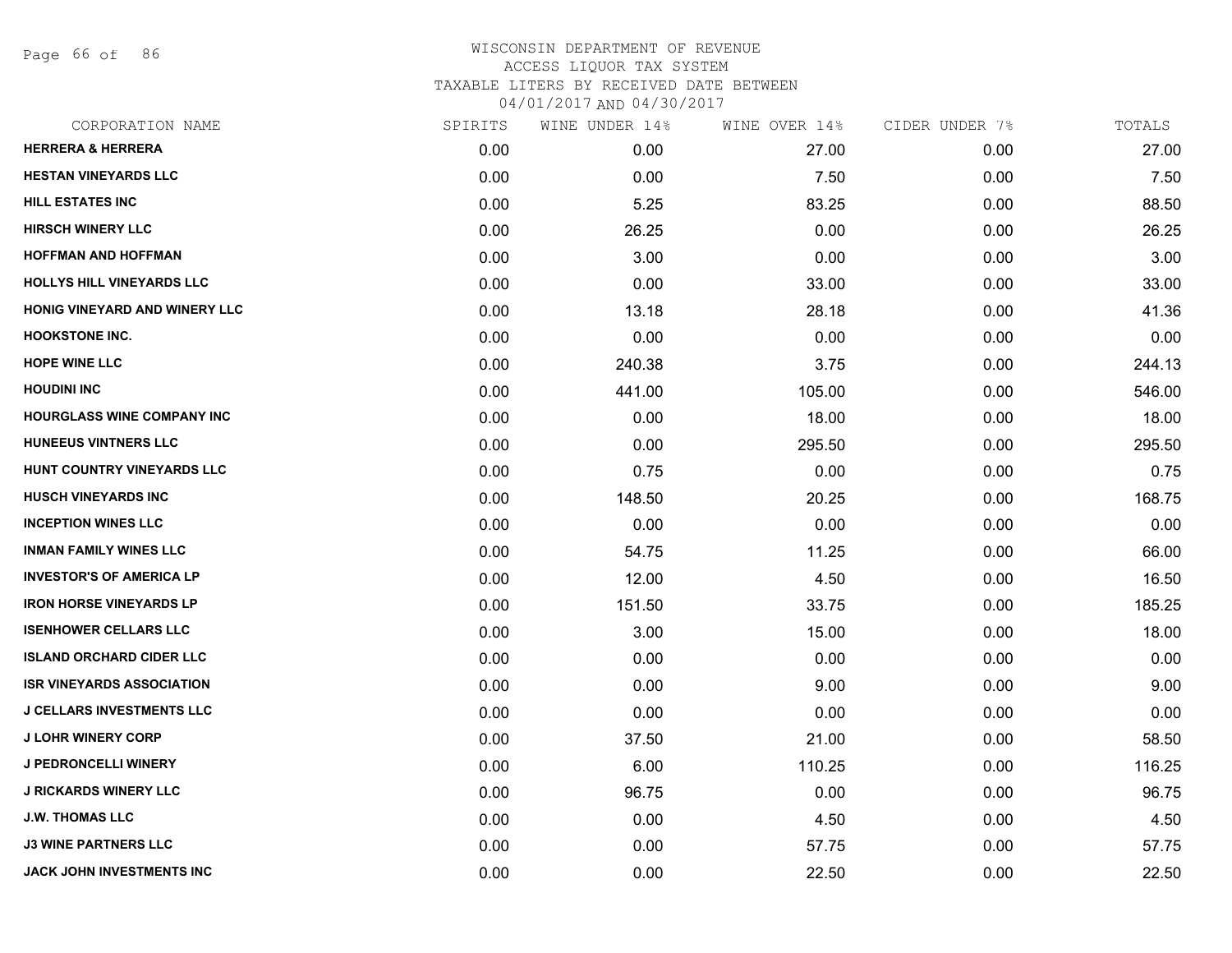Page 67 of 86

| CORPORATION NAME                      | SPIRITS | WINE UNDER 14% | WINE OVER 14% | CIDER UNDER 7% | TOTALS   |
|---------------------------------------|---------|----------------|---------------|----------------|----------|
| <b>JACKSON FAMILY WINES INC</b>       | 0.00    | 209.63         | 1,115.25      | 0.00           | 1,324.88 |
| <b>JACKSON WINE LLC</b>               | 0.00    | 0.00           | 0.00          | 0.00           | 0.00     |
| <b>JACKSON WINERY &amp; VINEYARDS</b> | 0.00    | 0.00           | 0.00          | 0.00           | 0.00     |
| <b>JACUZZI FAMILY VINEYARDS LLC</b>   | 0.00    | 81.00          | 137.25        | 0.00           | 218.25   |
| <b>JAM CELLARS INC</b>                | 0.00    | 2.25           | 3.75          | 0.00           | 6.00     |
| <b>JAMES L LAMBERT</b>                | 0.00    | 0.00           | 0.00          | 0.00           | 0.00     |
| <b>JAMES P PROSSER</b>                | 0.00    | 0.00           | 0.00          | 0.00           | 0.00     |
| <b>JAZMIN ENTERPRISES</b>             | 0.00    | 0.00           | 18.00         | 0.00           | 18.00    |
| <b>JB GEORGE LLC</b>                  | 0.00    | 0.00           | 2.25          | 0.00           | 2.25     |
| <b>JC CELLARS INC</b>                 | 0.00    | 0.00           | 18.00         | 0.00           | 18.00    |
| <b>JEFFERY M GORDON</b>               | 0.00    | 5.25           | 1.50          | 0.00           | 6.75     |
| <b>JEFFREY L STOEGER</b>              | 0.00    | 0.00           | 0.00          | 0.00           | 0.00     |
| <b>JENNIFER L JACKSON-HARTFORD</b>    | 0.00    | 2.25           | 162.75        | 0.00           | 165.00   |
| <b>JESSUP CELLARS HOLDING CO LLC</b>  | 0.00    | 0.00           | 88.88         | 0.00           | 88.88    |
| <b>JM CELLARS COMPANY</b>             | 0.00    | 0.00           | 0.00          | 0.00           | 0.00     |
| <b>J-NH WINE GROUP LLC</b>            | 0.00    | 0.00           | 0.00          | 0.00           | 0.00     |
| JOHN ANTHONY VINEYARDS LLC            | 0.00    | 0.00           | 4.50          | 0.00           | 4.50     |
| <b>JOHN E NICOLOZAKES</b>             | 0.00    | 1.50           | 0.00          | 0.00           | 1.50     |
| <b>JOHN M STEWART</b>                 | 0.00    | 0.00           | 4.50          | 0.00           | 4.50     |
| <b>JONATHAN DALE</b>                  | 0.00    | 0.00           | 0.00          | 0.00           | 0.00     |
| <b>JONES FAMILY WINERY LLC</b>        | 0.00    | 0.00           | 0.00          | 0.00           | 0.00     |
| <b>JOSEPH ALEXANDER VILLICANA II</b>  | 0.00    | 0.00           | 9.00          | 0.00           | 9.00     |
| <b>JOSEPH CALLOW</b>                  | 0.00    | 0.00           | 0.00          | 0.00           | 0.00     |
| <b>JOSEPH CALLOW</b>                  | 0.00    | 0.00           | 0.00          | 0.00           | 0.00     |
| JOSEPH PHELPS VINEYARDS LLC           | 0.00    | 8.25           | 234.75        | 0.00           | 243.00   |
| <b>JOSEPH STALLER</b>                 | 0.00    | 0.00           | 0.00          | 0.00           | 0.00     |
| <b>JOSEPH WYNIMKO</b>                 | 0.00    | 0.00           | 0.00          | 0.00           | 0.00     |
| <b>JOYCE VINEYARDS LLC</b>            | 0.00    | 0.00           | 0.00          | 0.00           | 0.00     |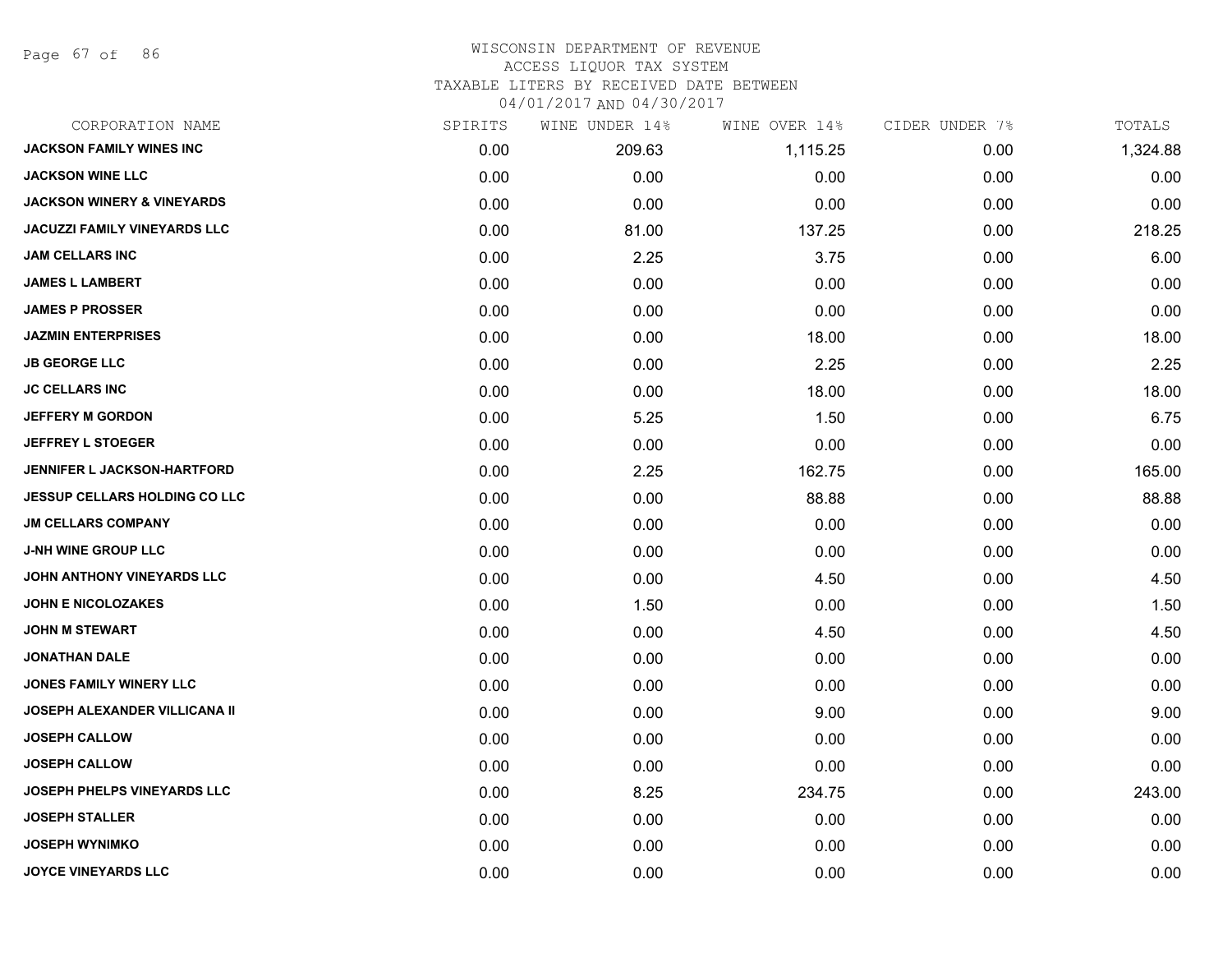Page 68 of 86

# WISCONSIN DEPARTMENT OF REVENUE ACCESS LIQUOR TAX SYSTEM TAXABLE LITERS BY RECEIVED DATE BETWEEN

| CORPORATION NAME                         | SPIRITS | WINE UNDER 14% | WINE OVER 14% | CIDER UNDER 7% | TOTALS   |
|------------------------------------------|---------|----------------|---------------|----------------|----------|
| <b>JRV LLC</b>                           | 0.00    | 0.00           | 6.75          | 0.00           | 6.75     |
| JUDD FAMILY VINEYARDS LP                 | 0.00    | 0.00           | 3.75          | 0.00           | 3.75     |
| JULIE A ANDRZEJCZAK                      | 0.00    | 0.00           | 0.00          | 0.00           | 0.00     |
| <b>JUSTIN VINEYARDS &amp; WINERY LLC</b> | 0.00    | 1.50           | 144.75        | 0.00           | 146.25   |
| <b>JVW CORPORATION</b>                   | 0.00    | 48.75          | 0.00          | 0.00           | 48.75    |
| <b>K VINTNERS LLC</b>                    | 0.00    | 0.00           | 0.00          | 0.00           | 0.00     |
| <b>KACHINA CELLARS LLC</b>               | 0.00    | 1,641.37       | 1,476.75      | 0.00           | 3,118.12 |
| <b>KAMEN WINES LLC</b>                   | 0.00    | 0.00           | 47.25         | 0.00           | 47.25    |
| <b>KANGARU ENTERPRISES LLC</b>           | 0.00    | 0.00           | 2.25          | 0.00           | 2.25     |
| <b>KB WINES LLC</b>                      | 0.00    | 0.00           | 361.50        | 0.00           | 361.50   |
| <b>KEEVER VINEYARDS LLC</b>              | 0.00    | 0.00           | 40.50         | 0.00           | 40.50    |
| <b>KEN BROWN WINES LLC</b>               | 0.00    | 1.50           | 7.50          | 0.00           | 9.00     |
| <b>KENEFICK RANCHES WINERY LLC</b>       | 0.00    | 0.00           | 2.25          | 0.00           | 2.25     |
| <b>KENT HUMPHREY</b>                     | 0.00    | 27.75          | 70.50         | 0.00           | 98.25    |
| KENWARD FAMILY VINEYARDS, LLC            | 0.00    | 0.00           | 0.00          | 0.00           | 0.00     |
| <b>KENZO ESTATE INC</b>                  | 0.00    | 0.00           | 1.50          | 0.00           | 1.50     |
| <b>KERWIN ESTATE LLC</b>                 | 0.00    | 0.00           | 30.75         | 0.00           | 30.75    |
| <b>KESTREL PROPERTIES LLC</b>            | 0.00    | 0.00           | 0.00          | 0.00           | 0.00     |
| <b>KING ESTATE WINERY LP</b>             | 0.00    | 11.25          | 8.25          | 0.00           | 19.50    |
| KISTLER VINEYARDS, LLC                   | 0.00    | 0.00           | 114.00        | 0.00           | 114.00   |
| <b>KLEIN FOODS INC</b>                   | 0.00    | 47.25          | 207.00        | 0.00           | 254.25   |
| <b>KNIGHTS BRIDGE WINERY LLC</b>         | 0.00    | 0.00           | 0.00          | 0.00           | 0.00     |
| <b>KOEHLER WINERY LLC</b>                | 0.00    | 15.75          | 21.00         | 0.00           | 36.75    |
| <b>KONSTANTIN D FRANK &amp; SONS</b>     | 0.00    | 9.02           | 0.00          | 0.00           | 9.02     |
| <b>KOPRI INC</b>                         | 0.00    | 0.00           | 0.00          | 0.00           | 0.00     |
| <b>KRUPP BROTHERS LLC</b>                | 0.00    | 0.00           | 15.75         | 0.00           | 15.75    |
| <b>KSSM LLC</b>                          | 0.00    | 105.00         | 247.50        | 0.00           | 352.50   |
| <b>KT WINECO LLC</b>                     | 0.00    | 0.00           | 4.50          | 0.00           | 4.50     |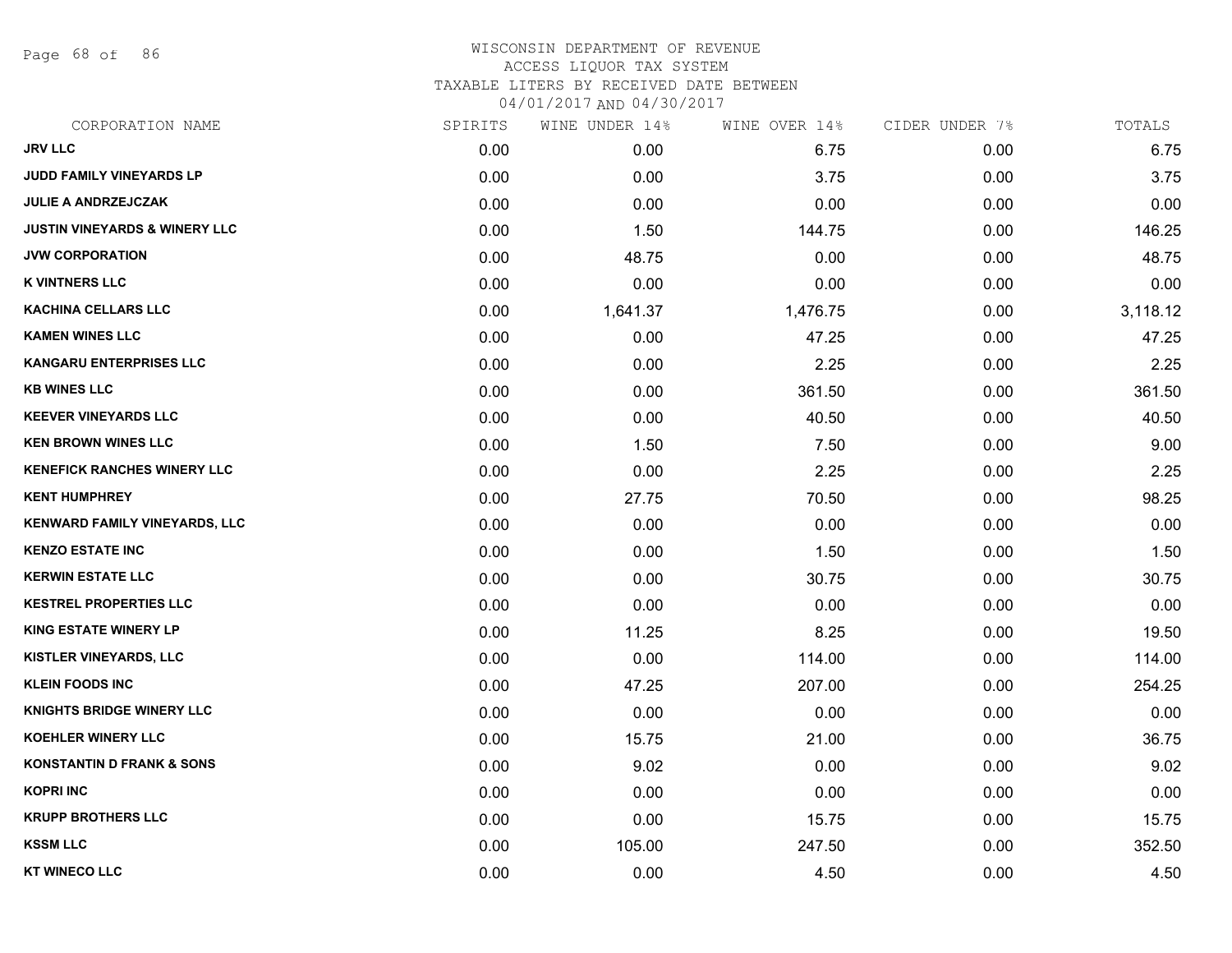Page 69 of 86

#### WISCONSIN DEPARTMENT OF REVENUE ACCESS LIQUOR TAX SYSTEM TAXABLE LITERS BY RECEIVED DATE BETWEEN

| CORPORATION NAME                                  | SPIRITS | WINE UNDER 14% | WINE OVER 14% | CIDER UNDER 7% | TOTALS   |
|---------------------------------------------------|---------|----------------|---------------|----------------|----------|
| <b>KULETO VILLA LLC</b>                           | 0.00    | 13.50          | 129.00        | 0.00           | 142.50   |
| <b>KUNDE ENTERPRISES INC.</b>                     | 0.00    | 57.00          | 245.63        | 0.00           | 302.63   |
| <b>LC WINE</b>                                    | 0.00    | 0.00           | 73.50         | 0.00           | 73.50    |
| L FOPPIANO WINE CO INC                            | 0.00    | 3.00           | 27.00         | 0.00           | 30.00    |
| <b>L18 WINES LLC</b>                              | 0.00    | 3,204.45       | 691.95        | 0.00           | 3,896.40 |
| <b>LADERA WINERY LLC</b>                          | 0.00    | 9.00           | 82.50         | 0.00           | 91.50    |
| <b>LAETITIA VINEYARD &amp; WINERY INC</b>         | 0.00    | 22.50          | 104.25        | 0.00           | 126.75   |
| <b>LAGUNA OAKS VINEYARD &amp; WINERY INC</b>      | 0.00    | 19.50          | 1.50          | 0.00           | 21.00    |
| <b>LAIL VINEYARDS LLC</b>                         | 0.00    | 0.00           | 15.00         | 0.00           | 15.00    |
| <b>LAIRD FAMILY ESTATE LLC</b>                    | 0.00    | 0.00           | 27.00         | 0.00           | 27.00    |
| <b>LAKE NOKOMIS CRANBERRIES INC</b>               | 0.00    | 0.00           | 0.00          | 0.00           | 0.00     |
| <b>LAMBERT BRIDGE WINERY INC</b>                  | 0.00    | 0.00           | 264.00        | 0.00           | 264.00   |
| <b>LANCASTER ESTATE VINEYARD &amp; WINERY LLC</b> | 0.00    | 0.00           | 39.00         | 0.00           | 39.00    |
| <b>LANGE WINERY LLC</b>                           | 0.00    | 40.50          | 9.00          | 0.00           | 49.50    |
| <b>LANGETWINS WINE CO INC</b>                     | 0.00    | 17.25          | 4.50          | 0.00           | 21.75    |
| <b>LARKMEAD VINEYARDS INC</b>                     | 0.00    | 0.00           | 114.00        | 0.00           | 114.00   |
| <b>LARSON &amp; LARSON</b>                        | 0.00    | 0.00           | 0.00          | 0.00           | 0.00     |
| <b>LARSON FAMILY WINERY INC</b>                   | 0.00    | 9.00           | 45.00         | 0.00           | 54.00    |
| <b>LASSETER FAMILY WINERY LLC</b>                 | 0.00    | 0.00           | 0.00          | 0.00           | 0.00     |
| <b>LATITUDE BEVERAGE COMPANY</b>                  | 0.00    | 1.50           | 40.50         | 0.00           | 42.00    |
| LAUTENBACH'S ORCHARD COUNTRY INC                  | 0.00    | 0.00           | 0.00          | 0.00           | 0.00     |
| <b>LAVA SPRINGS INC</b>                           | 0.00    | 0.00           | 21.00         | 0.00           | 21.00    |
| <b>LAW ESTATE WINES</b>                           | 0.00    | 7.50           | 48.75         | 0.00           | 56.25    |
| <b>LAWER FAMILY WINERY INC</b>                    | 0.00    | 0.00           | 0.00          | 0.00           | 0.00     |
| LE CEP II INC                                     | 0.00    | 16.50          | 0.00          | 0.00           | 16.50    |
| <b>LEDGE STONE VINEYARDS LLC</b>                  | 0.00    | 0.00           | 0.00          | 0.00           | 0.00     |
| LEFT COAST CELLARS LLC                            | 0.00    | 0.00           | 0.00          | 0.00           | 0.00     |
| <b>LEMELSON WINERY LLC</b>                        | 0.00    | 0.00           | 0.00          | 0.00           | 0.00     |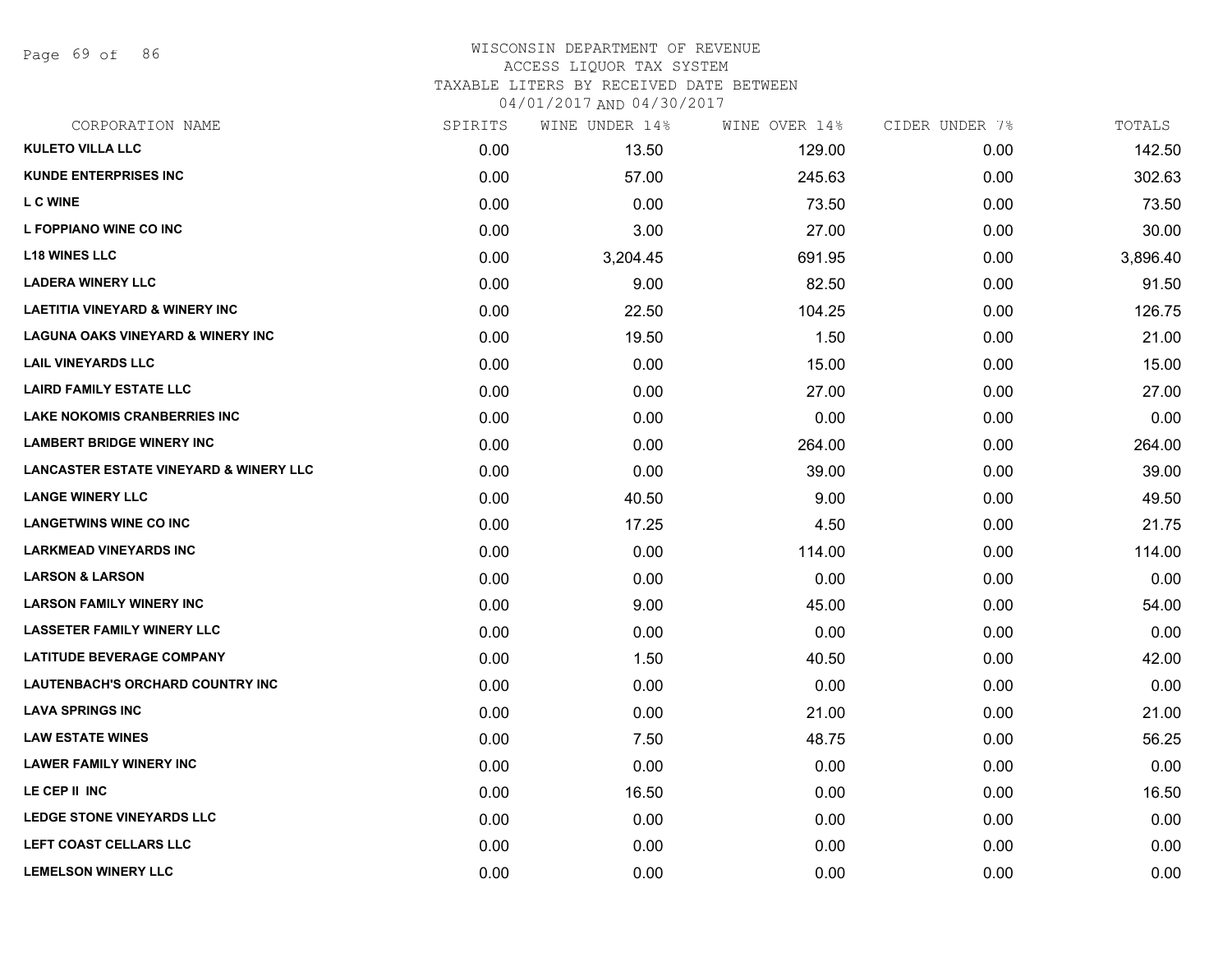Page 70 of 86

# WISCONSIN DEPARTMENT OF REVENUE ACCESS LIQUOR TAX SYSTEM TAXABLE LITERS BY RECEIVED DATE BETWEEN

| CORPORATION NAME                          | SPIRITS | WINE UNDER 14% | WINE OVER 14% | CIDER UNDER 7% | TOTALS |
|-------------------------------------------|---------|----------------|---------------|----------------|--------|
| <b>LEONARDINI FAMILY WINERY LLC</b>       | 0.00    | 0.75           | 93.88         | 0.00           | 94.63  |
| <b>LEONESSE CELLARS LLC</b>               | 0.00    | 54.00          | 33.00         | 0.00           | 87.00  |
| <b>LEVIATHAN WINE COMPANY LLC</b>         | 0.00    | 0.00           | 0.00          | 0.00           | 0.00   |
| LIFE IS SHORT! LLC                        | 0.00    | 0.00           | 0.00          | 0.00           | 0.00   |
| <b>LION NATHAN USA INC</b>                | 0.00    | 82.50          | 221.25        | 0.00           | 303.75 |
| <b>LIONS PEAK</b>                         | 0.00    | 0.00           | 0.00          | 0.00           | 0.00   |
| <b>LLOYD W DAVIS</b>                      | 0.00    | 0.00           | 9.00          | 0.00           | 9.00   |
| <b>LOBO WINES LLC</b>                     | 0.00    | 0.00           | 0.00          | 0.00           | 0.00   |
| LONG MEADOW RANCH WINERY INC              | 0.00    | 36.75          | 12.00         | 0.00           | 48.75  |
| <b>LONG SHADOWS VINTNERS LLC</b>          | 0.00    | 0.00           | 30.00         | 0.00           | 30.00  |
| <b>LONGBOARD VINEYARDS LLC</b>            | 0.00    | 1.50           | 7.50          | 0.00           | 9.00   |
| <b>LONGORIA &amp; LONGORIA</b>            | 0.00    | 10.50          | 5.25          | 0.00           | 15.75  |
| <b>LONZ WINERY INC</b>                    | 0.00    | 18.00          | 0.00          | 0.00           | 18.00  |
| <b>LORIMAR WINERY INC</b>                 | 0.00    | 3.00           | 19.50         | 0.00           | 22.50  |
| <b>LOST ISLAND WINE LLC</b>               | 0.00    | 0.00           | 0.00          | 0.00           | 0.00   |
| <b>LOUIDAR LLC</b>                        | 0.00    | 4.50           | 33.00         | 0.00           | 37.50  |
| <b>LOWDEN SCHOOLHOUSE CORPORATION</b>     | 0.00    | 0.00           | 69.00         | 0.00           | 69.00  |
| <b>LUCAS &amp; LEWELLEN VINEYARDS INC</b> | 0.00    | 17.25          | 18.50         | 0.00           | 35.75  |
| <b>LUNA VINEYARDS INC</b>                 | 0.00    | 12.00          | 34.50         | 0.00           | 46.50  |
| <b>LYNFRED WINERY INC</b>                 | 0.00    | 20.75          | 25.00         | 0.00           | 45.75  |
| <b>LYNMAR WINERY LLC</b>                  | 0.00    | 0.00           | 0.00          | 0.00           | 0.00   |
| <b>M.A.C. WINES, LLC</b>                  | 0.00    | 4.50           | 2.25          | 0.00           | 6.75   |
| <b>MADRIGAL FAMILY WINERY LLC</b>         | 0.00    | 39.75          | 18.75         | 0.00           | 58.50  |
| <b>MADRONA VINEYARDS LP</b>               | 0.00    | 0.00           | 24.75         | 0.00           | 24.75  |
| <b>MAKK WINE LLC</b>                      | 0.00    | 15.75          | 0.00          | 0.00           | 15.75  |
| <b>MANO'S INC</b>                         | 0.00    | 0.00           | 0.00          | 0.00           | 0.00   |
| <b>MARGERUM WINE COMPANY INC</b>          | 0.00    | 1.50           | 0.75          | 0.00           | 2.25   |
| <b>MARIA A KLEIN</b>                      | 0.00    | 0.00           | 0.00          | 0.00           | 0.00   |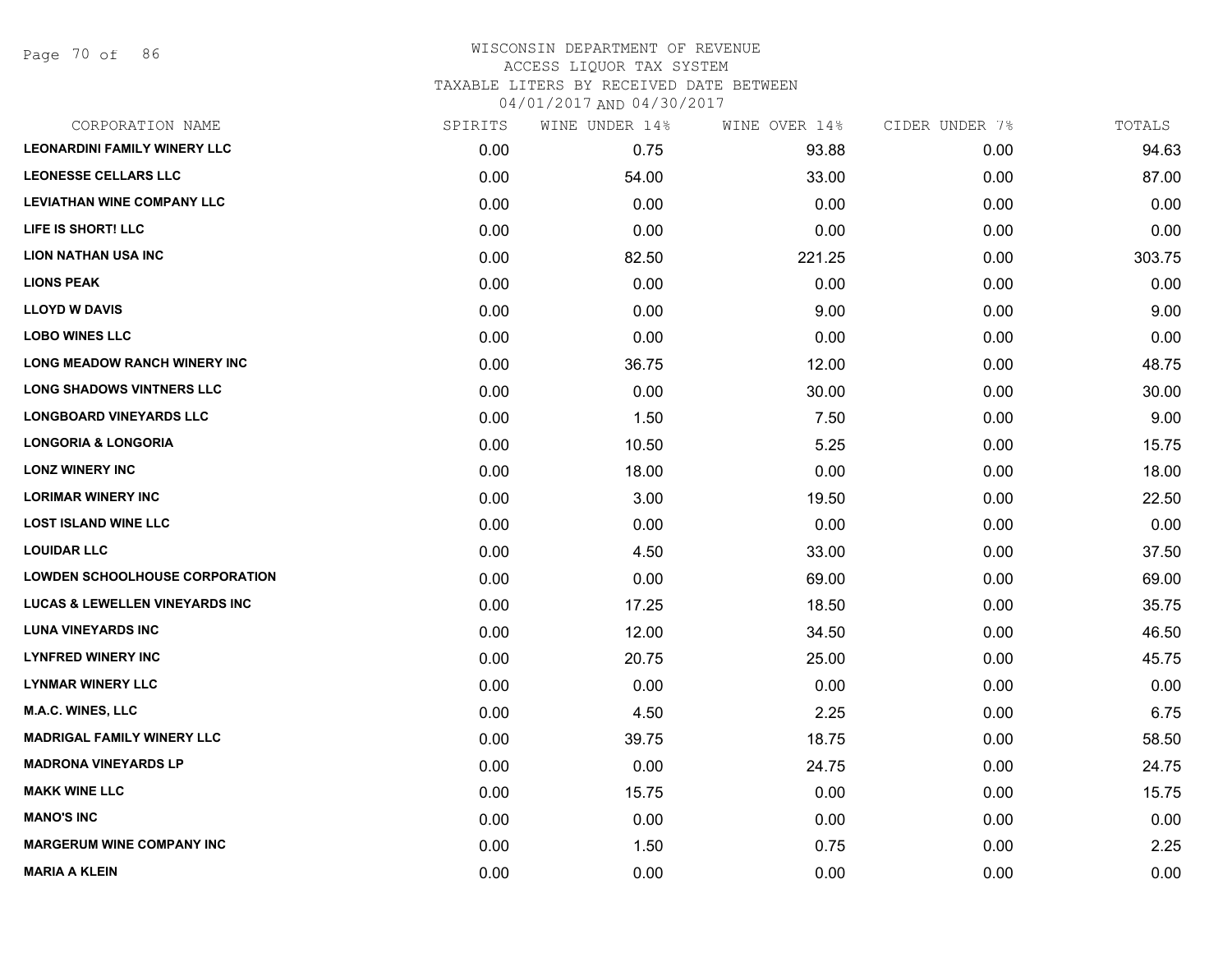Page 71 of 86

#### WISCONSIN DEPARTMENT OF REVENUE ACCESS LIQUOR TAX SYSTEM TAXABLE LITERS BY RECEIVED DATE BETWEEN

| CORPORATION NAME                               | SPIRITS | WINE UNDER 14% | WINE OVER 14% | CIDER UNDER 7% | TOTALS |
|------------------------------------------------|---------|----------------|---------------|----------------|--------|
| <b>MARIETTA CELLARS INC</b>                    | 0.00    | 11.25          | 116.25        | 0.00           | 127.50 |
| <b>MARION J WEGLARZ AND MARLYS A BOCK PTRS</b> | 0.00    | 0.00           | 0.00          | 0.00           | 0.00   |
| <b>MARK HEROLD</b>                             | 0.00    | 1.50           | 3.00          | 0.00           | 4.50   |
| <b>MARKHAM VINEYARDS</b>                       | 0.00    | 17.25          | 75.00         | 0.00           | 92.25  |
| <b>MARTIN E SELL</b>                           | 0.00    | 0.00           | 0.00          | 0.00           | 0.00   |
| <b>MARTIN RAY WINERY INC</b>                   | 0.00    | 31.50          | 17.25         | 0.00           | 48.75  |
| <b>MARTINELLI WINERY INC</b>                   | 0.00    | 0.00           | 256.50        | 0.00           | 256.50 |
| <b>MATHY WINERY LLC</b>                        | 0.00    | 405.00         | 26.26         | 0.00           | 431.26 |
| <b>MATTHEW RICK</b>                            | 0.00    | 0.00           | 0.00          | 0.00           | 0.00   |
| <b>MATTHIAS A PIPPIG &amp; JAMIE M KINSER</b>  | 0.00    | 0.00           | 0.00          | 0.00           | 0.00   |
| <b>MAUI WINE LTD</b>                           | 0.00    | 116.25         | 7.89          | 0.00           | 124.14 |
| <b>MAURITSON FAMILY WINERY</b>                 | 0.00    | 14.25          | 141.75        | 0.00           | 156.00 |
| <b>MAYACAMAS VINEYARDS</b>                     | 0.00    | 3.00           | 0.00          | 0.00           | 3.00   |
| <b>MAYNARD J KEENAN</b>                        | 0.00    | 36.75          | 0.00          | 0.00           | 36.75  |
| <b>MCILQUHAM LLC</b>                           | 0.00    | 0.00           | 0.00          | 0.00           | 0.00   |
| MCKAHN FAMILY CELLARS, LLC                     | 0.00    | 0.00           | 196.56        | 0.00           | 196.56 |
| <b>MCMENAMINS INC</b>                          | 0.00    | 0.00           | 0.00          | 0.00           | 0.00   |
| <b>MCNAB RIDGE WINERY LLC</b>                  | 0.00    | 10.50          | 34.50         | 0.00           | 45.00  |
| <b>MELROSE CELLARS LLC</b>                     | 0.00    | 0.00           | 0.00          | 0.00           | 0.00   |
| <b>MELVILLE VINEYARDS SOUTH LLC</b>            | 0.00    | 0.00           | 0.00          | 0.00           | 0.00   |
| <b>MENDOCINO WINE GROUP LLC</b>                | 0.00    | 99.75          | 60.75         | 0.00           | 160.50 |
| <b>MER ET SOLEIL LLC</b>                       | 0.00    | 0.00           | 9.00          | 0.00           | 9.00   |
| <b>MERCER WINE ESTATES LLC</b>                 | 0.00    | 0.00           | 0.00          | 0.00           | 0.00   |
| <b>MEREDITH VINEYARD ESTATE INC</b>            | 0.00    | 0.00           | 74.25         | 0.00           | 74.25  |
| <b>MERRYVALE VINEYARDS LLC</b>                 | 0.00    | 25.50          | 190.50        | 0.00           | 216.00 |
| <b>MERSHONIAN CIDERY LLC</b>                   | 0.00    | 0.00           | 0.00          | 0.00           | 0.00   |
| <b>METROPOLITAN WINES LLC</b>                  | 0.00    | 0.00           | 0.00          | 0.00           | 0.00   |
| <b>METTLER WINES LLC</b>                       | 0.00    | 0.00           | 54.00         | 0.00           | 54.00  |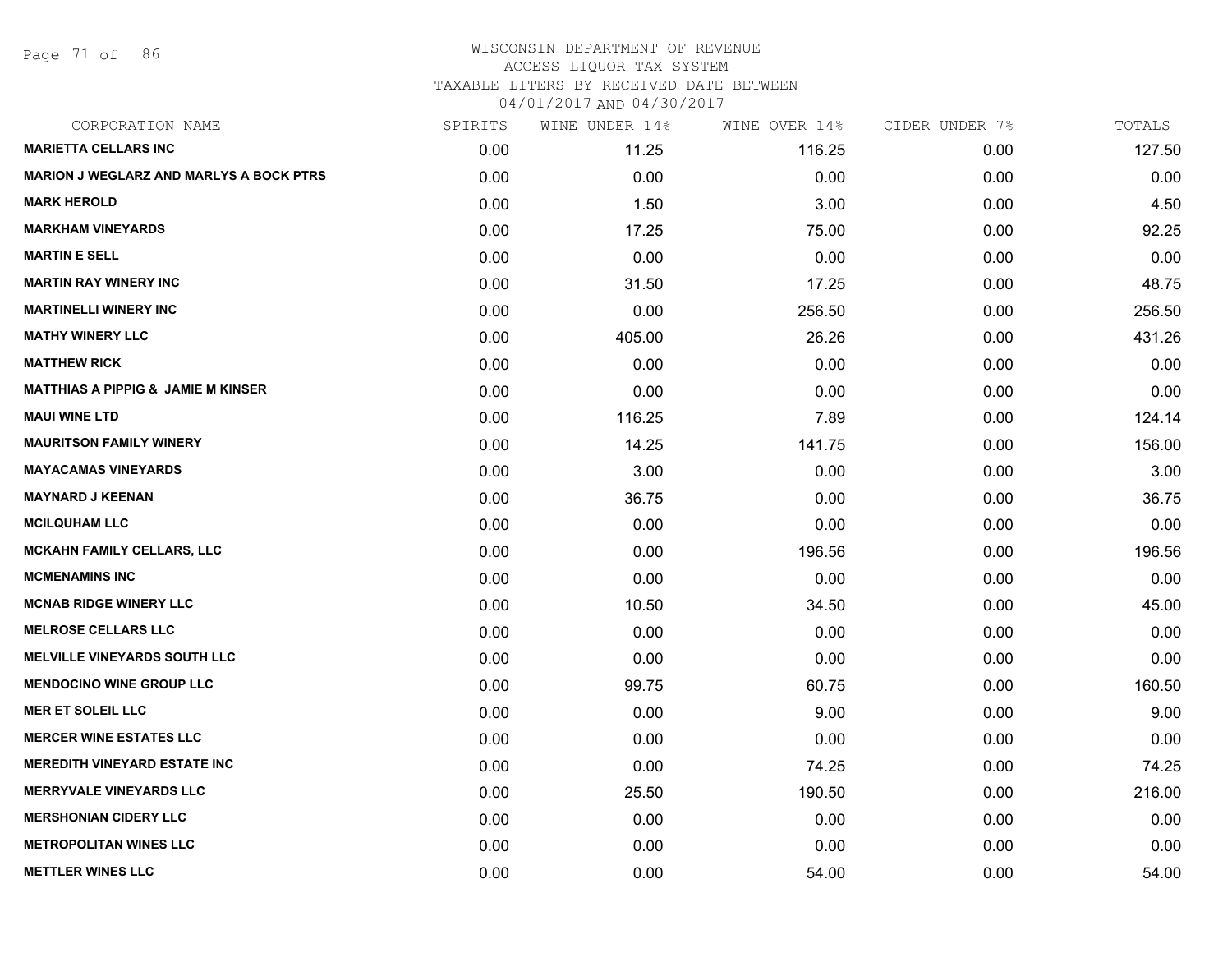Page 72 of 86

| CORPORATION NAME                                   | SPIRITS | WINE UNDER 14% | WINE OVER 14% | CIDER UNDER 7% | TOTALS    |
|----------------------------------------------------|---------|----------------|---------------|----------------|-----------|
| <b>MEV CORPORATION</b>                             | 0.00    | 0.00           | 0.00          | 0.00           | 0.00      |
| <b>MEYER CELLARS LLC</b>                           | 0.00    | 0.00           | 0.00          | 0.00           | 0.00      |
| <b>MICHEAL DASHE</b>                               | 0.00    | 0.00           | 0.00          | 0.00           | 0.00      |
| <b>MIDDLETON FAMILY WINES LLC</b>                  | 0.00    | 43.50          | 6.00          | 0.00           | 49.50     |
| <b>MIDNIGHT CELLARS INC</b>                        | 0.00    | 0.00           | 34.50         | 0.00           | 34.50     |
| <b>MILDARA BLASS INC</b>                           | 0.00    | 4,152.38       | 500.25        | 0.00           | 4,652.63  |
| <b>MILLBROOK WINERY INC</b>                        | 0.00    | 3.00           | 0.00          | 0.00           | 3.00      |
| <b>MINER FAMILY WINERY LLC</b>                     | 0.00    | 0.00           | 159.00        | 0.00           | 159.00    |
| <b>MINNESOTAS FINEST FERMENTED PRODUCTS</b>        | 0.00    | 0.00           | 0.00          | 0.00           | 0.00      |
| <b>MIRA WINERY LLC</b>                             | 0.00    | 0.00           | 9.00          | 0.00           | 9.00      |
| <b>MIRAMONT ESTATE VINEYARDS &amp; WINERY INC.</b> | 0.00    | 0.00           | 0.00          | 0.00           | 0.00      |
| <b>MIRASOL WINE LLC</b>                            | 0.00    | 9.00           | 9.00          | 0.00           | 18.00     |
| <b>MODERN DEVELOPMENT COMPANY</b>                  | 0.00    | 0.00           | 68.25         | 0.00           | 68.25     |
| <b>MOLLYDOOKER INTERNATIONAL LLC</b>               | 0.00    | 0.00           | 12.00         | 0.00           | 12.00     |
| <b>MONTICELLO CELLARS INC</b>                      | 0.00    | 0.00           | 65.25         | 0.00           | 65.25     |
| <b>MONTINORE VINEYARDS LIMITED</b>                 | 0.00    | 2.25           | 0.00          | 0.00           | 2.25      |
| <b>MORCHELLA WINE CELLARS LLC</b>                  | 0.00    | 3.00           | 11.25         | 2.25           | 16.50     |
| <b>MOSHIN VINEYARDS INC</b>                        | 0.00    | 9.00           | 58.50         | 0.00           | 67.50     |
| <b>MULLIGAN &amp; MULLIGAN</b>                     | 0.00    | 20.25          | 0.00          | 0.00           | 20.25     |
| <b>MUNCH &amp; FOX</b>                             | 0.00    | 1.50           | 6.00          | 0.00           | 7.50      |
| <b>MUNSON BRIDGE WINERY INC</b>                    | 0.00    | 0.00           | 0.00          | 0.00           | 0.00      |
| <b>MUSETTA WINERY, LLC</b>                         | 0.00    | 0.00           | 0.00          | 0.00           | 0.00      |
| <b>NCWGINC</b>                                     | 0.00    | 0.00           | 0.00          | 0.00           | 0.00      |
| <b>NAKED WINES LLC</b>                             | 0.00    | 378.00         | 47.25         | 0.00           | 425.25    |
| <b>NAKEDWINES.COM INC</b>                          | 0.00    | 18,132.75      | 12,527.25     | 0.00           | 30,660.00 |
| <b>NAVARRE CELLARS LTD</b>                         | 0.00    | 2.25           | 9.00          | 0.00           | 11.25     |
| <b>NAVARRO VINEYARDS, LLC</b>                      | 0.00    | 403.49         | 69.00         | 0.00           | 472.49    |
| <b>NEVADA WINE CELLARS INC</b>                     | 0.00    | 33.75          | 0.75          | 0.00           | 34.50     |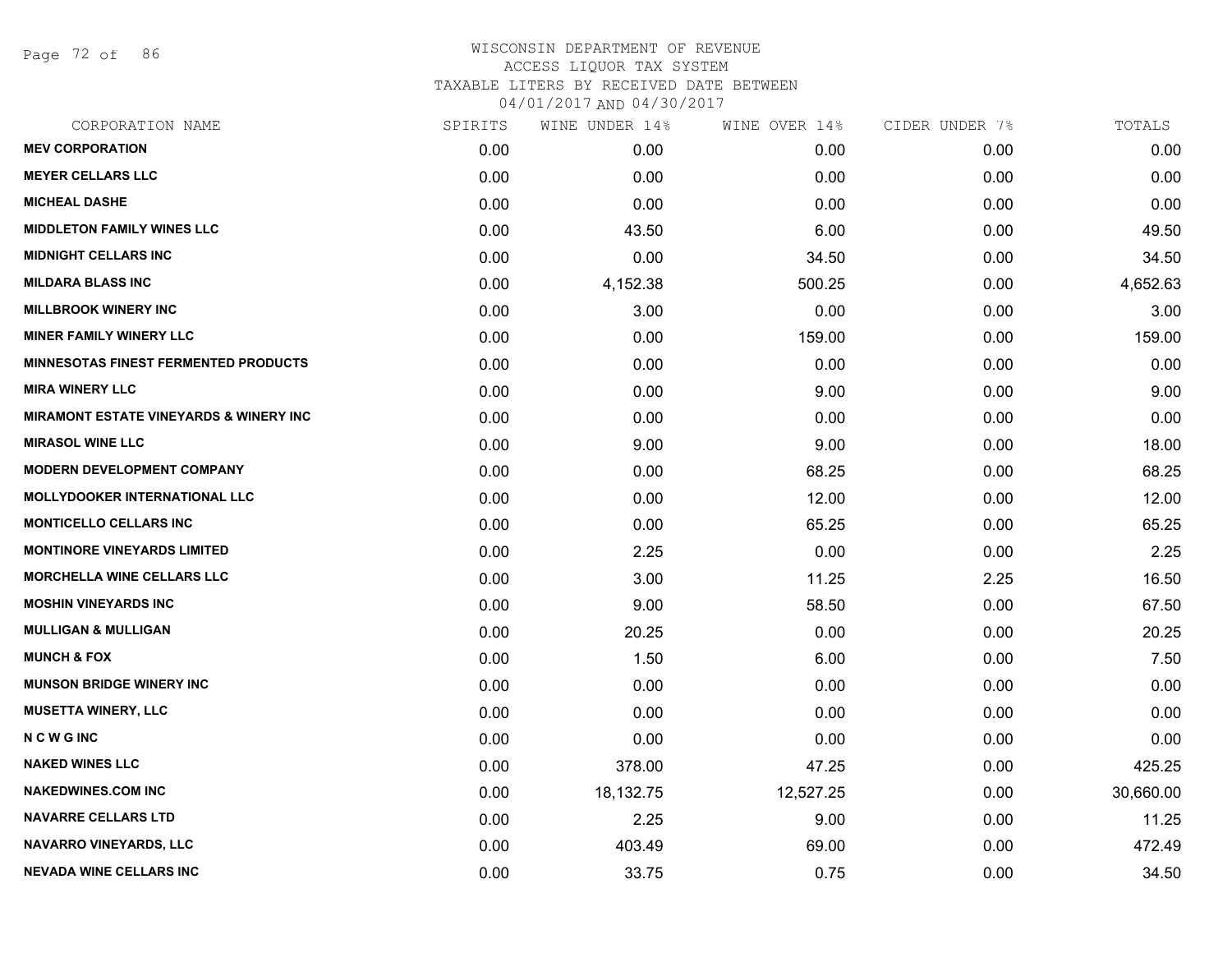Page 73 of 86

#### WISCONSIN DEPARTMENT OF REVENUE ACCESS LIQUOR TAX SYSTEM

TAXABLE LITERS BY RECEIVED DATE BETWEEN

04/01/2017 AND 04/30/2017

| CORPORATION NAME                  | SPIRITS | WINE UNDER 14% | WINE OVER 14% | CIDER UNDER 7% | TOTALS |
|-----------------------------------|---------|----------------|---------------|----------------|--------|
| <b>NEW VAVIN INC</b>              | 0.00    | 73.50          | 252.00        | 0.00           | 325.50 |
| <b>NEWTON VINEYARD LLC</b>        | 0.00    | 47.25          | 1.50          | 0.00           | 48.75  |
| <b>NICALI, LLC</b>                | 0.00    | 810.00         | 0.00          | 0.00           | 810.00 |
| <b>NICHOLSON RANCH LLC</b>        | 0.00    | 0.00           | 52.50         | 0.00           | 52.50  |
| NIEBAUM-COPPOLA ESTATE WINERY LP  | 0.00    | 0.75           | 394.50        | 0.00           | 395.25 |
| <b>NORTHLEAF WINERY, LLC</b>      | 0.00    | 0.00           | 0.00          | 0.00           | 0.00   |
| <b>NOVA WINES, INC.</b>           | 0.00    | 6.00           | 6.00          | 0.00           | 12.00  |
| <b>NV AWG LTD</b>                 | 0.00    | 42.00          | 42.00         | 0.00           | 84.00  |
| <b>NW WINE COMPANY LLC</b>        | 0.00    | 15.00          | 1.50          | 0.00           | 16.50  |
| OAK RIDGE WINERY LLC              | 0.00    | 24.75          | 0.00          | 0.00           | 24.75  |
| <b>OAKVILLE HILLS CELLARS INC</b> | 0.00    | 0.00           | 14.25         | 0.00           | 14.25  |
| <b>OAKVILLE RANCH WINERY INC</b>  | 0.00    | 0.00           | 4.50          | 0.00           | 4.50   |
| <b>OAT HILL CORPORATION</b>       | 0.00    | 0.00           | 54.00         | 0.00           | 54.00  |
| <b>OBRIEN FAMILY VINEYARD LLC</b> | 0.00    | 0.00           | 159.75        | 0.00           | 159.75 |
| <b>OGB PARTNERS LLC</b>           | 0.00    | 5.25           | 26.63         | 0.00           | 31.88  |
| OLD VINE WINE PARTNERS LLC        | 0.00    | 0.00           | 72.75         | 0.00           | 72.75  |
| <b>OLIVER WINE COMPANY INC</b>    | 0.00    | 98.63          | 1.13          | 0.00           | 99.76  |
| <b>OPOLO WINES LP</b>             | 0.00    | 2.25           | 182.25        | 0.00           | 184.50 |
| <b>OPUS ONE WINERY LLC</b>        | 0.00    | 0.00           | 12.75         | 0.00           | 12.75  |
| <b>ORCA PROPERTIES LLC</b>        | 0.00    | 7.50           | 0.00          | 0.00           | 7.50   |
| <b>ORFILA VINEYARDS INC</b>       | 0.00    | 4.50           | 48.00         | 0.00           | 52.50  |
| ORIN SWIFT CELLARS LLC            | 0.00    | 0.00           | 0.00          | 0.00           | 0.00   |
| <b>O'SHAUGHNESSY DEL OSO LLC</b>  | 0.00    | 0.00           | 37.50         | 0.00           | 37.50  |
| <b>OWEN ROE LLC</b>               | 0.00    | 6.75           | 12.75         | 0.00           | 19.50  |
| <b>PAHLMEYER LLC</b>              | 0.00    | 0.00           | 72.00         | 0.00           | 72.00  |
| PALI WINE COMPANY LP              | 0.00    | 7.50           | 64.50         | 0.00           | 72.00  |
| PALOMA VINEYARD LLC               | 0.00    | 0.00           | 0.00          | 0.00           | 0.00   |
| PARAGON VINEYARD CO INC           | 0.00    | 2.25           | 23.25         | 0.00           | 25.50  |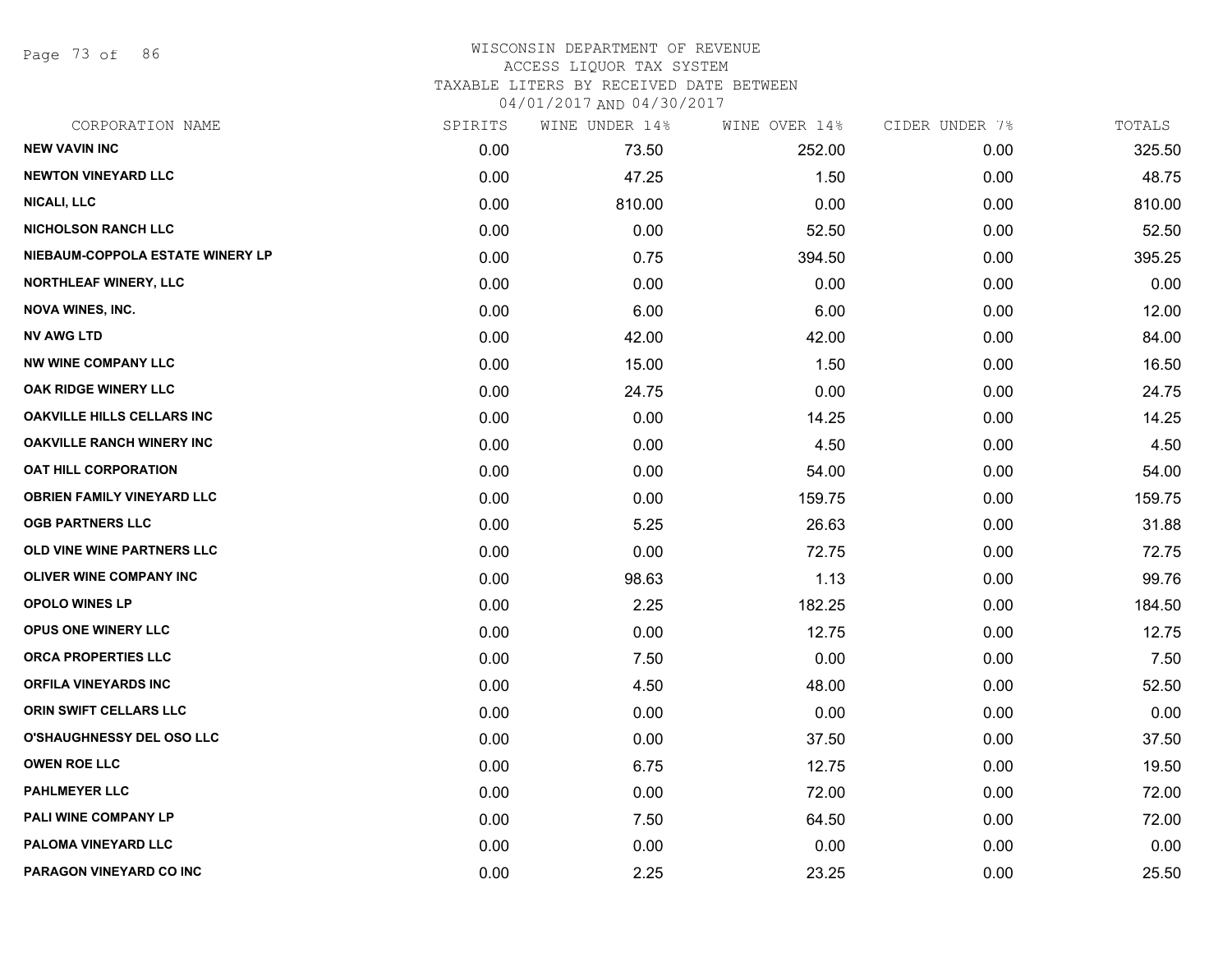Page 74 of 86

| CORPORATION NAME                     | SPIRITS | WINE UNDER 14% | WINE OVER 14% | CIDER UNDER 7% | TOTALS   |
|--------------------------------------|---------|----------------|---------------|----------------|----------|
| PARALLEL 44 VINEYARD & WINERY, INC.  | 0.00    | 0.00           | 0.00          | 0.00           | 0.00     |
| <b>PARKER STATION INC</b>            | 0.00    | 16.50          | 114.25        | 0.00           | 130.75   |
| PARSONAGE CELLARS INC                | 0.00    | 0.00           | 0.00          | 0.00           | 0.00     |
| PATEL WINERY LLC                     | 0.00    | 0.00           | 0.00          | 0.00           | 0.00     |
| <b>PATRICIA A HOOVER</b>             | 0.00    | 2.25           | 6.75          | 0.00           | 9.00     |
| <b>PATRICK A RONEY</b>               | 0.00    | 29.25          | 165.00        | 0.00           | 194.25   |
| <b>PATRICK ARNDT</b>                 | 0.00    | 0.00           | 0.00          | 0.00           | 0.00     |
| <b>PAUL D ASPER</b>                  | 0.00    | 0.00           | 0.00          | 0.00           | 0.00     |
| <b>PAUL G BLOMMEL</b>                | 0.00    | 0.00           | 0.00          | 0.00           | 0.00     |
| PAUL HOBBS WINERY LP                 | 0.00    | 0.00           | 24.00         | 0.00           | 24.00    |
| <b>PAUL J FRANZEN</b>                | 0.00    | 0.00           | 0.00          | 0.00           | 0.00     |
| <b>PAVI WINES LLC</b>                | 0.00    | 0.00           | 0.00          | 0.00           | 0.00     |
| PCJ, INC.                            | 0.00    | 0.00           | 0.00          | 0.00           | 0.00     |
| PEACHY CANYON WINERY                 | 0.00    | 0.00           | 0.00          | 0.00           | 0.00     |
| PEAR VALLEY VINEYARD, INC.           | 0.00    | 0.00           | 0.00          | 0.00           | 0.00     |
| PEAY VINEYARDS LLC                   | 0.00    | 6.75           | 0.00          | 0.00           | 6.75     |
| PEJU FAMILY OPERATING PARTNERSHIP LP | 0.00    | 225.01         | 280.13        | 0.00           | 505.14   |
| PELLEGRINI RANCHES INC               | 0.00    | 1.50           | 12.00         | 0.00           | 13.50    |
| PENROSE LANE LIMITED                 | 0.00    | 912.75         | 837.75        | 0.00           | 1,750.50 |
| PEPPER BRIDGE WINERY LLC             | 0.00    | 0.00           | 6.75          | 0.00           | 6.75     |
| PERNOD RICARD KENWOOD HOLDING LLC    | 0.00    | 60.00          | 41.25         | 0.00           | 101.25   |
| PERNOD RICARD USA LLC                | 0.00    | 262.50         | 0.00          | 0.00           | 262.50   |
| <b>PERVINO INC</b>                   | 0.00    | 0.00           | 0.00          | 0.00           | 0.00     |
| PETER FRANUS WINE COMPANY INC        | 0.00    | 0.00           | 9.00          | 0.00           | 9.00     |
| PETER HOEHN                          | 0.00    | 4.50           | 0.00          | 0.00           | 4.50     |
| PETER MICHAEL WINERY                 | 0.00    | 0.00           | 36.75         | 0.00           | 36.75    |
| PETRONI VINEYARDS LLC                | 0.00    | 0.00           | 75.00         | 0.00           | 75.00    |
| PHILIP TOGNI VINEYARD LP             | 0.00    | 27.74          | 2.25          | 0.00           | 29.99    |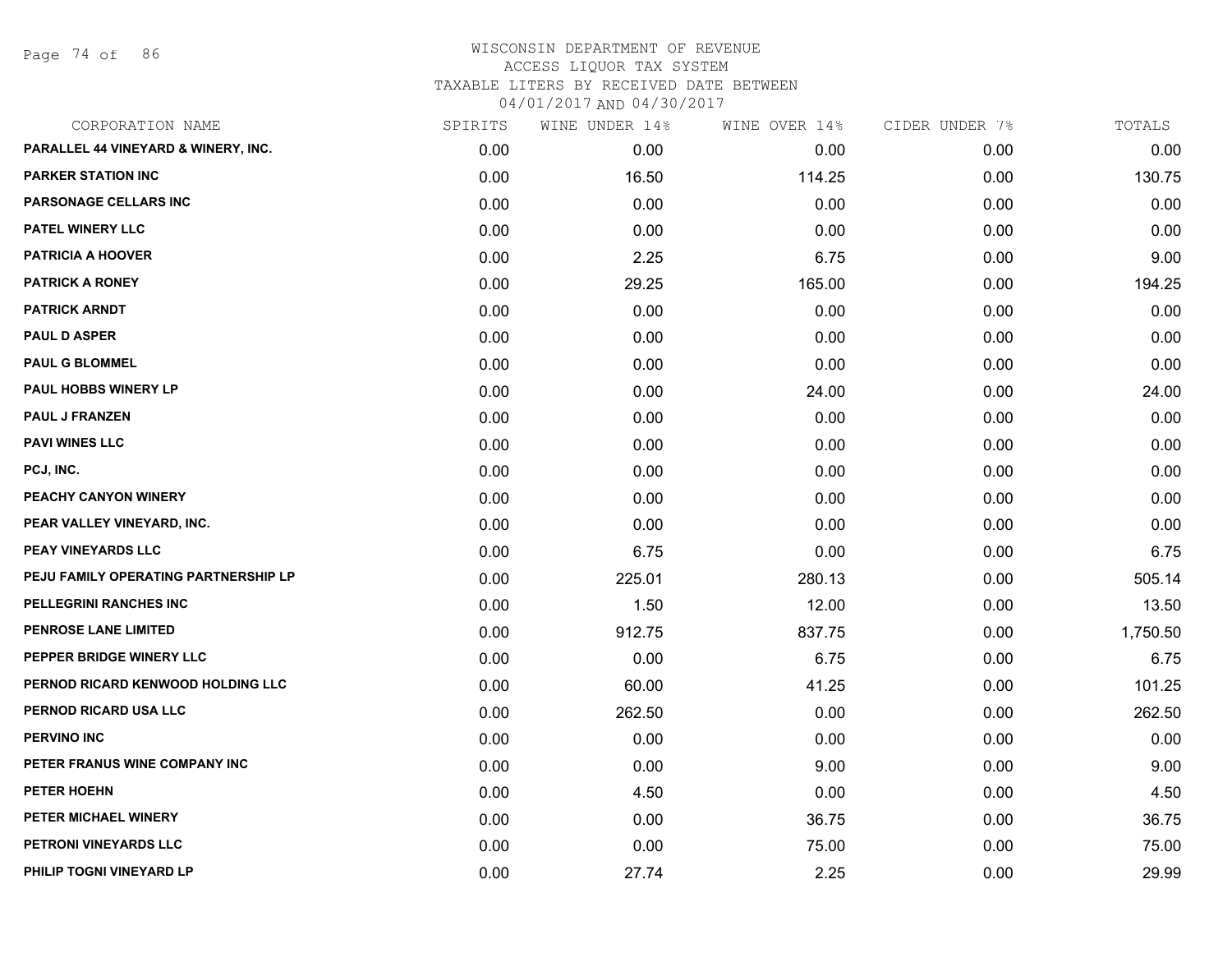Page 75 of 86

## WISCONSIN DEPARTMENT OF REVENUE ACCESS LIQUOR TAX SYSTEM TAXABLE LITERS BY RECEIVED DATE BETWEEN

04/01/2017 AND 04/30/2017

| CORPORATION NAME                   | SPIRITS | WINE UNDER 14% | WINE OVER 14% | CIDER UNDER 7% | TOTALS |
|------------------------------------|---------|----------------|---------------|----------------|--------|
| PHILLIPS FARMS LLC                 | 0.00    | 20.25          | 129.75        | 0.00           | 150.00 |
| <b>PIEPERTK LLC</b>                | 0.00    | 0.00           | 0.00          | 0.00           | 0.00   |
| <b>PINA CELLARS LP</b>             | 0.00    | 3.00           | 15.00         | 0.00           | 18.00  |
| PINE RIDGE WINERY LLC              | 0.00    | 0.00           | 0.00          | 0.00           | 0.00   |
| PJK WINERY LLC                     | 0.00    | 19.50          | 105.00        | 0.00           | 124.50 |
| POPE VALLEY WINERY LLC             | 0.00    | 0.00           | 0.00          | 0.00           | 0.00   |
| PORTER FAMILY VINEYARDS LLC        | 0.00    | 3.00           | 57.75         | 0.00           | 60.75  |
| <b>POTT WINE</b>                   | 0.00    | 0.00           | 0.00          | 0.00           | 0.00   |
| PRAGER WINERY & PORT WORKS, INC.   | 0.00    | 0.00           | 1.50          | 0.00           | 1.50   |
| <b>PRAIRIE BERRY LLC</b>           | 0.00    | 537.00         | 2.25          | 0.00           | 539.25 |
| PRAIRIE HAWK WINERY INC            | 0.00    | 0.00           | 0.00          | 0.00           | 0.00   |
| PRECEPT BRANDS LLC                 | 0.00    | 171.38         | 2.25          | 0.00           | 173.63 |
| <b>PREMIUM VINTNERS LLC</b>        | 0.00    | 0.00           | 0.00          | 0.00           | 0.00   |
| <b>PRESQU'ILE WINERY</b>           | 0.00    | 0.00           | 0.00          | 0.00           | 0.00   |
| PRIDE MOUNTAIN VINEYARDS LLC       | 0.00    | 1.13           | 256.25        | 0.00           | 257.38 |
| <b>PRINCE MICHEL LLC</b>           | 0.00    | 4.50           | 0.00          | 0.00           | 4.50   |
| <b>PROMONTORY LLC</b>              | 0.00    | 0.00           | 0.00          | 0.00           | 0.00   |
| <b>PWG LLC</b>                     | 0.00    | 0.00           | 0.00          | 0.00           | 0.00   |
| <b>QUADY SOUTH WINERY LLC</b>      | 0.00    | 8.25           | 5.25          | 0.00           | 13.50  |
| <b>QUILCEDA CREEK VINTNERS INC</b> | 0.00    | 0.00           | 0.00          | 0.00           | 0.00   |
| <b>QUPE WINE CELLARS LLC</b>       | 0.00    | 0.00           | 0.00          | 0.00           | 0.00   |
| <b>R LAWSON ENTERPRISES LLC</b>    | 0.00    | 0.00           | 0.00          | 0.00           | 0.00   |
| RADIO-COTEAU WINE CELLARS LLC      | 0.00    | 30.00          | 12.00         | 0.00           | 42.00  |
| <b>RAMAZZOTTI WINES LLC</b>        | 0.00    | 0.00           | 0.00          | 0.00           | 0.00   |
| <b>RAMEY WINE CELLARS INC</b>      | 0.00    | 0.00           | 0.00          | 0.00           | 0.00   |
| <b>RAPTOR RIDGE WINERY LLC</b>     | 0.00    | 0.00           | 4.50          | 0.00           | 4.50   |
| <b>RASA VINEYARDS, LLC</b>         | 0.00    | 0.00           | 4.50          | 0.00           | 4.50   |
| <b>RAYMOND SIGNORELLO</b>          | 0.00    | 0.00           | 0.00          | 0.00           | 0.00   |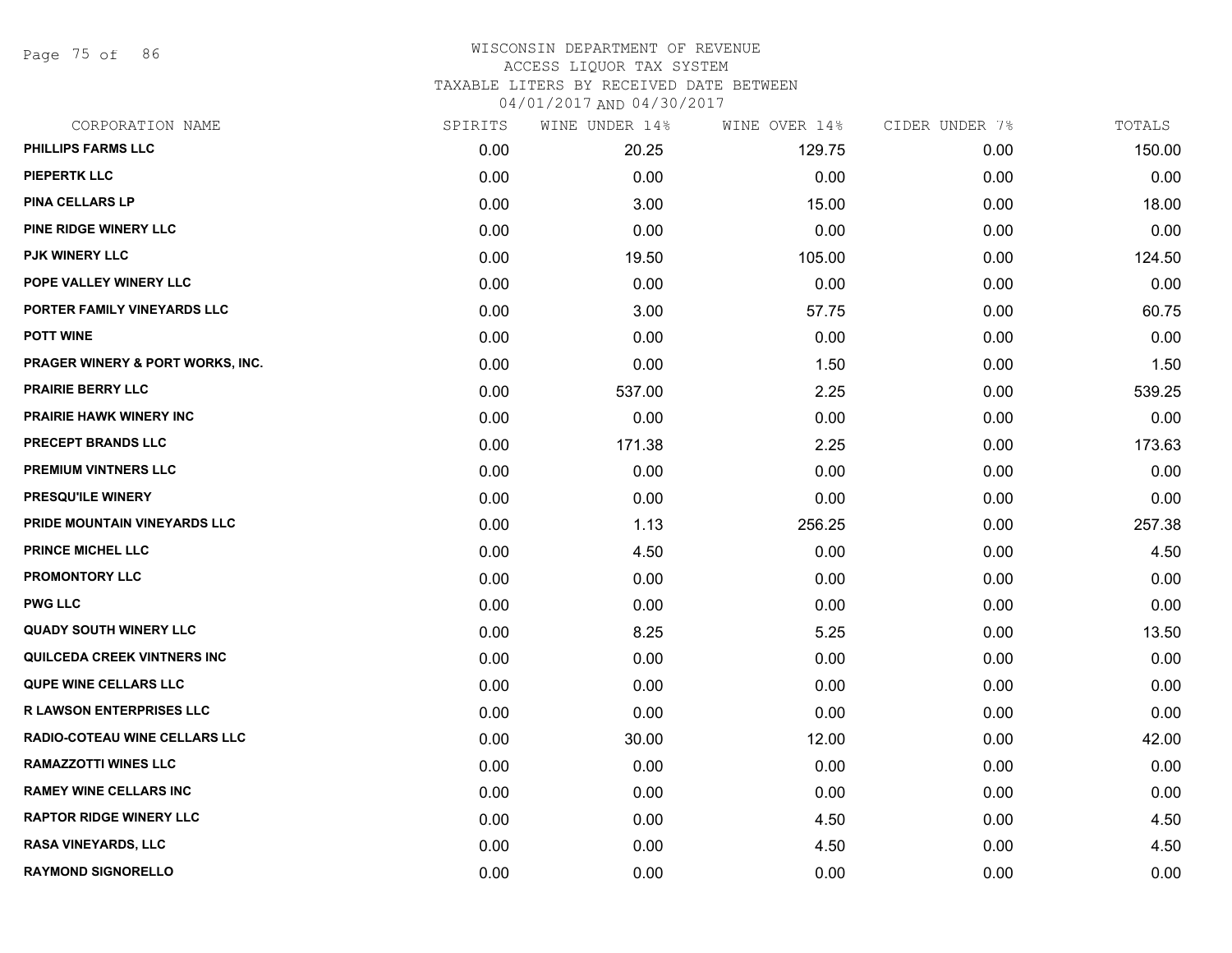Page 76 of 86

| CORPORATION NAME                            | SPIRITS | WINE UNDER 14% | WINE OVER 14% | CIDER UNDER 7% | TOTALS   |
|---------------------------------------------|---------|----------------|---------------|----------------|----------|
| <b>RAYMOND VINEYARD &amp; CELLAR INC</b>    | 0.00    | 1.50           | 88.50         | 0.00           | 90.00    |
| <b>RB WINE ASSOCIATES LLC</b>               | 0.00    | 12.75          | 0.00          | 0.00           | 12.75    |
| <b>RBZ VINEYARDS LLC</b>                    | 0.00    | 0.00           | 0.00          | 0.00           | 0.00     |
| RED CAR WINE COMPANY LLC                    | 0.00    | 0.00           | 0.00          | 0.00           | 0.00     |
| <b>RED MARE WINES LLC</b>                   | 0.00    | 0.00           | 0.00          | 0.00           | 0.00     |
| <b>RED OAK VINEYARD INC</b>                 | 0.00    | 0.00           | 0.00          | 0.00           | 0.00     |
| <b>REGUSCI WINERY INC</b>                   | 0.00    | 0.00           | 181.50        | 0.00           | 181.50   |
| <b>REN ACQUISITION INC</b>                  | 0.00    | 0.00           | 0.00          | 0.00           | 0.00     |
| <b>REVANA FAMILY PARTNERS LP</b>            | 0.00    | 0.00           | 9.00          | 0.00           | 9.00     |
| <b>REVANA FAMILY PARTNERS LP</b>            | 0.00    | 0.00           | 29.25         | 0.00           | 29.25    |
| <b>REYNOLDS CREATIVE PRODUCTS INC</b>       | 0.00    | 9.00           | 154.56        | 0.00           | 163.56   |
| <b>RHYS VINEYARDS LLC</b>                   | 0.00    | 171.75         | 0.00          | 0.00           | 171.75   |
| <b>RIC JORANLIEN</b>                        | 0.00    | 0.00           | 0.00          | 0.00           | 0.00     |
| <b>RICHARD E LIBBY</b>                      | 0.00    | 3,328.50       | 32.25         | 0.00           | 3,360.75 |
| <b>RICHARD FORTUNE</b>                      | 0.00    | 0.00           | 0.00          | 0.00           | 0.00     |
| <b>RIDGE VINEYARDS INC</b>                  | 0.00    | 114.75         | 453.75        | 0.00           | 568.50   |
| <b>RIGHT SIDE LLC</b>                       | 0.00    | 29.25          | 59.25         | 0.00           | 88.50    |
| <b>RIVER BEND VINEYARD &amp; WINERY LLC</b> | 0.00    | 0.00           | 0.00          | 0.00           | 0.00     |
| RIVER VALLEY VINEYARD INC                   | 0.00    | 55.50          | 0.00          | 0.00           | 55.50    |
| <b>RIVER VIEW WINERY LLC</b>                | 0.00    | 0.00           | 0.00          | 0.00           | 0.00     |
| <b>RIVERBENCH LLC</b>                       | 0.00    | 0.00           | 0.00          | 0.00           | 0.00     |
| <b>ROBERT CRAIG WINERY LP</b>               | 0.00    | 0.00           | 97.50         | 0.00           | 97.50    |
| <b>ROBERT FOLEY LLC</b>                     | 0.00    | 0.00           | 21.00         | 0.00           | 21.00    |
| <b>ROBERT HALL WINERY LLC</b>               | 0.00    | 0.75           | 15.00         | 0.00           | 15.75    |
| <b>ROBERT MUELLER CELLARS</b>               | 0.00    | 11.25          | 36.75         | 0.00           | 48.00    |
| ROBERT YOUNG ESTATE WINERY LLC              | 0.00    | 0.00           | 60.00         | 0.00           | 60.00    |
| <b>ROCCA FAMILY VINEYARDS INC</b>           | 0.00    | 0.00           | 4.50          | 0.00           | 4.50     |
| ROCK N WOOL WINERY LLC                      | 0.00    | 0.00           | 0.00          | 0.00           | 0.00     |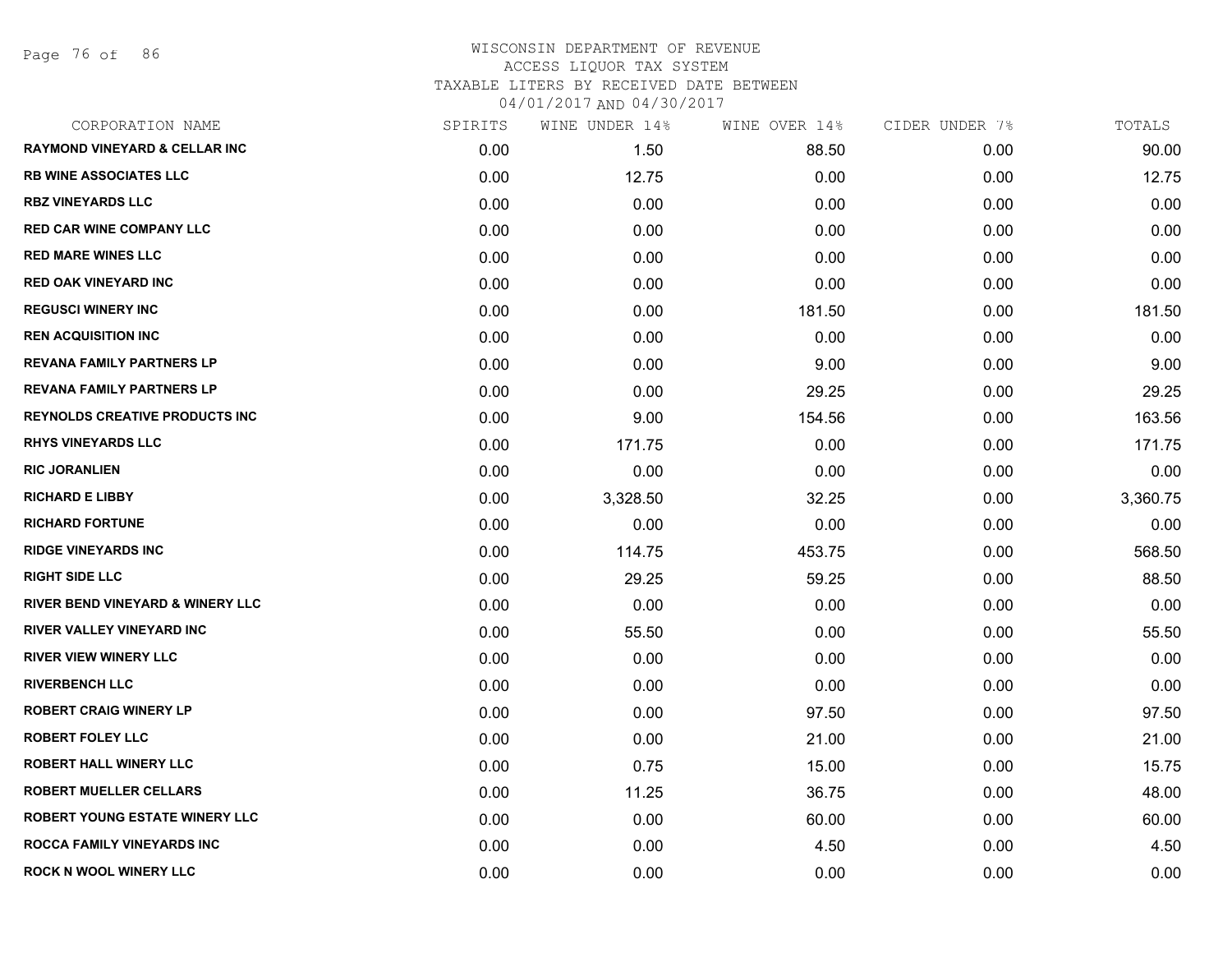Page 77 of 86

| CORPORATION NAME                        | SPIRITS | WINE UNDER 14% | WINE OVER 14% | CIDER UNDER 7% | TOTALS   |
|-----------------------------------------|---------|----------------|---------------|----------------|----------|
| <b>ROCK WALL WINE COMPANY INC</b>       | 0.00    | 2.25           | 0.75          | 0.00           | 3.00     |
| <b>ROEDERER ESTATE INC</b>              | 0.00    | 0.00           | 0.00          | 0.00           | 0.00     |
| <b>ROMBAUER VINEYARDS INC</b>           | 0.00    | 0.00           | 0.00          | 0.00           | 0.00     |
| <b>RONALD L FENOLIO</b>                 | 0.00    | 0.00           | 0.00          | 0.00           | 0.00     |
| <b>RONALD T RUBIN</b>                   | 0.00    | 0.00           | 0.00          | 0.00           | 0.00     |
| <b>ROUND POND ESTATE LLC</b>            | 0.00    | 0.00           | 124.88        | 0.00           | 124.88   |
| <b>ROWLEY ESTATES LLC</b>               | 0.00    | 96.00          | 0.75          | 0.00           | 96.75    |
| <b>RRJ REAL PROPERTIES LLC</b>          | 0.00    | 0.00           | 6.00          | 0.00           | 6.00     |
| <b>RSB VINEYARDS LLC</b>                | 0.00    | 0.00           | 0.00          | 0.00           | 0.00     |
| <b>RUDD WINES INC</b>                   | 0.00    | 0.00           | 25.50         | 0.00           | 25.50    |
| <b>RUDIUS WINES, LLC</b>                | 0.00    | 3,780.00       | 0.00          | 0.00           | 3,780.00 |
| <b>RUSHFORD MEADERY AND WINERY LLC</b>  | 0.00    | 0.00           | 0.00          | 0.00           | 0.00     |
| <b>RUTHERFORD HILL WINERY LLC</b>       | 0.00    | 315.50         | 354.72        | 0.00           | 670.22   |
| <b>RYAN PRELLWITZ</b>                   | 0.00    | 0.00           | 0.00          | 0.00           | 0.00     |
| <b>SAINTSBURY LLC</b>                   | 0.00    | 21.00          | 10.50         | 0.00           | 31.50    |
| SANDSTONE RIDGE VINEYARD & WINERY LLC   | 0.00    | 0.00           | 0.00          | 0.00           | 0.00     |
| <b>SANFORD WINERY COMPANY LP</b>        | 0.00    | 45.00          | 90.00         | 0.00           | 135.00   |
| <b>SARACINA VINEYARDS LLC</b>           | 0.00    | 12.00          | 21.00         | 0.00           | 33.00    |
| SAVANNAH CHANELLE VINEYARDS INC         | 0.00    | 0.00           | 0.00          | 0.00           | 0.00     |
| <b>SAVIAH ROSE WINERY LLC</b>           | 0.00    | 0.00           | 0.00          | 0.00           | 0.00     |
| <b>SAXUM VINEYARDS INC</b>              | 0.00    | 0.00           | 122.25        | 0.00           | 122.25   |
| <b>SBRAGIA FAMILY VINEYARDS LLC</b>     | 0.00    | 0.00           | 0.00          | 0.00           | 0.00     |
| <b>SCHEID VINEYARDS CALIFORNIA INC.</b> | 0.00    | 22.50          | 6.75          | 0.00           | 29.25    |
| <b>SCHRADER CELLARS LLC</b>             | 0.00    | 0.00           | 0.00          | 0.00           | 0.00     |
| <b>SCHRAMSBERG VINEYARDS CO INC</b>     | 0.00    | 344.25         | 112.50        | 0.00           | 456.75   |
| <b>SCHUG WINERY LLC</b>                 | 0.00    | 0.00           | 0.00          | 0.00           | 0.00     |
| <b>SCREAMING EAGLE LLC</b>              | 0.00    | 0.00           | 36.00         | 0.00           | 36.00    |
| <b>SEAVER VINEYARDS LLC</b>             | 0.00    | 0.00           | 26.25         | 0.00           | 26.25    |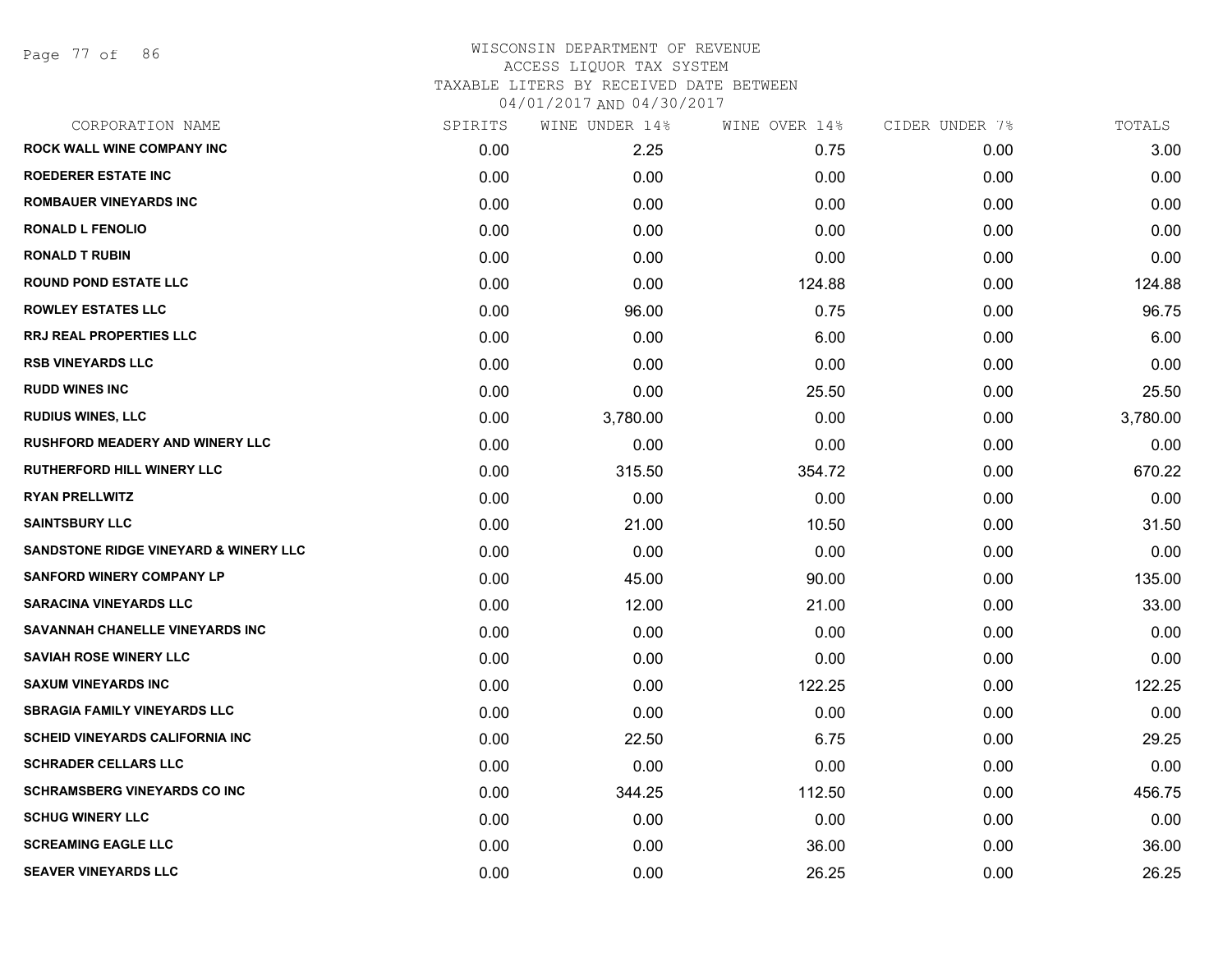Page 78 of 86

| SPIRITS | WINE UNDER 14% |        |               | TOTALS         |
|---------|----------------|--------|---------------|----------------|
| 0.00    | 0.00           | 8.25   | 0.00          | 8.25           |
| 0.00    | 0.00           | 0.00   | 0.00          | 0.00           |
| 0.00    | 0.00           | 48.00  | 0.00          | 48.00          |
| 0.00    | 0.00           | 147.75 | 0.00          | 147.75         |
| 0.00    | 0.00           | 0.00   | 0.00          | 0.00           |
| 0.00    | 0.00           | 0.00   | 0.00          | 0.00           |
| 0.00    | 4.50           | 39.00  | 0.00          | 43.50          |
| 0.00    | 6.00           | 3.00   | 0.00          | 9.00           |
| 0.00    | 0.00           | 0.00   | 0.00          | 0.00           |
| 0.00    | 6.00           | 31.88  | 0.00          | 37.88          |
| 0.00    | 0.00           | 33.00  | 0.00          | 33.00          |
| 0.00    | 10.50          | 8.25   | 0.00          | 18.75          |
| 0.00    | 30.75          | 135.75 | 0.00          | 166.50         |
| 0.00    | 0.00           | 28.50  | 0.00          | 28.50          |
| 0.00    | 2.26           | 156.00 | 0.00          | 158.26         |
| 0.00    | 0.00           | 0.00   | 0.00          | 0.00           |
| 0.00    | 146.63         | 0.75   | 0.00          | 147.38         |
| 0.00    | 0.00           | 13.50  | 0.00          | 13.50          |
| 0.00    | 0.00           | 0.00   | 0.00          | 0.00           |
| 0.00    | 6.75           | 0.00   | 0.00          | 6.75           |
| 0.00    | 0.00           | 4.50   | 0.00          | 4.50           |
| 0.00    | 0.00           | 0.00   | 0.00          | 0.00           |
| 0.00    | 119.25         | 28.50  | 0.00          | 147.75         |
| 0.00    | 0.75           | 23.75  | 0.00          | 24.50          |
| 0.00    | 28.88          | 148.50 | 0.00          | 177.38         |
| 0.00    | 35.25          | 10.50  | 0.00          | 45.75          |
| 0.00    | 0.00           | 0.00   | 0.00          | 0.00           |
| 0.00    | 3.75           | 72.75  | 0.00          | 76.50          |
|         |                |        | WINE OVER 14% | CIDER UNDER 7% |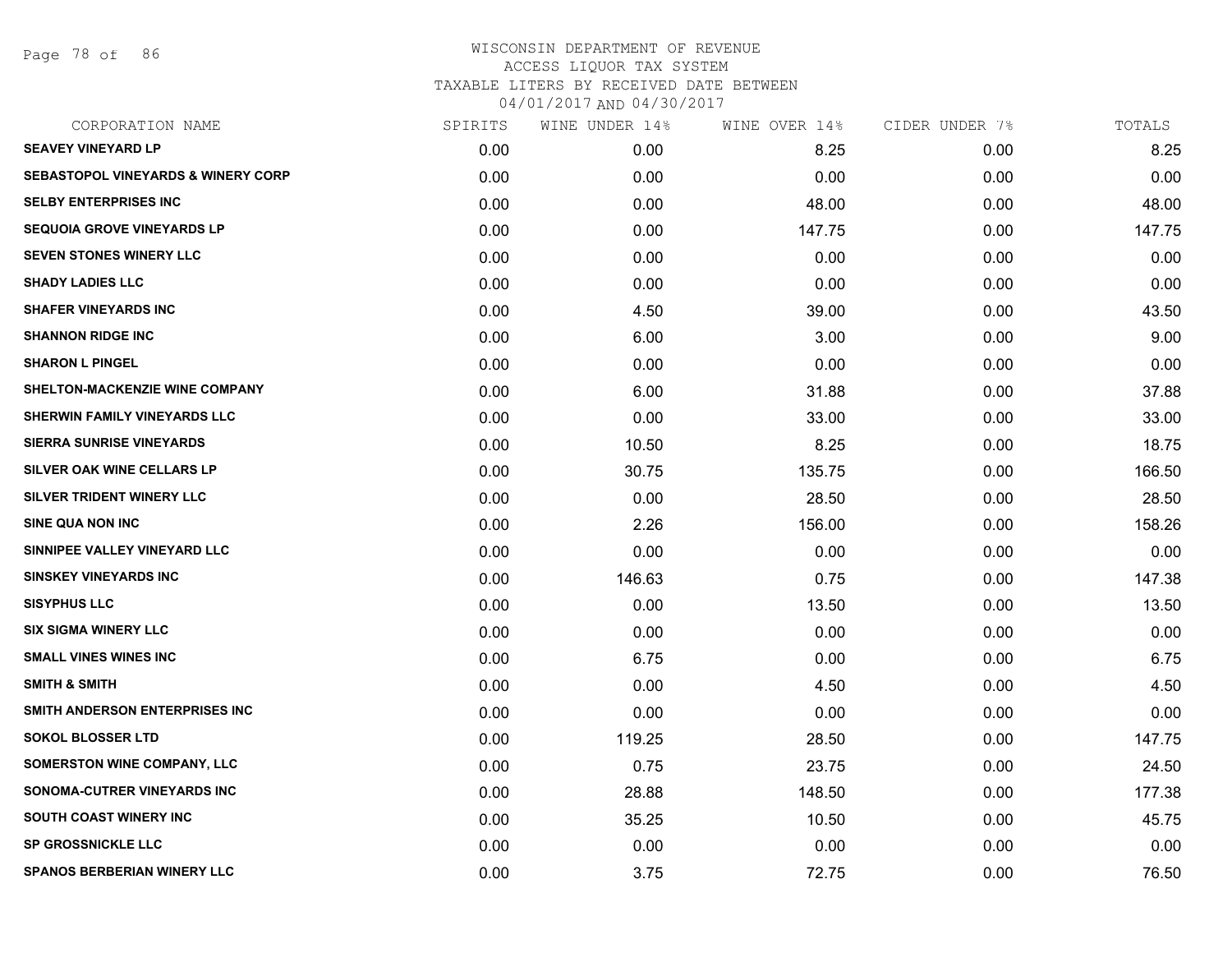Page 79 of 86

| CORPORATION NAME                           | SPIRITS | WINE UNDER 14% | WINE OVER 14% | CIDER UNDER 7% | TOTALS |
|--------------------------------------------|---------|----------------|---------------|----------------|--------|
| <b>SPARKLING OREGON LLC</b>                | 0.00    | 3.00           | 0.00          | 0.00           | 3.00   |
| SPIRITS OF NORWAY VINEYARD LLC             | 0.00    | 0.00           | 0.00          | 0.00           | 0.00   |
| <b>SPOTTSWOODE WINERY INC</b>              | 0.00    | 4.50           | 0.00          | 0.00           | 4.50   |
| <b>SPRECHER BREWING COMPANY, INC.</b>      | 0.00    | 0.00           | 0.00          | 0.00           | 0.00   |
| SPRING MOUNTAIN VINEYARD INC               | 0.00    | 37.50          | 39.00         | 0.00           | 76.50  |
| <b>SPURGEON VINEYARDS &amp; WINERY LLC</b> | 0.00    | 0.00           | 0.00          | 0.00           | 0.00   |
| <b>SQUIX LLC</b>                           | 0.00    | 0.00           | 0.00          | 0.00           | 0.00   |
| <b>ST HELENA ESTATE LLC</b>                | 0.00    | 0.00           | 15.75         | 0.00           | 15.75  |
| <b>ST JAMES WINERY INC</b>                 | 0.00    | 123.75         | 0.00          | 0.00           | 123.75 |
| ST JULIAN WINE COMPANY INC                 | 0.00    | 323.15         | 37.50         | 0.00           | 360.65 |
| <b>ST SUPERY INC</b>                       | 0.00    | 54.75          | 56.25         | 0.00           | 111.00 |
| ST. FRANCIS WINERY & VINEYARD L.P.         | 0.00    | 0.00           | 363.00        | 0.00           | 363.00 |
| STAGLIN FAMILY VINEYARD LLC                | 0.00    | 0.00           | 1.50          | 0.00           | 1.50   |
| <b>STAG'S LEAP WINE CELLARS LLC</b>        | 0.00    | 0.00           | 258.00        | 0.00           | 258.00 |
| <b>STANDING JOURNEY LLC</b>                | 0.00    | 27.00          | 125.25        | 0.00           | 152.25 |
| <b>STE MICHELLE WINE ESTATES LTD</b>       | 0.00    | 160.64         | 344.25        | 0.00           | 504.89 |
| STEPHAN VINEYARD INC                       | 0.00    | 0.00           | 0.00          | 0.00           | 0.00   |
| <b>STEPHEN M KENNEDY</b>                   | 0.00    | 0.00           | 0.00          | 0.00           | 0.00   |
| <b>STEPHEN M REUSTLE</b>                   | 0.00    | 19.50          | 0.00          | 0.00           | 19.50  |
| STEPHEN W. PARRY AND SUSAN F. PARRY        | 0.00    | 0.00           | 0.00          | 0.00           | 0.00   |
| <b>STEVEN DEBAKER</b>                      | 0.00    | 0.00           | 0.00          | 0.00           | 0.00   |
| <b>STEVEN KENT LLC</b>                     | 0.00    | 0.00           | 13.50         | 0.00           | 13.50  |
| STEVEN M & JUDITH A JACOBSON LLC           | 0.00    | 0.00           | 0.00          | 0.00           | 0.00   |
| <b>STEVEN N LEDSON</b>                     | 0.00    | 33.75          | 165.75        | 0.00           | 199.50 |
| <b>STOLLER VINEYARDS INC</b>               | 0.00    | 15.00          | 0.00          | 0.00           | 15.00  |
| <b>STOLPMAN VINEYARDS LLC</b>              | 0.00    | 0.75           | 24.00         | 0.00           | 24.75  |
| <b>STONE EDGE WINERY LLC</b>               | 0.00    | 0.00           | 0.00          | 0.00           | 0.00   |
| <b>STONE HILL WINE CO INC</b>              | 0.00    | 206.25         | 2.50          | 0.00           | 208.75 |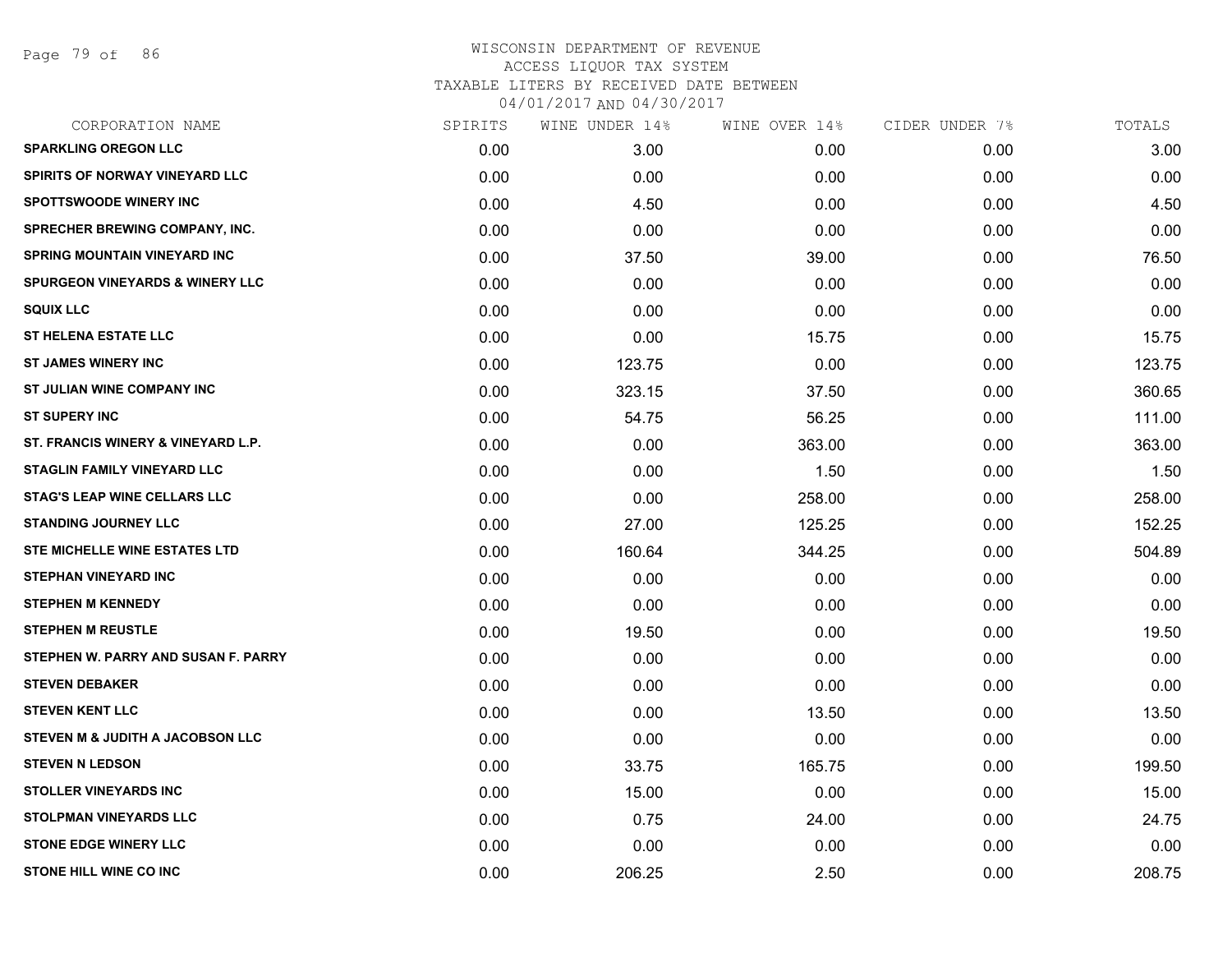Page 80 of 86

| CORPORATION NAME                            | SPIRITS | WINE UNDER 14% | WINE OVER 14% | CIDER UNDER 7% | TOTALS |
|---------------------------------------------|---------|----------------|---------------|----------------|--------|
| <b>STONECUSHION INC</b>                     | 0.00    | 2.25           | 432.00        | 0.00           | 434.25 |
| STONEHAUS WINERY, INC.                      | 0.00    | 31.50          | 0.00          | 0.00           | 31.50  |
| <b>STONY HILL VINEYARD INC</b>              | 0.00    | 23.25          | 0.00          | 0.00           | 23.25  |
| STORYBOOK MOUNTAIN WINERY INC               | 0.00    | 1.50           | 60.75         | 0.00           | 62.25  |
| <b>SULLIVAN VINEYARDS CORPORATION</b>       | 0.00    | 0.00           | 16.50         | 0.00           | 16.50  |
| <b>SULPHUR SPRINGS WINERY LLC</b>           | 0.00    | 0.00           | 0.00          | 0.00           | 0.00   |
| <b>SUMMERS WINERY LLC</b>                   | 0.00    | 10.50          | 6.00          | 0.00           | 16.50  |
| <b>SUMMERWOOD WINERY &amp; INN INC</b>      | 0.00    | 0.00           | 10.50         | 0.00           | 10.50  |
| <b>SUNSET POINT WINERY LLC</b>              | 0.00    | 0.00           | 0.00          | 0.00           | 0.00   |
| <b>SUNSTONE VINEYARDS &amp; WINERY INC.</b> | 0.00    | 1.50           | 21.00         | 0.00           | 22.50  |
| <b>SUSAN M BOSWELL</b>                      | 0.00    | 0.00           | 0.00          | 0.00           | 0.00   |
| <b>SUTTER HOME WINERY INC</b>               | 0.00    | 77.00          | 92.25         | 0.00           | 169.25 |
| <b>SWEAZEY WINERY INVESTMENT LLC</b>        | 0.00    | 12.00          | 42.00         | 0.00           | 54.00  |
| <b>SWEET CHEEKS VINEYARDS INC</b>           | 0.00    | 52.50          | 0.00          | 0.00           | 52.50  |
| <b>TABLAS CREEK VINEYARD LP</b>             | 0.00    | 125.25         | 107.25        | 0.00           | 232.50 |
| <b>TAFT STREET INC</b>                      | 0.00    | 0.00           | 0.00          | 0.00           | 0.00   |
| <b>TAKARA SAKE USA INC</b>                  | 0.00    | 6.00           | 7.50          | 0.00           | 13.50  |
| <b>TALLEY VINEYARDS INC</b>                 | 0.00    | 7.88           | 10.50         | 0.00           | 18.38  |
| <b>TAMBER BEY VINEYARDS LLC</b>             | 0.00    | 0.00           | 88.16         | 0.00           | 88.16  |
| <b>TANDEM WINES LLC</b>                     | 0.00    | 3.00           | 3.00          | 0.00           | 6.00   |
| <b>TARA BELLA WINERY LLC</b>                | 0.00    | 6.00           | 0.00          | 0.00           | 6.00   |
| <b>TEALE CREEK ASSOCIATES</b>               | 0.00    | 15.75          | 96.75         | 0.00           | 112.50 |
| <b>TENBA RIDGE WINERY LLC</b>               | 0.00    | 0.00           | 0.00          | 0.00           | 0.00   |
| <b>TERRA SPRINGS LLC</b>                    | 0.00    | 0.00           | 7.50          | 0.00           | 7.50   |
| <b>TERRA VINUM LLC</b>                      | 0.00    | 0.00           | 5.25          | 0.00           | 5.25   |
| <b>TERRAVANT WINE COMPANY LLC</b>           | 0.00    | 9.00           | 2.25          | 0.00           | 11.25  |
| <b>TESTAROSSA VINEYARDS LLC</b>             | 0.00    | 0.00           | 30.00         | 0.00           | 30.00  |
| THE BIALE ESTATE                            | 0.00    | 5.25           | 159.00        | 0.00           | 164.25 |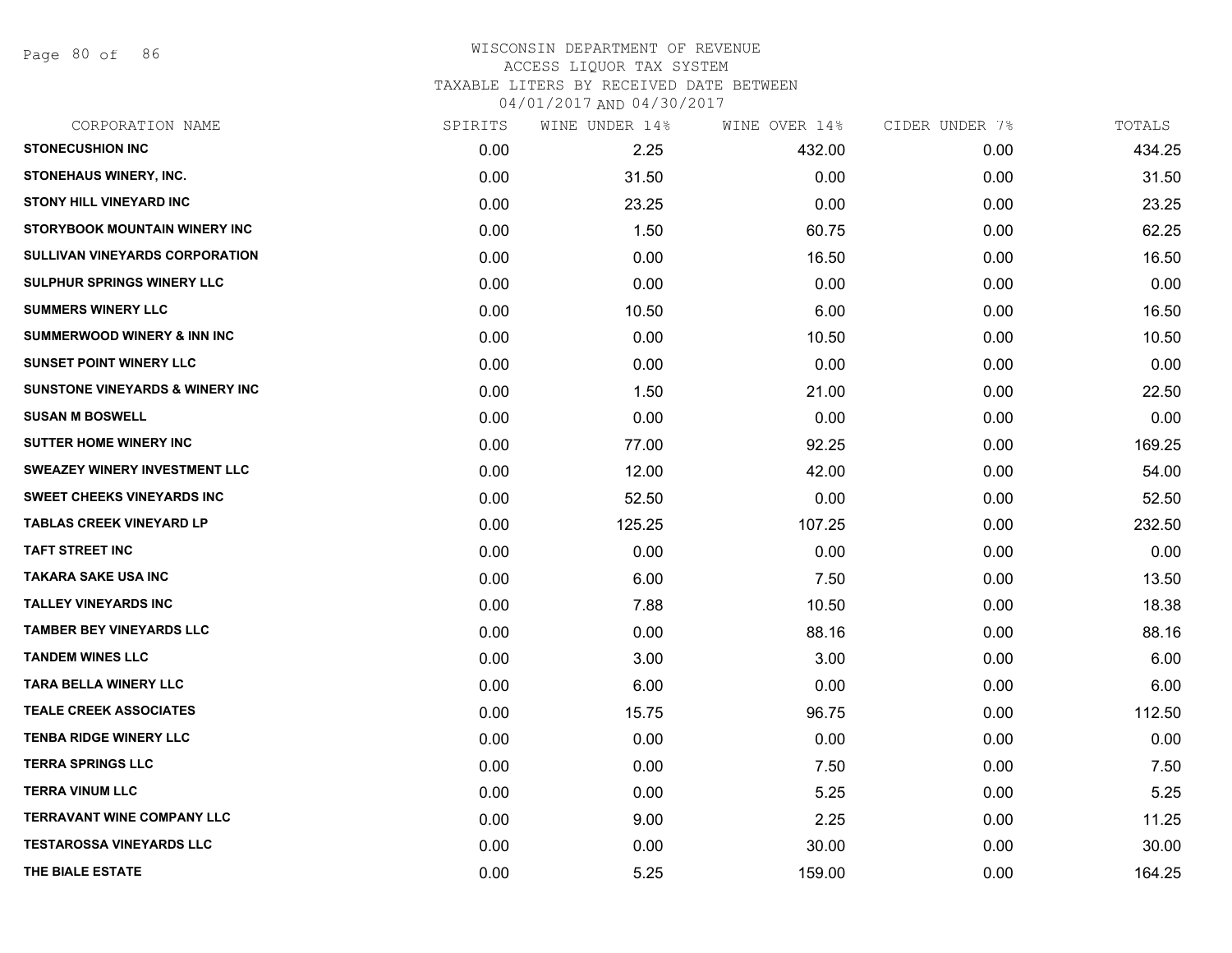Page 81 of 86

| CORPORATION NAME                          | SPIRITS | WINE UNDER 14% | WINE OVER 14% | CIDER UNDER 7% | TOTALS |
|-------------------------------------------|---------|----------------|---------------|----------------|--------|
| THE BRANDER VINEYARD                      | 0.00    | 7.50           | 6.00          | 0.00           | 13.50  |
| THE HESS COLLECTION WINERY                | 0.00    | 21.75          | 303.75        | 0.00           | 325.50 |
| THE HOGUE CELLARS LTD                     | 0.00    | 0.00           | 0.00          | 0.00           | 0.00   |
| THE INFINITE MONKEY THEOREM INC           | 0.00    | 1.50           | 0.75          | 0.00           | 2.25   |
| THE LITTORAI WINES                        | 0.00    | 69.00          | 0.00          | 0.00           | 69.00  |
| THE MEEKER VINEYARD                       | 0.00    | 0.00           | 0.00          | 0.00           | 0.00   |
| THE MORLET SELECTION INC                  | 0.00    | 6.75           | 7.88          | 0.00           | 14.63  |
| THE MORNE WINE COMPANY                    | 0.00    | 30.75          | 11.25         | 0.00           | 42.00  |
| THE RUM TREE, INC.                        | 0.00    | 0.00           | 0.00          | 0.00           | 0.00   |
| THE SHORES OF FAIRHAVEN INC               | 0.00    | 65.25          | 0.00          | 0.00           | 65.25  |
| THE SILVERADO VINEYARDS                   | 0.00    | 7.50           | 251.75        | 0.00           | 259.25 |
| THE WILLIAMSBURG WINERY LTD               | 0.00    | 52.50          | 0.00          | 0.00           | 52.50  |
| THE WINE GROUP INC                        | 0.00    | 177.00         | 295.50        | 0.00           | 472.50 |
| THE WINE VINEYARD LLC                     | 0.00    | 0.00           | 0.00          | 0.00           | 0.00   |
| THE WOODLAND TRAIL BEVERAGE COMPANY, INC. | 0.00    | 0.00           | 0.00          | 0.00           | 0.00   |
| THIS REALM LLC                            | 0.00    | 0.00           | 24.00         | 0.00           | 24.00  |
| <b>THOMAS C HOFFMAN</b>                   | 0.00    | 0.00           | 17.25         | 0.00           | 17.25  |
| <b>THOMAS FOGARTY WINERY LLC</b>          | 0.00    | 0.00           | 6.00          | 0.00           | 6.00   |
| <b>THURMAN J RODGERS</b>                  | 0.00    | 0.00           | 0.00          | 0.00           | 0.00   |
| TI BEVERAGE GROUP LTD                     | 0.00    | 0.00           | 0.00          | 0.00           | 0.00   |
| TIM BLUE WINES LLC                        | 0.00    | 0.00           | 7.50          | 0.00           | 7.50   |
| TMR WINE COMPANY LLC                      | 0.00    | 0.00           | 29.25         | 0.00           | 29.25  |
| <b>TOAD HOLLOW VINEYARDS INC</b>          | 0.00    | 4.50           | 2.25          | 0.00           | 6.75   |
| <b>TOBIN JAMES CELLARS</b>                | 0.00    | 76.50          | 496.00        | 0.00           | 572.50 |
| <b>TODD ANDERSON</b>                      | 0.00    | 0.00           | 0.00          | 0.00           | 0.00   |
| <b>TOLLIVER RANCH BRANDS LLC</b>          | 0.00    | 4.50           | 0.00          | 0.00           | 4.50   |
| <b>TOMMYS TOO HIGH WINES LLC</b>          | 0.00    | 0.00           | 0.00          | 0.00           | 0.00   |
| <b>TORII MOR WINERY LLC</b>               | 0.00    | 0.00           | 0.00          | 0.00           | 0.00   |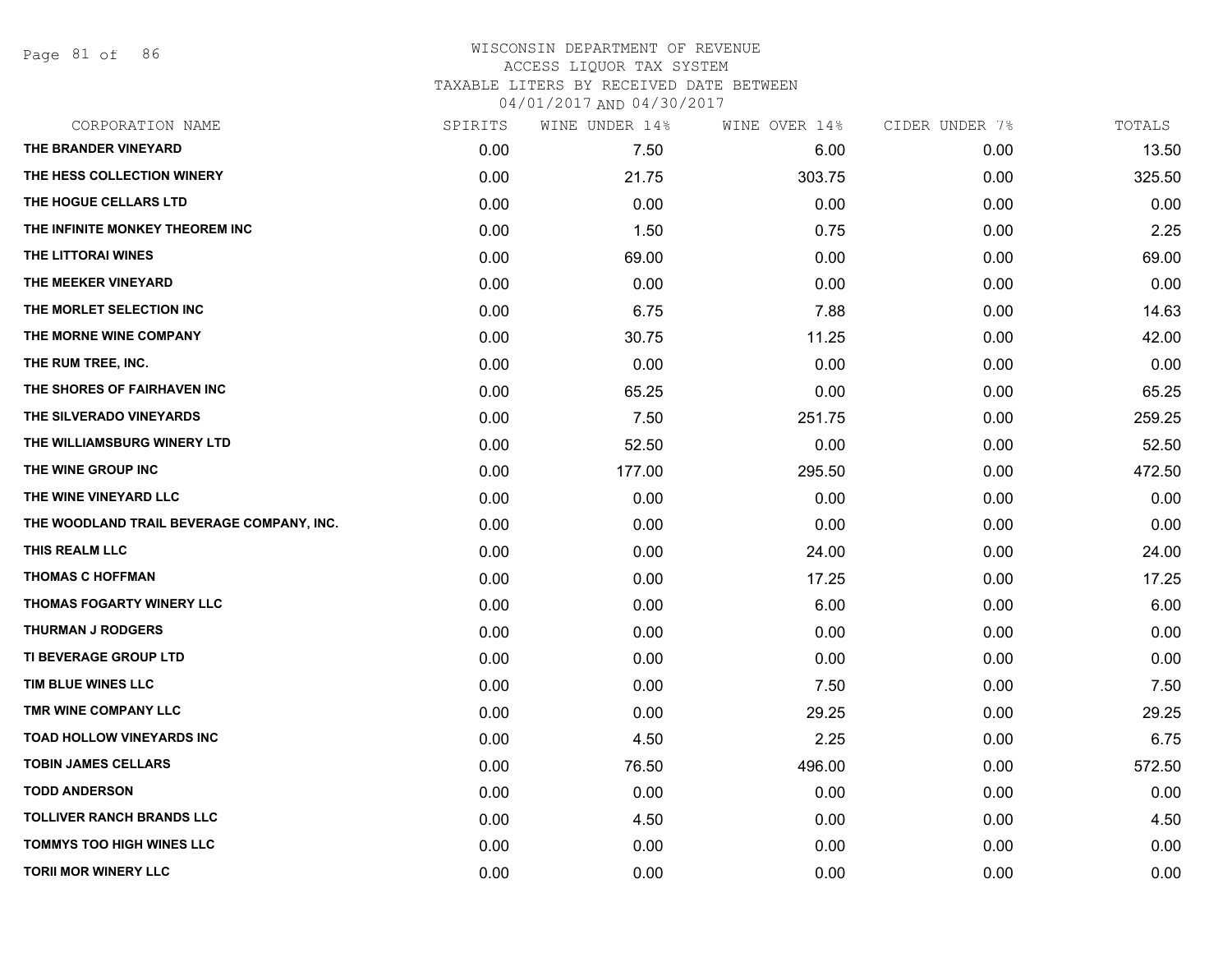Page 82 of 86

| CORPORATION NAME                       | SPIRITS | WINE UNDER 14% | WINE OVER 14% | CIDER UNDER 7% | TOTALS   |
|----------------------------------------|---------|----------------|---------------|----------------|----------|
| <b>TREANA WINERY LLC</b>               | 0.00    | 0.00           | 5.25          | 0.00           | 5.25     |
| <b>TREASURY CHATEAU &amp; ESTATES</b>  | 0.00    | 213.00         | 392.25        | 0.00           | 605.25   |
| TREASURY WINE ESTATES AMERICAS COMPANY | 0.00    | 725.25         | 393.75        | 0.00           | 1,119.00 |
| <b>TREFETHEN VINEYARDS WINERY INC</b>  | 0.00    | 105.00         | 178.50        | 0.00           | 283.50   |
| <b>TRENTADUE WINERY LLC</b>            | 0.00    | 2.63           | 24.00         | 0.00           | 26.63    |
| TRINITAS CELLARS LLC                   | 0.00    | 17.25          | 51.75         | 0.00           | 69.00    |
| TRIONE VINEYARDS LLC                   | 0.00    | 3.00           | 15.75         | 0.00           | 18.75    |
| <b>TROY LANDWEHR</b>                   | 0.00    | 0.00           | 0.00          | 0.00           | 0.00     |
| TSG LLC                                | 0.00    | 0.00           | 0.00          | 0.00           | 0.00     |
| <b>TURKOVICH FAMILY WINES LLC</b>      | 0.00    | 0.00           | 4.50          | 0.00           | 4.50     |
| <b>TURLEY WINE CELLARS INC</b>         | 0.00    | 0.75           | 72.75         | 0.00           | 73.50    |
| <b>TURNBULL WINE CELLARS</b>           | 0.00    | 17.25          | 98.25         | 0.00           | 115.50   |
| TWIN PEAKS WINERY INC                  | 0.00    | 14.25          | 112.50        | 0.00           | 126.75   |
| <b>TWIN RIDGE ESTATES LLC</b>          | 0.00    | 0.00           | 58.50         | 0.00           | 58.50    |
| <b>TWISTED OAK WINERY LLC</b>          | 0.00    | 3.00           | 18.00         | 0.00           | 21.00    |
| <b>TWO LADS LLC</b>                    | 0.00    | 4.50           | 0.00          | 0.00           | 4.50     |
| <b>TWOMEY CELLARS LLC</b>              | 0.00    | 12.75          | 18.00         | 0.00           | 30.75    |
| TY R CATON                             | 0.00    | 0.00           | 0.00          | 0.00           | 0.00     |
| UNTI WINE CO LLC                       | 0.00    | 3.00           | 37.50         | 0.00           | 40.50    |
| <b>URBAN CELLARS LLC</b>               | 0.00    | 0.00           | 0.00          | 0.00           | 0.00     |
| V & C LLC                              | 0.00    | 24.75          | 84.75         | 0.00           | 109.50   |
| <b>V SATTUI WINERY INC</b>             | 0.00    | 0.00           | 12.00         | 0.00           | 12.00    |
| <b>VAN RUITEN FAMILY WINERY LLC</b>    | 0.00    | 0.00           | 0.00          | 0.00           | 0.00     |
| VAN WYCHEN WINES INC.                  | 0.00    | 0.00           | 0.00          | 0.00           | 0.00     |
| <b>VENTANA VINTNERS LLC</b>            | 0.00    | 0.00           | 2.25          | 0.00           | 2.25     |
| <b>VERMEIL WINE GROUP LLC</b>          | 0.00    | 0.00           | 0.00          | 0.00           | 0.00     |
| <b>VERMONT HARD CIDER COMPANY LLC</b>  | 0.00    | 0.00           | 0.00          | 0.00           | 0.00     |
| <b>VERNON VINEYARDS LTD</b>            | 0.00    | 0.00           | 0.00          | 0.00           | 0.00     |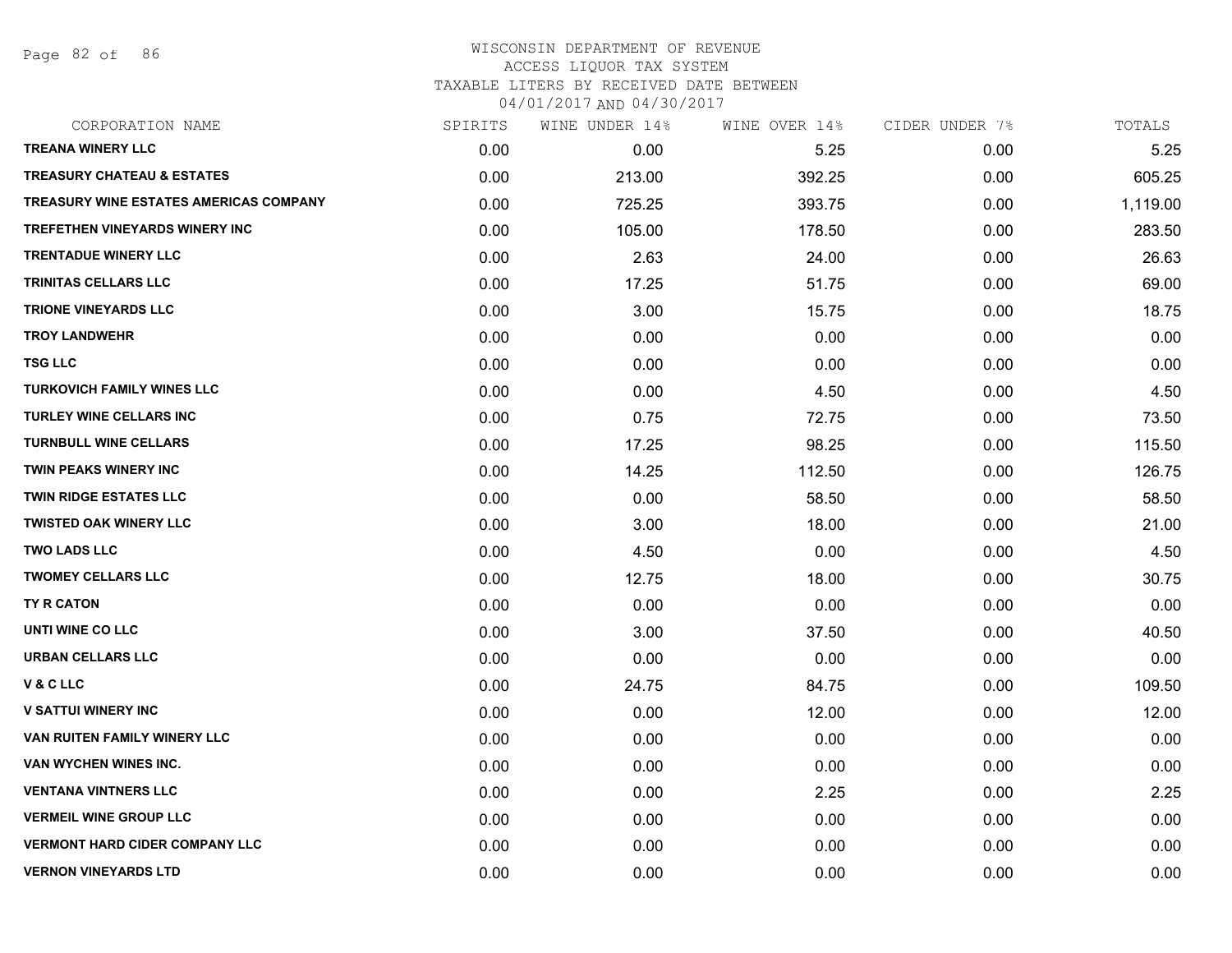Page 83 of 86

| CORPORATION NAME                     | SPIRITS | WINE UNDER 14% | WINE OVER 14% | CIDER UNDER 7% | TOTALS |
|--------------------------------------|---------|----------------|---------------|----------------|--------|
| <b>VETRO WINERY LLC</b>              | 0.00    | 0.00           | 0.00          | 0.00           | 0.00   |
| <b>VICINI ENTERPRISES LLC</b>        | 0.00    | 0.75           | 0.75          | 0.00           | 1.50   |
| <b>VIGNETTE WINERY LLC</b>           | 0.00    | 38.25          | 9.00          | 0.00           | 47.25  |
| <b>VILLA AMOROSA INC</b>             | 0.00    | 188.26         | 400.50        | 0.00           | 588.76 |
| <b>VILLA ENCINAL PARTNERS LP</b>     | 0.00    | 0.00           | 186.75        | 0.00           | 186.75 |
| <b>VILLA TOSCANO INC</b>             | 0.00    | 0.00           | 0.00          | 0.00           | 0.00   |
| <b>VIN DE ZO LLC</b>                 | 0.00    | 0.00           | 0.00          | 0.00           | 0.00   |
| <b>VINA ROBLES INC</b>               | 0.00    | 0.00           | 2.25          | 0.00           | 2.25   |
| <b>VINCENT ARROYO WINERY INC</b>     | 0.00    | 28.13          | 0.00          | 0.00           | 28.13  |
| <b>VINE &amp; SUN LLC</b>            | 0.00    | 0.00           | 0.00          | 0.00           | 0.00   |
| <b>VINE CLIFF WINERY INC</b>         | 0.00    | 0.00           | 22.50         | 0.00           | 22.50  |
| <b>VINEBURG LLC</b>                  | 0.00    | 0.00           | 0.00          | 0.00           | 0.00   |
| <b>VINEOAKS LLC</b>                  | 0.00    | 20.25          | 18.75         | 0.00           | 39.00  |
| <b>VINES TO CELLAR, INC.</b>         | 0.00    | 0.00           | 0.00          | 0.00           | 0.00   |
| <b>VINEYARD 29 LLC</b>               | 0.00    | 0.00           | 61.50         | 0.00           | 61.50  |
| <b>VINTAGE WINE ESTATES, INC.</b>    | 0.00    | 8.75           | 267.50        | 0.00           | 276.25 |
| <b>VINTAGE WINE ESTATES, INC.</b>    | 0.00    | 34.50          | 249.75        | 0.00           | 284.25 |
| <b>VINTAGE WINE ESTATES, INC.</b>    | 0.00    | 38.25          | 223.50        | 0.00           | 261.75 |
| <b>VINTAGE WINE ESTATES, INC.</b>    | 0.00    | 0.00           | 54.75         | 0.00           | 54.75  |
| <b>VINTAGE WINE ESTATES, INC.</b>    | 0.00    | 72.00          | 167.25        | 0.00           | 239.25 |
| <b>VINUM CELLARS INC</b>             | 0.00    | 1.50           | 0.00          | 0.00           | 1.50   |
| VON STIEHL WINERY LTD.               | 0.00    | 0.00           | 0.00          | 0.00           | 0.00   |
| W G BEST WEINKELLEREI INC            | 0.00    | 186.75         | 63.00         | 0.00           | 249.75 |
| <b>W J DEUTSCH &amp; SONS LTD</b>    | 0.00    | 3.75           | 18.75         | 0.00           | 22.50  |
| <b>WAITS-MAST FAMILY CELLARS LLC</b> | 0.00    | 0.00           | 0.00          | 0.00           | 0.00   |
| <b>WASHINGTON VINTNERS LLC</b>       | 0.00    | 0.00           | 0.00          | 0.00           | 0.00   |
| <b>WEIBEL INCORPORATED</b>           | 0.00    | 4.50           | 0.00          | 0.00           | 4.50   |
| <b>WELLINGTON VINEYARDS, INC.</b>    | 0.00    | 0.00           | 0.00          | 0.00           | 0.00   |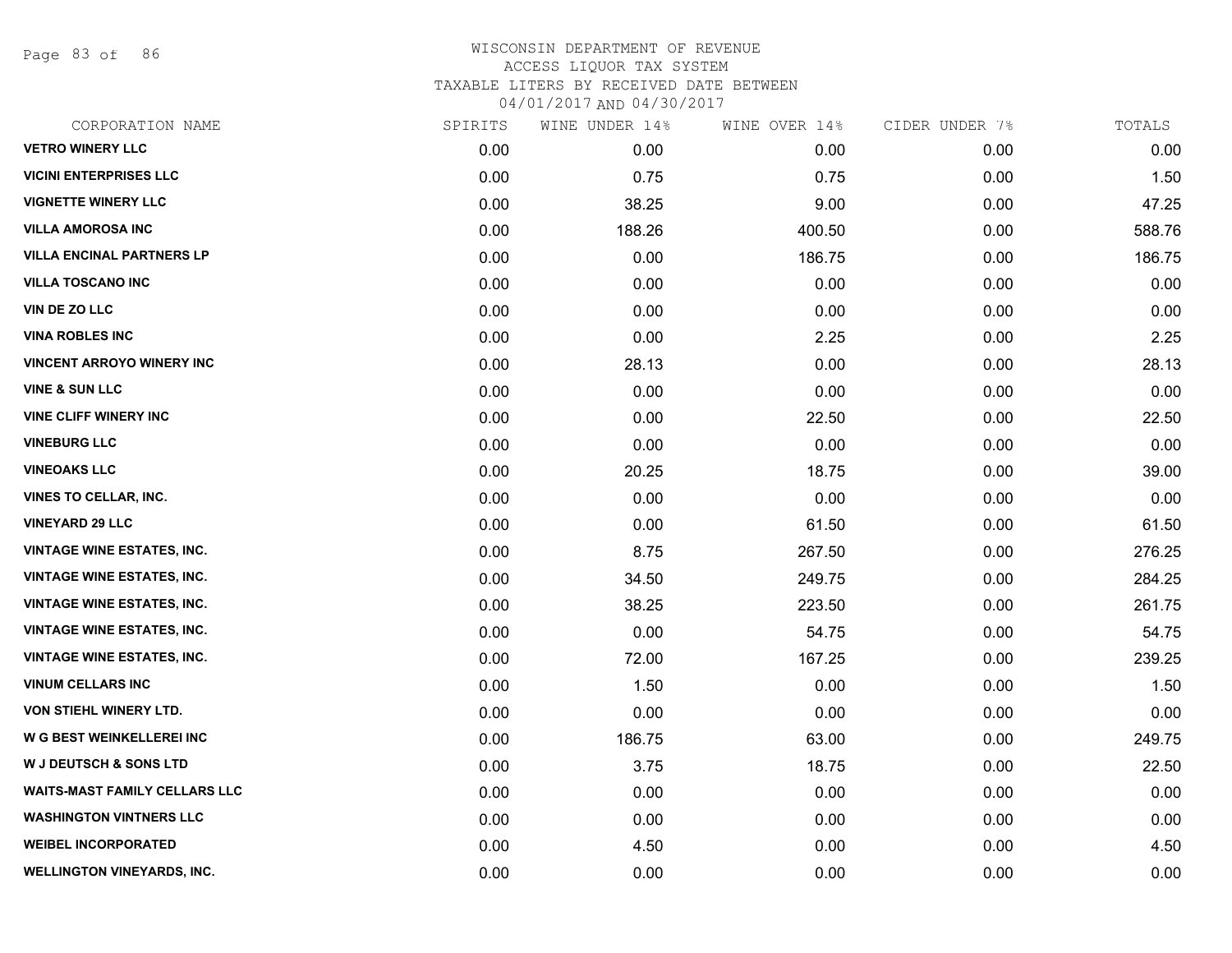Page 84 of 86

| CORPORATION NAME                               | SPIRITS | WINE UNDER 14% | WINE OVER 14% | CIDER UNDER 7% | TOTALS   |
|------------------------------------------------|---------|----------------|---------------|----------------|----------|
| <b>WENTE BROS</b>                              | 0.00    | 39.00          | 31.50         | 0.00           | 70.50    |
| <b>WEST COAST WINE PARTNERS LLC</b>            | 0.00    | 0.75           | 50.25         | 0.00           | 51.00    |
| <b>WEST PRAIRIE WINERY LLC</b>                 | 0.00    | 0.00           | 0.00          | 0.00           | 0.00     |
| <b>WESTFALL WINERY LLC</b>                     | 0.00    | 9.00           | 0.00          | 0.00           | 9.00     |
| <b>WESTPORT WINERY LLC</b>                     | 0.00    | 1.50           | 0.00          | 0.00           | 1.50     |
| <b>WHEELER WINERY INC</b>                      | 0.00    | 61.50          | 217.50        | 0.00           | 279.00   |
| <b>WHETSTONE WINE CELLARS LLC</b>              | 0.00    | 1.50           | 14.25         | 0.00           | 15.75    |
| WHISPERING BLUFFS VINEYARD & WINERY LTD        | 0.00    | 0.00           | 0.00          | 0.00           | 0.00     |
| <b>WHISPERING WINDS WINERY LLC</b>             | 0.00    | 0.00           | 0.00          | 0.00           | 0.00     |
| <b>WHITE BEAR SPIRITS LLC</b>                  | 0.00    | 0.00           | 0.00          | 0.00           | 0.00     |
| <b>WHITE OAK VINEYARDS &amp; WINERY LLC</b>    | 0.00    | 45.00          | 0.00          | 0.00           | 45.00    |
| WHITE WINTER WINERY INC                        | 0.00    | 0.00           | 0.00          | 0.00           | 0.00     |
| <b>WIENS CELLARS LLC</b>                       | 0.00    | 54.00          | 55.50         | 0.00           | 109.50   |
| <b>WILD MOUNTAIN WINERY INC</b>                | 0.00    | 0.00           | 0.00          | 0.00           | 0.00     |
| <b>WILDEROTTER WINERY LLC</b>                  | 0.00    | 0.00           | 0.00          | 0.00           | 0.00     |
| <b>WILLAMETTE VALLEY VINEYARDS INC</b>         | 0.00    | 16.50          | 10.50         | 0.00           | 27.00    |
| <b>WILLIAM F BLUHM</b>                         | 0.00    | 0.00           | 0.00          | 0.00           | 0.00     |
| <b>WILLIAM MOSBY</b>                           | 0.00    | 0.00           | 0.00          | 0.00           | 0.00     |
| <b>WILLIAMS &amp; SELYEM LLC</b>               | 0.00    | 600.39         | 399.75        | 0.00           | 1,000.14 |
| <b>WILRONA LLC</b>                             | 0.00    | 34.50          | 0.00          | 0.00           | 34.50    |
| <b>WILSON CREEK WINERY &amp; VINEYARDS INC</b> | 0.00    | 167.44         | 52.13         | 0.00           | 219.57   |
| <b>WIND GAP WINES LLC</b>                      | 0.00    | 12.00          | 1.50          | 0.00           | 13.50    |
| <b>WINDERLEA WINE COMPANY LLC</b>              | 0.00    | 7.50           | 12.75         | 0.00           | 20.25    |
| <b>WINDWARD VINEYARD LLC</b>                   | 0.00    | 12.75          | 6.75          | 0.00           | 19.50    |
| <b>WINE BY JOE LLC</b>                         | 0.00    | 15.00          | 3.00          | 0.00           | 18.00    |
| WINE OF THE MONTH CLUB, INC.                   | 0.00    | 2,036.25       | 581.25        | 0.00           | 2,617.50 |
| <b>WINE ROAD VINTNERS LLC</b>                  | 0.00    | 19.50          | 64.25         | 0.00           | 83.75    |
| <b>WINE.COM OF TEXAS LLC</b>                   | 0.00    | 0.00           | 0.00          | 0.00           | 0.00     |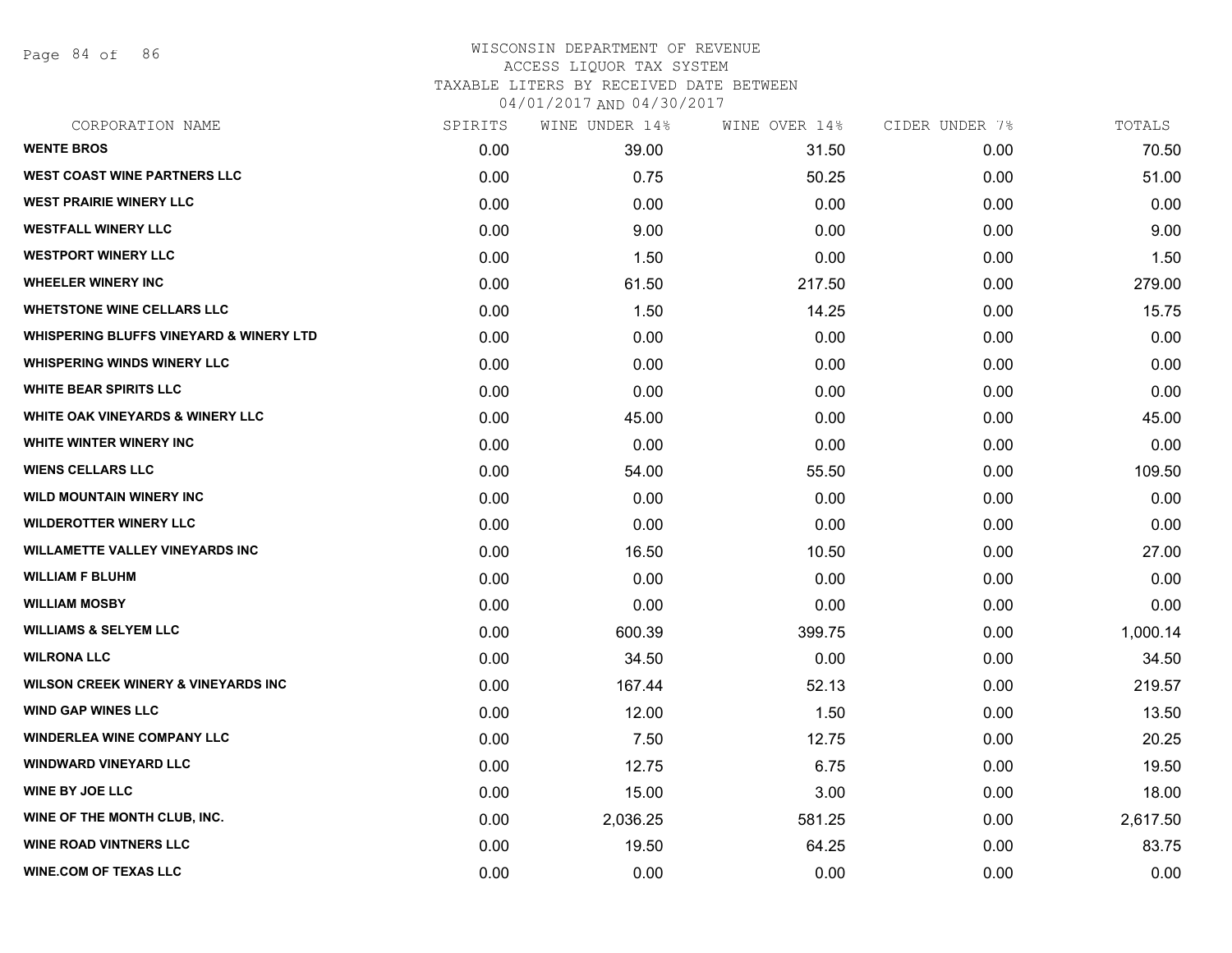Page 85 of 86

| CORPORATION NAME                       | SPIRITS | WINE UNDER 14% | WINE OVER 14% | CIDER UNDER 7% | TOTALS     |
|----------------------------------------|---------|----------------|---------------|----------------|------------|
| <b>WINEGREETING.COM INC</b>            | 0.00    | 3.75           | 0.00          | 0.00           | 3.75       |
| <b>WINERY AT BLACK STAR FARMS LLC</b>  | 0.00    | 30.75          | 0.00          | 0.00           | 30.75      |
| <b>WINERY EXCHANGE, INC.</b>           | 0.00    | 6.75           | 40.91         | 0.00           | 47.66      |
| <b>WINERY FULFILLMENT SERVICES LLC</b> | 0.00    | 3.75           | 30.00         | 0.00           | 33.75      |
| <b>WINESITTER BREWHOUSE LLC</b>        | 0.00    | 0.00           | 0.00          | 0.00           | 0.00       |
| <b>WINNESHIEK WILDBERRY WINERY LLC</b> | 0.00    | 81.00          | 0.00          | 0.00           | 81.00      |
| <b>WINSIDE USA INC</b>                 | 0.00    | 4.50           | 19.50         | 0.00           | 24.00      |
| <b>WOLFF VINEYARD LLC</b>              | 0.00    | 3.75           | 6.75          | 0.00           | 10.50      |
| <b>WOLLERSHEIM WINERY, INC.</b>        | 0.00    | 0.00           | 0.00          | 0.00           | 0.00       |
| <b>WOLLERSHEIM WINERY, INC.</b>        | 0.00    | 0.00           | 0.00          | 0.00           | 0.00       |
| <b>WOODSON WINES LLC</b>               | 0.00    | 0.00           | 0.00          | 0.00           | 0.00       |
| <b>WOODWARD CANYON WINERY INC</b>      | 0.00    | 0.00           | 0.00          | 0.00           | 0.00       |
| <b>WORLD'S END LLC</b>                 | 0.00    | 0.00           | 0.00          | 0.00           | 0.00       |
| <b>WRH PARTNERS LLC</b>                | 0.00    | 5.25           | 27.00         | 0.00           | 32.25      |
| YORKVILLE CELLARS INC                  | 0.00    | 16.50          | 9.00          | 0.00           | 25.50      |
| <b>ZD WINES LLC</b>                    | 0.00    | 25.56          | 77.22         | 0.00           | 102.78     |
| <b>ZERO LINK MARKETS INC</b>           | 0.00    | 2,286.90       | 459.33        | 0.00           | 2,746.23   |
| TOTAL LITERS FOR 4/30/2017             | 0.00    | 96,597.53      | 55,400.75     | 2.25           | 152,000.53 |